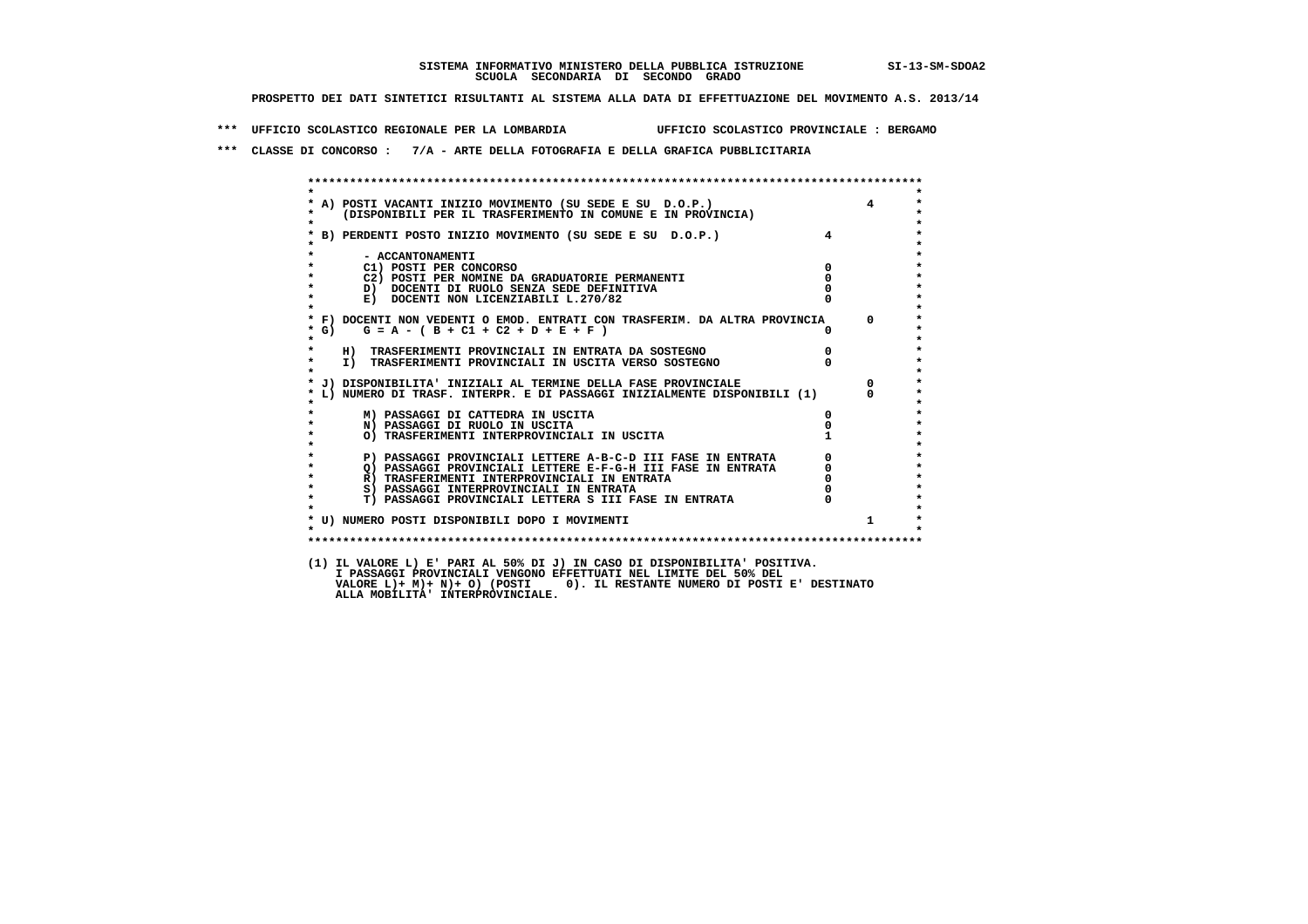**\*\*\* UFFICIO SCOLASTICO REGIONALE PER LA LOMBARDIA UFFICIO SCOLASTICO PROVINCIALE : BERGAMO**

 **\*\*\* CLASSE DI CONCORSO : 12/A - CHIMICA AGRARIA**

 **\*\*\*\*\*\*\*\*\*\*\*\*\*\*\*\*\*\*\*\*\*\*\*\*\*\*\*\*\*\*\*\*\*\*\*\*\*\*\*\*\*\*\*\*\*\*\*\*\*\*\*\*\*\*\*\*\*\*\*\*\*\*\*\*\*\*\*\*\*\*\*\*\*\*\*\*\*\*\*\*\*\*\*\*\*\*\*\* \* \*** $\bullet$  **\* A) POSTI VACANTI INIZIO MOVIMENTO (SU SEDE E SU D.O.P.) 2 \*** $\star$  **\* (DISPONIBILI PER IL TRASFERIMENTO IN COMUNE E IN PROVINCIA) \*** $\bullet$  **\* \* \* B) PERDENTI POSTO INIZIO MOVIMENTO (SU SEDE E SU D.O.P.) 0 \* \* \* \* - ACCANTONAMENTI \* \* C1) POSTI PER CONCORSO 0 \* \* C2) POSTI PER NOMINE DA GRADUATORIE PERMANENTI 0 \*D)** DOCENTI DI RUOLO SENZA SEDE DEFINITIVA 1<br> **E)** DOCENTI NON LICENZIABILI L. 270/82 0 **E) DOCENTI NON LICENZIABILI L.270/82 \* \* \* F) DOCENTI NON VEDENTI O EMOD. ENTRATI CON TRASFERIM. DA ALTRA PROVINCIA 0 \***  $\star$  **G)** G = A - ( B + C1 + C2 + D + E + F )  **\* \* \* H) TRASFERIMENTI PROVINCIALI IN ENTRATA DA SOSTEGNO 0 \* \* I) TRASFERIMENTI PROVINCIALI IN USCITA VERSO SOSTEGNO 0 \* \* \* \* J) DISPONIBILITA' INIZIALI AL TERMINE DELLA FASE PROVINCIALE 1 \* \* L) NUMERO DI TRASF. INTERPR. E DI PASSAGGI INIZIALMENTE DISPONIBILI (1) 0 \* \* \* \* M) PASSAGGI DI CATTEDRA IN USCITA 0 \* \* N) PASSAGGI DI RUOLO IN USCITA 0 \* \* O) TRASFERIMENTI INTERPROVINCIALI IN USCITA 0 \* \* \* P) PASSAGGI PROVINCIALI LETTERE A-B-C-D III FASE IN ENTRATA** 0 <sup>0</sup> **DASSAGGI PROVINCIALI LETTERE E-F-G-H** III FASE IN ENTRATA 0 <sup>0</sup> **2) PASSAGGI PROVINCIALI LETTERE E-F-G-H III FASE IN ENTRATA**  $\overline{Q}$ **) PASSAGGI PROVINCIALI LETTERE E-F-G-H III FASE IN ENTRATA**  $\overline{Q}$  $\overline{Q}$  $\overline{Q}$  $\overline{Q}$  $\overline{Q}$  $\overline{Q}$  $\overline{Q}$  $\overline{Q}$  $\overline{Q}$  $\overline{Q}$  **\overline R)** TRASFERIMENTI INTERPROVINCIALI IN ENTRATA  $\begin{bmatrix} 0 & 0 \\ 0 & 0 \\ 0 & 0 \end{bmatrix}$  PASSAGGI INTERPROVINCIALI IN ENTRATA  $\begin{bmatrix} 0 & 0 \\ 0 & 0 \\ 0 & 0 \end{bmatrix}$  **\* S) PASSAGGI INTERPROVINCIALI IN ENTRATA 0 \*** $\ddot{\phantom{1}}$  **\* T) PASSAGGI PROVINCIALI LETTERA S III FASE IN ENTRATA 0 \*** $\star$  **\* \* \* U) NUMERO POSTI DISPONIBILI DOPO I MOVIMENTI 1 \* \* \* \*\*\*\*\*\*\*\*\*\*\*\*\*\*\*\*\*\*\*\*\*\*\*\*\*\*\*\*\*\*\*\*\*\*\*\*\*\*\*\*\*\*\*\*\*\*\*\*\*\*\*\*\*\*\*\*\*\*\*\*\*\*\*\*\*\*\*\*\*\*\*\*\*\*\*\*\*\*\*\*\*\*\*\*\*\*\*\***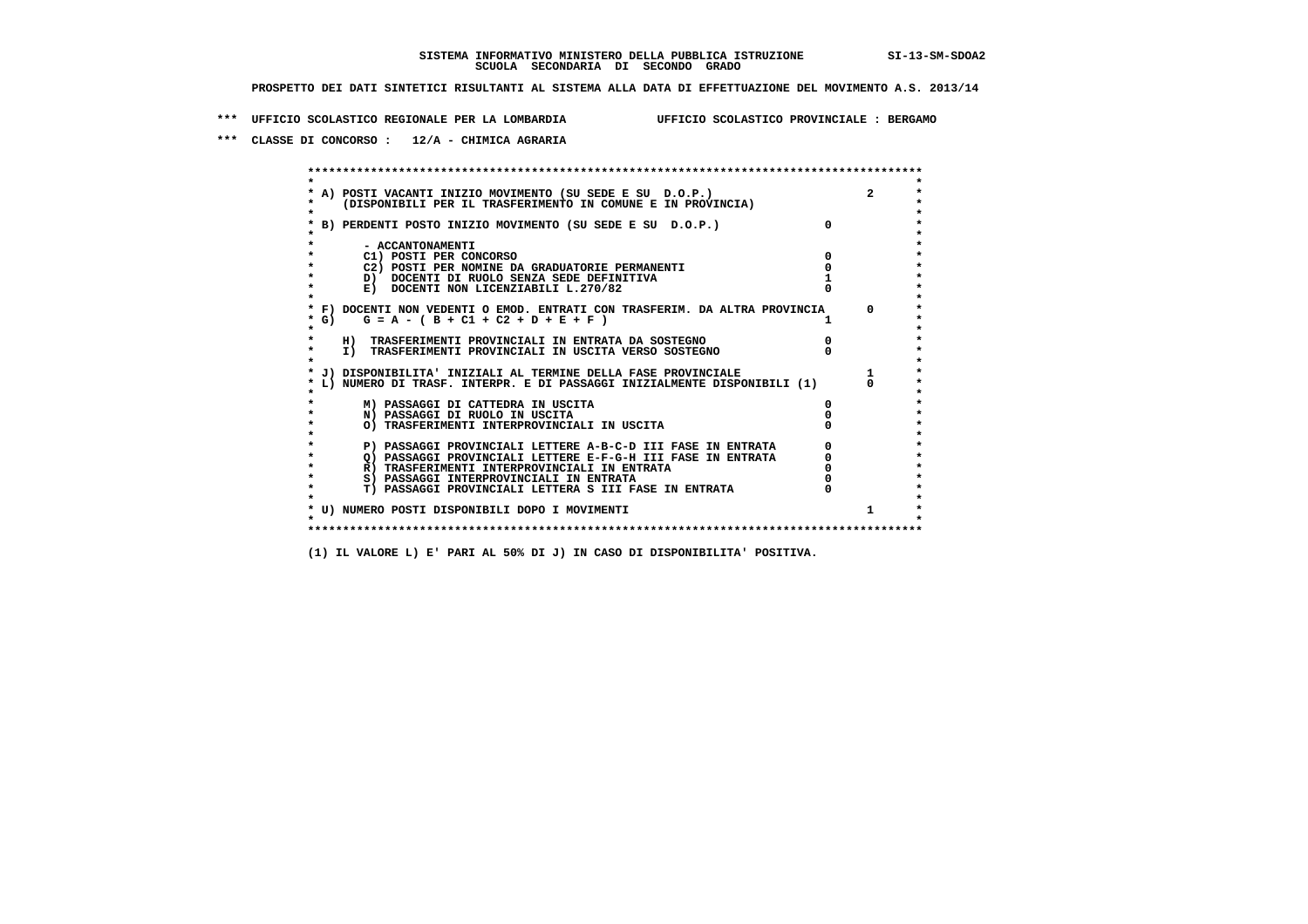**\*\*\* UFFICIO SCOLASTICO REGIONALE PER LA LOMBARDIA UFFICIO SCOLASTICO PROVINCIALE : BERGAMO**

 **\*\*\* CLASSE DI CONCORSO : 13/A - CHIMICA E TECNOLOGIE CHIMICHE**

|                                                                                             | A) POSTI VACANTI INIZIO MOVIMENTO (SU SEDE E SU D.O.P.) 7<br>(DISPONIBILI PER IL TRASFERIMENTO IN COMUNE E IN PROVINCIA) |                                             |                         |
|---------------------------------------------------------------------------------------------|--------------------------------------------------------------------------------------------------------------------------|---------------------------------------------|-------------------------|
|                                                                                             |                                                                                                                          |                                             |                         |
|                                                                                             | * B) PERDENTI POSTO INIZIO MOVIMENTO (SU SEDE E SU D.O.P.)                                                               |                                             |                         |
|                                                                                             |                                                                                                                          |                                             |                         |
| - ACCANTONAMENTI                                                                            |                                                                                                                          |                                             |                         |
| C1) POSTI PER CONCORSO                                                                      |                                                                                                                          | $\mathbf{0}$                                |                         |
| C2) POSTI PER NOMINE DA GRADUATORIE PERMANENTI<br>D) DOCENTI DI RUOLO SENZA SEDE DEFINITIVA |                                                                                                                          | $\mathbf{1}$                                |                         |
| E) DOCENTI NON LICENZIABILI L.270/82                                                        |                                                                                                                          |                                             |                         |
|                                                                                             |                                                                                                                          |                                             |                         |
|                                                                                             | * F) DOCENTI NON VEDENTI O EMOD. ENTRATI CON TRASFERIM. DA ALTRA PROVINCIA 0                                             |                                             |                         |
| $G = A - (B + C1 + C2 + D + E + F)$<br>$*$ G)                                               |                                                                                                                          |                                             |                         |
|                                                                                             |                                                                                                                          |                                             |                         |
| H) TRASFERIMENTI PROVINCIALI IN ENTRATA DA SOSTEGNO                                         |                                                                                                                          | $\overline{0}$                              |                         |
|                                                                                             | I) TRASFERIMENTI PROVINCIALI IN USCITA VERSO SOSTEGNO                                                                    |                                             |                         |
|                                                                                             | J) DISPONIBILITA' INIZIALI AL TERMINE DELLA FASE PROVINCIALE                                                             |                                             | $\overline{\mathbf{3}}$ |
|                                                                                             | L) NUMERO DI TRASF. INTERPR. E DI PASSAGGI INIZIALMENTE DISPONIBILI (1) 1                                                |                                             |                         |
|                                                                                             |                                                                                                                          |                                             |                         |
| M) PASSAGGI DI CATTEDRA IN USCITA                                                           |                                                                                                                          |                                             |                         |
| N) PASSAGGI DI RUOLO IN USCITA                                                              |                                                                                                                          |                                             |                         |
| O) TRASFERIMENTI INTERPROVINCIALI IN USCITA                                                 |                                                                                                                          |                                             |                         |
|                                                                                             | P) PASSAGGI PROVINCIALI LETTERE A-B-C-D III FASE IN ENTRATA                                                              | $\begin{bmatrix} 0 \\ 0 \\ 0 \end{bmatrix}$ |                         |
|                                                                                             | 2) PASSAGGI PROVINCIALI LETTERE E-F-G-H III FASE IN ENTRATA                                                              |                                             |                         |
| R) TRASFERIMENTI INTERPROVINCIALI IN ENTRATA                                                |                                                                                                                          |                                             |                         |
| S) PASSAGGI INTERPROVINCIALI IN ENTRATA                                                     |                                                                                                                          |                                             |                         |
|                                                                                             | T) PASSAGGI PROVINCIALI LETTERA S III FASE IN ENTRATA                                                                    |                                             |                         |
|                                                                                             |                                                                                                                          |                                             |                         |
| * U) NUMERO POSTI DISPONIBILI DOPO I MOVIMENTI                                              |                                                                                                                          |                                             | $\overline{4}$          |
|                                                                                             |                                                                                                                          |                                             |                         |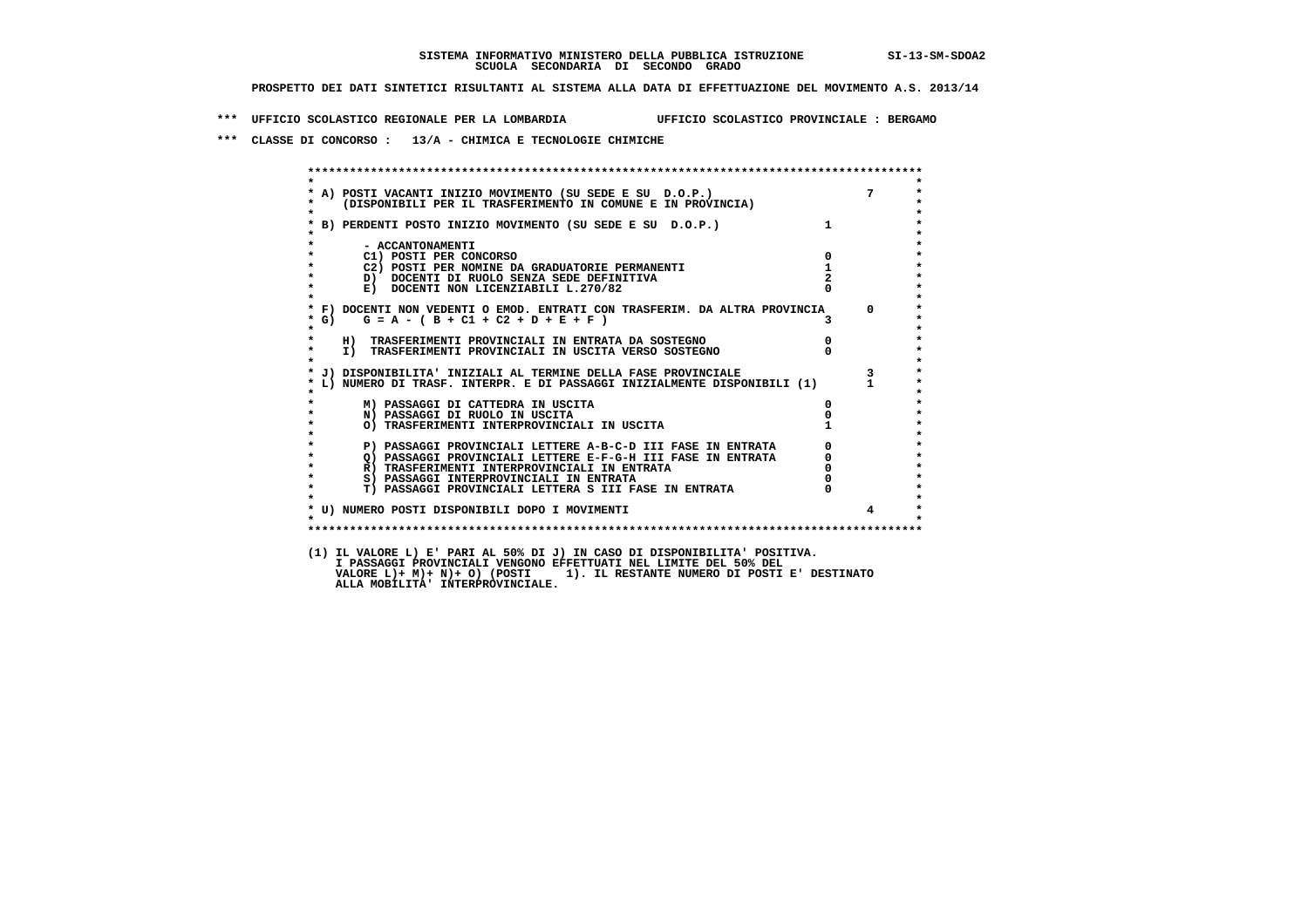**\*\*\* UFFICIO SCOLASTICO REGIONALE PER LA LOMBARDIA UFFICIO SCOLASTICO PROVINCIALE : BERGAMO**

 **\*\*\* CLASSE DI CONCORSO : 16/A - COSTRUZIONI, TECNOLOGIA DELLE COSTRUZIONI E DISEGNO TECNICO**

 **\*\*\*\*\*\*\*\*\*\*\*\*\*\*\*\*\*\*\*\*\*\*\*\*\*\*\*\*\*\*\*\*\*\*\*\*\*\*\*\*\*\*\*\*\*\*\*\*\*\*\*\*\*\*\*\*\*\*\*\*\*\*\*\*\*\*\*\*\*\*\*\*\*\*\*\*\*\*\*\*\*\*\*\*\*\*\*\* \* \*** $\ddot{\phantom{0}}$  **\* A) POSTI VACANTI INIZIO MOVIMENTO (SU SEDE E SU D.O.P.) 1 \*** $\star$  **\* (DISPONIBILI PER IL TRASFERIMENTO IN COMUNE E IN PROVINCIA) \* \* \* \* B) PERDENTI POSTO INIZIO MOVIMENTO (SU SEDE E SU D.O.P.) 1 \* \* \* \* - ACCANTONAMENTI \* \* C1) POSTI PER CONCORSO 0 \* \* C2) POSTI PER NOMINE DA GRADUATORIE PERMANENTI 0 \*b**  $\overline{D}$  **docenti di RUOLO SENZA SEDE DEFINITIVA**  $\overline{D}$  **0**  $\overline{D}$  **0**  $\overline{D}$  **0**  $\overline{D}$  **0**  $\overline{D}$  **0**  $\overline{D}$  **0**  $\overline{D}$  **0**  $\overline{D}$  **0**  $\overline{D}$  **0**  $\overline{D}$  **0**  $\overline{D}$  **0**  $\overline{D}$  **0**  $\overline{D}$  **0 E) DOCENTI NON LICENZIABILI L.270/82 \* \* \* F) DOCENTI NON VEDENTI O EMOD. ENTRATI CON TRASFERIM. DA ALTRA PROVINCIA 0 \* \* G) G = A - ( B + C1 + C2 + D + E + F ) 0 \* \* \* \* H) TRASFERIMENTI PROVINCIALI IN ENTRATA DA SOSTEGNO 0 \* \* I) TRASFERIMENTI PROVINCIALI IN USCITA VERSO SOSTEGNO 0 \* \* \* \* J) DISPONIBILITA' INIZIALI AL TERMINE DELLA FASE PROVINCIALE 0 \* \* L) NUMERO DI TRASF. INTERPR. E DI PASSAGGI INIZIALMENTE DISPONIBILI (1) 0 \* \* \* \* M) PASSAGGI DI CATTEDRA IN USCITA 0 \* \* N) PASSAGGI DI RUOLO IN USCITA 0 \* \* O) TRASFERIMENTI INTERPROVINCIALI IN USCITA 0 \* \* \*** $\star$  **P) PASSAGGI PROVINCIALI LETTERE A-B-C-D III FASE IN ENTRATA** 0 <sup>0</sup> **DASSAGGI PROVINCIALI LETTERE E-F-G-H** III FASE IN ENTRATA 0 <sup>0</sup>  $\star$ **2) PASSAGGI PROVINCIALI LETTERE E-F-G-H III FASE IN ENTRATA**  $\overline{Q}$ **) PASSAGGI PROVINCIALI LETTERE E-F-G-H III FASE IN ENTRATA**  $\overline{Q}$  $\overline{Q}$  $\overline{Q}$  $\overline{Q}$  $\overline{Q}$  $\overline{Q}$  $\overline{Q}$  $\overline{Q}$  $\overline{Q}$  $\overline{Q}$  **\overline \* R) TRASFERIMENTI INTERPROVINCIALI IN ENTRATA 0 \*8) PASSAGGI INTERPROVINCIALI IN ENTRATA 6 \*\*\*** 0 \*\*\*<br> **T) PASSAGGI PROVINCIALI LETTERA S III FASE IN ENTRATA** 0 \*\*\*  $\ddot{\phantom{1}}$  **\* T) PASSAGGI PROVINCIALI LETTERA S III FASE IN ENTRATA 0 \*** $\star$  **\* \* \* U) NUMERO POSTI DISPONIBILI DOPO I MOVIMENTI 0 \* \* \* \*\*\*\*\*\*\*\*\*\*\*\*\*\*\*\*\*\*\*\*\*\*\*\*\*\*\*\*\*\*\*\*\*\*\*\*\*\*\*\*\*\*\*\*\*\*\*\*\*\*\*\*\*\*\*\*\*\*\*\*\*\*\*\*\*\*\*\*\*\*\*\*\*\*\*\*\*\*\*\*\*\*\*\*\*\*\*\***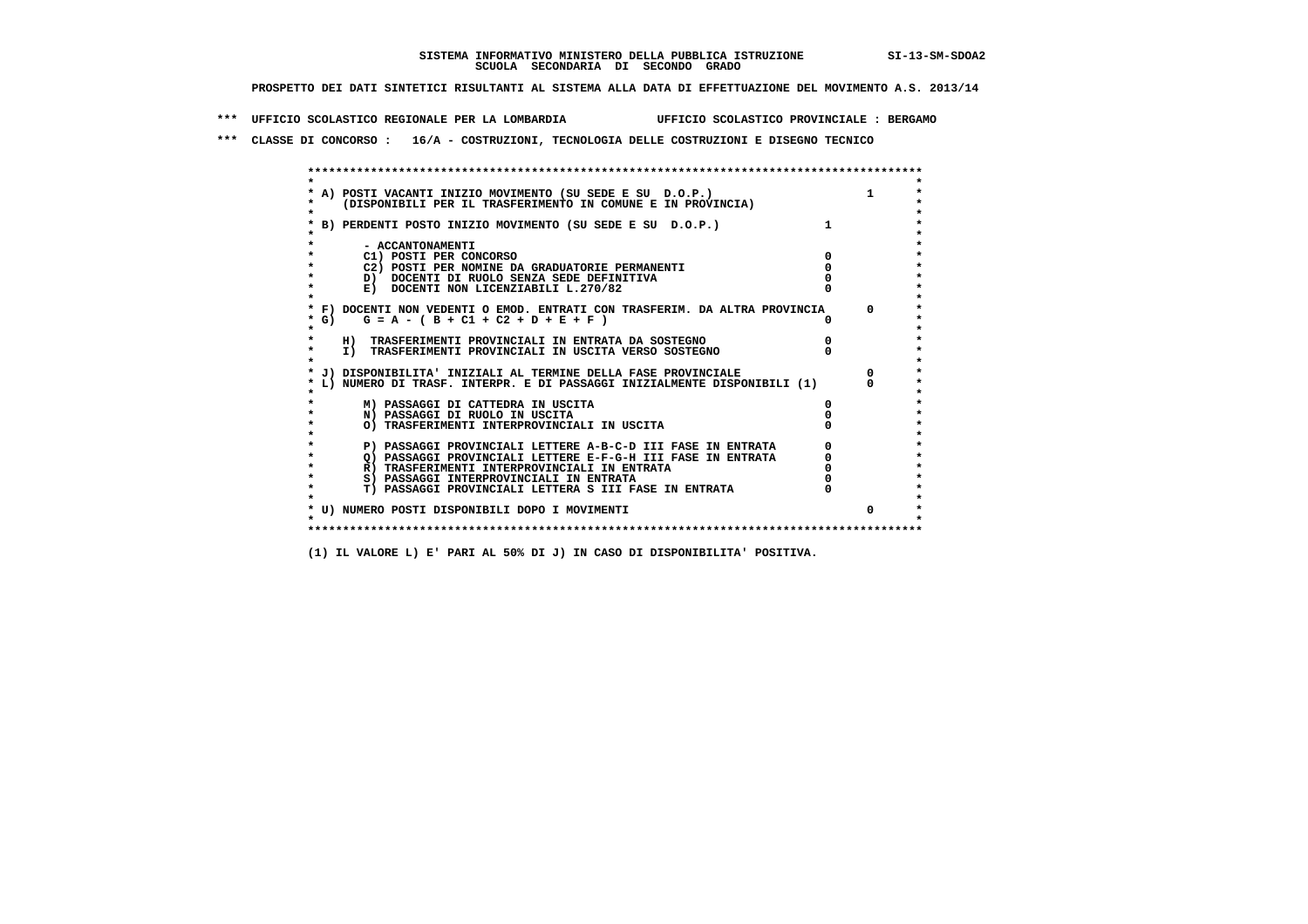**\*\*\* UFFICIO SCOLASTICO REGIONALE PER LA LOMBARDIA UFFICIO SCOLASTICO PROVINCIALE : BERGAMO**

 **\*\*\* CLASSE DI CONCORSO : 17/A DISCIPLINE ECONOMICO-AZIENDALI**

| A) POSTI VACANTI INIZIO MOVIMENTO (SU SEDE E SU D.O.P.)<br>(DISPONIBILI PER IL TRASFERIMENTO IN COMUNE E IN PROVINCIA) |     |            |
|------------------------------------------------------------------------------------------------------------------------|-----|------------|
| B) PERDENTI POSTO INIZIO MOVIMENTO (SU SEDE E SU D.O.P.)                                                               |     |            |
| - ACCANTONAMENTI                                                                                                       |     |            |
| C1) POSTI PER CONCORSO                                                                                                 |     |            |
| C2) POSTI PER NOMINE DA GRADUATORIE PERMANENTI                                                                         |     |            |
| D) DOCENTI DI RUOLO SENZA SEDE DEFINITIVA                                                                              |     |            |
| E) DOCENTI NON LICENZIABILI L.270/82                                                                                   |     |            |
| * F) DOCENTI NON VEDENTI O EMOD. ENTRATI CON TRASFERIM. DA ALTRA PROVINCIA                                             |     | $^{\circ}$ |
| * G) $G = A - (B + C1 + C2 + D + E + F)$                                                                               | -3. |            |
| H) TRASFERIMENTI PROVINCIALI IN ENTRATA DA SOSTEGNO                                                                    |     |            |
| I) TRASFERIMENTI PROVINCIALI IN USCITA VERSO SOSTEGNO                                                                  |     |            |
| J) DISPONIBILITA' INIZIALI AL TERMINE DELLA FASE PROVINCIALE                                                           |     | $-3$       |
| L) NUMERO DI TRASF. INTERPR. E DI PASSAGGI INIZIALMENTE DISPONIBILI (1)                                                |     | $-3$       |
|                                                                                                                        |     |            |
| M) PASSAGGI DI CATTEDRA IN USCITA                                                                                      |     |            |
| N) PASSAGGI DI RUOLO IN USCITA                                                                                         |     |            |
| O) TRASFERIMENTI INTERPROVINCIALI IN USCITA                                                                            |     |            |
| P) PASSAGGI PROVINCIALI LETTERE A-B-C-D III FASE IN ENTRATA                                                            |     |            |
| O) PASSAGGI PROVINCIALI LETTERE E-F-G-H III FASE IN ENTRATA                                                            |     |            |
| R) TRASFERIMENTI INTERPROVINCIALI IN ENTRATA                                                                           |     |            |
| S) PASSAGGI INTERPROVINCIALI IN ENTRATA                                                                                |     |            |
| T) PASSAGGI PROVINCIALI LETTERA S III FASE IN ENTRATA                                                                  |     |            |
| * U) NUMERO POSTI DISPONIBILI DOPO I MOVIMENTI                                                                         |     | $-2$       |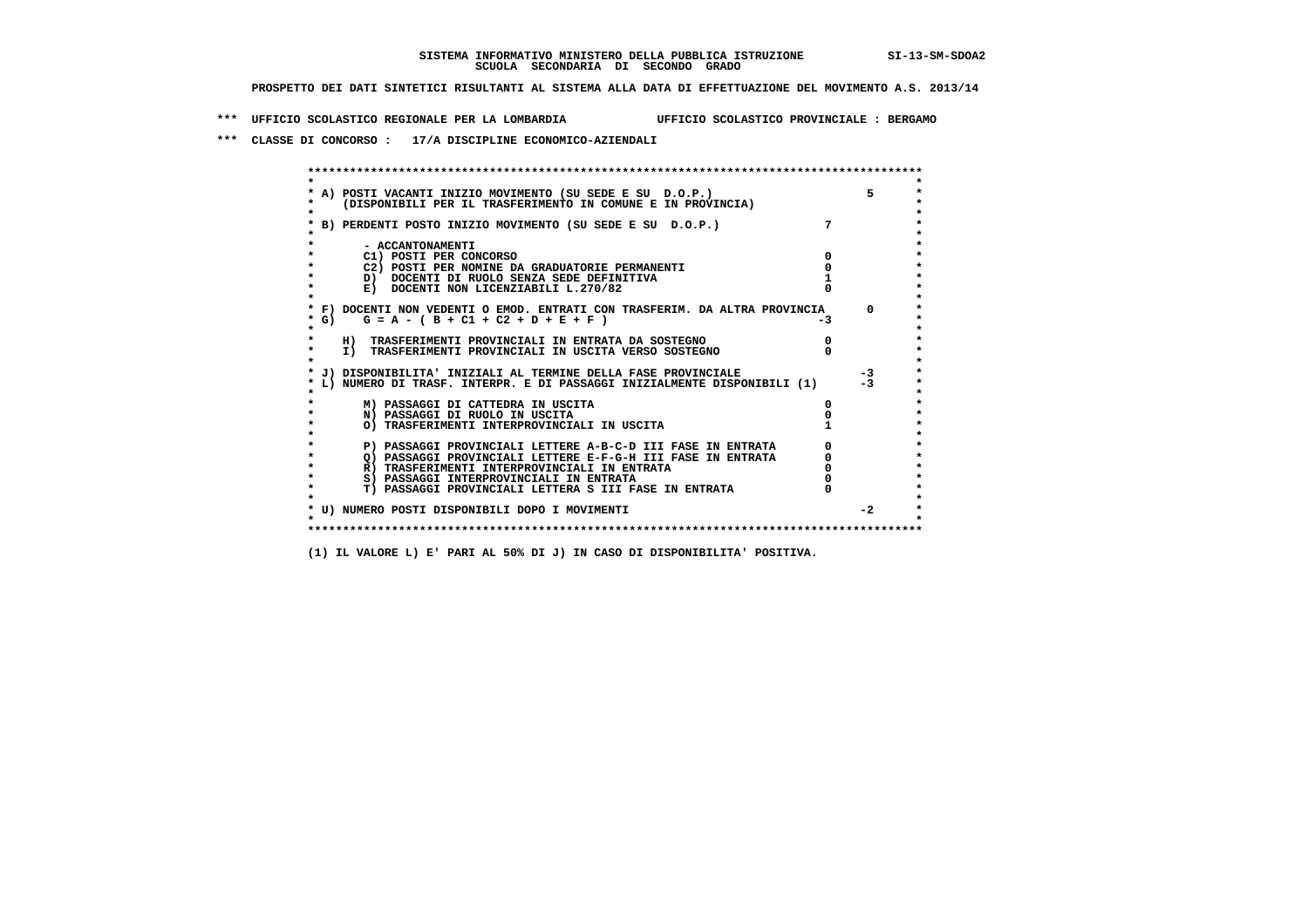**\*\*\* UFFICIO SCOLASTICO REGIONALE PER LA LOMBARDIA UFFICIO SCOLASTICO PROVINCIALE : BERGAMO**

 **\*\*\* CLASSE DI CONCORSO : 18/A DISCIPLINE GEOMETRICHE, ARCHITETTONICHE, ARREDAMENTO E SCENOTECNICA**

| * A) POSTI VACANTI INIZIO MOVIMENTO (SU SEDE E SU D.O.P.)                  |          |  |
|----------------------------------------------------------------------------|----------|--|
| (DISPONIBILI PER IL TRASFERIMENTO IN COMUNE E IN PROVINCIA)                |          |  |
| * B) PERDENTI POSTO INIZIO MOVIMENTO (SU SEDE E SU D.O.P.)                 | $\Omega$ |  |
|                                                                            |          |  |
| - ACCANTONAMENTI                                                           |          |  |
| C1) POSTI PER CONCORSO                                                     |          |  |
| C2) POSTI PER NOMINE DA GRADUATORIE PERMANENTI                             |          |  |
| D) DOCENTI DI RUOLO SENZA SEDE DEFINITIVA                                  |          |  |
| E) DOCENTI NON LICENZIABILI L.270/82                                       |          |  |
|                                                                            |          |  |
| * F) DOCENTI NON VEDENTI O EMOD. ENTRATI CON TRASFERIM. DA ALTRA PROVINCIA |          |  |
| $*$ G)<br>$G = A - (B + C1 + C2 + D + E + F)$                              |          |  |
|                                                                            |          |  |
| H) TRASFERIMENTI PROVINCIALI IN ENTRATA DA SOSTEGNO                        |          |  |
| I) TRASFERIMENTI PROVINCIALI IN USCITA VERSO SOSTEGNO                      |          |  |
|                                                                            |          |  |
| J) DISPONIBILITA' INIZIALI AL TERMINE DELLA FASE PROVINCIALE               |          |  |
| L) NUMERO DI TRASF. INTERPR. E DI PASSAGGI INIZIALMENTE DISPONIBILI (1)    |          |  |
| M) PASSAGGI DI CATTEDRA IN USCITA                                          |          |  |
| N) PASSAGGI DI RUOLO IN USCITA                                             |          |  |
| O) TRASFERIMENTI INTERPROVINCIALI IN USCITA                                |          |  |
|                                                                            |          |  |
| P) PASSAGGI PROVINCIALI LETTERE A-B-C-D III FASE IN ENTRATA                |          |  |
| Q) PASSAGGI PROVINCIALI LETTERE E-F-G-H III FASE IN ENTRATA                |          |  |
| R) TRASFERIMENTI INTERPROVINCIALI IN ENTRATA                               |          |  |
| S) PASSAGGI INTERPROVINCIALI IN ENTRATA                                    |          |  |
| T) PASSAGGI PROVINCIALI LETTERA S III FASE IN ENTRATA                      |          |  |
|                                                                            |          |  |
| * U) NUMERO POSTI DISPONIBILI DOPO I MOVIMENTI                             |          |  |
|                                                                            |          |  |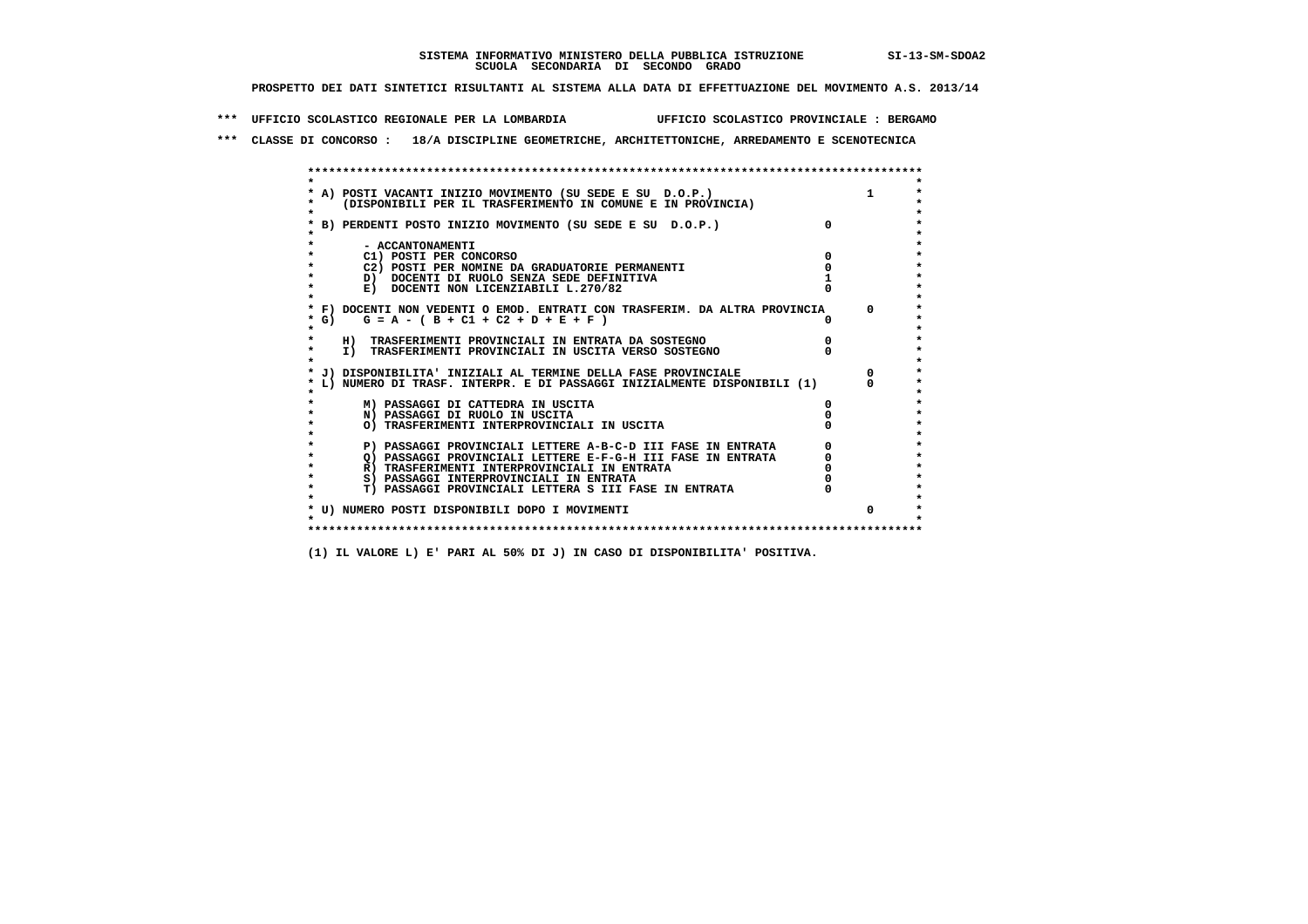**\*\*\* UFFICIO SCOLASTICO REGIONALE PER LA LOMBARDIA UFFICIO SCOLASTICO PROVINCIALE : BERGAMO**

 **\*\*\* CLASSE DI CONCORSO : 19/A - DISCIPLINE GIURIDICHE ED ECONOMICHE**

| $\star$            |                                                                                                                            |               | 10                      |
|--------------------|----------------------------------------------------------------------------------------------------------------------------|---------------|-------------------------|
| $\star$            | * A) POSTI VACANTI INIZIO MOVIMENTO (SU SEDE E SU D.O.P.)<br>* (DISPONIBILI PER IL TRASFERIMENTO IN COMUNE E IN PROVINCIA) |               |                         |
|                    | * B) PERDENTI POSTO INIZIO MOVIMENTO (SU SEDE E SU D.O.P.)                                                                 | $5^{\circ}$   |                         |
| $\star$            | - ACCANTONAMENTI                                                                                                           |               |                         |
| $\star$            | C1) POSTI PER CONCORSO                                                                                                     | $^{\circ}$    |                         |
| $\star$            | C2) POSTI PER NOMINE DA GRADUATORIE PERMANENTI                                                                             | $\mathbf{o}$  |                         |
| $\star$            | D) DOCENTI DI RUOLO SENZA SEDE DEFINITIVA                                                                                  |               |                         |
| $\star$<br>$\star$ | E) DOCENTI NON LICENZIABILI L.270/82                                                                                       |               |                         |
|                    | * F) DOCENTI NON VEDENTI O EMOD. ENTRATI CON TRASFERIM. DA ALTRA PROVINCIA 0                                               |               |                         |
| * G)<br>$\star$    | $G = A - (B + C1 + C2 + D + E + F)$                                                                                        |               |                         |
| $\star$            | H) TRASFERIMENTI PROVINCIALI IN ENTRATA DA SOSTEGNO                                                                        | $\frac{2}{0}$ |                         |
| $\star$<br>$\star$ | I) TRASFERIMENTI PROVINCIALI IN USCITA VERSO SOSTEGNO                                                                      |               |                         |
|                    | * J) DISPONIBILITA' INIZIALI AL TERMINE DELLA FASE PROVINCIALE                                                             |               | $\overline{\mathbf{3}}$ |
|                    | * L) NUMERO DI TRASF. INTERPR. E DI PASSAGGI INIZIALMENTE DISPONIBILI (1) 1                                                |               |                         |
|                    | M) PASSAGGI DI CATTEDRA IN USCITA                                                                                          | 0             |                         |
| $\star$            | N) PASSAGGI DI RUOLO IN USCITA                                                                                             |               |                         |
| $\star$<br>$\star$ | O) TRASFERIMENTI INTERPROVINCIALI IN USCITA                                                                                |               |                         |
| $\star$            | P) PASSAGGI PROVINCIALI LETTERE A-B-C-D III FASE IN ENTRATA<br>Q) PASSAGGI PROVINCIALI LETTERE E-F-G-H_III FASE IN ENTRATA |               |                         |
| $\star$            |                                                                                                                            |               |                         |
| $\star$            | R) TRASFERIMENTI INTERPROVINCIALI IN ENTRATA                                                                               |               |                         |
| $\star$            | S) PASSAGGI INTERPROVINCIALI IN ENTRATA                                                                                    |               |                         |
| $\star$            | T) PASSAGGI PROVINCIALI LETTERA S III FASE IN ENTRATA                                                                      |               |                         |
|                    | * U) NUMERO POSTI DISPONIBILI DOPO I MOVIMENTI                                                                             |               |                         |
| $\star$            |                                                                                                                            |               |                         |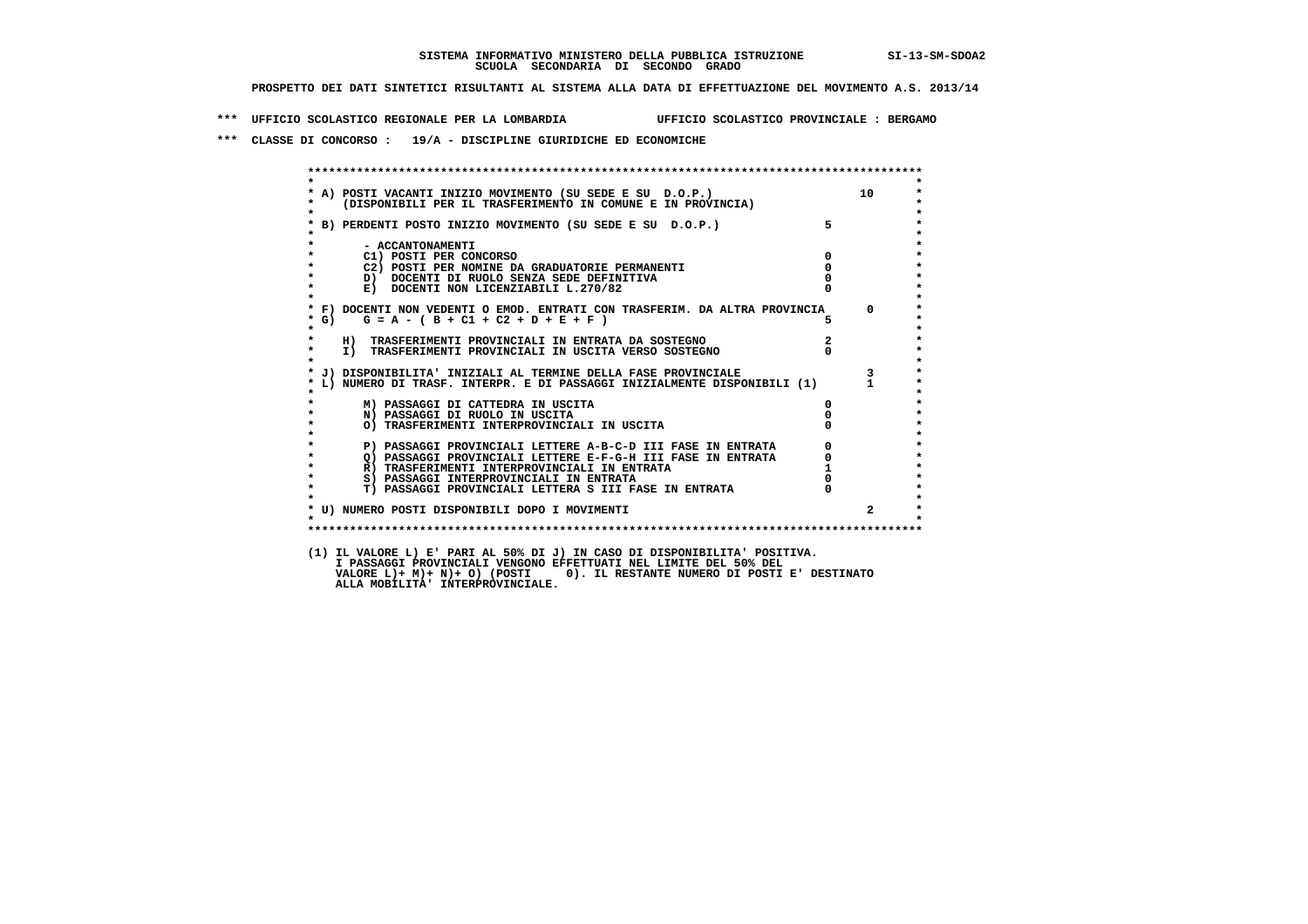**\*\*\* UFFICIO SCOLASTICO REGIONALE PER LA LOMBARDIA UFFICIO SCOLASTICO PROVINCIALE : BERGAMO**

 **\*\*\* CLASSE DI CONCORSO : 20/A - DISCIPLINE MECCANICHE E TECNOLOGIA**

| $\star$ |                                                                                                                                                                                           |                                                 |                 |
|---------|-------------------------------------------------------------------------------------------------------------------------------------------------------------------------------------------|-------------------------------------------------|-----------------|
| $\star$ | A) POSTI VACANTI INIZIO MOVIMENTO (SU SEDE E SU D.O.P.) 7<br>(DISPONIBILI PER IL TRASFERIMENTO IN COMUNE E IN PROVINCIA)                                                                  |                                                 |                 |
|         | B) PERDENTI POSTO INIZIO MOVIMENTO (SU SEDE E SU D.O.P.)                                                                                                                                  |                                                 |                 |
|         |                                                                                                                                                                                           |                                                 |                 |
|         | - ACCANTONAMENTI                                                                                                                                                                          |                                                 |                 |
|         | C1) POSTI PER CONCORSO                                                                                                                                                                    | $\mathbf{0}$                                    |                 |
|         | C2) POSTI PER NOMINE DA GRADUATORIE PERMANENTI                                                                                                                                            | $\overline{0}$                                  |                 |
|         | D) DOCENTI DI RUOLO SENZA SEDE DEFINITIVA                                                                                                                                                 |                                                 |                 |
| $\star$ | E) DOCENTI NON LICENZIABILI L.270/82                                                                                                                                                      |                                                 |                 |
|         | * F) DOCENTI NON VEDENTI O EMOD. ENTRATI CON TRASFERIM. DA ALTRA PROVINCIA 0                                                                                                              |                                                 |                 |
| $*$ G)  | $G = A - (B + C1 + C2 + D + E + F)$                                                                                                                                                       |                                                 |                 |
| $\star$ |                                                                                                                                                                                           | $\overline{0}$                                  |                 |
| $\star$ | H) TRASFERIMENTI PROVINCIALI IN ENTRATA DA SOSTEGNO<br>I) TRASFERIMENTI PROVINCIALI IN USCITA VERSO SOSTEGNO                                                                              |                                                 |                 |
|         |                                                                                                                                                                                           |                                                 |                 |
|         | J) DISPONIBILITA' INIZIALI AL TERMINE DELLA FASE PROVINCIALE                                                                                                                              |                                                 | $6\overline{6}$ |
|         | L) NUMERO DI TRASF. INTERPR. E DI PASSAGGI INIZIALMENTE DISPONIBILI (1) 3                                                                                                                 |                                                 |                 |
|         | M) PASSAGGI DI CATTEDRA IN USCITA                                                                                                                                                         | $\mathbf{0}$                                    |                 |
|         | N) PASSAGGI DI RUOLO IN USCITA                                                                                                                                                            |                                                 |                 |
|         | O) TRASFERIMENTI INTERPROVINCIALI IN USCITA                                                                                                                                               |                                                 |                 |
|         | P) PASSAGGI PROVINCIALI LETTERE A-B-C-D III FASE IN ENTRATA<br>Q) PASSAGGI PROVINCIALI LETTERE E-F-G-H III FASE IN ENTRATA<br>C) TASSAGGI PROVINCIALI LETTERE E-F-G-H III FASE IN ENTRATA | $\begin{array}{c} 0 \\ 0 \\ 1 \\ 0 \end{array}$ |                 |
| $\star$ |                                                                                                                                                                                           |                                                 |                 |
| $\star$ |                                                                                                                                                                                           |                                                 |                 |
| $\star$ |                                                                                                                                                                                           |                                                 |                 |
| $\star$ | T) PASSAGGI PROVINCIALI LETTERA S III FASE IN ENTRATA                                                                                                                                     |                                                 |                 |
|         | * U) NUMERO POSTI DISPONIBILI DOPO I MOVIMENTI                                                                                                                                            |                                                 |                 |
|         |                                                                                                                                                                                           |                                                 |                 |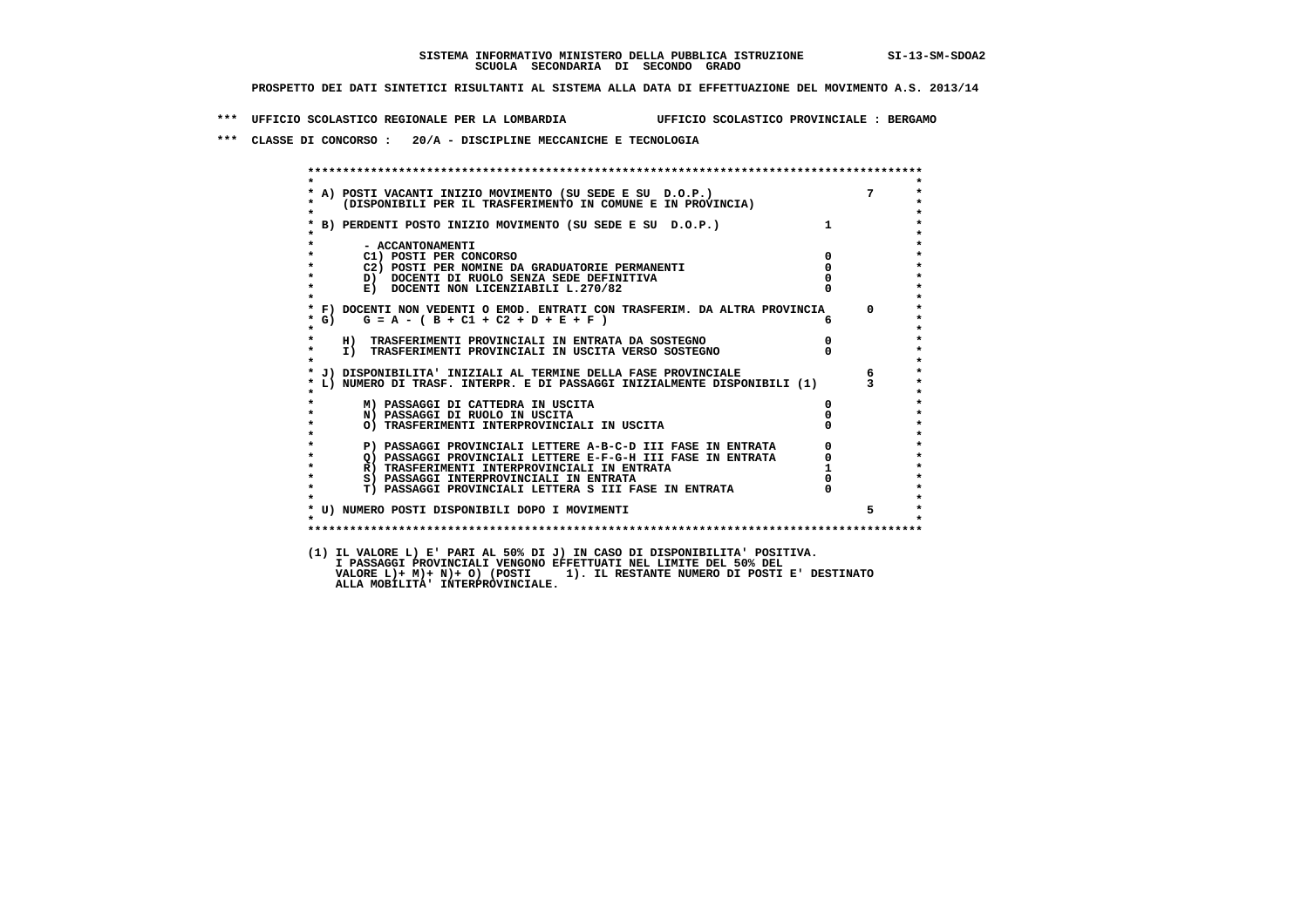**\*\*\* UFFICIO SCOLASTICO REGIONALE PER LA LOMBARDIA UFFICIO SCOLASTICO PROVINCIALE : BERGAMO**

 **\*\*\* CLASSE DI CONCORSO : 21/A - DISCIPLINE PITTORICHE**

|        | A) POSTI VACANTI INIZIO MOVIMENTO (SU SEDE E SU D.O.P.)                    |     | $\Omega$ |
|--------|----------------------------------------------------------------------------|-----|----------|
|        | (DISPONIBILI PER IL TRASFERIMENTO IN COMUNE E IN PROVINCIA)                |     |          |
|        | B) PERDENTI POSTO INIZIO MOVIMENTO (SU SEDE E SU D.O.P.)                   |     |          |
|        | - ACCANTONAMENTI                                                           |     |          |
|        | C1) POSTI PER CONCORSO                                                     |     |          |
|        | C2) POSTI PER NOMINE DA GRADUATORIE PERMANENTI                             |     |          |
|        | D) DOCENTI DI RUOLO SENZA SEDE DEFINITIVA                                  |     |          |
|        | E) DOCENTI NON LICENZIABILI L.270/82                                       |     |          |
|        | * F) DOCENTI NON VEDENTI O EMOD. ENTRATI CON TRASFERIM. DA ALTRA PROVINCIA |     | $\Omega$ |
| $*$ G) | $G = A - (B + C1 + C2 + D + E + F)$                                        | -5. |          |
|        | H) TRASFERIMENTI PROVINCIALI IN ENTRATA DA SOSTEGNO                        |     |          |
|        | I) TRASFERIMENTI PROVINCIALI IN USCITA VERSO SOSTEGNO                      |     |          |
|        | J) DISPONIBILITA' INIZIALI AL TERMINE DELLA FASE PROVINCIALE               |     | $-5$     |
|        | L) NUMERO DI TRASF. INTERPR. E DI PASSAGGI INIZIALMENTE DISPONIBILI (1)    |     | $-5$     |
|        | M) PASSAGGI DI CATTEDRA IN USCITA                                          |     |          |
|        | N) PASSAGGI DI RUOLO IN USCITA                                             |     |          |
|        | O) TRASFERIMENTI INTERPROVINCIALI IN USCITA                                |     |          |
|        | P) PASSAGGI PROVINCIALI LETTERE A-B-C-D III FASE IN ENTRATA                |     |          |
|        | O) PASSAGGI PROVINCIALI LETTERE E-F-G-H III FASE IN ENTRATA                |     |          |
|        | R) TRASFERIMENTI INTERPROVINCIALI IN ENTRATA                               |     |          |
|        | S) PASSAGGI INTERPROVINCIALI IN ENTRATA                                    |     |          |
|        | T) PASSAGGI PROVINCIALI LETTERA S III FASE IN ENTRATA                      |     |          |
|        |                                                                            |     |          |
|        | * U) NUMERO POSTI DISPONIBILI DOPO I MOVIMENTI                             |     | $-5$     |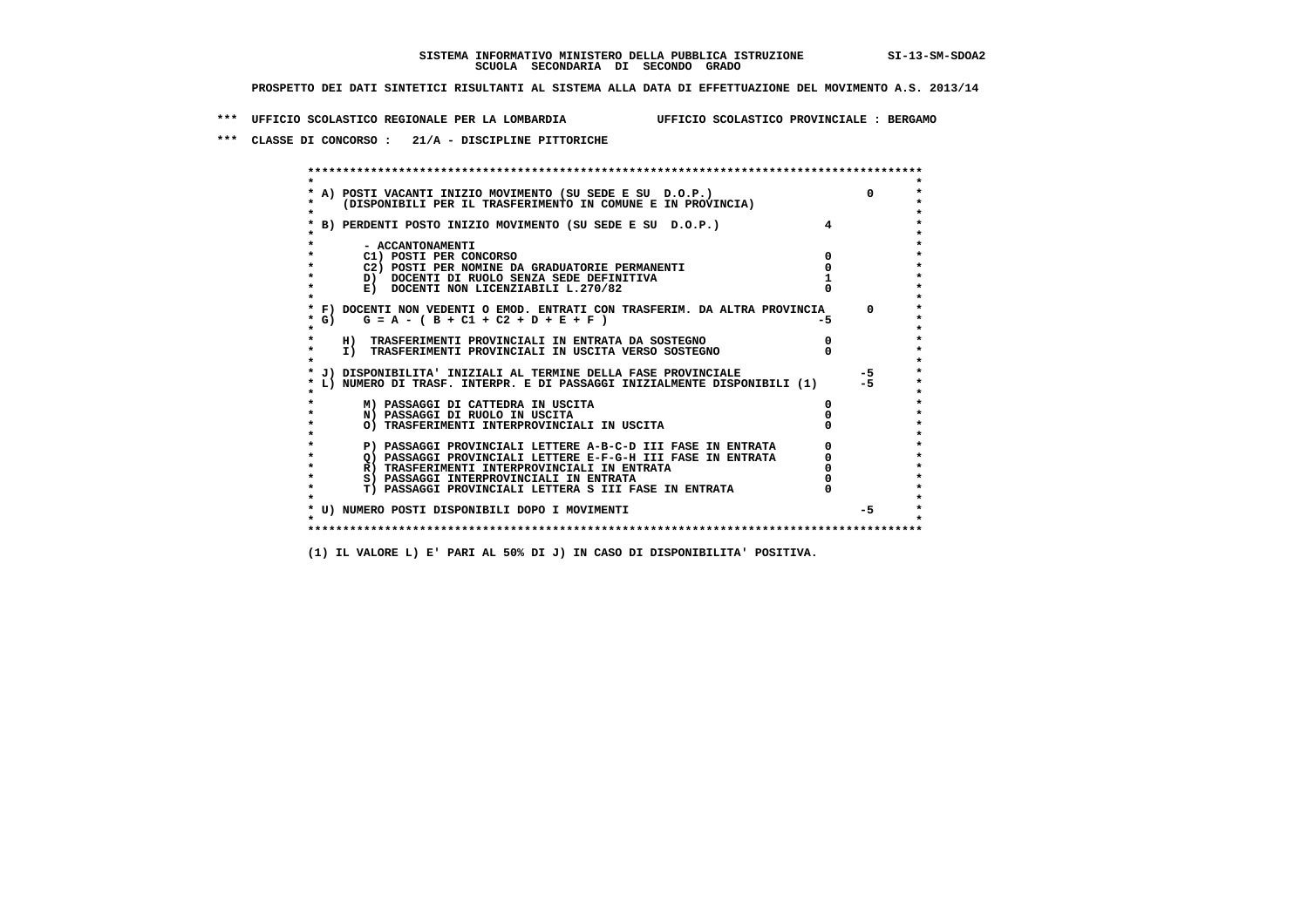**\*\*\* UFFICIO SCOLASTICO REGIONALE PER LA LOMBARDIA UFFICIO SCOLASTICO PROVINCIALE : BERGAMO**

 **\*\*\* CLASSE DI CONCORSO : 22/A - DISCIPLINE PLASTICHE**

 **\*\*\*\*\*\*\*\*\*\*\*\*\*\*\*\*\*\*\*\*\*\*\*\*\*\*\*\*\*\*\*\*\*\*\*\*\*\*\*\*\*\*\*\*\*\*\*\*\*\*\*\*\*\*\*\*\*\*\*\*\*\*\*\*\*\*\*\*\*\*\*\*\*\*\*\*\*\*\*\*\*\*\*\*\*\*\*\* \* \*** $\bullet$  **\* A) POSTI VACANTI INIZIO MOVIMENTO (SU SEDE E SU D.O.P.) 0 \*** $\star$  **\* (DISPONIBILI PER IL TRASFERIMENTO IN COMUNE E IN PROVINCIA) \*** $\bullet$  **\* \* \* B) PERDENTI POSTO INIZIO MOVIMENTO (SU SEDE E SU D.O.P.) 0 \* \* \* \* - ACCANTONAMENTI \* \* C1) POSTI PER CONCORSO 0 \* \* C2) POSTI PER NOMINE DA GRADUATORIE PERMANENTI 0 \*D)** DOCENTI DI RUOLO SENZA SEDE DEFINITIVA 1<br> **E)** DOCENTI NON LICENZIABILI L. 270/82 0 **E) DOCENTI NON LICENZIABILI L.270/82 \* \* \* F) DOCENTI NON VEDENTI O EMOD. ENTRATI CON TRASFERIM. DA ALTRA PROVINCIA 0 \***  $\star$  **G)** G = A - ( B + C1 + C2 + D + E + F)  **\* \* \* H) TRASFERIMENTI PROVINCIALI IN ENTRATA DA SOSTEGNO 0 \* \* I) TRASFERIMENTI PROVINCIALI IN USCITA VERSO SOSTEGNO 0 \* \* \* \* J) DISPONIBILITA' INIZIALI AL TERMINE DELLA FASE PROVINCIALE -1 \* \* L) NUMERO DI TRASF. INTERPR. E DI PASSAGGI INIZIALMENTE DISPONIBILI (1) -1 \* \* \* \* M) PASSAGGI DI CATTEDRA IN USCITA 0 \* \* N) PASSAGGI DI RUOLO IN USCITA 0 \* \* O) TRASFERIMENTI INTERPROVINCIALI IN USCITA 0 \* \* \* P) PASSAGGI PROVINCIALI LETTERE A-B-C-D III FASE IN ENTRATA** 0 <sup>0</sup> **DASSAGGI PROVINCIALI LETTERE E-F-G-H** III FASE IN ENTRATA 0 <sup>0</sup> **2) PASSAGGI PROVINCIALI LETTERE E-F-G-H III FASE IN ENTRATA 6 0 R**) TRASFERIMENTI INTERPROVINCIALI IN ENTRATA 6 **0 R)** TRASFERIMENTI INTERPROVINCIALI IN ENTRATA  $\begin{bmatrix} 0 & 0 \\ 0 & 0 \\ 0 & 0 \end{bmatrix}$  PASSAGGI INTERPROVINCIALI IN ENTRATA  $\begin{bmatrix} 0 & 0 \\ 0 & 0 \\ 0 & 0 \end{bmatrix}$  **\* S) PASSAGGI INTERPROVINCIALI IN ENTRATA 0 \*** $\ddot{\phantom{1}}$  **\* T) PASSAGGI PROVINCIALI LETTERA S III FASE IN ENTRATA 0 \*** $\star$  **\* \* \* U) NUMERO POSTI DISPONIBILI DOPO I MOVIMENTI -1 \* \* \* \*\*\*\*\*\*\*\*\*\*\*\*\*\*\*\*\*\*\*\*\*\*\*\*\*\*\*\*\*\*\*\*\*\*\*\*\*\*\*\*\*\*\*\*\*\*\*\*\*\*\*\*\*\*\*\*\*\*\*\*\*\*\*\*\*\*\*\*\*\*\*\*\*\*\*\*\*\*\*\*\*\*\*\*\*\*\*\***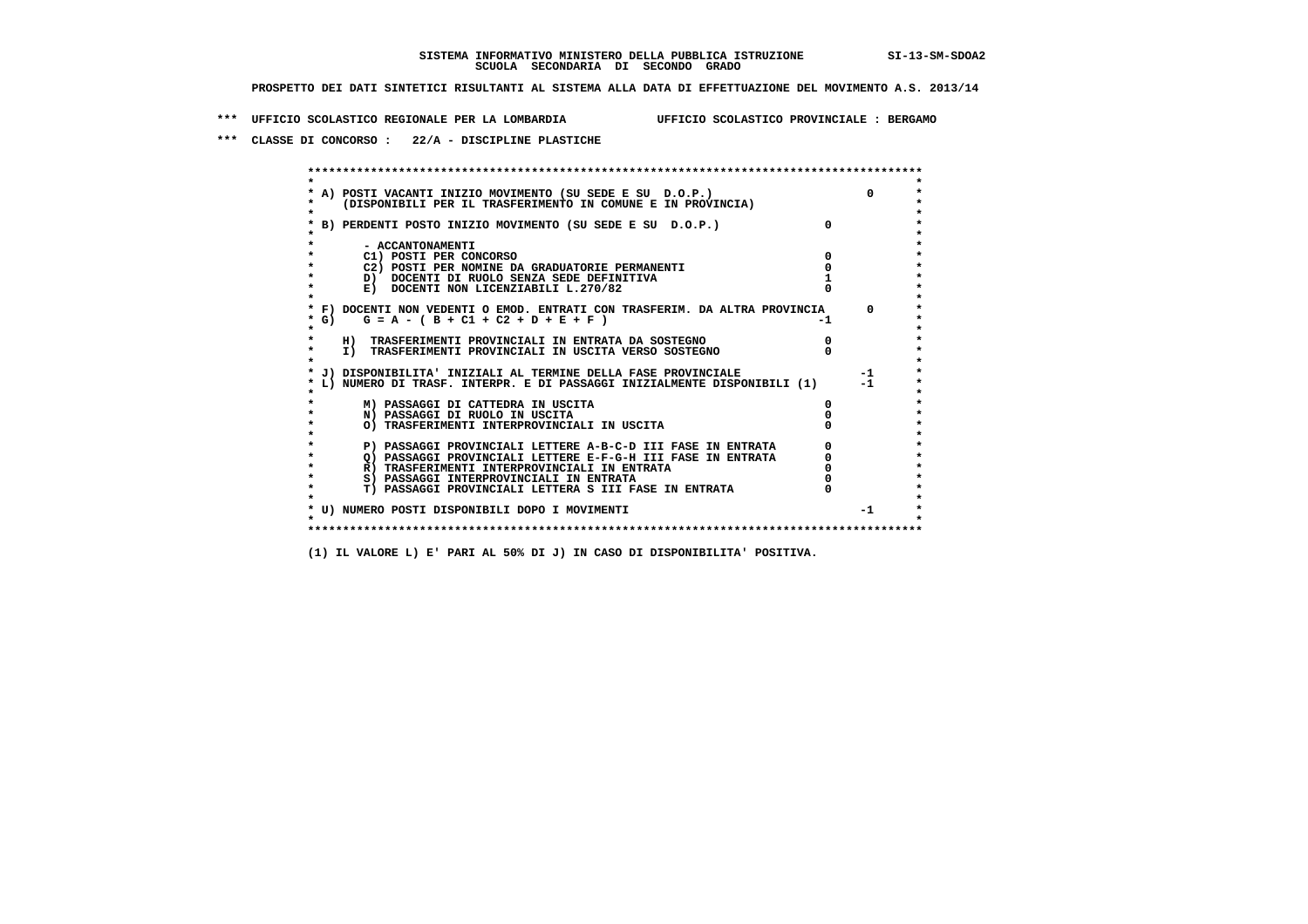**\*\*\* UFFICIO SCOLASTICO REGIONALE PER LA LOMBARDIA UFFICIO SCOLASTICO PROVINCIALE : BERGAMO**

 **\*\*\* CLASSE DI CONCORSO : 24/A - DISEGNO E STORIA DEL COSTUME**

| A) POSTI VACANTI INIZIO MOVIMENTO (SU SEDE E SU D.O.P.)<br>(DISPONIBILI PER IL TRASFERIMENTO IN COMUNE E IN PROVINCIA) |          |
|------------------------------------------------------------------------------------------------------------------------|----------|
| B) PERDENTI POSTO INIZIO MOVIMENTO (SU SEDE E SU D.O.P.)                                                               |          |
| - ACCANTONAMENTI                                                                                                       |          |
| C1) POSTI PER CONCORSO                                                                                                 |          |
| C2) POSTI PER NOMINE DA GRADUATORIE PERMANENTI                                                                         |          |
| D) DOCENTI DI RUOLO SENZA SEDE DEFINITIVA                                                                              |          |
| E) DOCENTI NON LICENZIABILI L.270/82                                                                                   |          |
| * F) DOCENTI NON VEDENTI O EMOD. ENTRATI CON TRASFERIM. DA ALTRA PROVINCIA                                             | $\Omega$ |
| * G) $G = A - (B + C1 + C2 + D + E + F)$                                                                               |          |
| H) TRASFERIMENTI PROVINCIALI IN ENTRATA DA SOSTEGNO                                                                    |          |
| I) TRASFERIMENTI PROVINCIALI IN USCITA VERSO SOSTEGNO                                                                  |          |
| J) DISPONIBILITA' INIZIALI AL TERMINE DELLA FASE PROVINCIALE                                                           |          |
| L) NUMERO DI TRASF. INTERPR. E DI PASSAGGI INIZIALMENTE DISPONIBILI (1)                                                |          |
| M) PASSAGGI DI CATTEDRA IN USCITA                                                                                      |          |
| N) PASSAGGI DI RUOLO IN USCITA                                                                                         |          |
| O) TRASFERIMENTI INTERPROVINCIALI IN USCITA                                                                            |          |
| P) PASSAGGI PROVINCIALI LETTERE A-B-C-D III FASE IN ENTRATA                                                            |          |
| O) PASSAGGI PROVINCIALI LETTERE E-F-G-H III FASE IN ENTRATA                                                            |          |
| R) TRASFERIMENTI INTERPROVINCIALI IN ENTRATA                                                                           |          |
| S) PASSAGGI INTERPROVINCIALI IN ENTRATA                                                                                |          |
| T) PASSAGGI PROVINCIALI LETTERA S III FASE IN ENTRATA                                                                  |          |
| * U) NUMERO POSTI DISPONIBILI DOPO I MOVIMENTI                                                                         | $\Omega$ |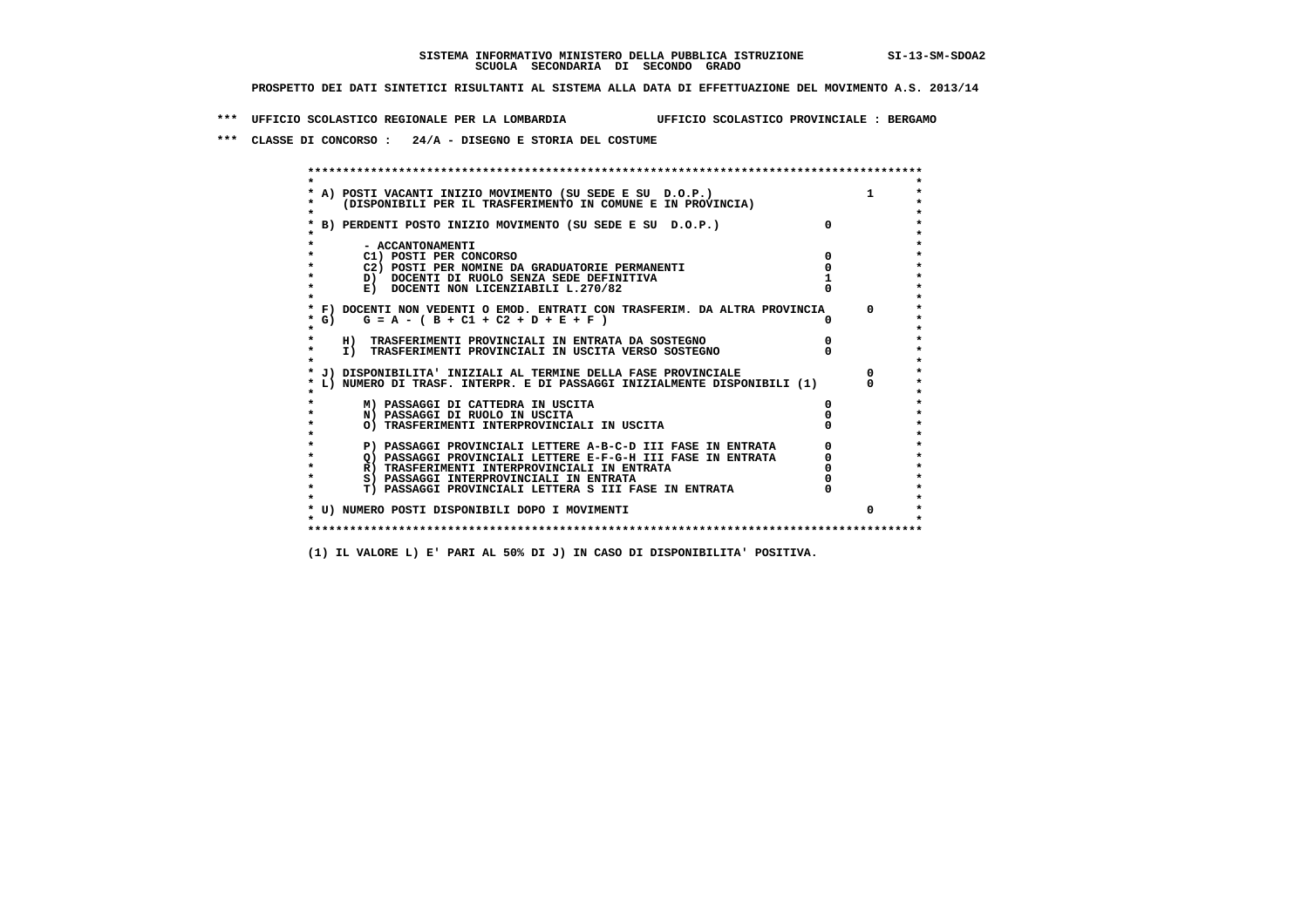**\*\*\* UFFICIO SCOLASTICO REGIONALE PER LA LOMBARDIA UFFICIO SCOLASTICO PROVINCIALE : BERGAMO**

 **\*\*\* CLASSE DI CONCORSO : 25/A - DISEGNO E STORIA DELL'ARTE**

 **\*\*\*\*\*\*\*\*\*\*\*\*\*\*\*\*\*\*\*\*\*\*\*\*\*\*\*\*\*\*\*\*\*\*\*\*\*\*\*\*\*\*\*\*\*\*\*\*\*\*\*\*\*\*\*\*\*\*\*\*\*\*\*\*\*\*\*\*\*\*\*\*\*\*\*\*\*\*\*\*\*\*\*\*\*\*\*\* \* \* \* A) POSTI VACANTI INIZIO MOVIMENTO (SU SEDE E SU D.O.P.) 3 \* \* (DISPONIBILI PER IL TRASFERIMENTO IN COMUNE E IN PROVINCIA) \* \* \* \* B) PERDENTI POSTO INIZIO MOVIMENTO (SU SEDE E SU D.O.P.) 0 \* \* \* \* - ACCANTONAMENTI \* \* C1) POSTI PER CONCORSO 0 \* \* C2) POSTI PER NOMINE DA GRADUATORIE PERMANENTI 0 \*D)** DOCENTI DI RUOLO SENZA SEDE DEFINITIVA 1<br> **E)** DOCENTI NON LICENZIABILI L. 270/82 0 **E) DOCENTI NON LICENZIABILI L.270/82 \* \* \* F) DOCENTI NON VEDENTI O EMOD. ENTRATI CON TRASFERIM. DA ALTRA PROVINCIA 0 \* \* G) G = A - ( B + C1 + C2 + D + E + F ) 2 \* \* \* \* H) TRASFERIMENTI PROVINCIALI IN ENTRATA DA SOSTEGNO 0 \* \* I) TRASFERIMENTI PROVINCIALI IN USCITA VERSO SOSTEGNO 0 \* \* \* \* J) DISPONIBILITA' INIZIALI AL TERMINE DELLA FASE PROVINCIALE 2 \* \* L) NUMERO DI TRASF. INTERPR. E DI PASSAGGI INIZIALMENTE DISPONIBILI (1) 1 \* \* \* \* M) PASSAGGI DI CATTEDRA IN USCITA 0 \* \* N) PASSAGGI DI RUOLO IN USCITA 0 \*O) TRASFERIMENTI INTERPROVINCIALI IN USCITA \* \* P) PASSAGGI PROVINCIALI LETTERE A-B-C-D III FASE IN ENTRATA** 0 <sup>0</sup> **DASSAGGI PROVINCIALI LETTERE E-F-G-H** III FASE IN ENTRATA 1 **2) PASSAGGI PROVINCIALI LETTERE E-F-G-H III FASE IN ENTRATA 1 \*** 1 **R**) **TRASFERIMENTI INTERPROVINCIALI** IN ENTRATA 1 \* <sup>1</sup> **R) TRASFERIMENTI INTERPROVINCIALI IN ENTRATA 1**<br> **8**) PASSAGGI INTERPROVINCIALI IN ENTRATA **1 8) PASSAGGI INTERPROVINCIALI IN ENTRATA 6 \*\*\*** 0 \*\*\*<br> **T) PASSAGGI PROVINCIALI LETTERA S III FASE IN ENTRATA** 0 \*\*\*  $\ddot{\phantom{1}}$  **\* T) PASSAGGI PROVINCIALI LETTERA S III FASE IN ENTRATA 0 \*** $\star$  **\* \* \* U) NUMERO POSTI DISPONIBILI DOPO I MOVIMENTI 1 \* \* \* \*\*\*\*\*\*\*\*\*\*\*\*\*\*\*\*\*\*\*\*\*\*\*\*\*\*\*\*\*\*\*\*\*\*\*\*\*\*\*\*\*\*\*\*\*\*\*\*\*\*\*\*\*\*\*\*\*\*\*\*\*\*\*\*\*\*\*\*\*\*\*\*\*\*\*\*\*\*\*\*\*\*\*\*\*\*\*\* (1) IL VALORE L) E' PARI AL 50% DI J) IN CASO DI DISPONIBILITA' POSITIVA. VALORE L)+ M)+ N)+ O) (POSTI 1). IL RESTANTE NUMERO DI POSTI E' DESTINATO ALLA MOBILITA' INTERPROVINCIALE. I PASSAGGI PROVINCIALI VENGONO EFFETTUATI NEL LIMITE DEL 50% DEL**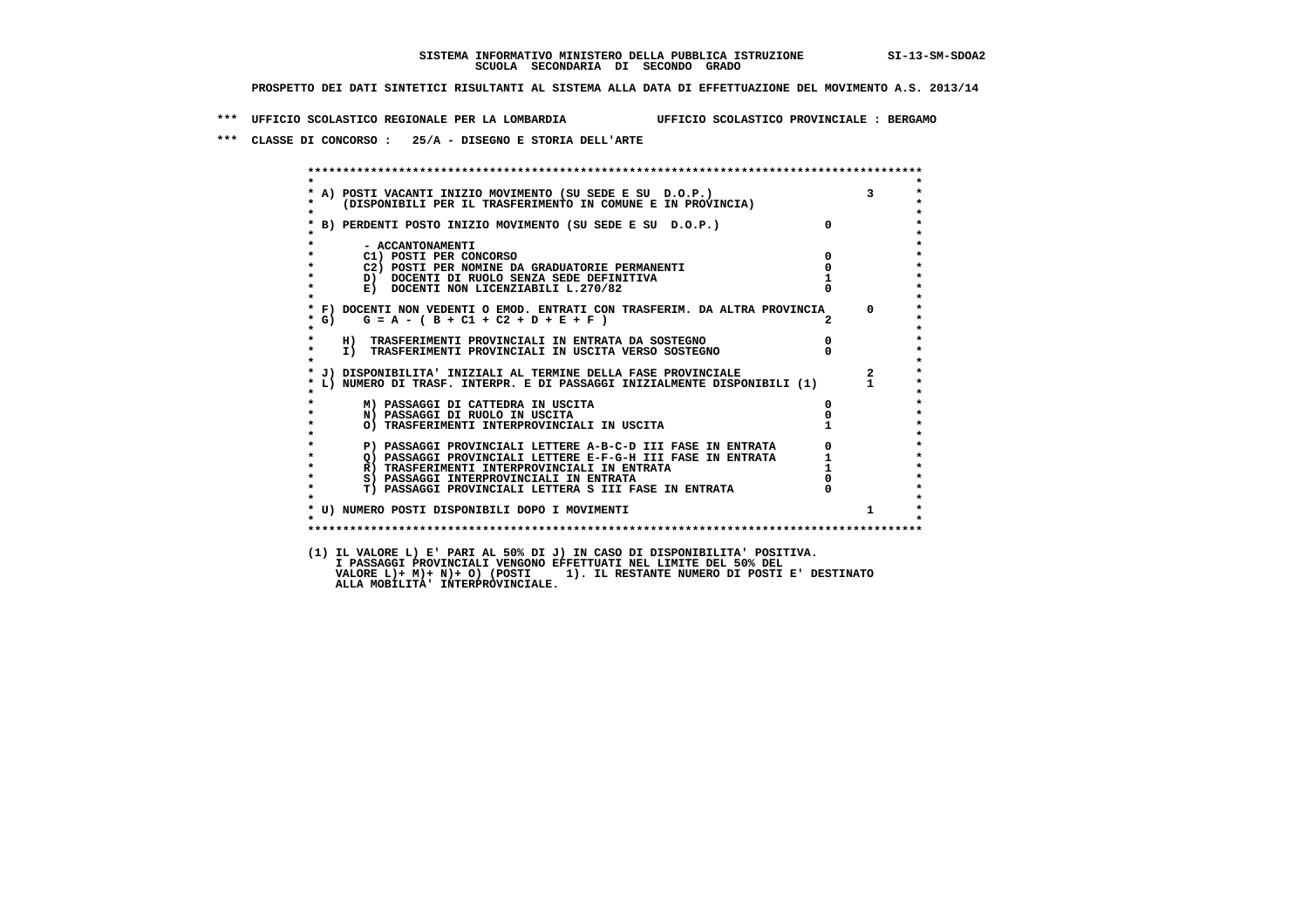**\*\*\* UFFICIO SCOLASTICO REGIONALE PER LA LOMBARDIA UFFICIO SCOLASTICO PROVINCIALE : BERGAMO**

 **\*\*\* CLASSE DI CONCORSO : 29/A - EDUCAZIONE FISICA NEGLI ISTITUTI E SCUOLE DI ISTRUZIONE SECONDARIA DI II GRADO**

| $\mathbf{r}$ | * A) POSTI VACANTI INIZIO MOVIMENTO (SU SEDE E SU D.O.P.)<br>*    (DISPONIBILI PER IL TRASFERIMENTO IN COMUNE E IN PROVINCIA) |                | 22              |
|--------------|-------------------------------------------------------------------------------------------------------------------------------|----------------|-----------------|
|              | * B) PERDENTI POSTO INIZIO MOVIMENTO (SU SEDE E SU D.O.P.)                                                                    | $\overline{2}$ |                 |
|              | - ACCANTONAMENTI                                                                                                              |                |                 |
| $\star$      | C1) POSTI PER CONCORSO                                                                                                        | $\Omega$       |                 |
|              | C2) POSTI PER NOMINE DA GRADUATORIE PERMANENTI                                                                                | $\mathbf 0$    |                 |
| $\star$      | D) DOCENTI DI RUOLO SENZA SEDE DEFINITIVA                                                                                     |                |                 |
| $\star$      | E) DOCENTI NON LICENZIABILI L.270/82                                                                                          |                |                 |
|              | * F) DOCENTI NON VEDENTI O EMOD. ENTRATI CON TRASFERIM. DA ALTRA PROVINCIA                                                    |                | $^{\circ}$      |
| $*$ G)       | $G = A - (B + C1 + C2 + D + E + F)$                                                                                           | 18             |                 |
| $\star$      | H) TRASFERIMENTI PROVINCIALI IN ENTRATA DA SOSTEGNO                                                                           |                |                 |
| $\star$      | I) TRASFERIMENTI PROVINCIALI IN USCITA VERSO SOSTEGNO                                                                         | $\Omega$       |                 |
|              | * J) DISPONIBILITA' INIZIALI AL TERMINE DELLA FASE PROVINCIALE                                                                |                | 17              |
|              | * L) NUMERO DI TRASF. INTERPR. E DI PASSAGGI INIZIALMENTE DISPONIBILI (1)                                                     |                | 8               |
|              | M) PASSAGGI DI CATTEDRA IN USCITA                                                                                             | 0              |                 |
| $\star$      | N) PASSAGGI DI RUOLO IN USCITA                                                                                                |                |                 |
| $\star$      | O) TRASFERIMENTI INTERPROVINCIALI IN USCITA                                                                                   |                |                 |
| $\star$      | P) PASSAGGI PROVINCIALI LETTERE A-B-C-D III FASE IN ENTRATA                                                                   |                |                 |
| $\star$      | Q) PASSAGGI PROVINCIALI LETTERE E-F-G-H III FASE IN ENTRATA                                                                   |                |                 |
| $\star$      | R) TRASFERIMENTI INTERPROVINCIALI IN ENTRATA                                                                                  |                |                 |
| $\star$      | S) PASSAGGI INTERPROVINCIALI IN ENTRATA                                                                                       |                |                 |
| $\star$      | T) PASSAGGI PROVINCIALI LETTERA S III FASE IN ENTRATA                                                                         |                |                 |
|              | * U) NUMERO POSTI DISPONIBILI DOPO I MOVIMENTI                                                                                |                | 12 <sup>7</sup> |
| $\star$      |                                                                                                                               |                |                 |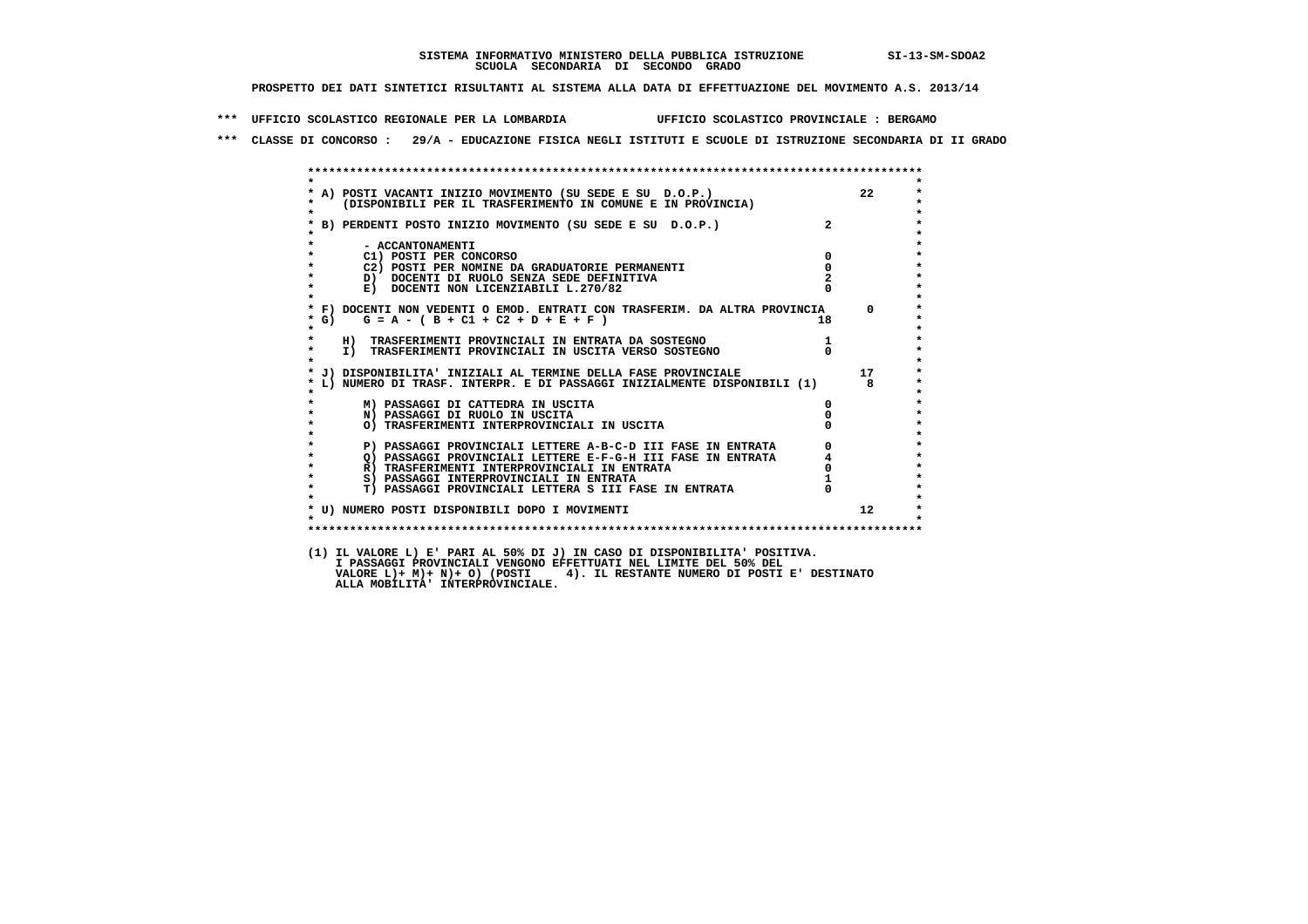**\*\*\* UFFICIO SCOLASTICO REGIONALE PER LA LOMBARDIA UFFICIO SCOLASTICO PROVINCIALE : BERGAMO**

 **\*\*\* CLASSE DI CONCORSO : 31/A - EDUCAZIONE MUSICALE NEGLI ISTITUTI E SCUOLE DI ISTRUZIONE SECONDARIA DI II GRADO**

|            | A) POSTI VACANTI INIZIO MOVIMENTO (SU SEDE E SU D.O.P.)                                                                                 |    | $\Omega$     |
|------------|-----------------------------------------------------------------------------------------------------------------------------------------|----|--------------|
|            | (DISPONIBILI PER IL TRASFERIMENTO IN COMUNE E IN PROVINCIA)                                                                             |    |              |
|            |                                                                                                                                         |    |              |
|            | B) PERDENTI POSTO INIZIO MOVIMENTO (SU SEDE E SU D.O.P.)                                                                                |    |              |
|            |                                                                                                                                         |    |              |
|            | - ACCANTONAMENTI                                                                                                                        |    |              |
|            | C1) POSTI PER CONCORSO<br>C2) POSTI PER NOMINE DA GRADUATORIE PERMANENTI                                                                |    |              |
|            | D) DOCENTI DI RUOLO SENZA SEDE DEFINITIVA                                                                                               |    |              |
|            | E) DOCENTI NON LICENZIABILI L.270/82                                                                                                    |    |              |
|            |                                                                                                                                         |    |              |
|            | * F) DOCENTI NON VEDENTI O EMOD. ENTRATI CON TRASFERIM. DA ALTRA PROVINCIA                                                              |    | $\Omega$     |
| $\star$ G) | $G = A - (B + C1 + C2 + D + E + F)$                                                                                                     | -4 |              |
|            |                                                                                                                                         |    |              |
|            | H) TRASFERIMENTI PROVINCIALI IN ENTRATA DA SOSTEGNO                                                                                     |    |              |
| $\star$    | I) TRASFERIMENTI PROVINCIALI IN USCITA VERSO SOSTEGNO                                                                                   |    |              |
|            |                                                                                                                                         |    |              |
|            | J) DISPONIBILITA' INIZIALI AL TERMINE DELLA FASE PROVINCIALE<br>L) NUMERO DI TRASF. INTERPR. E DI PASSAGGI INIZIALMENTE DISPONIBILI (1) |    | $-4$<br>$-4$ |
|            |                                                                                                                                         |    |              |
|            | M) PASSAGGI DI CATTEDRA IN USCITA                                                                                                       |    |              |
|            | N) PASSAGGI DI RUOLO IN USCITA                                                                                                          |    |              |
|            | O) TRASFERIMENTI INTERPROVINCIALI IN USCITA                                                                                             |    |              |
|            |                                                                                                                                         |    |              |
|            | P) PASSAGGI PROVINCIALI LETTERE A-B-C-D III FASE IN ENTRATA                                                                             |    |              |
|            | O) PASSAGGI PROVINCIALI LETTERE E-F-G-H III FASE IN ENTRATA                                                                             |    |              |
|            | R) TRASFERIMENTI INTERPROVINCIALI IN ENTRATA                                                                                            |    |              |
|            | S) PASSAGGI INTERPROVINCIALI IN ENTRATA                                                                                                 |    |              |
|            | T) PASSAGGI PROVINCIALI LETTERA S III FASE IN ENTRATA                                                                                   |    |              |
|            |                                                                                                                                         |    | $-4$         |
|            | * U) NUMERO POSTI DISPONIBILI DOPO I MOVIMENTI                                                                                          |    |              |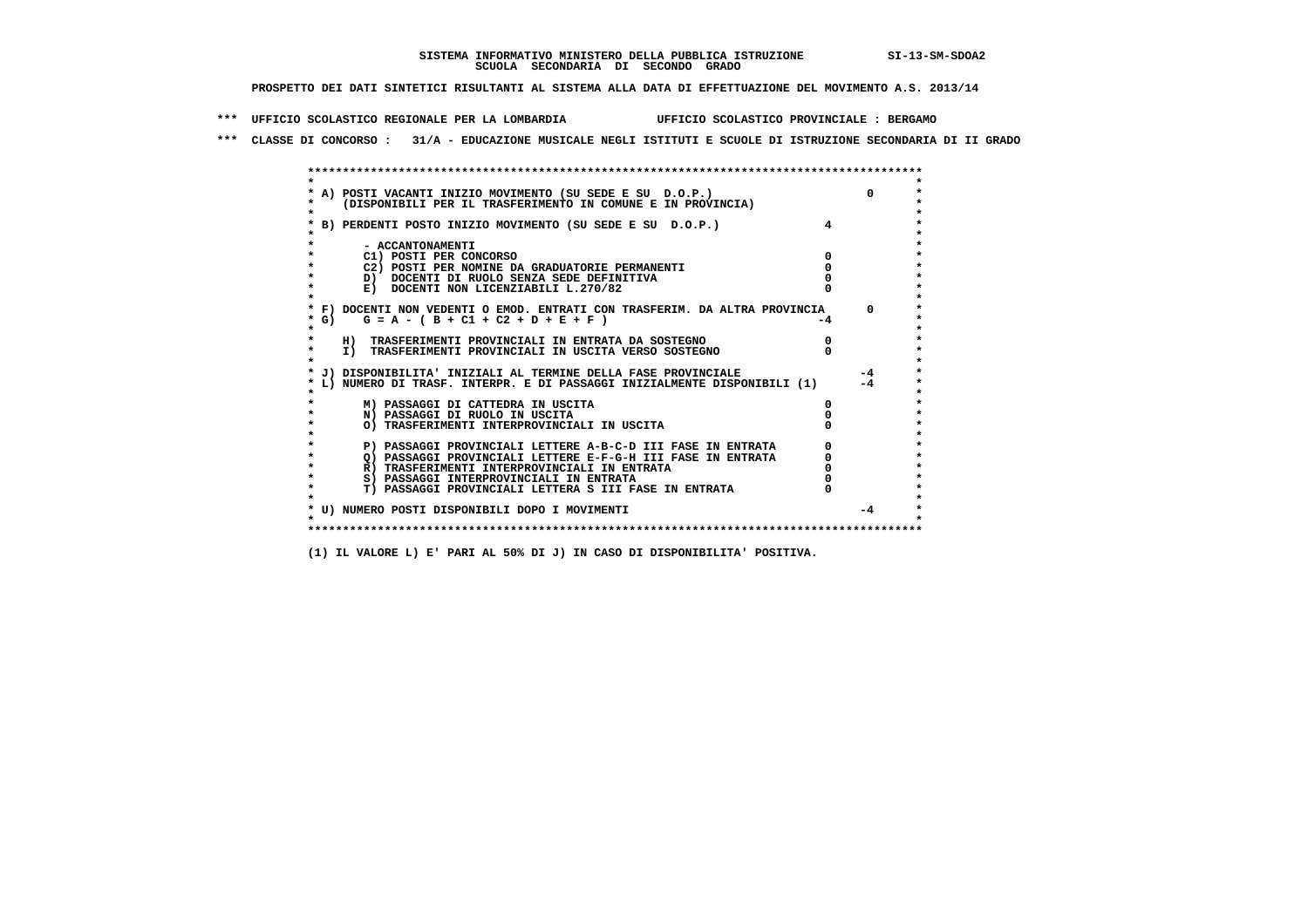**\*\*\* UFFICIO SCOLASTICO REGIONALE PER LA LOMBARDIA UFFICIO SCOLASTICO PROVINCIALE : BERGAMO**

 **\*\*\* CLASSE DI CONCORSO : 34/A - ELETTRONICA**

 **\*\*\*\*\*\*\*\*\*\*\*\*\*\*\*\*\*\*\*\*\*\*\*\*\*\*\*\*\*\*\*\*\*\*\*\*\*\*\*\*\*\*\*\*\*\*\*\*\*\*\*\*\*\*\*\*\*\*\*\*\*\*\*\*\*\*\*\*\*\*\*\*\*\*\*\*\*\*\*\*\*\*\*\*\*\*\*\* \* \*** $\bullet$  **\* A) POSTI VACANTI INIZIO MOVIMENTO (SU SEDE E SU D.O.P.) 1 \*** $\star$  **\* (DISPONIBILI PER IL TRASFERIMENTO IN COMUNE E IN PROVINCIA) \* \* \* \* B) PERDENTI POSTO INIZIO MOVIMENTO (SU SEDE E SU D.O.P.) 1 \* \* \* \* - ACCANTONAMENTI \* \* C1) POSTI PER CONCORSO 0 \* \* C2) POSTI PER NOMINE DA GRADUATORIE PERMANENTI 0 \*D)** DOCENTI DI RUOLO SENZA SEDE DEFINITIVA  $\overline{z}$  **2**  $\overline{z}$  **b** DOCENTI NON LICENZIABILI L. 270/82 0 **E) DOCENTI NON LICENZIABILI L.270/82 \* \* \* F) DOCENTI NON VEDENTI O EMOD. ENTRATI CON TRASFERIM. DA ALTRA PROVINCIA 0 \*** $\star$  G) G = A - ( B + C1 + C2 + D + E + F )  **\* \* \* H) TRASFERIMENTI PROVINCIALI IN ENTRATA DA SOSTEGNO 0 \*The CONSTRUCTION CONSTRUCTED IN CONTRACT CONSTRUES I TRASFERIMENTI PROVINCIALI IN USCITA VERSO SOSTEGNO \* \* \* J) DISPONIBILITA' INIZIALI AL TERMINE DELLA FASE PROVINCIALE -2 \* \* L) NUMERO DI TRASF. INTERPR. E DI PASSAGGI INIZIALMENTE DISPONIBILI (1) -2 \* \* \* \* M) PASSAGGI DI CATTEDRA IN USCITA 1 \* \* N) PASSAGGI DI RUOLO IN USCITA 0 \* \* O) TRASFERIMENTI INTERPROVINCIALI IN USCITA 0 \* \* \* P) PASSAGGI PROVINCIALI LETTERE A-B-C-D III FASE IN ENTRATA** 0 <sup>0</sup> **DASSAGGI PROVINCIALI LETTERE E-F-G-H** III FASE IN ENTRATA 0 <sup>0</sup> **2) PASSAGGI PROVINCIALI LETTERE E-F-G-H III FASE IN ENTRATA 6 0 R**) TRASFERIMENTI INTERPROVINCIALI IN ENTRATA 6 **0 R)** TRASFERIMENTI INTERPROVINCIALI IN ENTRATA  $\begin{bmatrix} 0 & 0 \\ 0 & 0 \\ 0 & 0 \end{bmatrix}$  PASSAGGI INTERPROVINCIALI IN ENTRATA  $\begin{bmatrix} 0 & 0 \\ 0 & 0 \\ 0 & 0 \end{bmatrix}$  **\* S) PASSAGGI INTERPROVINCIALI IN ENTRATA 0 \*** $\ddot{\phantom{1}}$  **\* T) PASSAGGI PROVINCIALI LETTERA S III FASE IN ENTRATA 0 \*** $\star$  **\* \* \* U) NUMERO POSTI DISPONIBILI DOPO I MOVIMENTI -1 \* \* \* \*\*\*\*\*\*\*\*\*\*\*\*\*\*\*\*\*\*\*\*\*\*\*\*\*\*\*\*\*\*\*\*\*\*\*\*\*\*\*\*\*\*\*\*\*\*\*\*\*\*\*\*\*\*\*\*\*\*\*\*\*\*\*\*\*\*\*\*\*\*\*\*\*\*\*\*\*\*\*\*\*\*\*\*\*\*\*\***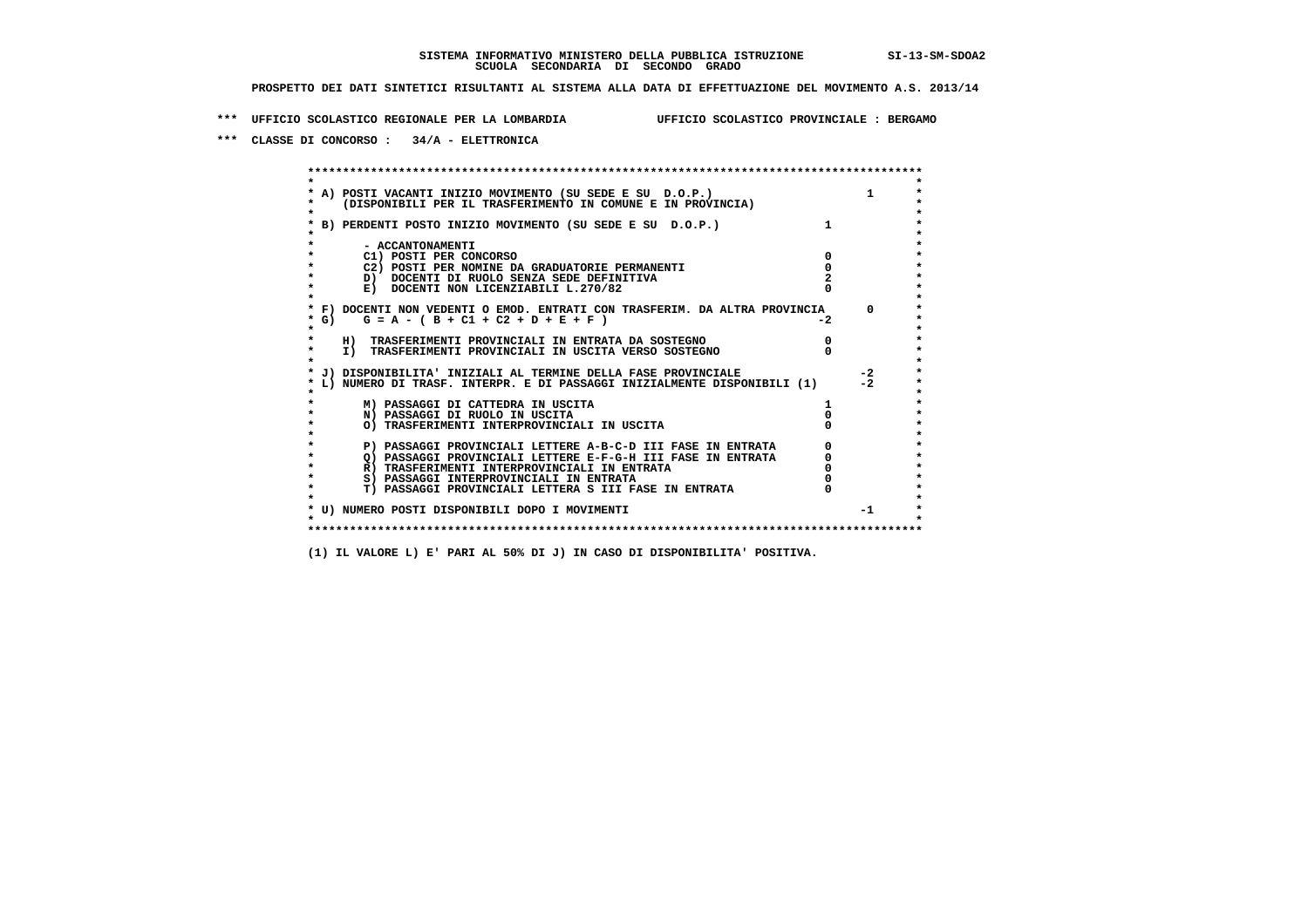**\*\*\* UFFICIO SCOLASTICO REGIONALE PER LA LOMBARDIA UFFICIO SCOLASTICO PROVINCIALE : BERGAMO**

 **\*\*\* CLASSE DI CONCORSO : 35/A - ELETTROTECNICA**

 **\*\*\*\*\*\*\*\*\*\*\*\*\*\*\*\*\*\*\*\*\*\*\*\*\*\*\*\*\*\*\*\*\*\*\*\*\*\*\*\*\*\*\*\*\*\*\*\*\*\*\*\*\*\*\*\*\*\*\*\*\*\*\*\*\*\*\*\*\*\*\*\*\*\*\*\*\*\*\*\*\*\*\*\*\*\*\*\* \* \*** $\bullet$  **\* A) POSTI VACANTI INIZIO MOVIMENTO (SU SEDE E SU D.O.P.) 5 \* \* (DISPONIBILI PER IL TRASFERIMENTO IN COMUNE E IN PROVINCIA) \* \* \* \* B) PERDENTI POSTO INIZIO MOVIMENTO (SU SEDE E SU D.O.P.) 2 \* \* \* \* - ACCANTONAMENTI \* \* C1) POSTI PER CONCORSO 0 \* \* C2) POSTI PER NOMINE DA GRADUATORIE PERMANENTI 0 \*b b** docenti di RUOLO SENZA SEDE DEFINITIVA  $\overline{D}$  **b**  $\overline{D}$  0  $\overline{D}$  0  $\overline{D}$  0  $\overline{D}$  0  $\overline{D}$  0  $\overline{D}$  0  $\overline{D}$  0  $\overline{D}$  0  $\overline{D}$  0  $\overline{D}$  0  $\overline{D}$  0  $\overline{D}$  0  $\overline{D}$  0  $\overline{D}$  0  $\overline{D}$ **E) DOCENTI NON LICENZIABILI L.270/82 \* \* \* F) DOCENTI NON VEDENTI O EMOD. ENTRATI CON TRASFERIM. DA ALTRA PROVINCIA 0 \***  $\star$  **G)** G = A - ( B + C1 + C2 + D + E + F )  **\* \* \* H) TRASFERIMENTI PROVINCIALI IN ENTRATA DA SOSTEGNO 0 \* \* I) TRASFERIMENTI PROVINCIALI IN USCITA VERSO SOSTEGNO 0 \* \* \* \* J) DISPONIBILITA' INIZIALI AL TERMINE DELLA FASE PROVINCIALE 3 \* \* L) NUMERO DI TRASF. INTERPR. E DI PASSAGGI INIZIALMENTE DISPONIBILI (1) 1 \* \* \* \* M) PASSAGGI DI CATTEDRA IN USCITA 0 \* \* N) PASSAGGI DI RUOLO IN USCITA 0 \* \* O) TRASFERIMENTI INTERPROVINCIALI IN USCITA 0 \* \* \* \* P) PASSAGGI PROVINCIALI LETTERE A-B-C-D III FASE IN ENTRATA 1 \* \* Q) PASSAGGI PROVINCIALI LETTERE E-F-G-H III FASE IN ENTRATA 0 \*R)** TRASFERIMENTI INTERPROVINCIALI IN ENTRATA  $\begin{bmatrix} 0 & 0 \\ 0 & 0 \\ 0 & 0 \end{bmatrix}$  PASSAGGI INTERPROVINCIALI IN ENTRATA  $\begin{bmatrix} 0 & 0 \\ 0 & 0 \\ 0 & 0 \end{bmatrix}$  **\* S) PASSAGGI INTERPROVINCIALI IN ENTRATA 0 \*** $\ddot{\phantom{1}}$  **\* T) PASSAGGI PROVINCIALI LETTERA S III FASE IN ENTRATA 0 \*** $\star$  **\* \* \* U) NUMERO POSTI DISPONIBILI DOPO I MOVIMENTI 2 \* \* \* \*\*\*\*\*\*\*\*\*\*\*\*\*\*\*\*\*\*\*\*\*\*\*\*\*\*\*\*\*\*\*\*\*\*\*\*\*\*\*\*\*\*\*\*\*\*\*\*\*\*\*\*\*\*\*\*\*\*\*\*\*\*\*\*\*\*\*\*\*\*\*\*\*\*\*\*\*\*\*\*\*\*\*\*\*\*\*\* (1) IL VALORE L) E' PARI AL 50% DI J) IN CASO DI DISPONIBILITA' POSITIVA. I PASSAGGI PROVINCIALI VENGONO EFFETTUATI NEL LIMITE DEL 50% DEL VALORE L)+ M)+ N)+ O) (POSTI 0). IL RESTANTE NUMERO DI POSTI E' DESTINATO ALLA MOBILITA' INTERPROVINCIALE.**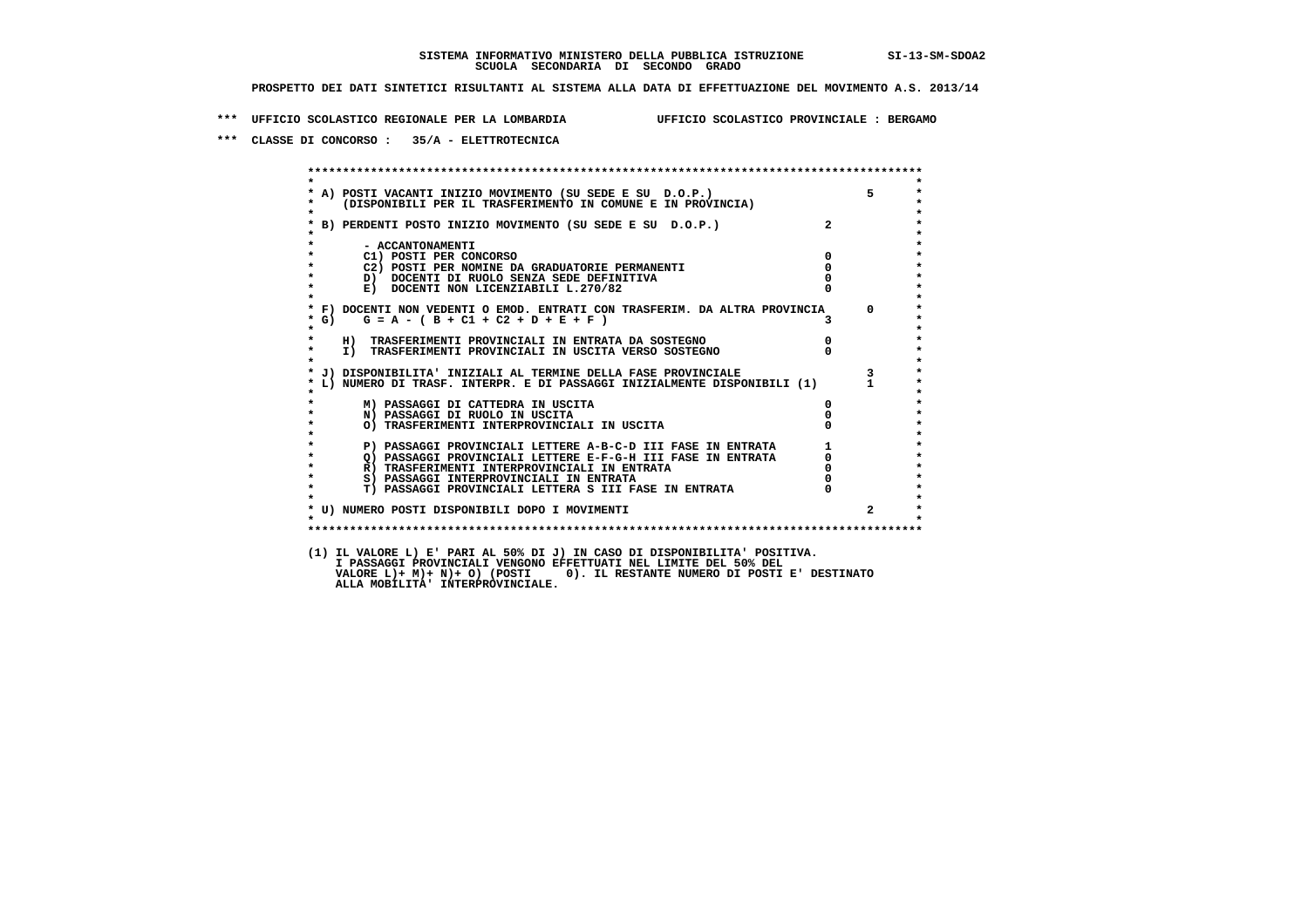**\*\*\* UFFICIO SCOLASTICO REGIONALE PER LA LOMBARDIA UFFICIO SCOLASTICO PROVINCIALE : BERGAMO**

 **\*\*\* CLASSE DI CONCORSO : 36/A - FILOSOFIA, PSICOLOGIA E SCIENZE DELL' EDUCAZIONE**

 **\*\*\*\*\*\*\*\*\*\*\*\*\*\*\*\*\*\*\*\*\*\*\*\*\*\*\*\*\*\*\*\*\*\*\*\*\*\*\*\*\*\*\*\*\*\*\*\*\*\*\*\*\*\*\*\*\*\*\*\*\*\*\*\*\*\*\*\*\*\*\*\*\*\*\*\*\*\*\*\*\*\*\*\*\*\*\*\* \* \* \* A) POSTI VACANTI INIZIO MOVIMENTO (SU SEDE E SU D.O.P.) 7 \* \* (DISPONIBILI PER IL TRASFERIMENTO IN COMUNE E IN PROVINCIA) \* \* \* \* B) PERDENTI POSTO INIZIO MOVIMENTO (SU SEDE E SU D.O.P.) 0 \* \* \* \* - ACCANTONAMENTI \* \* C1) POSTI PER CONCORSO 0 \* \* C2) POSTI PER NOMINE DA GRADUATORIE PERMANENTI 0 \* \* D) DOCENTI DI RUOLO SENZA SEDE DEFINITIVA 2 \*E) DOCENTI NON LICENZIABILI L.270/82 \* \* \* F) DOCENTI NON VEDENTI O EMOD. ENTRATI CON TRASFERIM. DA ALTRA PROVINCIA 0 \***  $\star$  **G)** G = A - ( B + C1 + C2 + D + E + F )  **\* \* \* H) TRASFERIMENTI PROVINCIALI IN ENTRATA DA SOSTEGNO 0 \*TO TRASFERIMENTI PROVINCIALI IN USCITA VERSO SOSTEGNO** 0  **\* \* \* J) DISPONIBILITA' INIZIALI AL TERMINE DELLA FASE PROVINCIALE 5 \* \* L) NUMERO DI TRASF. INTERPR. E DI PASSAGGI INIZIALMENTE DISPONIBILI (1) 2 \* \* \* \* M) PASSAGGI DI CATTEDRA IN USCITA 0 \* \* N) PASSAGGI DI RUOLO IN USCITA 0 \* \* O) TRASFERIMENTI INTERPROVINCIALI IN USCITA 0 \* \* \* \* P) PASSAGGI PROVINCIALI LETTERE A-B-C-D III FASE IN ENTRATA 0 \*2) PASSAGGI PROVINCIALI LETTERE E-F-G-H III FASE IN ENTRATA 1 1 R**) TRASFERIMENTI INTERPROVINCIALI IN ENTRATA 1 0 **R**) TRASFERIMENTI INTERPROVINCIALI IN ENTRATA  $\begin{bmatrix} 0 & 0 & 0 \\ 0 & 0 & 0 \\ 0 & 0 & 0 & 0 \\ 0 & 0 & 0 & 0 \\ 0 & 0 & 0 & 0 \\ 0 & 0 & 0 & 0 \\ 0 & 0 & 0 & 0 \\ 0 & 0 & 0 & 0 \\ 0 & 0 & 0 & 0 \\ 0 & 0 & 0 & 0 \\ 0 & 0 & 0 & 0 \\ 0 & 0 & 0 & 0 \\ 0 & 0 & 0 & 0 \\ 0 & 0 & 0 & 0 \\ 0 & 0 &$  **\* S) PASSAGGI INTERPROVINCIALI IN ENTRATA 1 \*** $\ddot{\phantom{1}}$  **\* T) PASSAGGI PROVINCIALI LETTERA S III FASE IN ENTRATA 0 \*** $\star$  **\* \* \* U) NUMERO POSTI DISPONIBILI DOPO I MOVIMENTI 3 \* \* \* \*\*\*\*\*\*\*\*\*\*\*\*\*\*\*\*\*\*\*\*\*\*\*\*\*\*\*\*\*\*\*\*\*\*\*\*\*\*\*\*\*\*\*\*\*\*\*\*\*\*\*\*\*\*\*\*\*\*\*\*\*\*\*\*\*\*\*\*\*\*\*\*\*\*\*\*\*\*\*\*\*\*\*\*\*\*\*\* (1) IL VALORE L) E' PARI AL 50% DI J) IN CASO DI DISPONIBILITA' POSITIVA. I PASSAGGI PROVINCIALI VENGONO EFFETTUATI NEL LIMITE DEL 50% DEL VALORE L)+ M)+ N)+ O) (POSTI 1). IL RESTANTE NUMERO DI POSTI E' DESTINATO ALLA MOBILITA' INTERPROVINCIALE.**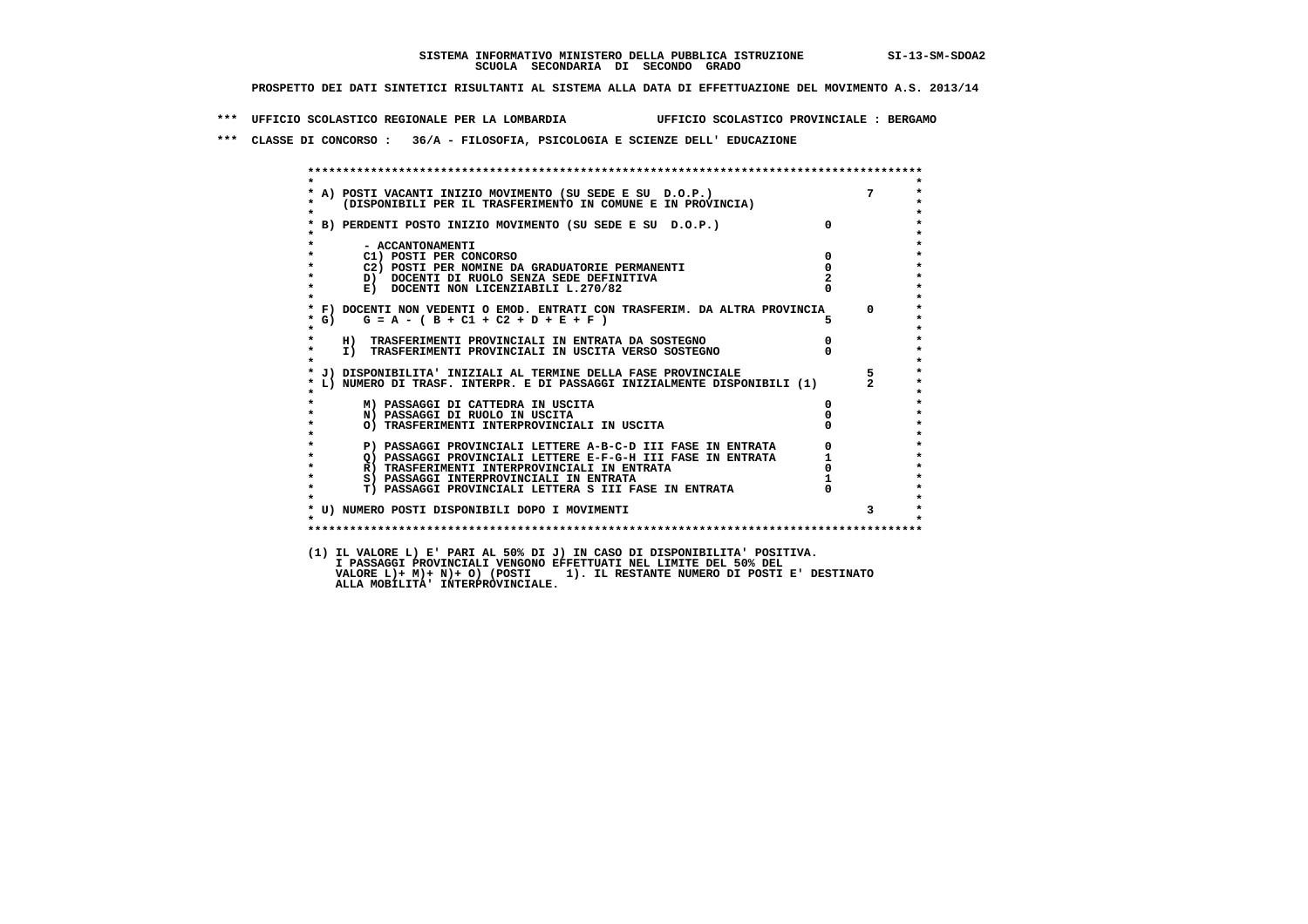**\*\*\* UFFICIO SCOLASTICO REGIONALE PER LA LOMBARDIA UFFICIO SCOLASTICO PROVINCIALE : BERGAMO**

 **\*\*\* CLASSE DI CONCORSO : 37/A - FILOSOFIA E STORIA**

 **\*\*\*\*\*\*\*\*\*\*\*\*\*\*\*\*\*\*\*\*\*\*\*\*\*\*\*\*\*\*\*\*\*\*\*\*\*\*\*\*\*\*\*\*\*\*\*\*\*\*\*\*\*\*\*\*\*\*\*\*\*\*\*\*\*\*\*\*\*\*\*\*\*\*\*\*\*\*\*\*\*\*\*\*\*\*\*\* \* \* \* A) POSTI VACANTI INIZIO MOVIMENTO (SU SEDE E SU D.O.P.) 4 \* \* (DISPONIBILI PER IL TRASFERIMENTO IN COMUNE E IN PROVINCIA) \* \* \* \* B) PERDENTI POSTO INIZIO MOVIMENTO (SU SEDE E SU D.O.P.) 0 \* \* \* \* - ACCANTONAMENTI \* \* C1) POSTI PER CONCORSO 0 \* \* C2) POSTI PER NOMINE DA GRADUATORIE PERMANENTI 0 \*D)** DOCENTI DI RUOLO SENZA SEDE DEFINITIVA  $\overline{a}$  0  $\overline{b}$  0  $\overline{c}$  0  $\overline{c}$  0  $\overline{c}$  0  $\overline{a}$  0  $\overline{c}$ **E) DOCENTI NON LICENZIABILI L.270/82 \* \* \* F) DOCENTI NON VEDENTI O EMOD. ENTRATI CON TRASFERIM. DA ALTRA PROVINCIA 0 \* \* G) G = A - ( B + C1 + C2 + D + E + F ) 4 \* \* \* \* H) TRASFERIMENTI PROVINCIALI IN ENTRATA DA SOSTEGNO 0 \* \* I) TRASFERIMENTI PROVINCIALI IN USCITA VERSO SOSTEGNO 0 \* \* \* \* J) DISPONIBILITA' INIZIALI AL TERMINE DELLA FASE PROVINCIALE 4 \* \* L) NUMERO DI TRASF. INTERPR. E DI PASSAGGI INIZIALMENTE DISPONIBILI (1) 2 \* \* \* \* M) PASSAGGI DI CATTEDRA IN USCITA 0 \* \* N) PASSAGGI DI RUOLO IN USCITA 0 \* \* O) TRASFERIMENTI INTERPROVINCIALI IN USCITA 0 \* \* \* P) PASSAGGI PROVINCIALI LETTERE A-B-C-D III FASE IN ENTRATA** 0 <sup>0</sup> **DASSAGGI PROVINCIALI LETTERE E-F-G-H** III FASE IN ENTRATA 1 **2) PASSAGGI PROVINCIALI LETTERE E-F-G-H III FASE IN ENTRATA 1 \*** 1 **R**) **TRASFERIMENTI INTERPROVINCIALI** IN ENTRATA 1 \* <sup>1</sup>  **\* R) TRASFERIMENTI INTERPROVINCIALI IN ENTRATA 1 \*8) PASSAGGI INTERPROVINCIALI IN ENTRATA 6 \*\*\*** 0 \*\*\*<br> **T) PASSAGGI PROVINCIALI LETTERA S III FASE IN ENTRATA** 0 \*\*\*  $\ddot{\phantom{1}}$  **\* T) PASSAGGI PROVINCIALI LETTERA S III FASE IN ENTRATA 0 \*** $\star$  **\* \*** $\pmb{\ast}$  **\* U) NUMERO POSTI DISPONIBILI DOPO I MOVIMENTI 2 \* \* \* \*\*\*\*\*\*\*\*\*\*\*\*\*\*\*\*\*\*\*\*\*\*\*\*\*\*\*\*\*\*\*\*\*\*\*\*\*\*\*\*\*\*\*\*\*\*\*\*\*\*\*\*\*\*\*\*\*\*\*\*\*\*\*\*\*\*\*\*\*\*\*\*\*\*\*\*\*\*\*\*\*\*\*\*\*\*\*\* (1) IL VALORE L) E' PARI AL 50% DI J) IN CASO DI DISPONIBILITA' POSITIVA. I PASSAGGI PROVINCIALI VENGONO EFFETTUATI NEL LIMITE DEL 50% DEL VALORE L)+ M)+ N)+ O) (POSTI 1). IL RESTANTE NUMERO DI POSTI E' DESTINATO ALLA MOBILITA' INTERPROVINCIALE.**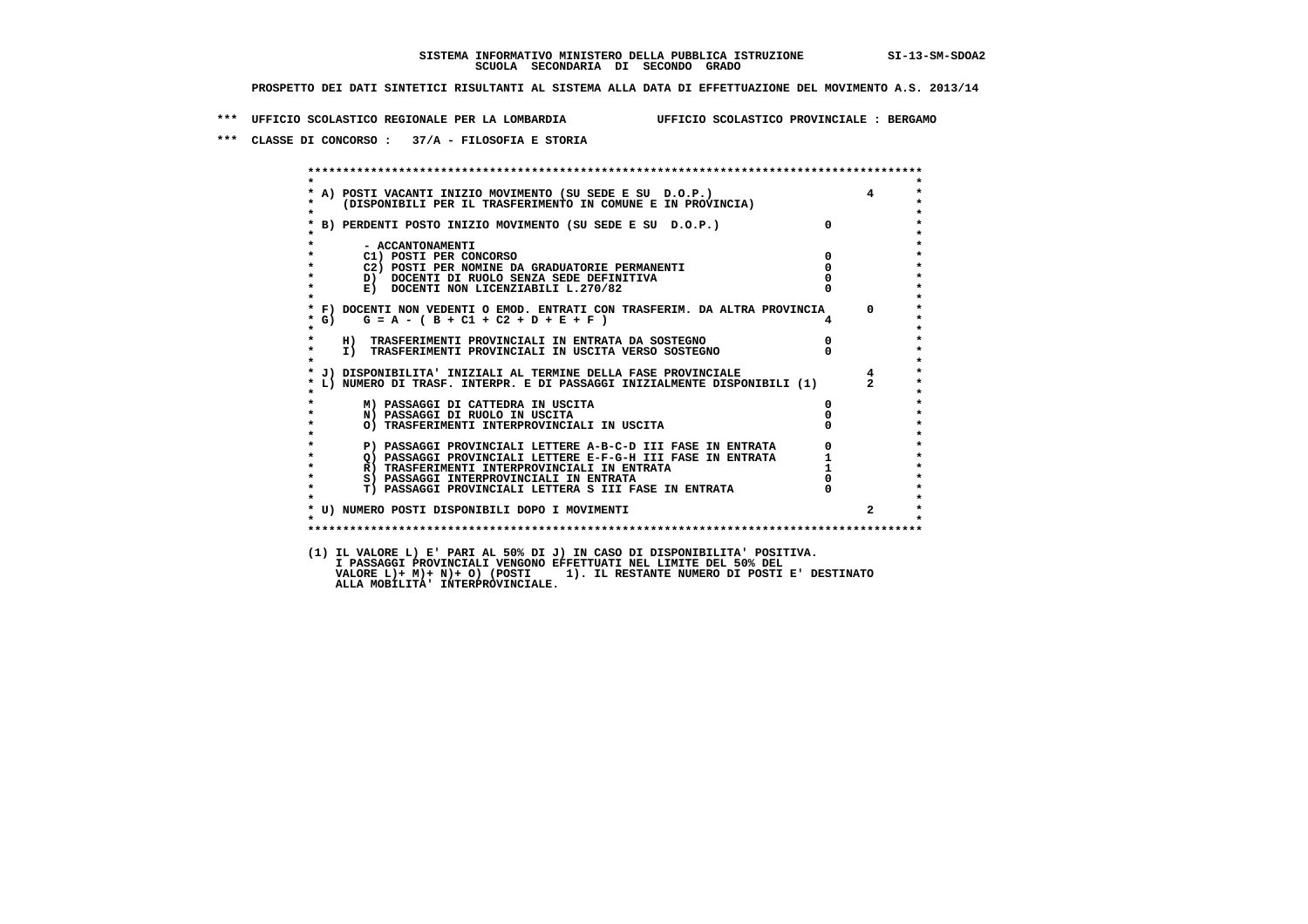**\*\*\* UFFICIO SCOLASTICO REGIONALE PER LA LOMBARDIA UFFICIO SCOLASTICO PROVINCIALE : BERGAMO**

 **\*\*\* CLASSE DI CONCORSO : 38/A - FISICA**

 **\*\*\*\*\*\*\*\*\*\*\*\*\*\*\*\*\*\*\*\*\*\*\*\*\*\*\*\*\*\*\*\*\*\*\*\*\*\*\*\*\*\*\*\*\*\*\*\*\*\*\*\*\*\*\*\*\*\*\*\*\*\*\*\*\*\*\*\*\*\*\*\*\*\*\*\*\*\*\*\*\*\*\*\*\*\*\*\* \* \*** $\bullet$  **\* A) POSTI VACANTI INIZIO MOVIMENTO (SU SEDE E SU D.O.P.) 8 \*** $\star$  **\* (DISPONIBILI PER IL TRASFERIMENTO IN COMUNE E IN PROVINCIA) \*** $\bullet$  **\* \* \* B) PERDENTI POSTO INIZIO MOVIMENTO (SU SEDE E SU D.O.P.) 3 \* \* \* \* - ACCANTONAMENTI \* \* C1) POSTI PER CONCORSO 0 \* \* C2) POSTI PER NOMINE DA GRADUATORIE PERMANENTI 0 \* \* D) DOCENTI DI RUOLO SENZA SEDE DEFINITIVA 5 \*E) DOCENTI NON LICENZIABILI L.270/82 \* \* \* F) DOCENTI NON VEDENTI O EMOD. ENTRATI CON TRASFERIM. DA ALTRA PROVINCIA 0 \* \* G) G = A - ( B + C1 + C2 + D + E + F ) 0 \* \* \* \* H) TRASFERIMENTI PROVINCIALI IN ENTRATA DA SOSTEGNO 0 \* \* I) TRASFERIMENTI PROVINCIALI IN USCITA VERSO SOSTEGNO 0 \* \* \* \* J) DISPONIBILITA' INIZIALI AL TERMINE DELLA FASE PROVINCIALE 0 \* \* L) NUMERO DI TRASF. INTERPR. E DI PASSAGGI INIZIALMENTE DISPONIBILI (1) 0 \* \* \* \* M) PASSAGGI DI CATTEDRA IN USCITA 0 \* \* N) PASSAGGI DI RUOLO IN USCITA 0 \* \* O) TRASFERIMENTI INTERPROVINCIALI IN USCITA 0 \* \* \* P) PASSAGGI PROVINCIALI LETTERE A-B-C-D III FASE IN ENTRATA** 0 <sup>0</sup> **DASSAGGI PROVINCIALI LETTERE E-F-G-H** III FASE IN ENTRATA 0 <sup>0</sup>  $\star$ **2) PASSAGGI PROVINCIALI LETTERE E-F-G-H III FASE IN ENTRATA**  $\overline{Q}$ **) PASSAGGI PROVINCIALI LETTERE E-F-G-H III FASE IN ENTRATA**  $\overline{Q}$  $\overline{Q}$  $\overline{Q}$  $\overline{Q}$  $\overline{Q}$  $\overline{Q}$  $\overline{Q}$  $\overline{Q}$  $\overline{Q}$  $\overline{Q}$  **\overline R)** TRASFERIMENTI INTERPROVINCIALI IN ENTRATA  $\begin{bmatrix} 0 & 0 \\ 0 & 0 \\ 0 & 0 \end{bmatrix}$  PASSAGGI INTERPROVINCIALI IN ENTRATA  $\begin{bmatrix} 0 & 0 \\ 0 & 0 \\ 0 & 0 \end{bmatrix}$  **\* S) PASSAGGI INTERPROVINCIALI IN ENTRATA 0 \*** $\ddot{\phantom{1}}$  **\* T) PASSAGGI PROVINCIALI LETTERA S III FASE IN ENTRATA 0 \*** $\star$  **\* \* \* U) NUMERO POSTI DISPONIBILI DOPO I MOVIMENTI 0 \* \* \* \*\*\*\*\*\*\*\*\*\*\*\*\*\*\*\*\*\*\*\*\*\*\*\*\*\*\*\*\*\*\*\*\*\*\*\*\*\*\*\*\*\*\*\*\*\*\*\*\*\*\*\*\*\*\*\*\*\*\*\*\*\*\*\*\*\*\*\*\*\*\*\*\*\*\*\*\*\*\*\*\*\*\*\*\*\*\*\***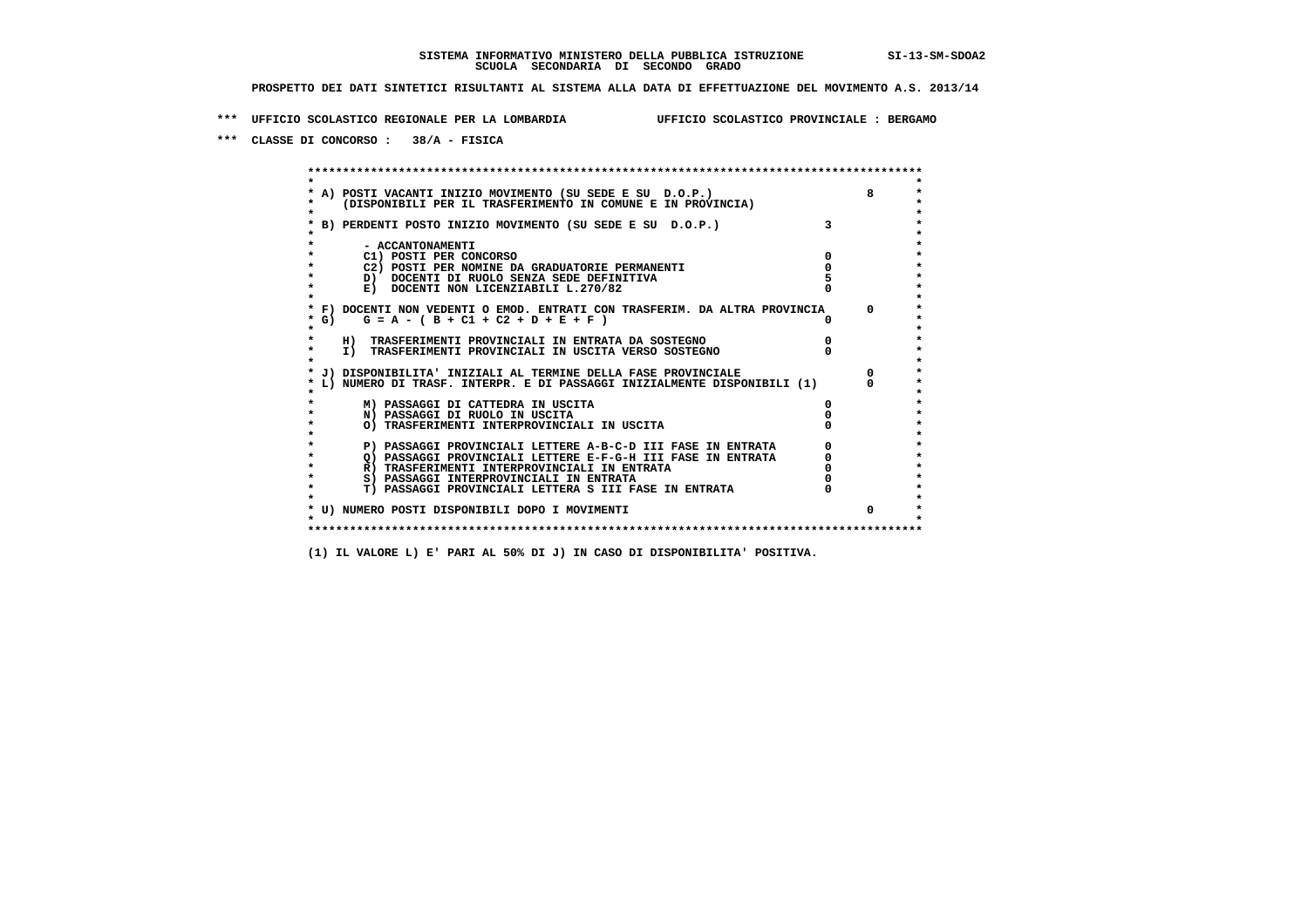**\*\*\* UFFICIO SCOLASTICO REGIONALE PER LA LOMBARDIA UFFICIO SCOLASTICO PROVINCIALE : BERGAMO**

 **\*\*\* CLASSE DI CONCORSO : 39/A - GEOGRAFIA**

 **\*\*\*\*\*\*\*\*\*\*\*\*\*\*\*\*\*\*\*\*\*\*\*\*\*\*\*\*\*\*\*\*\*\*\*\*\*\*\*\*\*\*\*\*\*\*\*\*\*\*\*\*\*\*\*\*\*\*\*\*\*\*\*\*\*\*\*\*\*\*\*\*\*\*\*\*\*\*\*\*\*\*\*\*\*\*\*\* \* \*** $\bullet$  **\* A) POSTI VACANTI INIZIO MOVIMENTO (SU SEDE E SU D.O.P.) 1 \*** $\star$  **\* (DISPONIBILI PER IL TRASFERIMENTO IN COMUNE E IN PROVINCIA) \* \* \* \* B) PERDENTI POSTO INIZIO MOVIMENTO (SU SEDE E SU D.O.P.) 1 \* \* \* \* - ACCANTONAMENTI \* \* C1) POSTI PER CONCORSO 0 \* \* C2) POSTI PER NOMINE DA GRADUATORIE PERMANENTI 0 \*D)** DOCENTI DI RUOLO SENZA SEDE DEFINITIVA  $\overline{a}$  0  $\overline{b}$  0  $\overline{c}$  0  $\overline{c}$  0  $\overline{c}$  0  $\overline{a}$  0  $\overline{c}$ **E) DOCENTI NON LICENZIABILI L.270/82 \* \* \* F) DOCENTI NON VEDENTI O EMOD. ENTRATI CON TRASFERIM. DA ALTRA PROVINCIA 0 \* \* G) G = A - ( B + C1 + C2 + D + E + F ) 0 \* \* \* \* H) TRASFERIMENTI PROVINCIALI IN ENTRATA DA SOSTEGNO 0 \* \* I) TRASFERIMENTI PROVINCIALI IN USCITA VERSO SOSTEGNO 0 \* \* \* \* J) DISPONIBILITA' INIZIALI AL TERMINE DELLA FASE PROVINCIALE 0 \* \* L) NUMERO DI TRASF. INTERPR. E DI PASSAGGI INIZIALMENTE DISPONIBILI (1) 0 \* \* \* \* M) PASSAGGI DI CATTEDRA IN USCITA 0 \* \* N) PASSAGGI DI RUOLO IN USCITA 0 \* \* O) TRASFERIMENTI INTERPROVINCIALI IN USCITA 0 \* \* \* P) PASSAGGI PROVINCIALI LETTERE A-B-C-D III FASE IN ENTRATA** 0 <sup>0</sup> **DASSAGGI PROVINCIALI LETTERE E-F-G-H** III FASE IN ENTRATA 0 <sup>0</sup>  $\star$ **2) PASSAGGI PROVINCIALI LETTERE E-F-G-H III FASE IN ENTRATA**  $\overline{Q}$ **) PASSAGGI PROVINCIALI LETTERE E-F-G-H III FASE IN ENTRATA**  $\overline{Q}$  $\overline{Q}$  $\overline{Q}$  $\overline{Q}$  $\overline{Q}$  $\overline{Q}$  $\overline{Q}$  $\overline{Q}$  $\overline{Q}$  $\overline{Q}$  **\overline R)** TRASFERIMENTI INTERPROVINCIALI IN ENTRATA  $\begin{bmatrix} 0 & 0 \\ 0 & 0 \\ 0 & 0 \end{bmatrix}$  PASSAGGI INTERPROVINCIALI IN ENTRATA  $\begin{bmatrix} 0 & 0 \\ 0 & 0 \\ 0 & 0 \end{bmatrix}$  **\* S) PASSAGGI INTERPROVINCIALI IN ENTRATA 0 \*** $\ddot{\phantom{1}}$  **\* T) PASSAGGI PROVINCIALI LETTERA S III FASE IN ENTRATA 0 \*** $\star$  **\* \* \* U) NUMERO POSTI DISPONIBILI DOPO I MOVIMENTI 0 \* \* \* \*\*\*\*\*\*\*\*\*\*\*\*\*\*\*\*\*\*\*\*\*\*\*\*\*\*\*\*\*\*\*\*\*\*\*\*\*\*\*\*\*\*\*\*\*\*\*\*\*\*\*\*\*\*\*\*\*\*\*\*\*\*\*\*\*\*\*\*\*\*\*\*\*\*\*\*\*\*\*\*\*\*\*\*\*\*\*\***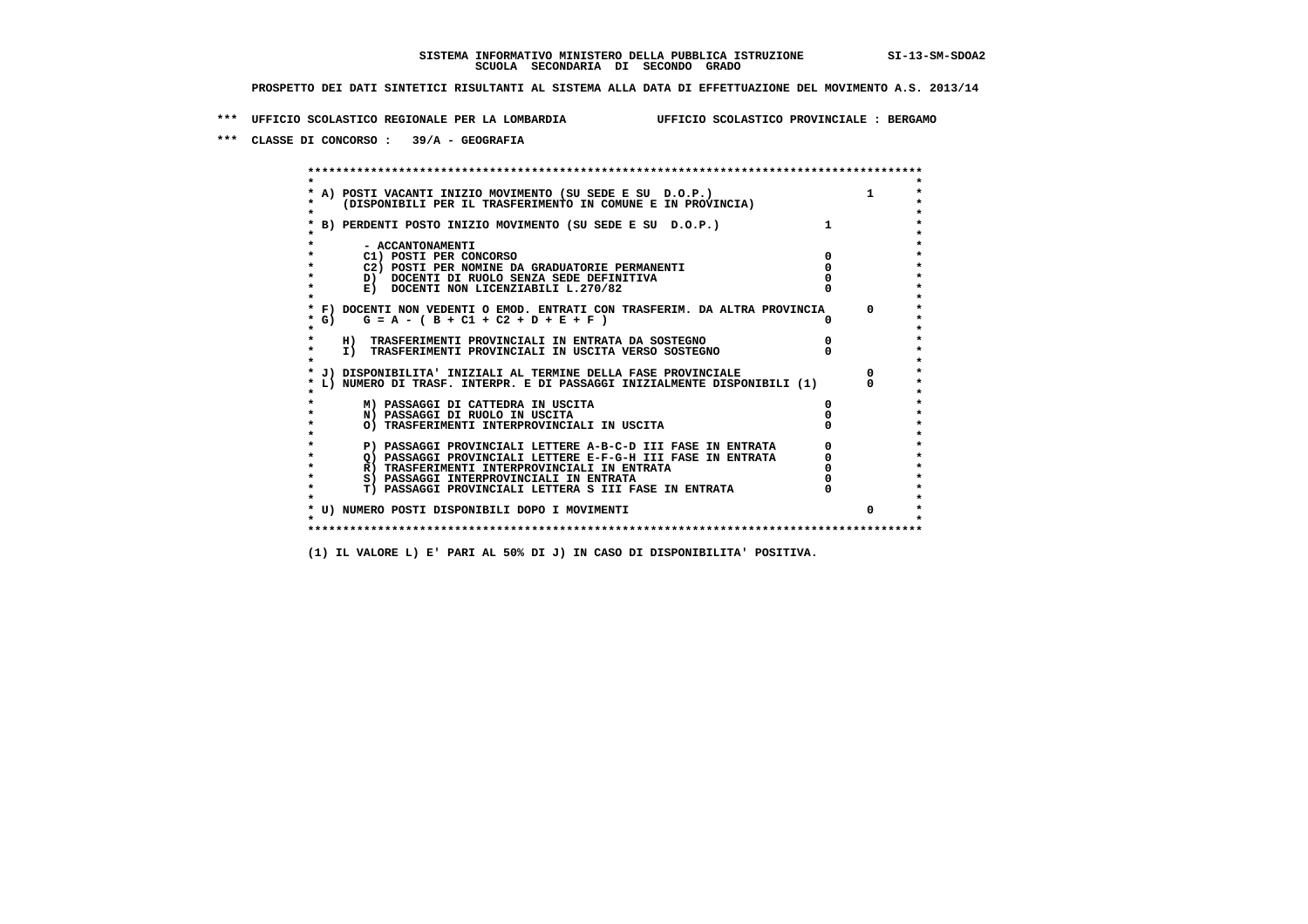**\*\*\* UFFICIO SCOLASTICO REGIONALE PER LA LOMBARDIA UFFICIO SCOLASTICO PROVINCIALE : BERGAMO**

 **\*\*\* CLASSE DI CONCORSO : 40/A - IGIENE, ANATOMIA, FISIOLOGIA, PATOLOGIA GENERALE E DELL'APPARATO MASTICATORIO**

| * F) DOCENTI NON VEDENTI O EMOD. ENTRATI CON TRASFERIM. DA ALTRA PROVINCIA<br>$G = A - (B + C1 + C2 + D + E + F)$<br>$*$ G)<br>H) TRASFERIMENTI PROVINCIALI IN ENTRATA DA SOSTEGNO<br>I) TRASFERIMENTI PROVINCIALI IN USCITA VERSO SOSTEGNO<br>J) DISPONIBILITA' INIZIALI AL TERMINE DELLA FASE PROVINCIALE<br>L) NUMERO DI TRASF. INTERPR. E DI PASSAGGI INIZIALMENTE DISPONIBILI (1)<br>M) PASSAGGI DI CATTEDRA IN USCITA<br>N) PASSAGGI DI RUOLO IN USCITA<br>O) TRASFERIMENTI INTERPROVINCIALI IN USCITA<br>P) PASSAGGI PROVINCIALI LETTERE A-B-C-D III FASE IN ENTRATA<br>O) PASSAGGI PROVINCIALI LETTERE E-F-G-H III FASE IN ENTRATA<br>R) TRASFERIMENTI INTERPROVINCIALI IN ENTRATA<br>S) PASSAGGI INTERPROVINCIALI IN ENTRATA |   | E) DOCENTI NON LICENZIABILI L.270/82                  |  |
|---------------------------------------------------------------------------------------------------------------------------------------------------------------------------------------------------------------------------------------------------------------------------------------------------------------------------------------------------------------------------------------------------------------------------------------------------------------------------------------------------------------------------------------------------------------------------------------------------------------------------------------------------------------------------------------------------------------------------------------|---|-------------------------------------------------------|--|
|                                                                                                                                                                                                                                                                                                                                                                                                                                                                                                                                                                                                                                                                                                                                       |   |                                                       |  |
|                                                                                                                                                                                                                                                                                                                                                                                                                                                                                                                                                                                                                                                                                                                                       | * |                                                       |  |
|                                                                                                                                                                                                                                                                                                                                                                                                                                                                                                                                                                                                                                                                                                                                       |   |                                                       |  |
|                                                                                                                                                                                                                                                                                                                                                                                                                                                                                                                                                                                                                                                                                                                                       | * |                                                       |  |
|                                                                                                                                                                                                                                                                                                                                                                                                                                                                                                                                                                                                                                                                                                                                       |   |                                                       |  |
|                                                                                                                                                                                                                                                                                                                                                                                                                                                                                                                                                                                                                                                                                                                                       |   |                                                       |  |
|                                                                                                                                                                                                                                                                                                                                                                                                                                                                                                                                                                                                                                                                                                                                       |   |                                                       |  |
|                                                                                                                                                                                                                                                                                                                                                                                                                                                                                                                                                                                                                                                                                                                                       |   |                                                       |  |
|                                                                                                                                                                                                                                                                                                                                                                                                                                                                                                                                                                                                                                                                                                                                       |   |                                                       |  |
|                                                                                                                                                                                                                                                                                                                                                                                                                                                                                                                                                                                                                                                                                                                                       |   |                                                       |  |
|                                                                                                                                                                                                                                                                                                                                                                                                                                                                                                                                                                                                                                                                                                                                       |   |                                                       |  |
|                                                                                                                                                                                                                                                                                                                                                                                                                                                                                                                                                                                                                                                                                                                                       |   |                                                       |  |
|                                                                                                                                                                                                                                                                                                                                                                                                                                                                                                                                                                                                                                                                                                                                       |   |                                                       |  |
|                                                                                                                                                                                                                                                                                                                                                                                                                                                                                                                                                                                                                                                                                                                                       |   |                                                       |  |
|                                                                                                                                                                                                                                                                                                                                                                                                                                                                                                                                                                                                                                                                                                                                       | * | T) PASSAGGI PROVINCIALI LETTERA S III FASE IN ENTRATA |  |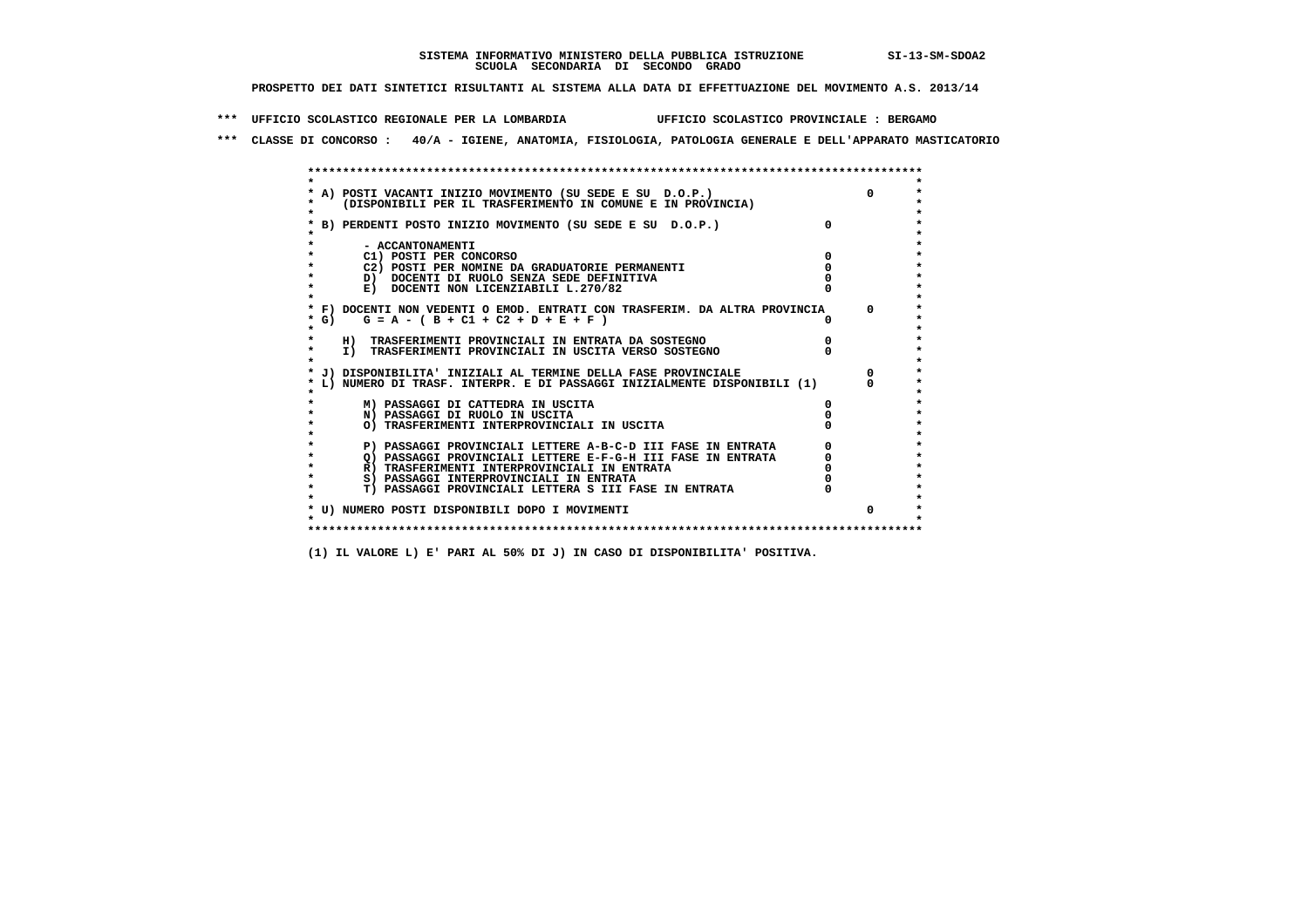**\*\*\* UFFICIO SCOLASTICO REGIONALE PER LA LOMBARDIA UFFICIO SCOLASTICO PROVINCIALE : BERGAMO**

 **\*\*\* CLASSE DI CONCORSO : 42/A - INFORMATICA**

 **\*\*\*\*\*\*\*\*\*\*\*\*\*\*\*\*\*\*\*\*\*\*\*\*\*\*\*\*\*\*\*\*\*\*\*\*\*\*\*\*\*\*\*\*\*\*\*\*\*\*\*\*\*\*\*\*\*\*\*\*\*\*\*\*\*\*\*\*\*\*\*\*\*\*\*\*\*\*\*\*\*\*\*\*\*\*\*\* \* \*** $\bullet$  **\* A) POSTI VACANTI INIZIO MOVIMENTO (SU SEDE E SU D.O.P.) 9 \* \* (DISPONIBILI PER IL TRASFERIMENTO IN COMUNE E IN PROVINCIA) \* \* \* \* B) PERDENTI POSTO INIZIO MOVIMENTO (SU SEDE E SU D.O.P.) 0 \* \* \* \* - ACCANTONAMENTI \* \* C1) POSTI PER CONCORSO 0 \* \* C2) POSTI PER NOMINE DA GRADUATORIE PERMANENTI 0 \* \* D) DOCENTI DI RUOLO SENZA SEDE DEFINITIVA 5 \*E) DOCENTI NON LICENZIABILI L.270/82 \* \*\* F) DOCENTI NON VEDENTI O EMOD. ENTRATI CON TRASFERIM. DA ALTRA PROVINCIA**  $\begin{bmatrix} 1 & 0 \\ 0 & 0 \\ 0 & 0 \end{bmatrix}$  $\begin{bmatrix} 2 & 3 & 4 \\ 4 & 0 & 0 \\ 0 & 0 & 0 \end{bmatrix}$  **\* G) G = A - ( B + C1 + C2 + D + E + F ) 4 \* \* \* \* H) TRASFERIMENTI PROVINCIALI IN ENTRATA DA SOSTEGNO 0 \* \* I) TRASFERIMENTI PROVINCIALI IN USCITA VERSO SOSTEGNO 0 \* \* \* \* J) DISPONIBILITA' INIZIALI AL TERMINE DELLA FASE PROVINCIALE 4 \* \* L) NUMERO DI TRASF. INTERPR. E DI PASSAGGI INIZIALMENTE DISPONIBILI (1) 2 \* \* \* \* M) PASSAGGI DI CATTEDRA IN USCITA 0 \* \* N) PASSAGGI DI RUOLO IN USCITA 0 \*O) TRASFERIMENTI INTERPROVINCIALI IN USCITA \* \* P) PASSAGGI PROVINCIALI LETTERE A-B-C-D III FASE IN ENTRATA** 0 <sup>0</sup> **DASSAGGI PROVINCIALI LETTERE E-F-G-H** III FASE IN ENTRATA 0 <sup>0</sup> **2) PASSAGGI PROVINCIALI LETTERE E-F-G-H III FASE IN ENTRATA 6 0 R**) TRASFERIMENTI INTERPROVINCIALI IN ENTRATA 6 **0 R)** TRASFERIMENTI INTERPROVINCIALI IN ENTRATA  $\begin{bmatrix} 0 & 0 \\ 0 & 0 \\ 0 & 0 \end{bmatrix}$  passaggi interprovinciali in entrata  $\begin{bmatrix} 0 & 0 \\ 0 & 0 \\ 0 & 0 \end{bmatrix}$  **\* S) PASSAGGI INTERPROVINCIALI IN ENTRATA 0 \*** $\ddot{\phantom{1}}$  **\* T) PASSAGGI PROVINCIALI LETTERA S III FASE IN ENTRATA 0 \*** $\star$  **\* \* \* U) NUMERO POSTI DISPONIBILI DOPO I MOVIMENTI 5 \* \* \* \*\*\*\*\*\*\*\*\*\*\*\*\*\*\*\*\*\*\*\*\*\*\*\*\*\*\*\*\*\*\*\*\*\*\*\*\*\*\*\*\*\*\*\*\*\*\*\*\*\*\*\*\*\*\*\*\*\*\*\*\*\*\*\*\*\*\*\*\*\*\*\*\*\*\*\*\*\*\*\*\*\*\*\*\*\*\*\* (1) IL VALORE L) E' PARI AL 50% DI J) IN CASO DI DISPONIBILITA' POSITIVA. I PASSAGGI PROVINCIALI VENGONO EFFETTUATI NEL LIMITE DEL 50% DEL VALORE L)+ M)+ N)+ O) (POSTI 1). IL RESTANTE NUMERO DI POSTI E' DESTINATO ALLA MOBILITA' INTERPROVINCIALE.**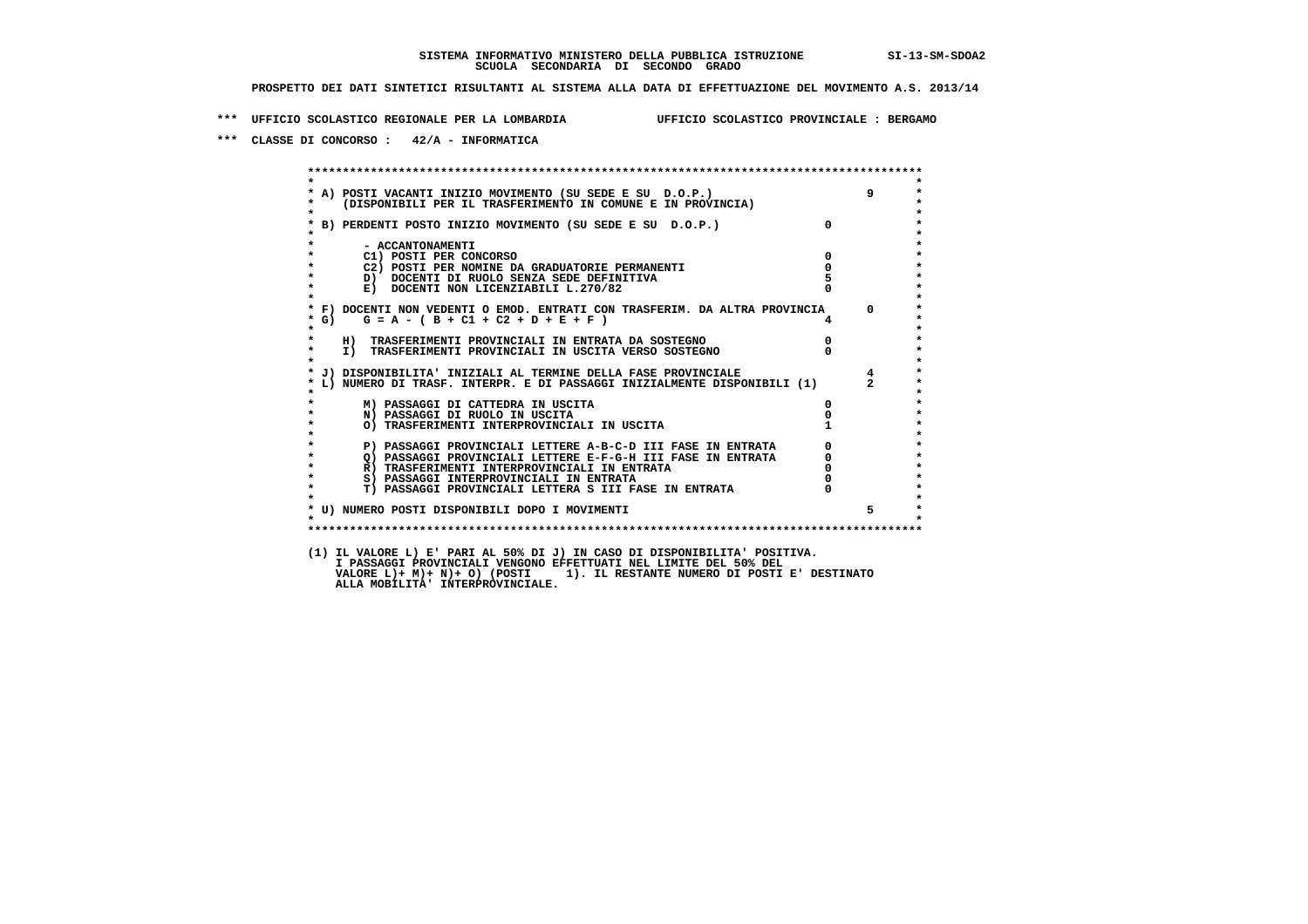**\*\*\* UFFICIO SCOLASTICO REGIONALE PER LA LOMBARDIA UFFICIO SCOLASTICO PROVINCIALE : BERGAMO**

 **\*\*\* CLASSE DI CONCORSO : 47/A - MATEMATICA**

 **\*\*\*\*\*\*\*\*\*\*\*\*\*\*\*\*\*\*\*\*\*\*\*\*\*\*\*\*\*\*\*\*\*\*\*\*\*\*\*\*\*\*\*\*\*\*\*\*\*\*\*\*\*\*\*\*\*\*\*\*\*\*\*\*\*\*\*\*\*\*\*\*\*\*\*\*\*\*\*\*\*\*\*\*\*\*\*\* \* \*** $\ddot{\phantom{0}}$  **\* A) POSTI VACANTI INIZIO MOVIMENTO (SU SEDE E SU D.O.P.) 16 \*** $\star$  **\* (DISPONIBILI PER IL TRASFERIMENTO IN COMUNE E IN PROVINCIA) \* \* \* \* B) PERDENTI POSTO INIZIO MOVIMENTO (SU SEDE E SU D.O.P.) 5 \* \* \* \* - ACCANTONAMENTI \* \* C1) POSTI PER CONCORSO 0 \* \* C2) POSTI PER NOMINE DA GRADUATORIE PERMANENTI 0 \*D)** DOCENTI DI RUOLO SENZA SEDE DEFINITIVA  $\overline{6}$ <br> **E)** DOCENTI NON LICENZIABILI I. 270/82 0 **E) DOCENTI NON LICENZIABILI L.270/82 \* \* \* F) DOCENTI NON VEDENTI O EMOD. ENTRATI CON TRASFERIM. DA ALTRA PROVINCIA 0 \***  $\star$  **G)** G = A - ( B + C1 + C2 + D + E + F )  **\* \* \* H) TRASFERIMENTI PROVINCIALI IN ENTRATA DA SOSTEGNO 0 \* \* I) TRASFERIMENTI PROVINCIALI IN USCITA VERSO SOSTEGNO 0 \* \* \* \* J) DISPONIBILITA' INIZIALI AL TERMINE DELLA FASE PROVINCIALE 5 \* \* L) NUMERO DI TRASF. INTERPR. E DI PASSAGGI INIZIALMENTE DISPONIBILI (1) 2 \* \* \* \* M) PASSAGGI DI CATTEDRA IN USCITA 0 \* \* N) PASSAGGI DI RUOLO IN USCITA 0 \* \* O) TRASFERIMENTI INTERPROVINCIALI IN USCITA 0 \* \* \* P) PASSAGGI PROVINCIALI LETTERE A-B-C-D III FASE IN ENTRATA** 0 <sup>0</sup> **DASSAGGI PROVINCIALI LETTERE E-F-G-H** III FASE IN ENTRATA 0 <sup>0</sup> **2) PASSAGGI PROVINCIALI LETTERE E-F-G-H III FASE IN ENTRATA 6**  $\overline{Q}$  **PASSAGGI PROVINCIALI LETTERE E-F-G-H III FASE IN ENTRATA** 0  **\* R) TRASFERIMENTI INTERPROVINCIALI IN ENTRATA 1 \*8) PASSAGGI INTERPROVINCIALI IN ENTRATA 6 \*\*\*** 0 \*\*\*<br> **T) PASSAGGI PROVINCIALI LETTERA S III FASE IN ENTRATA** 0 \*\*\*  $\ddot{\phantom{1}}$  **\* T) PASSAGGI PROVINCIALI LETTERA S III FASE IN ENTRATA 0 \*** $\star$  **\* \* \* U) NUMERO POSTI DISPONIBILI DOPO I MOVIMENTI 4 \* \* \* \*\*\*\*\*\*\*\*\*\*\*\*\*\*\*\*\*\*\*\*\*\*\*\*\*\*\*\*\*\*\*\*\*\*\*\*\*\*\*\*\*\*\*\*\*\*\*\*\*\*\*\*\*\*\*\*\*\*\*\*\*\*\*\*\*\*\*\*\*\*\*\*\*\*\*\*\*\*\*\*\*\*\*\*\*\*\*\* (1) IL VALORE L) E' PARI AL 50% DI J) IN CASO DI DISPONIBILITA' POSITIVA. I PASSAGGI PROVINCIALI VENGONO EFFETTUATI NEL LIMITE DEL 50% DEL VALORE L)+ M)+ N)+ O) (POSTI 1). IL RESTANTE NUMERO DI POSTI E' DESTINATO ALLA MOBILITA' INTERPROVINCIALE.**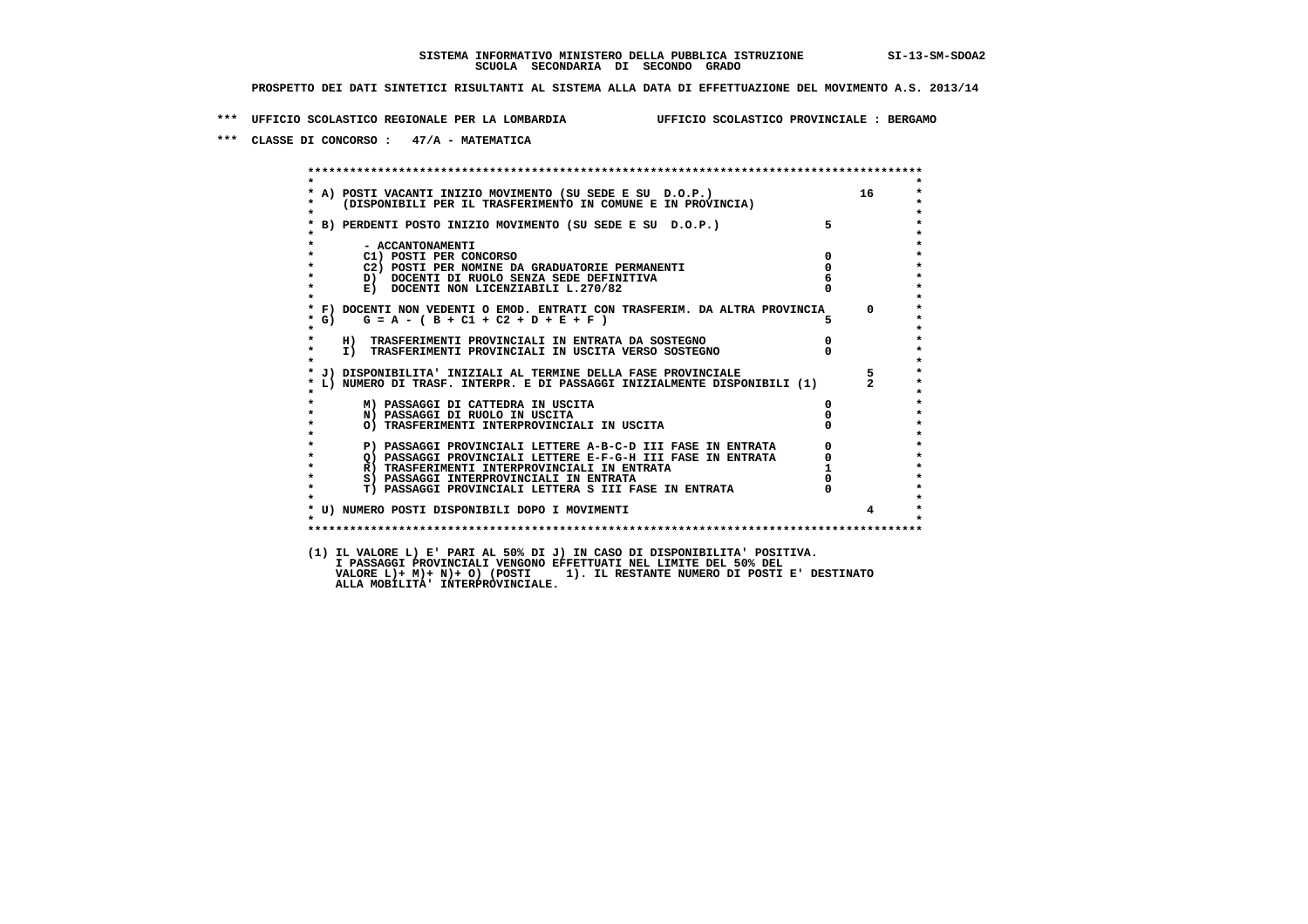**\*\*\* UFFICIO SCOLASTICO REGIONALE PER LA LOMBARDIA UFFICIO SCOLASTICO PROVINCIALE : BERGAMO**

 **\*\*\* CLASSE DI CONCORSO : 48/A - MATEMATICA APPLICATA**

 **\*\*\*\*\*\*\*\*\*\*\*\*\*\*\*\*\*\*\*\*\*\*\*\*\*\*\*\*\*\*\*\*\*\*\*\*\*\*\*\*\*\*\*\*\*\*\*\*\*\*\*\*\*\*\*\*\*\*\*\*\*\*\*\*\*\*\*\*\*\*\*\*\*\*\*\*\*\*\*\*\*\*\*\*\*\*\*\* \* \*** $\bullet$  **\* A) POSTI VACANTI INIZIO MOVIMENTO (SU SEDE E SU D.O.P.) 4 \* \* (DISPONIBILI PER IL TRASFERIMENTO IN COMUNE E IN PROVINCIA) \* \* \* \* B) PERDENTI POSTO INIZIO MOVIMENTO (SU SEDE E SU D.O.P.) 7 \* \* \* \* - ACCANTONAMENTI \* \* C1) POSTI PER CONCORSO 0 \* \* C2) POSTI PER NOMINE DA GRADUATORIE PERMANENTI 0 \*D)** DOCENTI DI RUOLO SENZA SEDE DEFINITIVA  $\overline{a}$  0  $\overline{b}$  0  $\overline{c}$  0  $\overline{c}$  0  $\overline{c}$  0  $\overline{a}$  0  $\overline{b}$ **E) DOCENTI NON LICENZIABILI L.270/82 \* \* \* F) DOCENTI NON VEDENTI O EMOD. ENTRATI CON TRASFERIM. DA ALTRA PROVINCIA 0 \*** $\star$  G) G = A - ( B + C1 + C2 + D + E + F )  **\* \* \* H) TRASFERIMENTI PROVINCIALI IN ENTRATA DA SOSTEGNO 0 \*The CONSTRUCTION CONSTRUCTED IN CONSTRUCTION CONSTRUES IN TRASFERIMENTI PROVINCIALI IN USCITA VERSO SOSTEGNO \* \* \* J) DISPONIBILITA' INIZIALI AL TERMINE DELLA FASE PROVINCIALE -3 \* \* L) NUMERO DI TRASF. INTERPR. E DI PASSAGGI INIZIALMENTE DISPONIBILI (1) -3 \* \* \* \* M) PASSAGGI DI CATTEDRA IN USCITA 0 \* \* N) PASSAGGI DI RUOLO IN USCITA 0 \* \* O) TRASFERIMENTI INTERPROVINCIALI IN USCITA 0 \* \* \* P) PASSAGGI PROVINCIALI LETTERE A-B-C-D III FASE IN ENTRATA** 0 <sup>0</sup> **DASSAGGI PROVINCIALI LETTERE E-F-G-H** III FASE IN ENTRATA 0 <sup>0</sup> **2) PASSAGGI PROVINCIALI LETTERE E-F-G-H III FASE IN ENTRATA 6**<br> **R**) TRASFERIMENTI INTERPROVINCIALI IN ENTRATA 6 **R)** TRASFERIMENTI INTERPROVINCIALI IN ENTRATA  $\begin{bmatrix} 0 & 0 \\ 0 & 0 \\ 0 & 0 \end{bmatrix}$  PASSAGGI INTERPROVINCIALI IN ENTRATA  $\begin{bmatrix} 0 & 0 \\ 0 & 0 \\ 0 & 0 \end{bmatrix}$  **\* S) PASSAGGI INTERPROVINCIALI IN ENTRATA 0 \*** $\ddot{\phantom{1}}$  **\* T) PASSAGGI PROVINCIALI LETTERA S III FASE IN ENTRATA 0 \*** $\star$  **\* \* \* U) NUMERO POSTI DISPONIBILI DOPO I MOVIMENTI -3 \* \* \* \*\*\*\*\*\*\*\*\*\*\*\*\*\*\*\*\*\*\*\*\*\*\*\*\*\*\*\*\*\*\*\*\*\*\*\*\*\*\*\*\*\*\*\*\*\*\*\*\*\*\*\*\*\*\*\*\*\*\*\*\*\*\*\*\*\*\*\*\*\*\*\*\*\*\*\*\*\*\*\*\*\*\*\*\*\*\*\***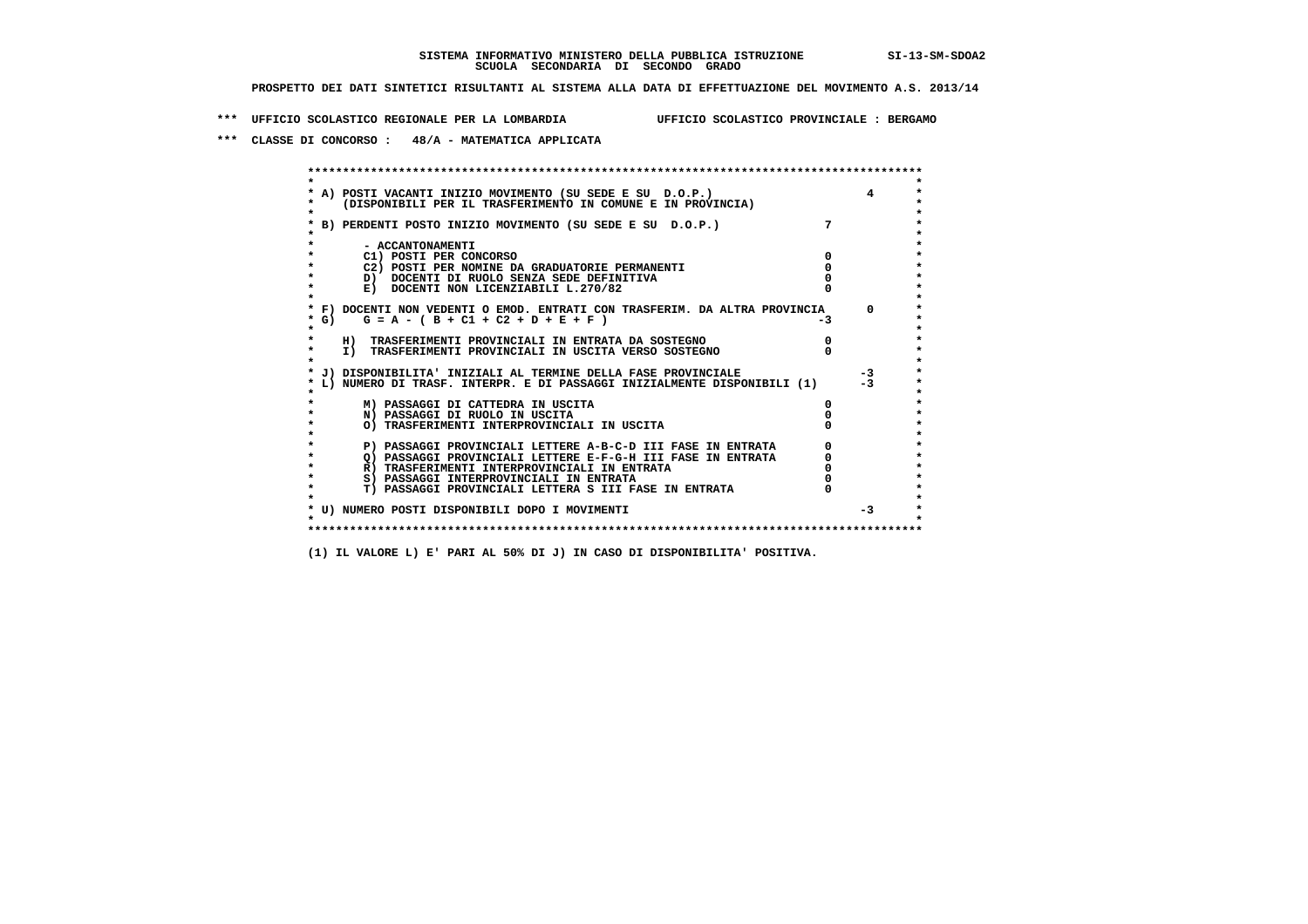**\*\*\* UFFICIO SCOLASTICO REGIONALE PER LA LOMBARDIA UFFICIO SCOLASTICO PROVINCIALE : BERGAMO**

 **\*\*\* CLASSE DI CONCORSO : 49/A - MATEMATICA E FISICA**

 **\*\*\*\*\*\*\*\*\*\*\*\*\*\*\*\*\*\*\*\*\*\*\*\*\*\*\*\*\*\*\*\*\*\*\*\*\*\*\*\*\*\*\*\*\*\*\*\*\*\*\*\*\*\*\*\*\*\*\*\*\*\*\*\*\*\*\*\*\*\*\*\*\*\*\*\*\*\*\*\*\*\*\*\*\*\*\*\* \* \*** $\ddot{\phantom{0}}$  **\* A) POSTI VACANTI INIZIO MOVIMENTO (SU SEDE E SU D.O.P.) 16 \*** $\star$  **\* (DISPONIBILI PER IL TRASFERIMENTO IN COMUNE E IN PROVINCIA) \* \* \* \* B) PERDENTI POSTO INIZIO MOVIMENTO (SU SEDE E SU D.O.P.) 2 \* \* \* \* - ACCANTONAMENTI \* \* C1) POSTI PER CONCORSO 0 \* \* C2) POSTI PER NOMINE DA GRADUATORIE PERMANENTI 0 \*D)** DOCENTI DI RUOLO SENZA SEDE DEFINITIVA  $\overline{4}$ <br> **E)** DOCENTI NON LICENZIABILI L. 270/82 0 **E) DOCENTI NON LICENZIABILI L.270/82 \* \* \* F) DOCENTI NON VEDENTI O EMOD. ENTRATI CON TRASFERIM. DA ALTRA PROVINCIA 0 \***  $\star$  **G)** G = A - ( B + C1 + C2 + D + E + F )  **\* \* \* H) TRASFERIMENTI PROVINCIALI IN ENTRATA DA SOSTEGNO 0 \* \* I) TRASFERIMENTI PROVINCIALI IN USCITA VERSO SOSTEGNO 0 \* \* \* \* J) DISPONIBILITA' INIZIALI AL TERMINE DELLA FASE PROVINCIALE 10 \* \* L) NUMERO DI TRASF. INTERPR. E DI PASSAGGI INIZIALMENTE DISPONIBILI (1) 5 \* \* \* \* M) PASSAGGI DI CATTEDRA IN USCITA 0 \* \* N) PASSAGGI DI RUOLO IN USCITA 0 \* \* O) TRASFERIMENTI INTERPROVINCIALI IN USCITA 0 \* \* \* P) PASSAGGI PROVINCIALI LETTERE A-B-C-D III FASE IN ENTRATA** 0 <sup>0</sup> **DASSAGGI PROVINCIALI LETTERE E-F-G-H** III FASE IN ENTRATA 1 **2) PASSAGGI PROVINCIALI LETTERE E-F-G-H III FASE IN ENTRATA 1 1 R**) TRASFERIMENTI INTERPROVINCIALI IN ENTRATA 1 0 **R**) TRASFERIMENTI INTERPROVINCIALI IN ENTRATA  $\begin{bmatrix} 0 & 0 & 0 \\ 0 & 0 & 0 \\ 0 & 0 & 0 \\ 0 & 0 & 0 \end{bmatrix}$  **\* S) PASSAGGI INTERPROVINCIALI IN ENTRATA 0 \*** $\ddot{\phantom{1}}$  **\* T) PASSAGGI PROVINCIALI LETTERA S III FASE IN ENTRATA 0 \*** $\star$  **\* \* \* U) NUMERO POSTI DISPONIBILI DOPO I MOVIMENTI 9 \* \* \* \*\*\*\*\*\*\*\*\*\*\*\*\*\*\*\*\*\*\*\*\*\*\*\*\*\*\*\*\*\*\*\*\*\*\*\*\*\*\*\*\*\*\*\*\*\*\*\*\*\*\*\*\*\*\*\*\*\*\*\*\*\*\*\*\*\*\*\*\*\*\*\*\*\*\*\*\*\*\*\*\*\*\*\*\*\*\*\* (1) IL VALORE L) E' PARI AL 50% DI J) IN CASO DI DISPONIBILITA' POSITIVA. VALORE L)+ M)+ N)+ O) (POSTI 2). IL RESTANTE NUMERO DI POSTI E' DESTINATO ALLA MOBILITA' INTERPROVINCIALE. I PASSAGGI PROVINCIALI VENGONO EFFETTUATI NEL LIMITE DEL 50% DEL**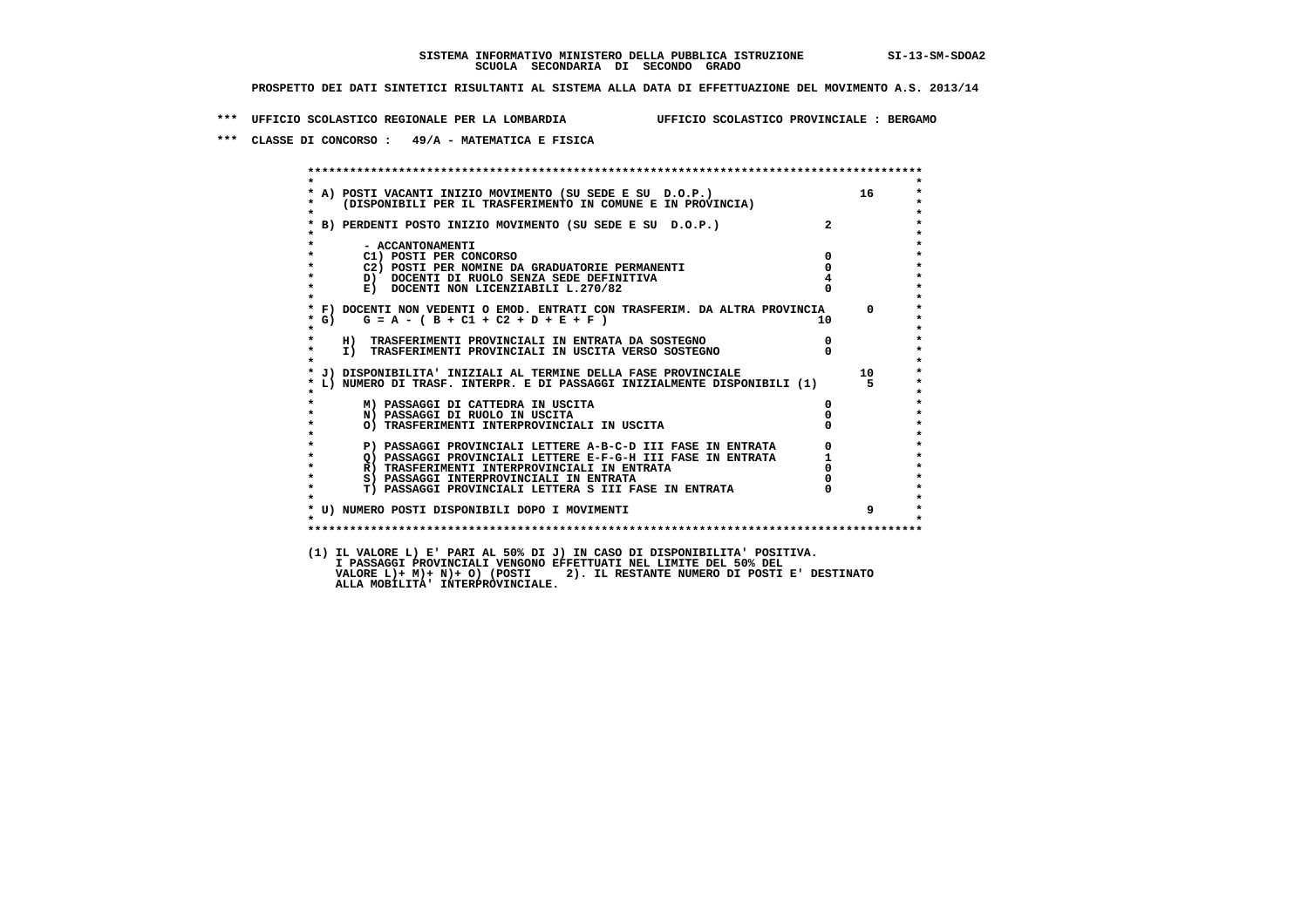**\*\*\* UFFICIO SCOLASTICO REGIONALE PER LA LOMBARDIA UFFICIO SCOLASTICO PROVINCIALE : BERGAMO**

 **\*\*\* CLASSE DI CONCORSO : 50/A - MATERIE LETTERARIE NEGLI ISTITUTI DI ISTRUZIONE SECONDARIA DI II GRADO**

| $\star$            |                                                                                                                            |                  |                |
|--------------------|----------------------------------------------------------------------------------------------------------------------------|------------------|----------------|
|                    | * A) POSTI VACANTI INIZIO MOVIMENTO (SU SEDE E SU D.O.P.)<br>* (DISPONIBILI PER IL TRASFERIMENTO IN COMUNE E IN PROVINCIA) |                  | 41             |
| $\star$            |                                                                                                                            |                  |                |
|                    | * B) PERDENTI POSTO INIZIO MOVIMENTO (SU SEDE E SU D.O.P.)                                                                 | $6\overline{6}$  |                |
|                    |                                                                                                                            |                  |                |
|                    | - ACCANTONAMENTI                                                                                                           |                  |                |
| $\star$<br>$\star$ | C1) POSTI PER CONCORSO<br>C2) POSTI PER NOMINE DA GRADUATORIE PERMANENTI                                                   | $\mathbf 0$      |                |
| $\star$            | D) DOCENTI DI RUOLO SENZA SEDE DEFINITIVA                                                                                  | $^{\circ}$<br>21 |                |
| $\star$            | E) DOCENTI NON LICENZIABILI L.270/82                                                                                       |                  |                |
| $\star$            |                                                                                                                            |                  |                |
|                    | * F) DOCENTI NON VEDENTI O EMOD. ENTRATI CON TRASFERIM. DA ALTRA PROVINCIA 0                                               |                  |                |
| $*$ G)             | $G = A - (B + C1 + C2 + D + E + F)$                                                                                        | 14               |                |
| $\star$            |                                                                                                                            |                  |                |
| $\star$<br>$\star$ | H) TRASFERIMENTI PROVINCIALI IN ENTRATA DA SOSTEGNO                                                                        | $\overline{0}$   |                |
|                    | I) TRASFERIMENTI PROVINCIALI IN USCITA VERSO SOSTEGNO                                                                      |                  |                |
|                    | * J) DISPONIBILITA' INIZIALI AL TERMINE DELLA FASE PROVINCIALE                                                             |                  | 14             |
|                    | * L) NUMERO DI TRASF. INTERPR. E DI PASSAGGI INIZIALMENTE DISPONIBILI (1)                                                  |                  | $\overline{7}$ |
|                    |                                                                                                                            |                  |                |
| *<br>$\star$       | M) PASSAGGI DI CATTEDRA IN USCITA                                                                                          |                  |                |
|                    | N) PASSAGGI DI RUOLO IN USCITA                                                                                             | $\Omega$         |                |
| $\star$<br>$\star$ | O) TRASFERIMENTI INTERPROVINCIALI IN USCITA                                                                                |                  |                |
| $\star$            | P) PASSAGGI PROVINCIALI LETTERE A-B-C-D III FASE IN ENTRATA                                                                |                  |                |
| $\star$            | Q) PASSAGGI PROVINCIALI LETTERE E-F-G-H III FASE IN ENTRATA                                                                |                  |                |
| $\star$            | R) TRASFERIMENTI INTERPROVINCIALI IN ENTRATA                                                                               |                  |                |
| $\star$            | S) PASSAGGI INTERPROVINCIALI IN ENTRATA                                                                                    |                  |                |
| $\star$            | T) PASSAGGI PROVINCIALI LETTERA S III FASE IN ENTRATA                                                                      |                  |                |
|                    |                                                                                                                            |                  |                |
| $\cdot$            | * U) NUMERO POSTI DISPONIBILI DOPO I MOVIMENTI                                                                             |                  | 18             |
|                    |                                                                                                                            |                  |                |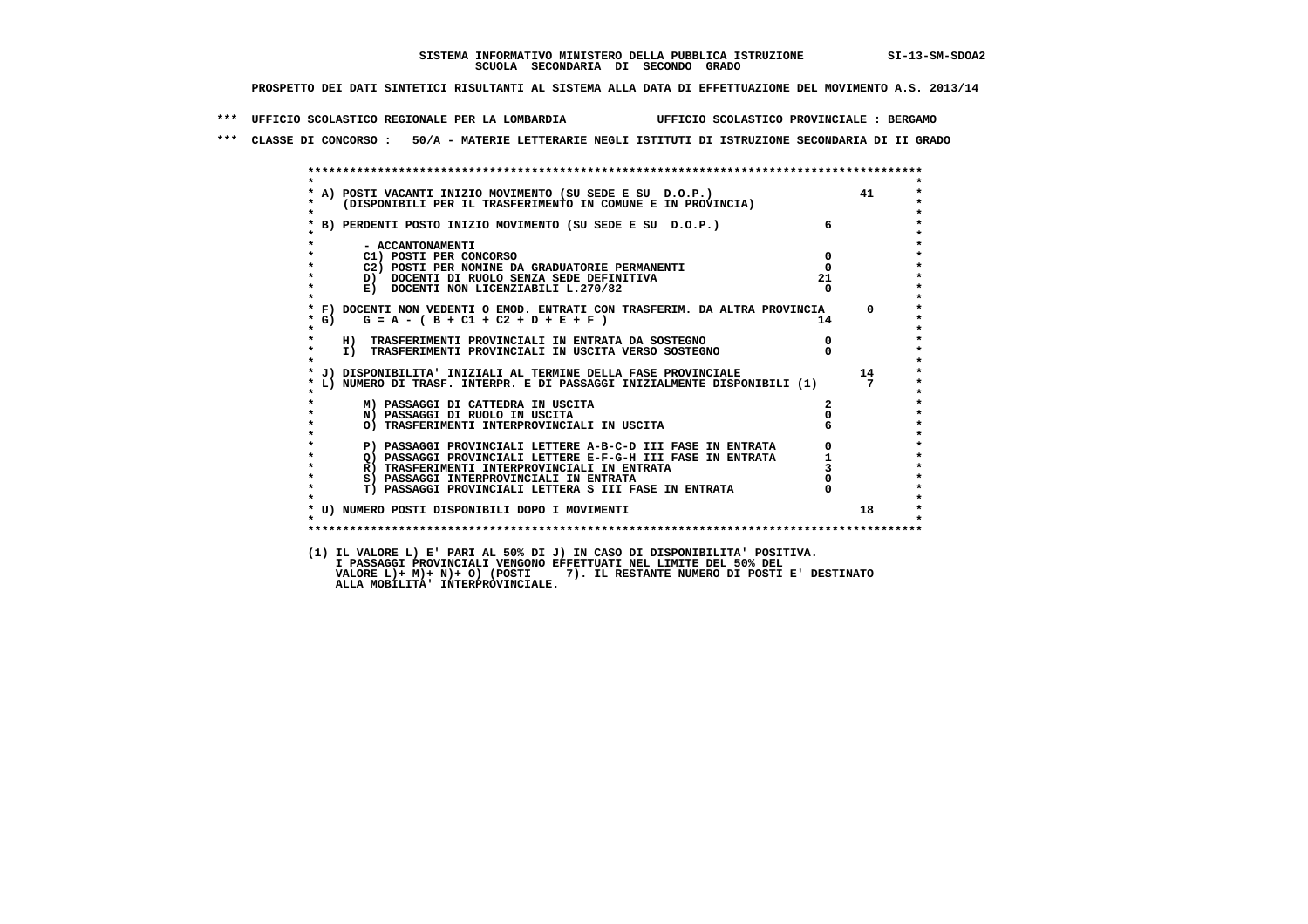**\*\*\* UFFICIO SCOLASTICO REGIONALE PER LA LOMBARDIA UFFICIO SCOLASTICO PROVINCIALE : BERGAMO**

 **\*\*\* CLASSE DI CONCORSO : 51/A - MATERIE LETTERARIE E LATINO NEI LICEI E NELL'ISTITUTO MAGISTRALE**

| A) POSTI VACANTI INIZIO MOVIMENTO (SU SEDE E SU D.O.P.)                    |    |
|----------------------------------------------------------------------------|----|
| (DISPONIBILI PER IL TRASFERIMENTO IN COMUNE E IN PROVINCIA)                |    |
| B) PERDENTI POSTO INIZIO MOVIMENTO (SU SEDE E SU D.O.P.)                   |    |
|                                                                            |    |
| - ACCANTONAMENTI                                                           |    |
| C1) POSTI PER CONCORSO                                                     |    |
| C2) POSTI PER NOMINE DA GRADUATORIE PERMANENTI                             |    |
| D) DOCENTI DI RUOLO SENZA SEDE DEFINITIVA                                  |    |
| E) DOCENTI NON LICENZIABILI L.270/82                                       |    |
| * F) DOCENTI NON VEDENTI O EMOD. ENTRATI CON TRASFERIM. DA ALTRA PROVINCIA |    |
| $G = A - (B + C1 + C2 + D + E + F)$<br>$*$ G)                              | O. |
| $\star$                                                                    |    |
| H) TRASFERIMENTI PROVINCIALI IN ENTRATA DA SOSTEGNO                        |    |
| I) TRASFERIMENTI PROVINCIALI IN USCITA VERSO SOSTEGNO                      |    |
| J) DISPONIBILITA' INIZIALI AL TERMINE DELLA FASE PROVINCIALE               |    |
| L) NUMERO DI TRASF. INTERPR. E DI PASSAGGI INIZIALMENTE DISPONIBILI (1)    |    |
|                                                                            |    |
| M) PASSAGGI DI CATTEDRA IN USCITA                                          | 0  |
| N) PASSAGGI DI RUOLO IN USCITA                                             |    |
| O) TRASFERIMENTI INTERPROVINCIALI IN USCITA                                |    |
|                                                                            |    |
| P) PASSAGGI PROVINCIALI LETTERE A-B-C-D III FASE IN ENTRATA                |    |
| O) PASSAGGI PROVINCIALI LETTERE E-F-G-H III FASE IN ENTRATA                |    |
| R) TRASFERIMENTI INTERPROVINCIALI IN ENTRATA                               |    |
| S) PASSAGGI INTERPROVINCIALI IN ENTRATA                                    |    |
| T) PASSAGGI PROVINCIALI LETTERA S III FASE IN ENTRATA                      |    |
| * U) NUMERO POSTI DISPONIBILI DOPO I MOVIMENTI                             |    |
|                                                                            |    |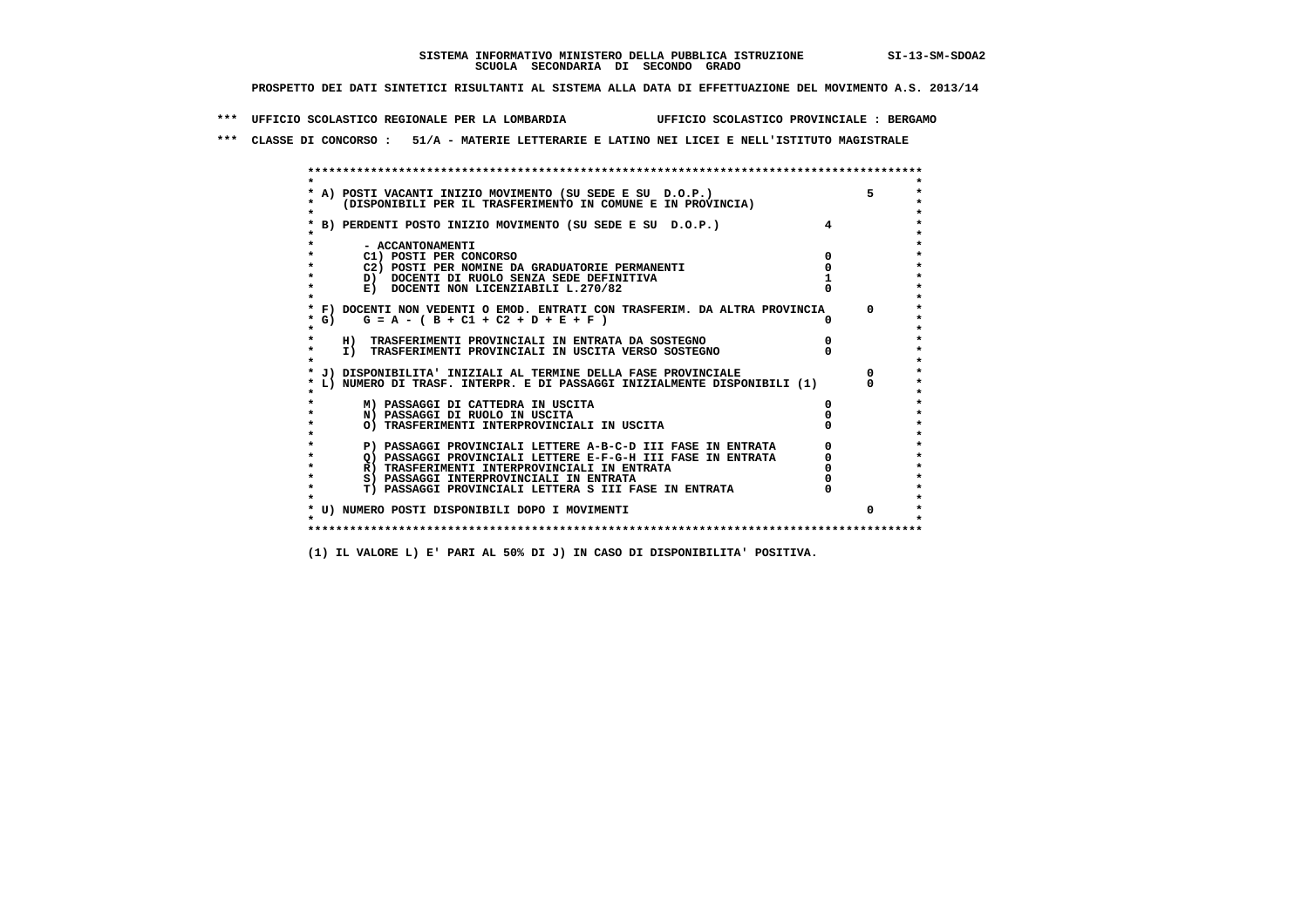**\*\*\* UFFICIO SCOLASTICO REGIONALE PER LA LOMBARDIA UFFICIO SCOLASTICO PROVINCIALE : BERGAMO**

 **\*\*\* CLASSE DI CONCORSO : 52/A - MATERIE LETTERARIE, LATINO E GRECO NEL LICEO CLASSICO**

 **\*\*\*\*\*\*\*\*\*\*\*\*\*\*\*\*\*\*\*\*\*\*\*\*\*\*\*\*\*\*\*\*\*\*\*\*\*\*\*\*\*\*\*\*\*\*\*\*\*\*\*\*\*\*\*\*\*\*\*\*\*\*\*\*\*\*\*\*\*\*\*\*\*\*\*\*\*\*\*\*\*\*\*\*\*\*\*\* \* \*** $\bullet$  **\* A) POSTI VACANTI INIZIO MOVIMENTO (SU SEDE E SU D.O.P.) 0 \*** $\star$  **\* (DISPONIBILI PER IL TRASFERIMENTO IN COMUNE E IN PROVINCIA) \*** $\bullet$  **\* \* \* B) PERDENTI POSTO INIZIO MOVIMENTO (SU SEDE E SU D.O.P.) 3 \* \* \* \* - ACCANTONAMENTI \* \* C1) POSTI PER CONCORSO 0 \* \* C2) POSTI PER NOMINE DA GRADUATORIE PERMANENTI 0 \*b**  $\overline{D}$  **docenti di RUOLO SENZA SEDE DEFINITIVA**  $\overline{D}$  **1**  $\overline{D}$  **1**  $\overline{D}$  **1**  $\overline{D}$  **1**  $\overline{D}$  **1**  $\overline{D}$  **1**  $\overline{D}$  **1**  $\overline{D}$  **1**  $\overline{D}$  **1**  $\overline{D}$  **1**  $\overline{D}$  **1**  $\overline{D}$  **1**  $\overline{D}$  **1 E) DOCENTI NON LICENZIABILI L.270/82 \* \* \* F) DOCENTI NON VEDENTI O EMOD. ENTRATI CON TRASFERIM. DA ALTRA PROVINCIA 0 \*** $*$  G) G = A - ( B + C1 + C2 + D + E + F )  **\* \* \* H) TRASFERIMENTI PROVINCIALI IN ENTRATA DA SOSTEGNO 0 \*The CONSTRUCTION CONSTRUCTED IN CONSTRUCTION CONSTRUES IN TRASFERIMENTI PROVINCIALI IN USCITA VERSO SOSTEGNO \* \* \* J) DISPONIBILITA' INIZIALI AL TERMINE DELLA FASE PROVINCIALE -4 \* \* L) NUMERO DI TRASF. INTERPR. E DI PASSAGGI INIZIALMENTE DISPONIBILI (1) -4 \* \* \* \* M) PASSAGGI DI CATTEDRA IN USCITA 0 \* \* N) PASSAGGI DI RUOLO IN USCITA 0 \* \* O) TRASFERIMENTI INTERPROVINCIALI IN USCITA 0 \* \* \* P) PASSAGGI PROVINCIALI LETTERE A-B-C-D III FASE IN ENTRATA** 0 <sup>0</sup> **DASSAGGI PROVINCIALI LETTERE E-F-G-H** III FASE IN ENTRATA 0 <sup>0</sup>  $\star$ **2) PASSAGGI PROVINCIALI LETTERE E-F-G-H III FASE IN ENTRATA**  $\overline{Q}$ **) PASSAGGI PROVINCIALI LETTERE E-F-G-H III FASE IN ENTRATA**  $\overline{Q}$  $\overline{Q}$  $\overline{Q}$  $\overline{Q}$  $\overline{Q}$  $\overline{Q}$  $\overline{Q}$  $\overline{Q}$  $\overline{Q}$  $\overline{Q}$  **\overline R)** TRASFERIMENTI INTERPROVINCIALI IN ENTRATA  $\begin{bmatrix} 0 & 0 \\ 0 & 0 \\ 0 & 0 \end{bmatrix}$  PASSAGGI INTERPROVINCIALI IN ENTRATA  $\begin{bmatrix} 0 & 0 \\ 0 & 0 \\ 0 & 0 \end{bmatrix}$  **\* S) PASSAGGI INTERPROVINCIALI IN ENTRATA 0 \*** $\ddot{\phantom{1}}$  **\* T) PASSAGGI PROVINCIALI LETTERA S III FASE IN ENTRATA 0 \*** $\star$  **\* \* \* U) NUMERO POSTI DISPONIBILI DOPO I MOVIMENTI -4 \* \* \* \*\*\*\*\*\*\*\*\*\*\*\*\*\*\*\*\*\*\*\*\*\*\*\*\*\*\*\*\*\*\*\*\*\*\*\*\*\*\*\*\*\*\*\*\*\*\*\*\*\*\*\*\*\*\*\*\*\*\*\*\*\*\*\*\*\*\*\*\*\*\*\*\*\*\*\*\*\*\*\*\*\*\*\*\*\*\*\***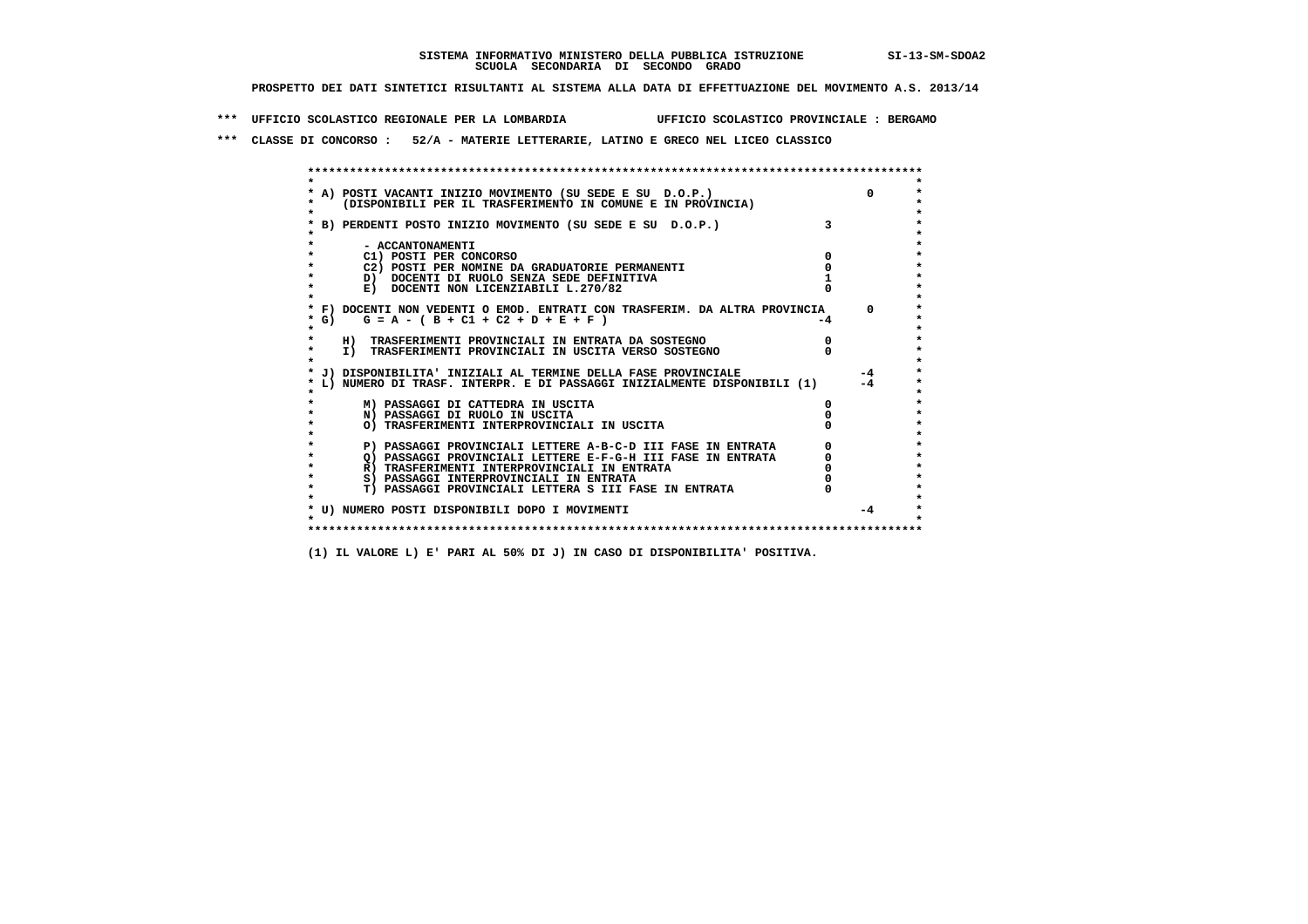**\*\*\* UFFICIO SCOLASTICO REGIONALE PER LA LOMBARDIA UFFICIO SCOLASTICO PROVINCIALE : BERGAMO**

 **\*\*\* CLASSE DI CONCORSO : 54/A - MINERALOGIA E GEOLOGIA**

 **\*\*\*\*\*\*\*\*\*\*\*\*\*\*\*\*\*\*\*\*\*\*\*\*\*\*\*\*\*\*\*\*\*\*\*\*\*\*\*\*\*\*\*\*\*\*\*\*\*\*\*\*\*\*\*\*\*\*\*\*\*\*\*\*\*\*\*\*\*\*\*\*\*\*\*\*\*\*\*\*\*\*\*\*\*\*\*\* \* \*** $\bullet$  **\* A) POSTI VACANTI INIZIO MOVIMENTO (SU SEDE E SU D.O.P.) 1 \*** $\star$  **\* (DISPONIBILI PER IL TRASFERIMENTO IN COMUNE E IN PROVINCIA) \*** $\bullet$  **\* \* \* B) PERDENTI POSTO INIZIO MOVIMENTO (SU SEDE E SU D.O.P.) 0 \* \* \* \* - ACCANTONAMENTI \* \* C1) POSTI PER CONCORSO 0 \* \* C2) POSTI PER NOMINE DA GRADUATORIE PERMANENTI 0 \*D)** DOCENTI DI RUOLO SENZA SEDE DEFINITIVA  $\overline{a}$  0  $\overline{b}$  0  $\overline{c}$  0  $\overline{c}$  0  $\overline{c}$  0  $\overline{a}$  0  $\overline{c}$ **E) DOCENTI NON LICENZIABILI L.270/82 \* \* \* F) DOCENTI NON VEDENTI O EMOD. ENTRATI CON TRASFERIM. DA ALTRA PROVINCIA 0 \***  $\star$  **G)** G = A - ( B + C1 + C2 + D + E + F )  **\* \* \* H) TRASFERIMENTI PROVINCIALI IN ENTRATA DA SOSTEGNO 0 \* \* I) TRASFERIMENTI PROVINCIALI IN USCITA VERSO SOSTEGNO 0 \* \* \* \* J) DISPONIBILITA' INIZIALI AL TERMINE DELLA FASE PROVINCIALE 1 \* \* L) NUMERO DI TRASF. INTERPR. E DI PASSAGGI INIZIALMENTE DISPONIBILI (1) 0 \* \* \* \* M) PASSAGGI DI CATTEDRA IN USCITA 0 \* \* N) PASSAGGI DI RUOLO IN USCITA 0 \* \* O) TRASFERIMENTI INTERPROVINCIALI IN USCITA 0 \* \* \* P) PASSAGGI PROVINCIALI LETTERE A-B-C-D III FASE IN ENTRATA** 0 <sup>0</sup> **DASSAGGI PROVINCIALI LETTERE E-F-G-H** III FASE IN ENTRATA 0 <sup>0</sup> **2) PASSAGGI PROVINCIALI LETTERE E-F-G-H III FASE IN ENTRATA 6 0 R**) TRASFERIMENTI INTERPROVINCIALI IN ENTRATA 6 **0 R)** TRASFERIMENTI INTERPROVINCIALI IN ENTRATA  $\begin{bmatrix} 0 & 0 \\ 0 & 0 \\ 0 & 0 \end{bmatrix}$  PASSAGGI INTERPROVINCIALI IN ENTRATA  $\begin{bmatrix} 0 & 0 \\ 0 & 0 \\ 0 & 0 \end{bmatrix}$  **\* S) PASSAGGI INTERPROVINCIALI IN ENTRATA 0 \*** $\ddot{\phantom{1}}$  **\* T) PASSAGGI PROVINCIALI LETTERA S III FASE IN ENTRATA 0 \*** $\star$  **\* \* \* U) NUMERO POSTI DISPONIBILI DOPO I MOVIMENTI 1 \* \* \* \*\*\*\*\*\*\*\*\*\*\*\*\*\*\*\*\*\*\*\*\*\*\*\*\*\*\*\*\*\*\*\*\*\*\*\*\*\*\*\*\*\*\*\*\*\*\*\*\*\*\*\*\*\*\*\*\*\*\*\*\*\*\*\*\*\*\*\*\*\*\*\*\*\*\*\*\*\*\*\*\*\*\*\*\*\*\*\***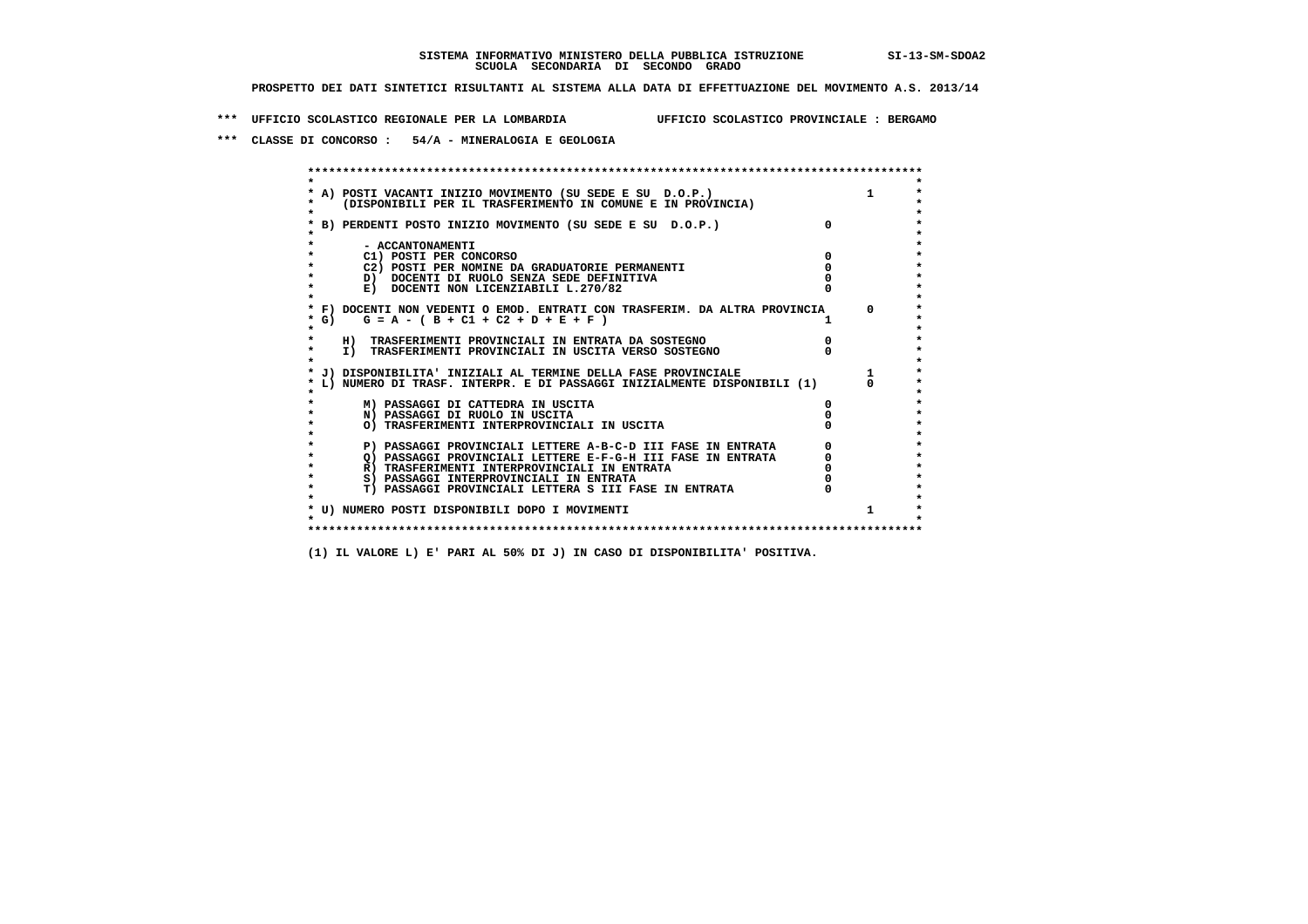**\*\*\* UFFICIO SCOLASTICO REGIONALE PER LA LOMBARDIA UFFICIO SCOLASTICO PROVINCIALE : BERGAMO**

 **\*\*\* CLASSE DI CONCORSO : 57/A - SCIENZA DEGLI ALIMENTI**

|                    | A) POSTI VACANTI INIZIO MOVIMENTO (SU SEDE E SU D.O.P.)<br>(DISPONIBILI PER IL TRASFERIMENTO IN COMUNE E IN PROVINCIA) |                                             | $\overline{4}$          |
|--------------------|------------------------------------------------------------------------------------------------------------------------|---------------------------------------------|-------------------------|
|                    | * B) PERDENTI POSTO INIZIO MOVIMENTO (SU SEDE E SU D.O.P.)                                                             | $\overline{0}$                              |                         |
|                    | - ACCANTONAMENTI                                                                                                       |                                             |                         |
| $\star$            | $\overline{\mathbf{0}}$<br>C1) POSTI PER CONCORSO                                                                      |                                             |                         |
| $\mathbf{r}$       | C2) POSTI PER NOMINE DA GRADUATORIE PERMANENTI<br>D) DOCENTI DI RUOLO SENZA SEDE DEFINITIVA                            | $\overline{0}$                              |                         |
| $\star$            | E) DOCENTI NON LICENZIABILI L.270/82                                                                                   |                                             |                         |
| $*$ G)             | * F) DOCENTI NON VEDENTI O EMOD. ENTRATI CON TRASFERIM. DA ALTRA PROVINCIA 0<br>$G = A - (B + C1 + C2 + D + E + F)$    |                                             |                         |
| $\star$<br>$\star$ | H) TRASFERIMENTI PROVINCIALI IN ENTRATA DA SOSTEGNO                                                                    | $\overline{0}$                              |                         |
| $\star$            | I) IKASFERIMENII PROVINCIALI IN ENIKAIA DA SOSIEGNO<br>I) TRASFERIMENTI PROVINCIALI IN USCITA VERSO SOSTEGNO           |                                             |                         |
|                    | * J) DISPONIBILITA' INIZIALI AL TERMINE DELLA FASE PROVINCIALE                                                         |                                             | $\overline{\mathbf{3}}$ |
|                    | L) NUMERO DI TRASF. INTERPR. E DI PASSAGGI INIZIALMENTE DISPONIBILI (1) 1                                              |                                             |                         |
|                    | M) PASSAGGI DI CATTEDRA IN USCITA                                                                                      |                                             |                         |
| $\star$            | N) PASSAGGI DI RUOLO IN USCITA                                                                                         |                                             |                         |
|                    | O) TRASFERIMENTI INTERPROVINCIALI IN USCITA                                                                            |                                             |                         |
|                    | P) PASSAGGI PROVINCIALI LETTERE A-B-C-D III FASE IN ENTRATA                                                            | $\begin{bmatrix} 0 \\ 0 \\ 0 \end{bmatrix}$ |                         |
| $\star$            |                                                                                                                        |                                             |                         |
| $\star$            |                                                                                                                        |                                             |                         |
| $\star$            | S) PASSAGGI INTERPROVINCIALI IN ENTRATA                                                                                |                                             |                         |
| $\star$            | T) PASSAGGI PROVINCIALI LETTERA S III FASE IN ENTRATA                                                                  |                                             |                         |
| $\star$            | * U) NUMERO POSTI DISPONIBILI DOPO I MOVIMENTI                                                                         |                                             |                         |
|                    |                                                                                                                        |                                             |                         |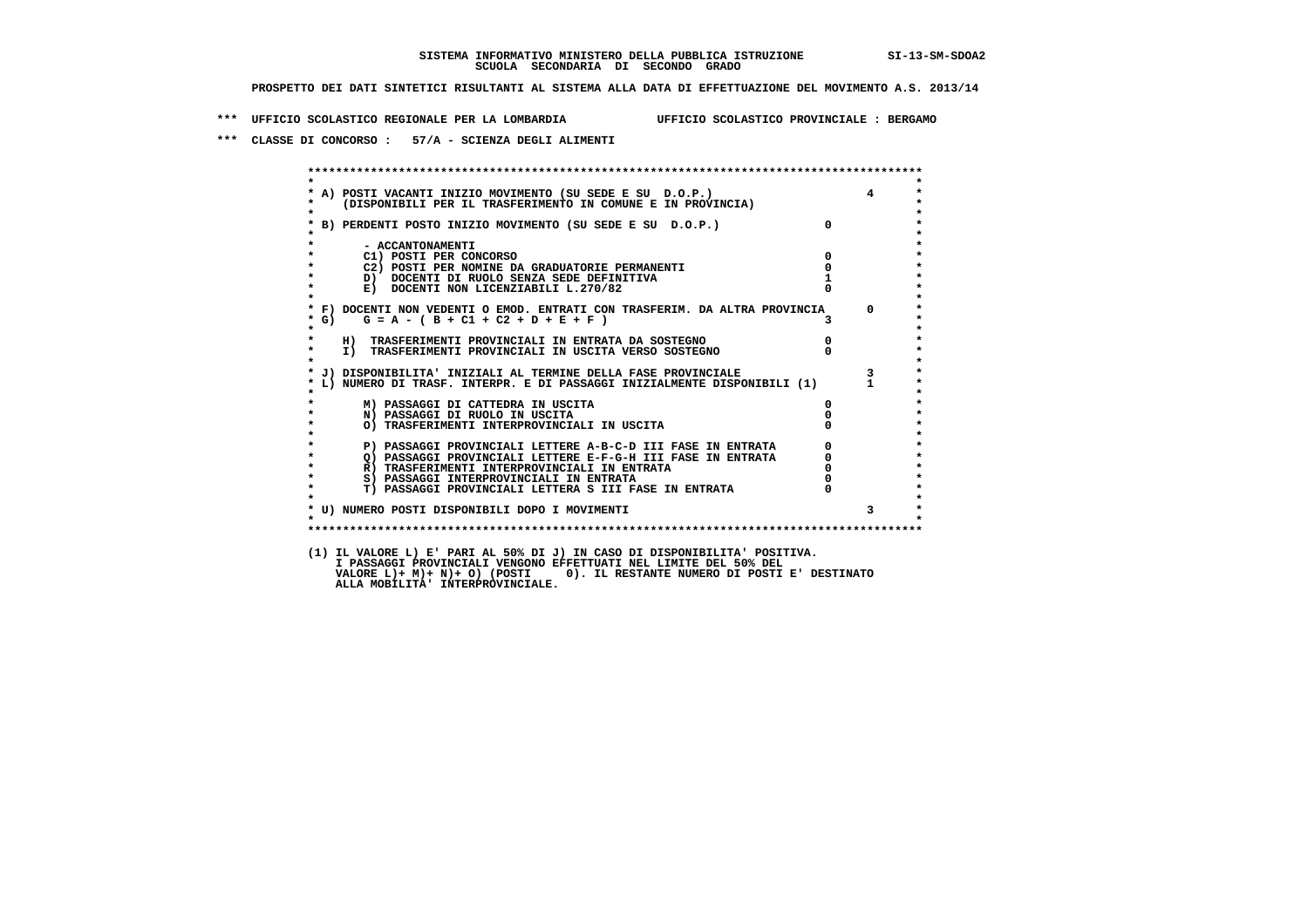**\*\*\* UFFICIO SCOLASTICO REGIONALE PER LA LOMBARDIA UFFICIO SCOLASTICO PROVINCIALE : BERGAMO**

 **\*\*\* CLASSE DI CONCORSO : 58/A - SCIENZE E MECCANICA AGRARIA, COSTRUZIONI RURALI E TECNICHE DI GESTIONE AZIENDALE**

|         | A) POSTI VACANTI INIZIO MOVIMENTO (SU SEDE E SU D.O.P.)<br>(DISPONIBILI PER IL TRASFERIMENTO IN COMUNE E IN PROVINCIA) |  |
|---------|------------------------------------------------------------------------------------------------------------------------|--|
|         |                                                                                                                        |  |
|         | B) PERDENTI POSTO INIZIO MOVIMENTO (SU SEDE E SU D.O.P.)                                                               |  |
|         |                                                                                                                        |  |
|         | - ACCANTONAMENTI                                                                                                       |  |
|         | C1) POSTI PER CONCORSO                                                                                                 |  |
|         | C2) POSTI PER NOMINE DA GRADUATORIE PERMANENTI<br>D) DOCENTI DI RUOLO SENZA SEDE DEFINITIVA                            |  |
|         | E) DOCENTI NON LICENZIABILI L.270/82                                                                                   |  |
|         |                                                                                                                        |  |
|         | * F) DOCENTI NON VEDENTI O EMOD. ENTRATI CON TRASFERIM. DA ALTRA PROVINCIA                                             |  |
| * G) =  | $G = A - (B + C1 + C2 + D + E + F)$                                                                                    |  |
|         |                                                                                                                        |  |
|         | H) TRASFERIMENTI PROVINCIALI IN ENTRATA DA SOSTEGNO                                                                    |  |
| $\star$ | I) TRASFERIMENTI PROVINCIALI IN USCITA VERSO SOSTEGNO                                                                  |  |
|         | J) DISPONIBILITA' INIZIALI AL TERMINE DELLA FASE PROVINCIALE                                                           |  |
|         | L) NUMERO DI TRASF. INTERPR. E DI PASSAGGI INIZIALMENTE DISPONIBILI (1)                                                |  |
|         |                                                                                                                        |  |
|         | M) PASSAGGI DI CATTEDRA IN USCITA                                                                                      |  |
|         | N) PASSAGGI DI RUOLO IN USCITA                                                                                         |  |
|         | O) TRASFERIMENTI INTERPROVINCIALI IN USCITA                                                                            |  |
|         |                                                                                                                        |  |
|         | P) PASSAGGI PROVINCIALI LETTERE A-B-C-D III FASE IN ENTRATA                                                            |  |
|         | O) PASSAGGI PROVINCIALI LETTERE E-F-G-H III FASE IN ENTRATA<br>R) TRASFERIMENTI INTERPROVINCIALI IN ENTRATA            |  |
|         | S) PASSAGGI INTERPROVINCIALI IN ENTRATA                                                                                |  |
| $\star$ | T) PASSAGGI PROVINCIALI LETTERA S III FASE IN ENTRATA                                                                  |  |
|         |                                                                                                                        |  |
|         | * U) NUMERO POSTI DISPONIBILI DOPO I MOVIMENTI                                                                         |  |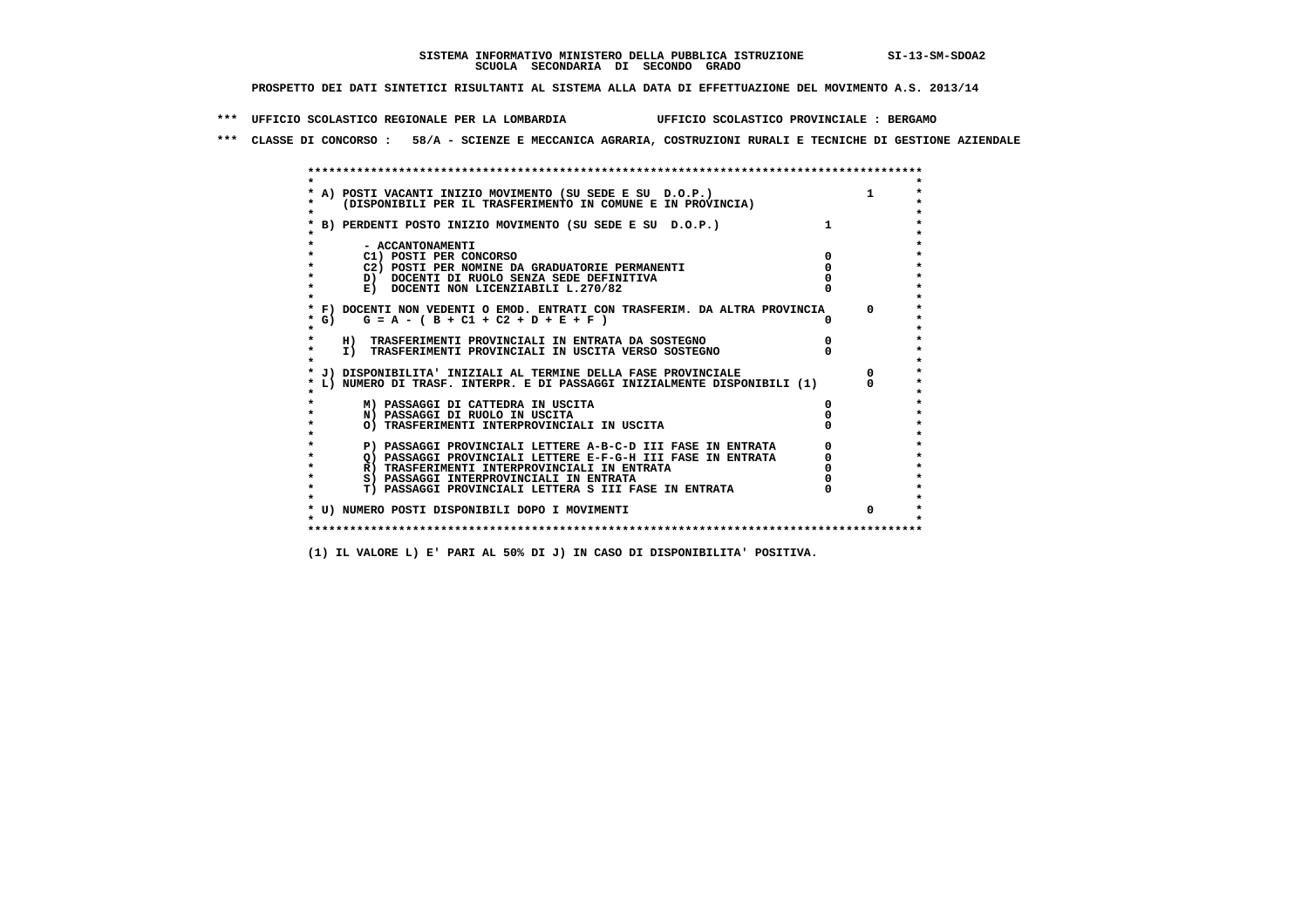**\*\*\* UFFICIO SCOLASTICO REGIONALE PER LA LOMBARDIA UFFICIO SCOLASTICO PROVINCIALE : BERGAMO**

 **\*\*\* CLASSE DI CONCORSO : 60/A - SCIENZE NATURALI, CHIMICA E GEOGRAFIA, FITOPATOLOGIA,ENTOMOLOGIA AGRARIA,MICROBIOLOGIA**

| $\star$              | * A) POSTI VACANTI INIZIO MOVIMENTO (SU SEDE E SU D.O.P.) (DISPONIBILI PER IL TRASFERIMENTO IN COMUNE E IN PROVINCIA) |             |            |
|----------------------|-----------------------------------------------------------------------------------------------------------------------|-------------|------------|
|                      | * B) PERDENTI POSTO INIZIO MOVIMENTO (SU SEDE E SU D.O.P.)                                                            | $7^{\circ}$ |            |
|                      | - ACCANTONAMENTI                                                                                                      |             |            |
|                      | C1) POSTI PER CONCORSO                                                                                                | $\Omega$    |            |
| $\star$              | C2) POSTI PER NOMINE DA GRADUATORIE PERMANENTI                                                                        | 0           |            |
| $\star$              | D) DOCENTI DI RUOLO SENZA SEDE DEFINITIVA                                                                             |             |            |
| $\star$              | E) DOCENTI NON LICENZIABILI L.270/82                                                                                  |             |            |
|                      | * F) DOCENTI NON VEDENTI O EMOD. ENTRATI CON TRASFERIM. DA ALTRA PROVINCIA                                            |             | $^{\circ}$ |
| * G)                 | $G = A - (B + C1 + C2 + D + E + F)$                                                                                   |             |            |
| $\star$              | H) TRASFERIMENTI PROVINCIALI IN ENTRATA DA SOSTEGNO                                                                   |             |            |
| $\star$<br>$\bullet$ | I) TRASFERIMENTI PROVINCIALI IN USCITA VERSO SOSTEGNO                                                                 |             |            |
|                      | * J) DISPONIBILITA' INIZIALI AL TERMINE DELLA FASE PROVINCIALE                                                        |             | $^{\circ}$ |
|                      | L) NUMERO DI TRASF. INTERPR. E DI PASSAGGI INIZIALMENTE DISPONIBILI (1)                                               |             | $\Omega$   |
|                      | M) PASSAGGI DI CATTEDRA IN USCITA                                                                                     | O.          |            |
| $\star$              | N) PASSAGGI DI RUOLO IN USCITA                                                                                        |             |            |
| $\star$              | O) TRASFERIMENTI INTERPROVINCIALI IN USCITA                                                                           |             |            |
|                      | P) PASSAGGI PROVINCIALI LETTERE A-B-C-D III FASE IN ENTRATA                                                           |             |            |
| $\star$              | Q) PASSAGGI PROVINCIALI LETTERE E-F-G-H III FASE IN ENTRATA                                                           |             |            |
| $\star$              | R) TRASFERIMENTI INTERPROVINCIALI IN ENTRATA                                                                          |             |            |
| $\star$              | S) PASSAGGI INTERPROVINCIALI IN ENTRATA                                                                               |             |            |
| $\star$              | T) PASSAGGI PROVINCIALI LETTERA S III FASE IN ENTRATA                                                                 |             |            |
|                      |                                                                                                                       |             |            |
|                      | * U) NUMERO POSTI DISPONIBILI DOPO I MOVIMENTI                                                                        |             | $\Omega$   |
|                      |                                                                                                                       |             |            |

 **I PASSAGGI PROVINCIALI VENGONO EFFETTUATI NEL LIMITE DEL 50% DEL VALORE L)+ M)+ N)+ O) (POSTI 0). IL RESTANTE NUMERO DI POSTI E' DESTINATO ALLA MOBILITA' INTERPROVINCIALE.**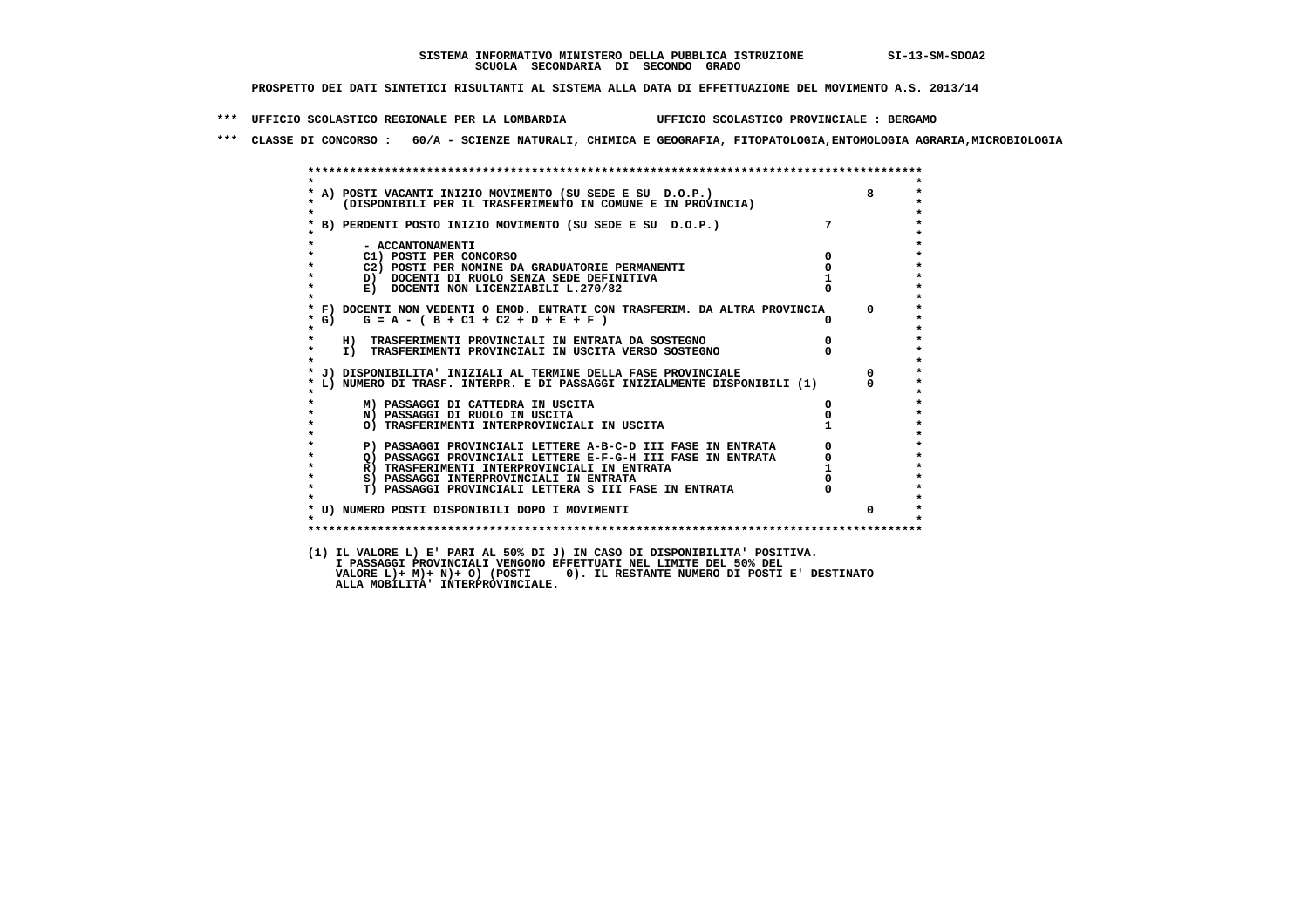**\*\*\* UFFICIO SCOLASTICO REGIONALE PER LA LOMBARDIA UFFICIO SCOLASTICO PROVINCIALE : BERGAMO**

 **\*\*\* CLASSE DI CONCORSO : 61/A - STORIA DELL'ARTE**

 **\*\*\*\*\*\*\*\*\*\*\*\*\*\*\*\*\*\*\*\*\*\*\*\*\*\*\*\*\*\*\*\*\*\*\*\*\*\*\*\*\*\*\*\*\*\*\*\*\*\*\*\*\*\*\*\*\*\*\*\*\*\*\*\*\*\*\*\*\*\*\*\*\*\*\*\*\*\*\*\*\*\*\*\*\*\*\*\* \* \*** $\bullet$  **\* A) POSTI VACANTI INIZIO MOVIMENTO (SU SEDE E SU D.O.P.) 2 \*** $\star$  **\* (DISPONIBILI PER IL TRASFERIMENTO IN COMUNE E IN PROVINCIA) \*** $\bullet$  **\* \* \* B) PERDENTI POSTO INIZIO MOVIMENTO (SU SEDE E SU D.O.P.) 2 \* \* \* \* - ACCANTONAMENTI \* \* C1) POSTI PER CONCORSO 0 \* \* C2) POSTI PER NOMINE DA GRADUATORIE PERMANENTI 0 \*D)** DOCENTI DI RUOLO SENZA SEDE DEFINITIVA 1<br> **E)** DOCENTI NON LICENZIABILI L. 270/82 0 **E) DOCENTI NON LICENZIABILI L.270/82 \* \* \* F) DOCENTI NON VEDENTI O EMOD. ENTRATI CON TRASFERIM. DA ALTRA PROVINCIA 0 \***  $\star$  **G)** G = A - ( B + C1 + C2 + D + E + F)  **\* \* \* H) TRASFERIMENTI PROVINCIALI IN ENTRATA DA SOSTEGNO 0 \* \* I) TRASFERIMENTI PROVINCIALI IN USCITA VERSO SOSTEGNO 0 \* \* \* \* J) DISPONIBILITA' INIZIALI AL TERMINE DELLA FASE PROVINCIALE -1 \* \* L) NUMERO DI TRASF. INTERPR. E DI PASSAGGI INIZIALMENTE DISPONIBILI (1) -1 \* \* \* \* M) PASSAGGI DI CATTEDRA IN USCITA 1 \* \* N) PASSAGGI DI RUOLO IN USCITA 0 \* \* O) TRASFERIMENTI INTERPROVINCIALI IN USCITA 0 \* \* \* P) PASSAGGI PROVINCIALI LETTERE A-B-C-D III FASE IN ENTRATA** 0 <sup>0</sup> **DASSAGGI PROVINCIALI LETTERE E-F-G-H** III FASE IN ENTRATA 0 <sup>0</sup> **2) PASSAGGI PROVINCIALI LETTERE E-F-G-H III FASE IN ENTRATA 6 0 R**) TRASFERIMENTI INTERPROVINCIALI IN ENTRATA 6 **0 R)** TRASFERIMENTI INTERPROVINCIALI IN ENTRATA  $\begin{bmatrix} 0 & 0 \\ 0 & 0 \\ 0 & 0 \end{bmatrix}$  PASSAGGI INTERPROVINCIALI IN ENTRATA  $\begin{bmatrix} 0 & 0 \\ 0 & 0 \\ 0 & 0 \end{bmatrix}$  **\* S) PASSAGGI INTERPROVINCIALI IN ENTRATA 0 \*** $\ddot{\phantom{1}}$  **\* T) PASSAGGI PROVINCIALI LETTERA S III FASE IN ENTRATA 0 \*** $\star$  **\* \* \* U) NUMERO POSTI DISPONIBILI DOPO I MOVIMENTI 0 \* \* \* \*\*\*\*\*\*\*\*\*\*\*\*\*\*\*\*\*\*\*\*\*\*\*\*\*\*\*\*\*\*\*\*\*\*\*\*\*\*\*\*\*\*\*\*\*\*\*\*\*\*\*\*\*\*\*\*\*\*\*\*\*\*\*\*\*\*\*\*\*\*\*\*\*\*\*\*\*\*\*\*\*\*\*\*\*\*\*\***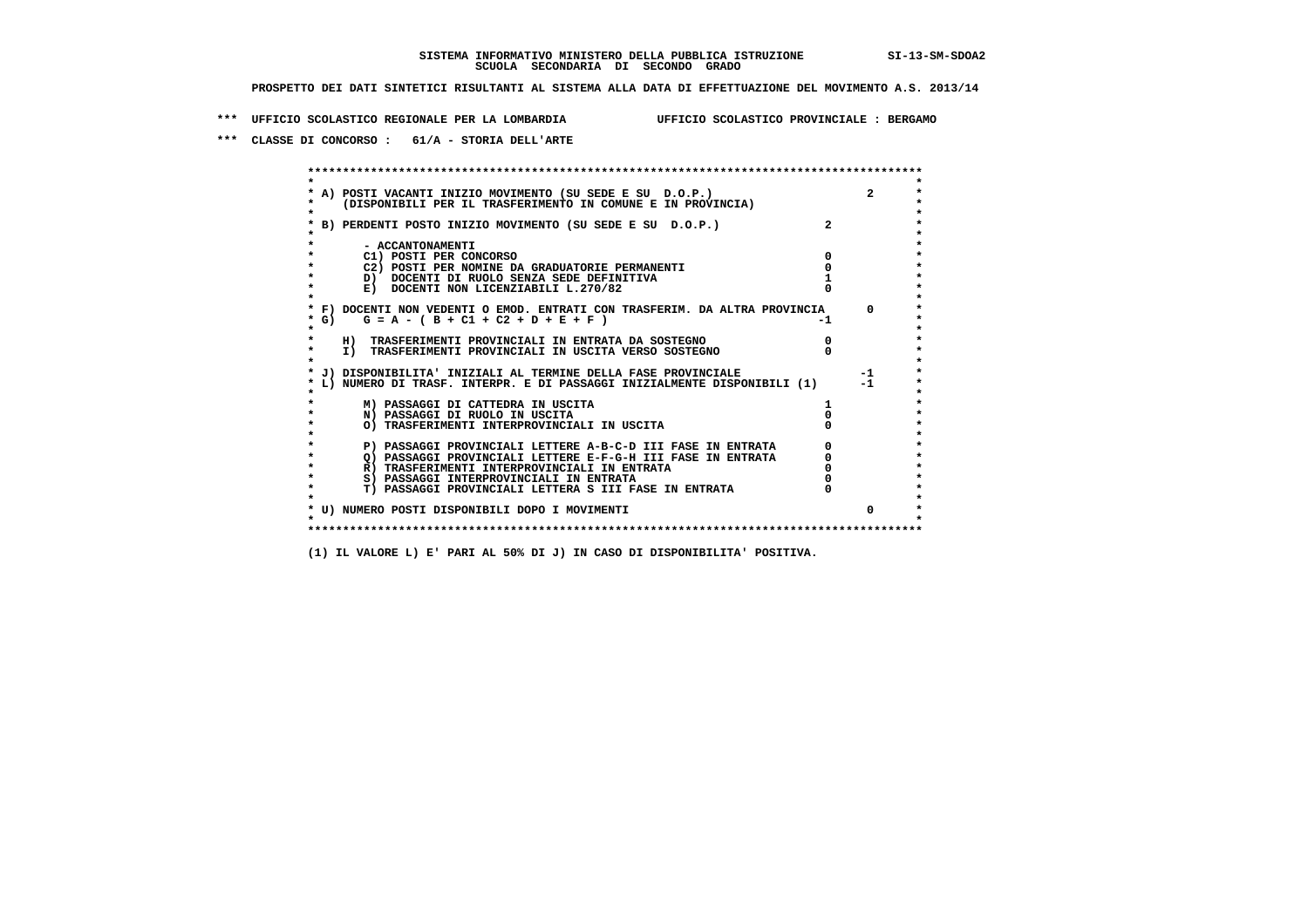**\*\*\* UFFICIO SCOLASTICO REGIONALE PER LA LOMBARDIA UFFICIO SCOLASTICO PROVINCIALE : BERGAMO**

 **\*\*\* CLASSE DI CONCORSO : 65/A - TECNICA FOTOGRAFICA**

 **\*\*\*\*\*\*\*\*\*\*\*\*\*\*\*\*\*\*\*\*\*\*\*\*\*\*\*\*\*\*\*\*\*\*\*\*\*\*\*\*\*\*\*\*\*\*\*\*\*\*\*\*\*\*\*\*\*\*\*\*\*\*\*\*\*\*\*\*\*\*\*\*\*\*\*\*\*\*\*\*\*\*\*\*\*\*\*\* \* \*** $\bullet$  **\* A) POSTI VACANTI INIZIO MOVIMENTO (SU SEDE E SU D.O.P.) 1 \*** $\star$  **\* (DISPONIBILI PER IL TRASFERIMENTO IN COMUNE E IN PROVINCIA) \*** $\bullet$  **\* \* \* B) PERDENTI POSTO INIZIO MOVIMENTO (SU SEDE E SU D.O.P.) 0 \* \* \* \* - ACCANTONAMENTI \* \* C1) POSTI PER CONCORSO 0 \* \* C2) POSTI PER NOMINE DA GRADUATORIE PERMANENTI 0 \*D)** DOCENTI DI RUOLO SENZA SEDE DEFINITIVA  $\overline{a}$  0  $\overline{b}$  0  $\overline{c}$  0  $\overline{c}$  0  $\overline{c}$  0  $\overline{a}$  0  $\overline{c}$ **E) DOCENTI NON LICENZIABILI L.270/82 \* \* \* F) DOCENTI NON VEDENTI O EMOD. ENTRATI CON TRASFERIM. DA ALTRA PROVINCIA 0 \***  $\star$  **G)** G = A - ( B + C1 + C2 + D + E + F )  **\* \* \* H) TRASFERIMENTI PROVINCIALI IN ENTRATA DA SOSTEGNO 0 \* \* I) TRASFERIMENTI PROVINCIALI IN USCITA VERSO SOSTEGNO 0 \* \* \* \* J) DISPONIBILITA' INIZIALI AL TERMINE DELLA FASE PROVINCIALE 1 \* \* L) NUMERO DI TRASF. INTERPR. E DI PASSAGGI INIZIALMENTE DISPONIBILI (1) 0 \* \* \* \* M) PASSAGGI DI CATTEDRA IN USCITA 0 \* \* N) PASSAGGI DI RUOLO IN USCITA 0 \* \* O) TRASFERIMENTI INTERPROVINCIALI IN USCITA 0 \* \* \* P) PASSAGGI PROVINCIALI LETTERE A-B-C-D III FASE IN ENTRATA** 0 <sup>0</sup> **DASSAGGI PROVINCIALI LETTERE E-F-G-H** III FASE IN ENTRATA 0 <sup>0</sup> **2) PASSAGGI PROVINCIALI LETTERE E-F-G-H III FASE IN ENTRATA**  $\overline{Q}$ **) PASSAGGI PROVINCIALI LETTERE E-F-G-H III FASE IN ENTRATA**  $\overline{Q}$  $\overline{Q}$  $\overline{Q}$  $\overline{Q}$  $\overline{Q}$  $\overline{Q}$  $\overline{Q}$  $\overline{Q}$  $\overline{Q}$  $\overline{Q}$  **\overline R)** TRASFERIMENTI INTERPROVINCIALI IN ENTRATA  $\begin{bmatrix} 0 & 0 \\ 0 & 0 \\ 0 & 0 \end{bmatrix}$  PASSAGGI INTERPROVINCIALI IN ENTRATA  $\begin{bmatrix} 0 & 0 \\ 0 & 0 \\ 0 & 0 \end{bmatrix}$ **8) PASSAGGI INTERPROVINCIALI IN ENTRATA 6 \*\*\*** 0 \*\*\*<br> **T) PASSAGGI PROVINCIALI LETTERA S III FASE IN ENTRATA** 0 \*\*\*  $\ddot{\phantom{1}}$  **\* T) PASSAGGI PROVINCIALI LETTERA S III FASE IN ENTRATA 0 \*** $\star$  **\* \* \* U) NUMERO POSTI DISPONIBILI DOPO I MOVIMENTI 1 \* \* \* \*\*\*\*\*\*\*\*\*\*\*\*\*\*\*\*\*\*\*\*\*\*\*\*\*\*\*\*\*\*\*\*\*\*\*\*\*\*\*\*\*\*\*\*\*\*\*\*\*\*\*\*\*\*\*\*\*\*\*\*\*\*\*\*\*\*\*\*\*\*\*\*\*\*\*\*\*\*\*\*\*\*\*\*\*\*\*\***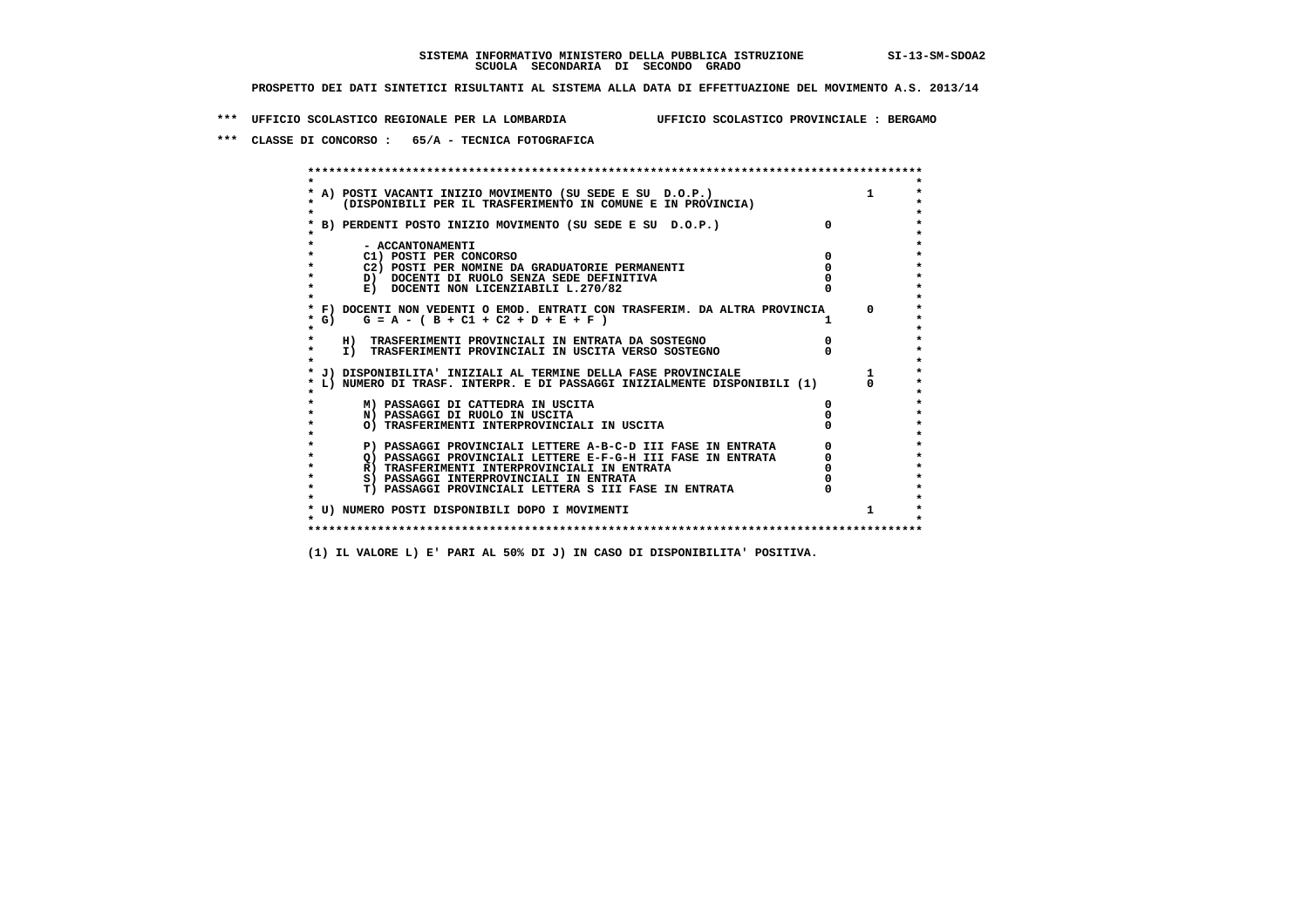**\*\*\* UFFICIO SCOLASTICO REGIONALE PER LA LOMBARDIA UFFICIO SCOLASTICO PROVINCIALE : BERGAMO**

 **\*\*\* CLASSE DI CONCORSO : 70/A - TECNOLOGIE TESSILI**

 **\*\*\*\*\*\*\*\*\*\*\*\*\*\*\*\*\*\*\*\*\*\*\*\*\*\*\*\*\*\*\*\*\*\*\*\*\*\*\*\*\*\*\*\*\*\*\*\*\*\*\*\*\*\*\*\*\*\*\*\*\*\*\*\*\*\*\*\*\*\*\*\*\*\*\*\*\*\*\*\*\*\*\*\*\*\*\*\* \* \*** $\bullet$  **\* A) POSTI VACANTI INIZIO MOVIMENTO (SU SEDE E SU D.O.P.) 1 \*** $\star$  **\* (DISPONIBILI PER IL TRASFERIMENTO IN COMUNE E IN PROVINCIA) \* \* \* \* B) PERDENTI POSTO INIZIO MOVIMENTO (SU SEDE E SU D.O.P.) 1 \* \* \* \* - ACCANTONAMENTI \* \* C1) POSTI PER CONCORSO 0 \* \* C2) POSTI PER NOMINE DA GRADUATORIE PERMANENTI 0 \*D)** DOCENTI DI RUOLO SENZA SEDE DEFINITIVA  $\overline{a}$  0  $\overline{b}$  0  $\overline{c}$  0  $\overline{c}$  0  $\overline{c}$  0  $\overline{a}$  0  $\overline{c}$ **E) DOCENTI NON LICENZIABILI L.270/82 \* \* \* F) DOCENTI NON VEDENTI O EMOD. ENTRATI CON TRASFERIM. DA ALTRA PROVINCIA 0 \* \* G) G = A - ( B + C1 + C2 + D + E + F ) 0 \* \* \* \* H) TRASFERIMENTI PROVINCIALI IN ENTRATA DA SOSTEGNO 0 \* \* I) TRASFERIMENTI PROVINCIALI IN USCITA VERSO SOSTEGNO 0 \* \* \* \* J) DISPONIBILITA' INIZIALI AL TERMINE DELLA FASE PROVINCIALE 0 \* \* L) NUMERO DI TRASF. INTERPR. E DI PASSAGGI INIZIALMENTE DISPONIBILI (1) 0 \* \* \* \* M) PASSAGGI DI CATTEDRA IN USCITA 0 \* \* N) PASSAGGI DI RUOLO IN USCITA 0 \* \* O) TRASFERIMENTI INTERPROVINCIALI IN USCITA 0 \* \* \* P) PASSAGGI PROVINCIALI LETTERE A-B-C-D III FASE IN ENTRATA** 0 <sup>0</sup> **DASSAGGI PROVINCIALI LETTERE E-F-G-H** III FASE IN ENTRATA 0 <sup>0</sup> **2) PASSAGGI PROVINCIALI LETTERE E-F-G-H III FASE IN ENTRATA 6 0 R**) TRASFERIMENTI INTERPROVINCIALI IN ENTRATA 6 **0 R)** TRASFERIMENTI INTERPROVINCIALI IN ENTRATA  $\begin{bmatrix} 0 & 0 \\ 0 & 0 \\ 0 & 0 \end{bmatrix}$  PASSAGGI INTERPROVINCIALI IN ENTRATA  $\begin{bmatrix} 0 & 0 \\ 0 & 0 \\ 0 & 0 \end{bmatrix}$  **\* S) PASSAGGI INTERPROVINCIALI IN ENTRATA 0 \*** $\ddot{\phantom{1}}$  **\* T) PASSAGGI PROVINCIALI LETTERA S III FASE IN ENTRATA 0 \*** $\star$  **\* \* \* U) NUMERO POSTI DISPONIBILI DOPO I MOVIMENTI 0 \* \* \* \*\*\*\*\*\*\*\*\*\*\*\*\*\*\*\*\*\*\*\*\*\*\*\*\*\*\*\*\*\*\*\*\*\*\*\*\*\*\*\*\*\*\*\*\*\*\*\*\*\*\*\*\*\*\*\*\*\*\*\*\*\*\*\*\*\*\*\*\*\*\*\*\*\*\*\*\*\*\*\*\*\*\*\*\*\*\*\***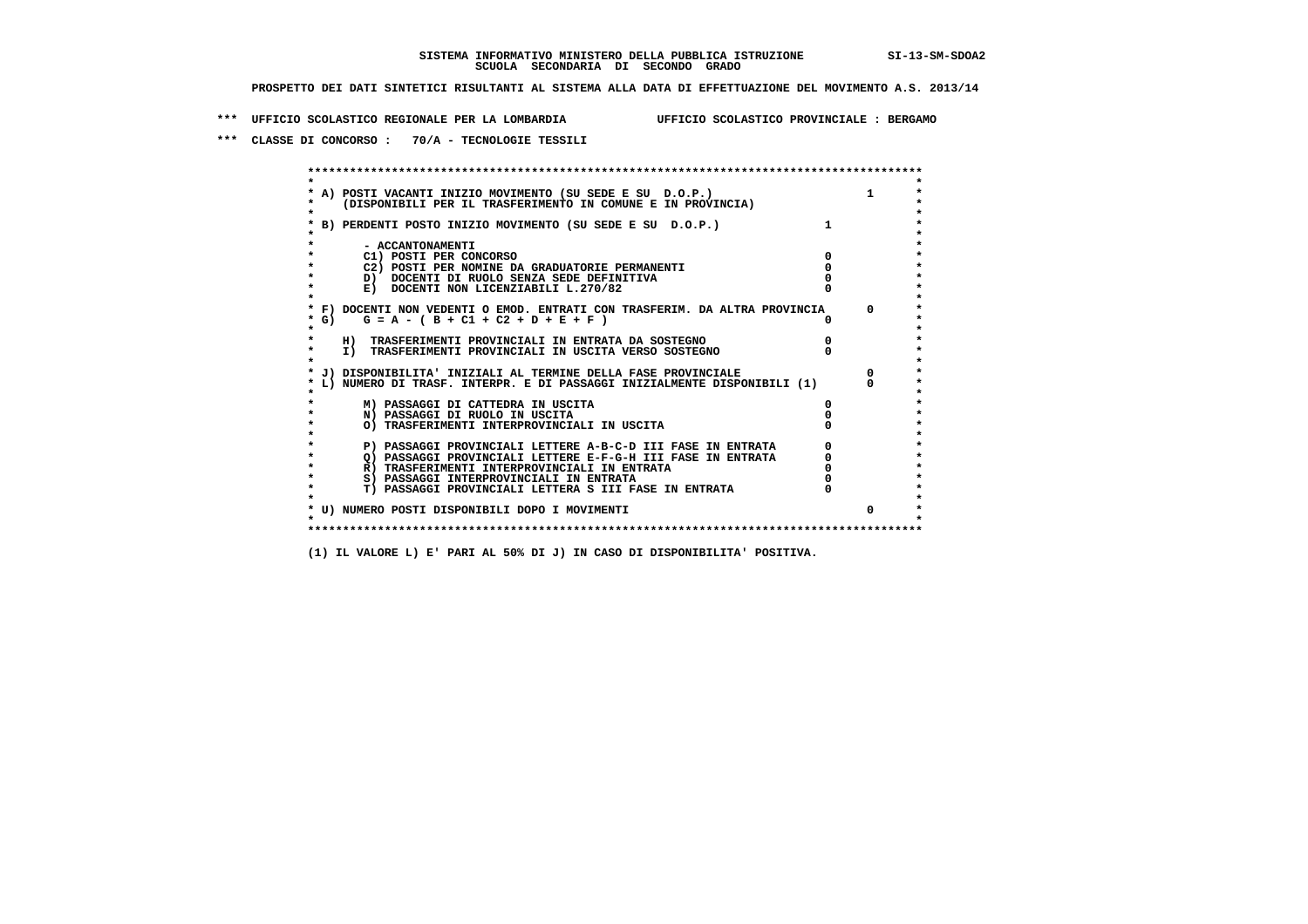**\*\*\* UFFICIO SCOLASTICO REGIONALE PER LA LOMBARDIA UFFICIO SCOLASTICO PROVINCIALE : BERGAMO**

 **\*\*\* CLASSE DI CONCORSO : 71/A - TECNOLOGIA E DISEGNO**

 **\*\*\*\*\*\*\*\*\*\*\*\*\*\*\*\*\*\*\*\*\*\*\*\*\*\*\*\*\*\*\*\*\*\*\*\*\*\*\*\*\*\*\*\*\*\*\*\*\*\*\*\*\*\*\*\*\*\*\*\*\*\*\*\*\*\*\*\*\*\*\*\*\*\*\*\*\*\*\*\*\*\*\*\*\*\*\*\* \* \*** $\bullet$  **\* A) POSTI VACANTI INIZIO MOVIMENTO (SU SEDE E SU D.O.P.) 3 \* \* (DISPONIBILI PER IL TRASFERIMENTO IN COMUNE E IN PROVINCIA) \* \* \* \* B) PERDENTI POSTO INIZIO MOVIMENTO (SU SEDE E SU D.O.P.) 1 \* \* \* \* - ACCANTONAMENTI \* \* C1) POSTI PER CONCORSO 0 \* \* C2) POSTI PER NOMINE DA GRADUATORIE PERMANENTI 0 \*D)** DOCENTI DI RUOLO SENZA SEDE DEFINITIVA  $\overline{a}$  0  $\overline{b}$  0  $\overline{c}$  0  $\overline{c}$  0  $\overline{c}$  0  $\overline{a}$  0  $\overline{c}$ **E) DOCENTI NON LICENZIABILI L.270/82 \* \* \* F) DOCENTI NON VEDENTI O EMOD. ENTRATI CON TRASFERIM. DA ALTRA PROVINCIA 0 \* \* G) G = A - ( B + C1 + C2 + D + E + F ) 2 \* \* \* \* H) TRASFERIMENTI PROVINCIALI IN ENTRATA DA SOSTEGNO 0 \* \* I) TRASFERIMENTI PROVINCIALI IN USCITA VERSO SOSTEGNO 0 \* \* \* \* J) DISPONIBILITA' INIZIALI AL TERMINE DELLA FASE PROVINCIALE 2 \* \* L) NUMERO DI TRASF. INTERPR. E DI PASSAGGI INIZIALMENTE DISPONIBILI (1) 1 \* \* \* \* M) PASSAGGI DI CATTEDRA IN USCITA 0 \* \* N) PASSAGGI DI RUOLO IN USCITA 0 \* \* O) TRASFERIMENTI INTERPROVINCIALI IN USCITA 0 \* \* \* P) PASSAGGI PROVINCIALI LETTERE A-B-C-D III FASE IN ENTRATA** 0 <sup>0</sup> **DASSAGGI PROVINCIALI LETTERE E-F-G-H** III FASE IN ENTRATA 0 <sup>0</sup> **2) PASSAGGI PROVINCIALI LETTERE E-F-G-H III FASE IN ENTRATA 6**  $\overline{Q}$  **PASSAGGI PROVINCIALI LETTERE E-F-G-H III FASE IN ENTRATA** 0  **\* R) TRASFERIMENTI INTERPROVINCIALI IN ENTRATA 1 \*8) PASSAGGI INTERPROVINCIALI IN ENTRATA 6 \*\*\*** 0 \*\*\*<br> **T) PASSAGGI PROVINCIALI LETTERA S III FASE IN ENTRATA** 0 \*\*\*  $\ddot{\phantom{1}}$  **\* T) PASSAGGI PROVINCIALI LETTERA S III FASE IN ENTRATA 0 \*** $\star$  **\* \* \* U) NUMERO POSTI DISPONIBILI DOPO I MOVIMENTI 1 \* \* \* \*\*\*\*\*\*\*\*\*\*\*\*\*\*\*\*\*\*\*\*\*\*\*\*\*\*\*\*\*\*\*\*\*\*\*\*\*\*\*\*\*\*\*\*\*\*\*\*\*\*\*\*\*\*\*\*\*\*\*\*\*\*\*\*\*\*\*\*\*\*\*\*\*\*\*\*\*\*\*\*\*\*\*\*\*\*\*\* (1) IL VALORE L) E' PARI AL 50% DI J) IN CASO DI DISPONIBILITA' POSITIVA. I PASSAGGI PROVINCIALI VENGONO EFFETTUATI NEL LIMITE DEL 50% DEL VALORE L)+ M)+ N)+ O) (POSTI 0). IL RESTANTE NUMERO DI POSTI E' DESTINATO ALLA MOBILITA' INTERPROVINCIALE.**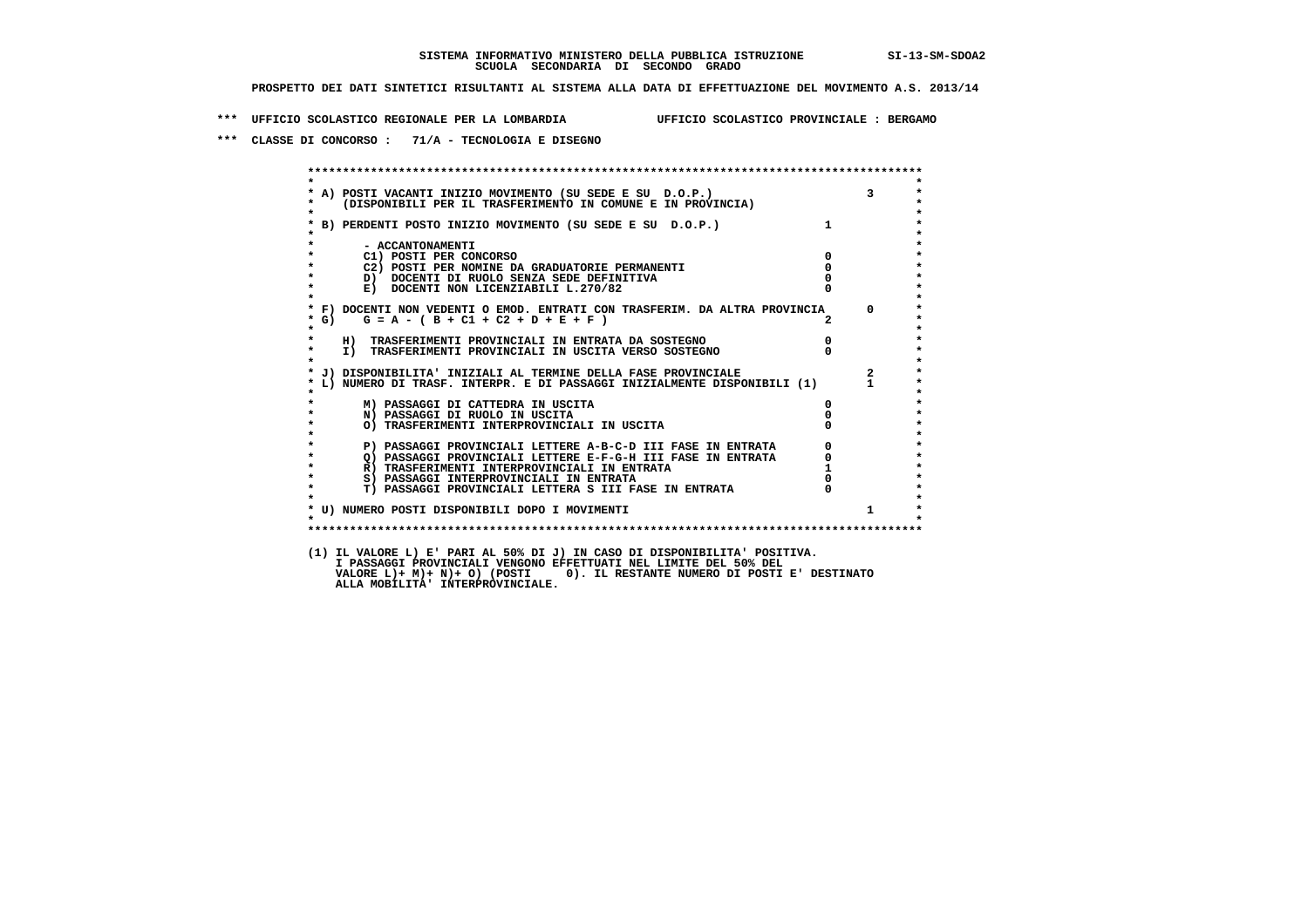**\*\*\* UFFICIO SCOLASTICO REGIONALE PER LA LOMBARDIA UFFICIO SCOLASTICO PROVINCIALE : BERGAMO**

 **\*\*\* CLASSE DI CONCORSO : 72/A - TOPOGRAFIA GENERALE**

| $\star$           |                                                                                                                                                         |                                                 |                |
|-------------------|---------------------------------------------------------------------------------------------------------------------------------------------------------|-------------------------------------------------|----------------|
|                   | A) POSTI VACANTI INIZIO MOVIMENTO (SU SEDE E SU D.O.P.)<br>(DISPONIBILI PER IL TRASFERIMENTO IN COMUNE E IN PROVINCIA)                                  |                                                 | $\Omega$       |
| $\star$           | * B) PERDENTI POSTO INIZIO MOVIMENTO (SU SEDE E SU D.O.P.)                                                                                              | $\overline{0}$                                  |                |
|                   | - ACCANTONAMENTI                                                                                                                                        |                                                 |                |
|                   | C1) POSTI PER CONCORSO                                                                                                                                  | $\overline{0}$                                  |                |
|                   | C2) POSTI PER NOMINE DA GRADUATORIE PERMANENTI                                                                                                          | $\mathbf{0}$                                    |                |
|                   | D) DOCENTI DI RUOLO SENZA SEDE DEFINITIVA                                                                                                               |                                                 |                |
| $\star$           | E) DOCENTI NON LICENZIABILI L.270/82                                                                                                                    |                                                 |                |
|                   | * F) DOCENTI NON VEDENTI O EMOD. ENTRATI CON TRASFERIM. DA ALTRA PROVINCIA                                                                              |                                                 | $\mathbf{0}$   |
| $*$ G)<br>$\star$ | $G = A - (B + C1 + C2 + D + E + F)$                                                                                                                     | $\mathsf{n}$                                    |                |
| $\star$           |                                                                                                                                                         | $\overline{0}$                                  |                |
| $\star$           | H) TRASFERIMENTI PROVINCIALI IN ENTRATA DA SOSTEGNO<br>I) TRASFERIMENTI PROVINCIALI IN USCITA VERSO SOSTEGNO                                            |                                                 |                |
|                   | * J) DISPONIBILITA' INIZIALI AL TERMINE DELLA FASE PROVINCIALE                                                                                          |                                                 | $\overline{0}$ |
|                   | L) NUMERO DI TRASF. INTERPR. E DI PASSAGGI INIZIALMENTE DISPONIBILI (1)                                                                                 |                                                 | $\Omega$       |
|                   | M) PASSAGGI DI CATTEDRA IN USCITA                                                                                                                       | $1 \quad$                                       |                |
| $\star$           | N) PASSAGGI DI RUOLO IN USCITA                                                                                                                          |                                                 |                |
|                   | O) TRASFERIMENTI INTERPROVINCIALI IN USCITA                                                                                                             |                                                 |                |
|                   | P) PASSAGGI PROVINCIALI LETTERE A-B-C-D III FASE IN ENTRATA                                                                                             | $\begin{array}{c} 0 \\ 0 \\ 0 \\ 0 \end{array}$ |                |
| $\star$           | THE RESEARCH PROVINCIALI LETTERE E-F-G-H III FASE IN ENTRATA<br>R) TRASFERIMENTI INTERPROVINCIALI IN ENTRATA<br>S) PASSAGGI INTERPROVINCIALI IN ENTRATA |                                                 |                |
| $\star$           |                                                                                                                                                         |                                                 |                |
| $\star$           | S) PASSAGGI INTERPROVINCIALI IN ENTRATA                                                                                                                 |                                                 |                |
| $\star$           | T) PASSAGGI PROVINCIALI LETTERA S III FASE IN ENTRATA                                                                                                   |                                                 |                |
|                   | * U) NUMERO POSTI DISPONIBILI DOPO I MOVIMENTI                                                                                                          |                                                 | $1 \quad$      |
| $\star$           |                                                                                                                                                         |                                                 |                |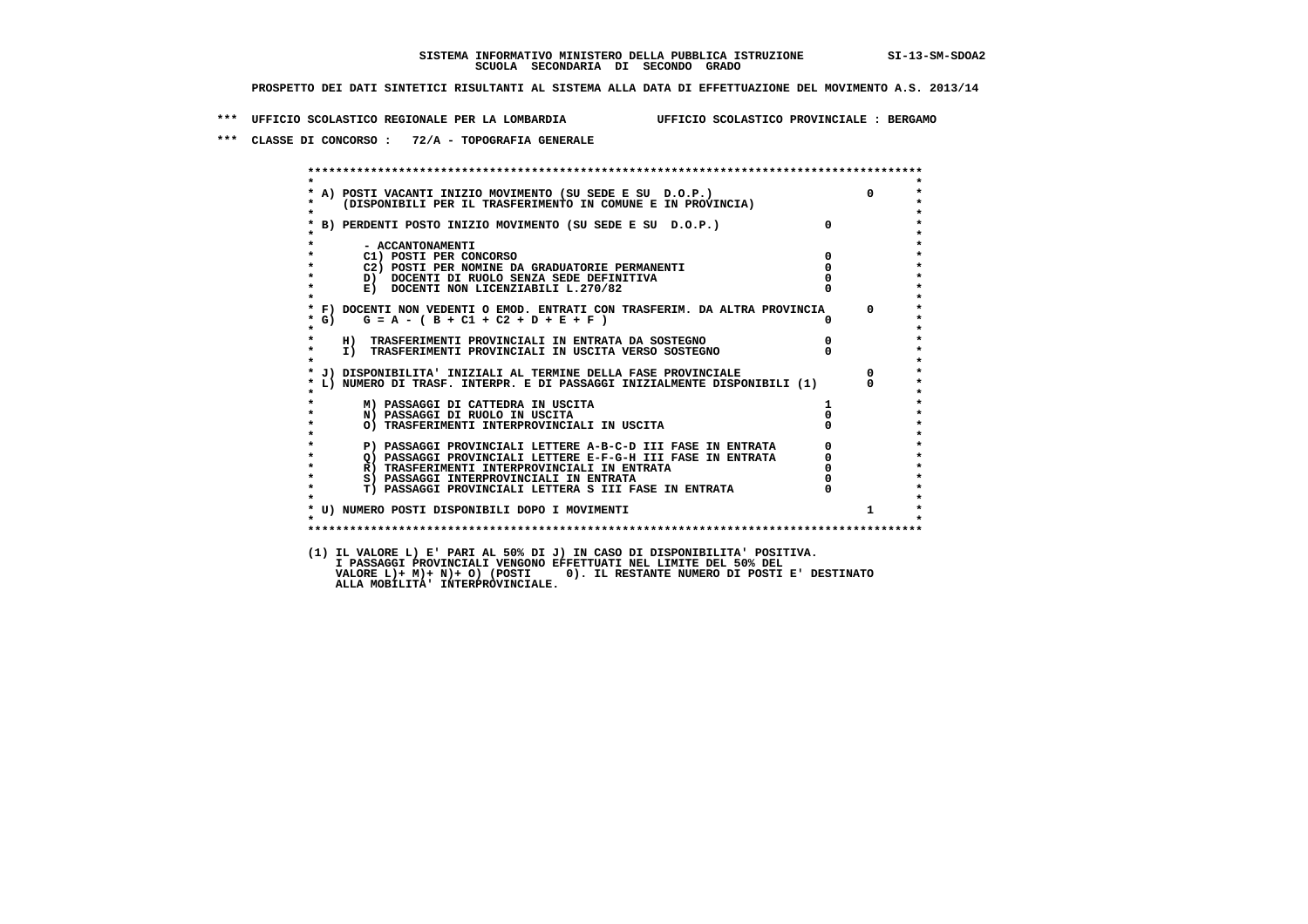**\*\*\* UFFICIO SCOLASTICO REGIONALE PER LA LOMBARDIA UFFICIO SCOLASTICO PROVINCIALE : BERGAMO**

 **\*\*\* CLASSE DI CONCORSO : 74/A - ZOOTECNICA E SCIENZA DELLA PRODUZIONE ANIMALE**

| * A) POSTI VACANTI INIZIO MOVIMENTO (SU SEDE E SU D.O.P.)      |                                                                            |  |
|----------------------------------------------------------------|----------------------------------------------------------------------------|--|
|                                                                | (DISPONIBILI PER IL TRASFERIMENTO IN COMUNE E IN PROVINCIA)                |  |
|                                                                |                                                                            |  |
| B) PERDENTI POSTO INIZIO MOVIMENTO (SU SEDE E SU D.O.P.)       |                                                                            |  |
|                                                                |                                                                            |  |
| - ACCANTONAMENTI                                               |                                                                            |  |
| C1) POSTI PER CONCORSO                                         |                                                                            |  |
| C2) POSTI PER NOMINE DA GRADUATORIE PERMANENTI                 |                                                                            |  |
| D) DOCENTI DI RUOLO SENZA SEDE DEFINITIVA                      |                                                                            |  |
| E) DOCENTI NON LICENZIABILI L.270/82                           |                                                                            |  |
|                                                                |                                                                            |  |
|                                                                | * F) DOCENTI NON VEDENTI O EMOD. ENTRATI CON TRASFERIM. DA ALTRA PROVINCIA |  |
| $*$ G)<br>$G = A - (B + C1 + C2 + D + E + F)$                  |                                                                            |  |
|                                                                |                                                                            |  |
| H) TRASFERIMENTI PROVINCIALI IN ENTRATA DA SOSTEGNO            |                                                                            |  |
| I) TRASFERIMENTI PROVINCIALI IN USCITA VERSO SOSTEGNO          |                                                                            |  |
|                                                                |                                                                            |  |
| * J) DISPONIBILITA' INIZIALI AL TERMINE DELLA FASE PROVINCIALE |                                                                            |  |
|                                                                | L) NUMERO DI TRASF. INTERPR. E DI PASSAGGI INIZIALMENTE DISPONIBILI (1)    |  |
| M) PASSAGGI DI CATTEDRA IN USCITA                              |                                                                            |  |
| N) PASSAGGI DI RUOLO IN USCITA                                 |                                                                            |  |
| O) TRASFERIMENTI INTERPROVINCIALI IN USCITA                    |                                                                            |  |
|                                                                |                                                                            |  |
|                                                                | P) PASSAGGI PROVINCIALI LETTERE A-B-C-D III FASE IN ENTRATA                |  |
|                                                                | O) PASSAGGI PROVINCIALI LETTERE E-F-G-H III FASE IN ENTRATA                |  |
| R) TRASFERIMENTI INTERPROVINCIALI IN ENTRATA                   |                                                                            |  |
| S) PASSAGGI INTERPROVINCIALI IN ENTRATA                        |                                                                            |  |
|                                                                | T) PASSAGGI PROVINCIALI LETTERA S III FASE IN ENTRATA                      |  |
|                                                                |                                                                            |  |
| * U) NUMERO POSTI DISPONIBILI DOPO I MOVIMENTI                 |                                                                            |  |
|                                                                |                                                                            |  |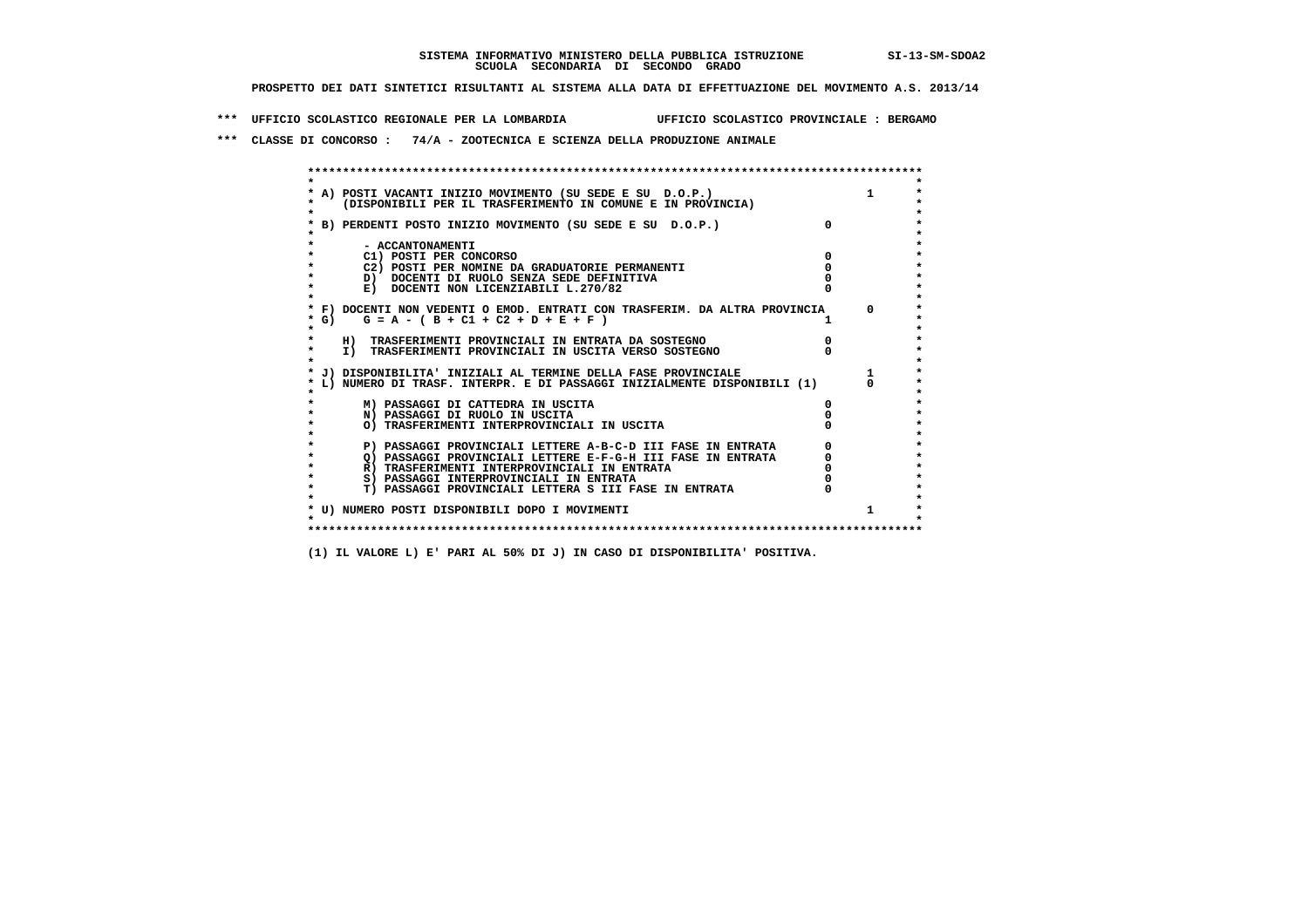**\*\*\* UFFICIO SCOLASTICO REGIONALE PER LA LOMBARDIA UFFICIO SCOLASTICO PROVINCIALE : BERGAMO**

 **\*\*\* CLASSE DI CONCORSO : 75/A - DATTILOGRAFIA E STENOGRAFIA**

| A) POSTI VACANTI INIZIO MOVIMENTO (SU SEDE E SU D.O.P.)<br>(DISPONIBILI PER IL TRASFERIMENTO IN COMUNE E IN PROVINCIA) |          |
|------------------------------------------------------------------------------------------------------------------------|----------|
| B) PERDENTI POSTO INIZIO MOVIMENTO (SU SEDE E SU D.O.P.)                                                               |          |
| - ACCANTONAMENTI                                                                                                       |          |
| C1) POSTI PER CONCORSO                                                                                                 |          |
| C2) POSTI PER NOMINE DA GRADUATORIE PERMANENTI                                                                         |          |
| D) DOCENTI DI RUOLO SENZA SEDE DEFINITIVA                                                                              |          |
| E) DOCENTI NON LICENZIABILI L.270/82                                                                                   |          |
| * F) DOCENTI NON VEDENTI O EMOD. ENTRATI CON TRASFERIM. DA ALTRA PROVINCIA                                             | $\Omega$ |
| * G) $G = A - (B + C1 + C2 + D + E + F)$                                                                               |          |
| H) TRASFERIMENTI PROVINCIALI IN ENTRATA DA SOSTEGNO                                                                    |          |
| I) TRASFERIMENTI PROVINCIALI IN USCITA VERSO SOSTEGNO                                                                  |          |
| J) DISPONIBILITA' INIZIALI AL TERMINE DELLA FASE PROVINCIALE                                                           |          |
| L) NUMERO DI TRASF. INTERPR. E DI PASSAGGI INIZIALMENTE DISPONIBILI (1)                                                |          |
| M) PASSAGGI DI CATTEDRA IN USCITA                                                                                      |          |
| N) PASSAGGI DI RUOLO IN USCITA                                                                                         |          |
| O) TRASFERIMENTI INTERPROVINCIALI IN USCITA                                                                            |          |
| P) PASSAGGI PROVINCIALI LETTERE A-B-C-D III FASE IN ENTRATA                                                            |          |
| O) PASSAGGI PROVINCIALI LETTERE E-F-G-H III FASE IN ENTRATA                                                            |          |
| R) TRASFERIMENTI INTERPROVINCIALI IN ENTRATA                                                                           |          |
| S) PASSAGGI INTERPROVINCIALI IN ENTRATA                                                                                |          |
| T) PASSAGGI PROVINCIALI LETTERA S III FASE IN ENTRATA                                                                  |          |
| * U) NUMERO POSTI DISPONIBILI DOPO I MOVIMENTI                                                                         | $\Omega$ |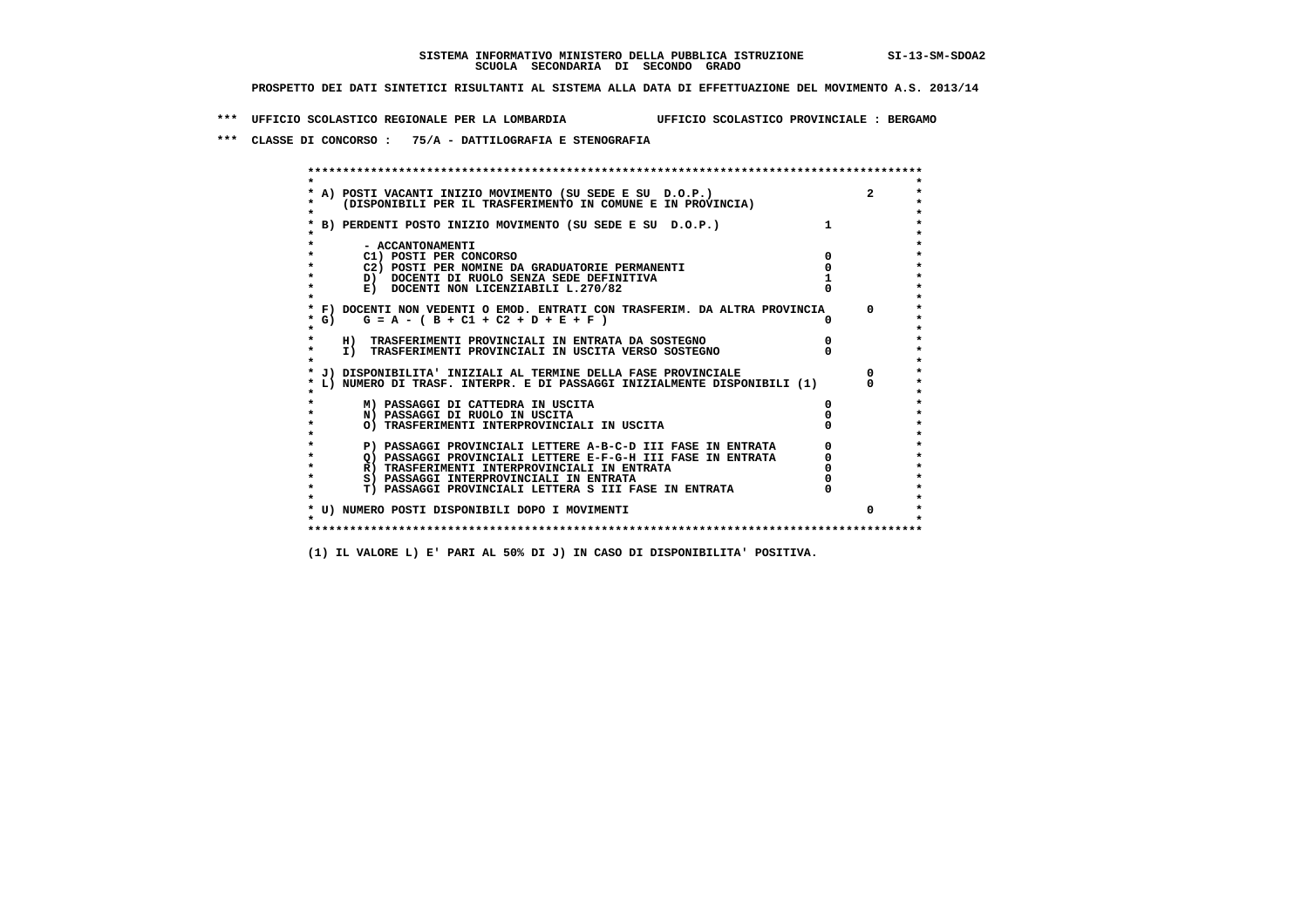**\*\*\* UFFICIO SCOLASTICO REGIONALE PER LA LOMBARDIA UFFICIO SCOLASTICO PROVINCIALE : BERGAMO**

 **\*\*\* CLASSE DI CONCORSO : 76/A - TRATTAMENTO TESTI, CALCOLO, CONTABILITA' ELETTRONICA ED APPLICAZIONI GESTIONALI**

|      | * A) POSTI VACANTI INIZIO MOVIMENTO (SU SEDE E SU D.O.P.)                  |  |
|------|----------------------------------------------------------------------------|--|
|      | (DISPONIBILI PER IL TRASFERIMENTO IN COMUNE E IN PROVINCIA)                |  |
|      | B) PERDENTI POSTO INIZIO MOVIMENTO (SU SEDE E SU D.O.P.)                   |  |
|      |                                                                            |  |
|      | - ACCANTONAMENTI                                                           |  |
|      | C1) POSTI PER CONCORSO                                                     |  |
|      | C2) POSTI PER NOMINE DA GRADUATORIE PERMANENTI                             |  |
|      | D) DOCENTI DI RUOLO SENZA SEDE DEFINITIVA                                  |  |
|      | E) DOCENTI NON LICENZIABILI L.270/82                                       |  |
|      | * F) DOCENTI NON VEDENTI O EMOD. ENTRATI CON TRASFERIM. DA ALTRA PROVINCIA |  |
| * G) | $G = A - (B + C1 + C2 + D + E + F)$                                        |  |
|      |                                                                            |  |
|      | H) TRASFERIMENTI PROVINCIALI IN ENTRATA DA SOSTEGNO                        |  |
|      | I) TRASFERIMENTI PROVINCIALI IN USCITA VERSO SOSTEGNO                      |  |
|      |                                                                            |  |
|      | J) DISPONIBILITA' INIZIALI AL TERMINE DELLA FASE PROVINCIALE               |  |
|      | L) NUMERO DI TRASF. INTERPR. E DI PASSAGGI INIZIALMENTE DISPONIBILI (1)    |  |
|      | M) PASSAGGI DI CATTEDRA IN USCITA                                          |  |
|      | N) PASSAGGI DI RUOLO IN USCITA                                             |  |
|      | O) TRASFERIMENTI INTERPROVINCIALI IN USCITA                                |  |
|      |                                                                            |  |
|      | P) PASSAGGI PROVINCIALI LETTERE A-B-C-D III FASE IN ENTRATA                |  |
|      | O) PASSAGGI PROVINCIALI LETTERE E-F-G-H III FASE IN ENTRATA                |  |
|      | R) TRASFERIMENTI INTERPROVINCIALI IN ENTRATA                               |  |
|      | S) PASSAGGI INTERPROVINCIALI IN ENTRATA                                    |  |
|      | T) PASSAGGI PROVINCIALI LETTERA S III FASE IN ENTRATA                      |  |
|      |                                                                            |  |
|      | * U) NUMERO POSTI DISPONIBILI DOPO I MOVIMENTI                             |  |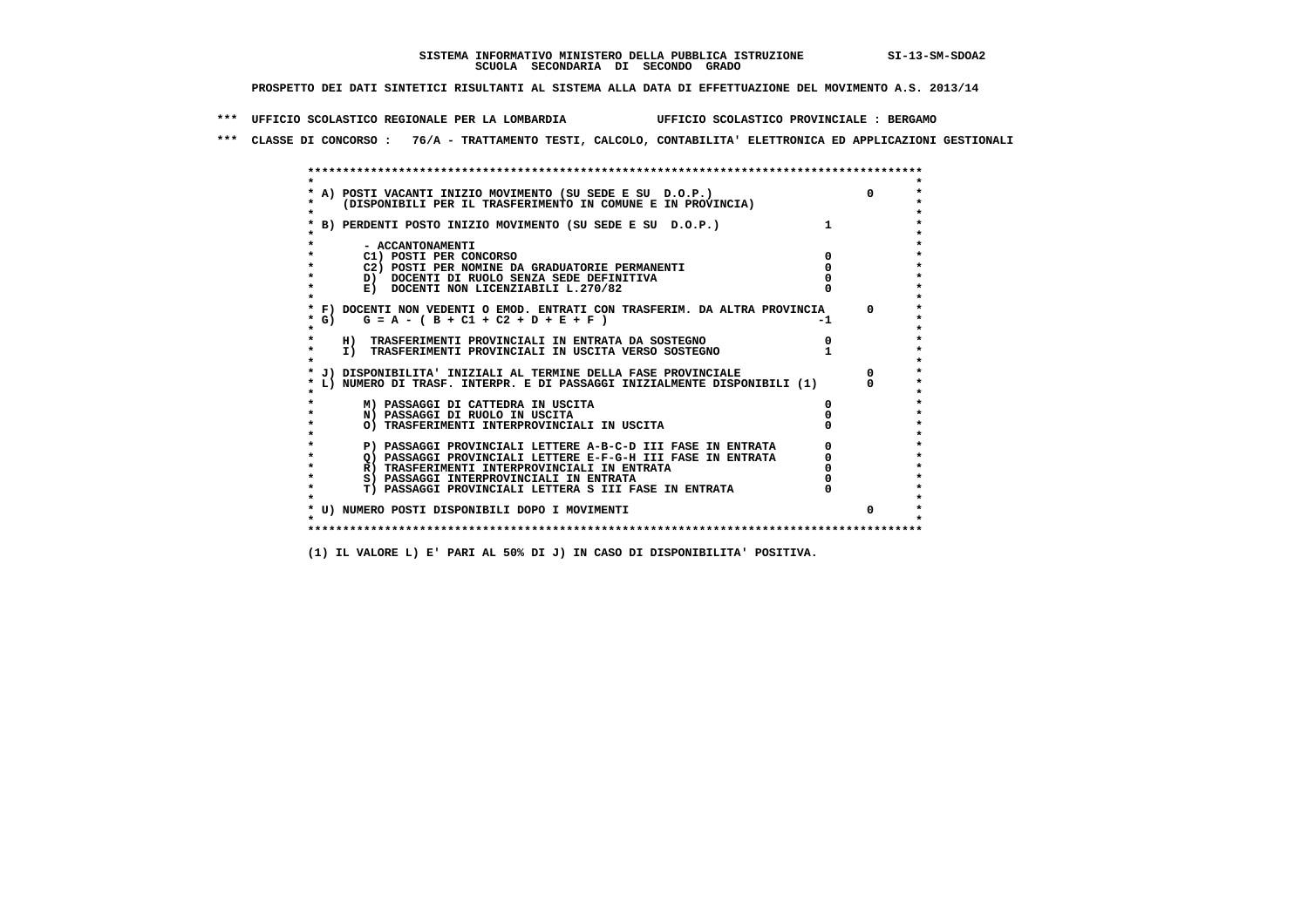**\*\*\* UFFICIO SCOLASTICO REGIONALE PER LA LOMBARDIA UFFICIO SCOLASTICO PROVINCIALE : BERGAMO**

 **\*\*\* CLASSE DI CONCORSO : 46/A - LINGUE E CIVILTA' STRANIERE (FRANCESE)**

|        | A) POSTI VACANTI INIZIO MOVIMENTO (SU SEDE E SU D.O.P.)                    |             | 5.         |
|--------|----------------------------------------------------------------------------|-------------|------------|
|        | (DISPONIBILI PER IL TRASFERIMENTO IN COMUNE E IN PROVINCIA)                |             |            |
|        | B) PERDENTI POSTO INIZIO MOVIMENTO (SU SEDE E SU D.O.P.)                   | $7^{\circ}$ |            |
|        | - ACCANTONAMENTI                                                           |             |            |
|        | C1) POSTI PER CONCORSO                                                     |             |            |
|        | C2) POSTI PER NOMINE DA GRADUATORIE PERMANENTI                             |             |            |
|        | D) DOCENTI DI RUOLO SENZA SEDE DEFINITIVA                                  |             |            |
|        | E) DOCENTI NON LICENZIABILI L.270/82                                       |             |            |
|        | * F) DOCENTI NON VEDENTI O EMOD. ENTRATI CON TRASFERIM. DA ALTRA PROVINCIA |             | $^{\circ}$ |
| $*$ G) | $G = A - (B + C1 + C2 + D + E + F)$                                        | -2          |            |
|        | H) TRASFERIMENTI PROVINCIALI IN ENTRATA DA SOSTEGNO                        |             |            |
|        | I) TRASFERIMENTI PROVINCIALI IN USCITA VERSO SOSTEGNO                      |             |            |
|        | J) DISPONIBILITA' INIZIALI AL TERMINE DELLA FASE PROVINCIALE               |             | $-2$       |
|        | L) NUMERO DI TRASF. INTERPR. E DI PASSAGGI INIZIALMENTE DISPONIBILI (1)    |             | $-2$       |
|        | M) PASSAGGI DI CATTEDRA IN USCITA                                          |             |            |
|        | N) PASSAGGI DI RUOLO IN USCITA                                             |             |            |
|        | O) TRASFERIMENTI INTERPROVINCIALI IN USCITA                                |             |            |
|        | P) PASSAGGI PROVINCIALI LETTERE A-B-C-D III FASE IN ENTRATA                |             |            |
|        | O) PASSAGGI PROVINCIALI LETTERE E-F-G-H III FASE IN ENTRATA                |             |            |
|        | R) TRASFERIMENTI INTERPROVINCIALI IN ENTRATA                               |             |            |
|        | S) PASSAGGI INTERPROVINCIALI IN ENTRATA                                    |             |            |
|        | T) PASSAGGI PROVINCIALI LETTERA S III FASE IN ENTRATA                      |             |            |
|        | * U) NUMERO POSTI DISPONIBILI DOPO I MOVIMENTI                             |             | $-2$       |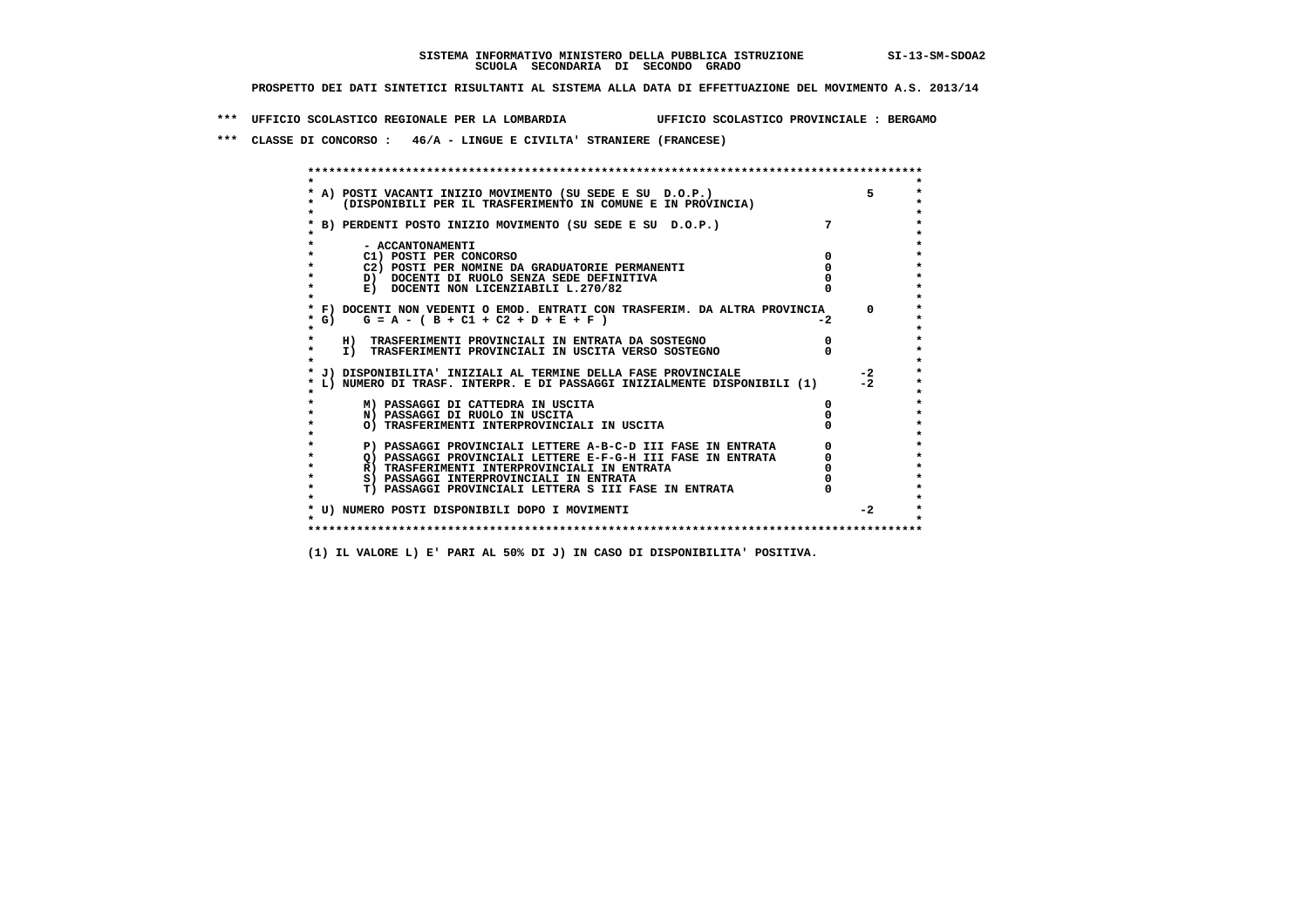**\*\*\* UFFICIO SCOLASTICO REGIONALE PER LA LOMBARDIA UFFICIO SCOLASTICO PROVINCIALE : BERGAMO**

 **\*\*\* CLASSE DI CONCORSO : 46/A - LINGUE E CIVILTA' STRANIERE (INGLESE)**

| $\star$   |                                                                                                                                                                                                                               |                         |          |
|-----------|-------------------------------------------------------------------------------------------------------------------------------------------------------------------------------------------------------------------------------|-------------------------|----------|
| $\star$   | A) POSTI VACANTI INIZIO MOVIMENTO (SU SEDE E SU D.O.P.)<br>(DISPONIBILI PER IL TRASFERIMENTO IN COMUNE E IN PROVINCIA)                                                                                                        |                         | 17       |
|           |                                                                                                                                                                                                                               |                         |          |
|           | * B) PERDENTI POSTO INIZIO MOVIMENTO (SU SEDE E SU D.O.P.)                                                                                                                                                                    |                         |          |
| $\star$   | - ACCANTONAMENTI                                                                                                                                                                                                              |                         |          |
|           | C1) POSTI PER CONCORSO                                                                                                                                                                                                        | $\mathbf{0}$            |          |
|           | C2) POSTI PER NOMINE DA GRADUATORIE PERMANENTI                                                                                                                                                                                | $\overline{\mathbf{0}}$ |          |
|           | D) DOCENTI DI RUOLO SENZA SEDE DEFINITIVA                                                                                                                                                                                     |                         |          |
| $\star$   | E) DOCENTI NON LICENZIABILI L.270/82                                                                                                                                                                                          |                         |          |
|           | * F) DOCENTI NON VEDENTI O EMOD. ENTRATI CON TRASFERIM. DA ALTRA PROVINCIA                                                                                                                                                    |                         | $\Omega$ |
| $*$ G)    | $G = A - (B + C1 + C2 + D + E + F)$                                                                                                                                                                                           | 10                      |          |
| $\star$   | H) TRASFERIMENTI PROVINCIALI IN ENTRATA DA SOSTEGNO                                                                                                                                                                           |                         |          |
| $\star$   | I) TRASFERIMENTI PROVINCIALI IN USCITA VERSO SOSTEGNO                                                                                                                                                                         |                         |          |
|           | J) DISPONIBILITA' INIZIALI AL TERMINE DELLA FASE PROVINCIALE                                                                                                                                                                  |                         | 8        |
|           | L) NUMERO DI TRASF. INTERPR. E DI PASSAGGI INIZIALMENTE DISPONIBILI (1) 4                                                                                                                                                     |                         |          |
|           | M) PASSAGGI DI CATTEDRA IN USCITA                                                                                                                                                                                             | $\mathbf{0}$            |          |
| $\star$   | N) PASSAGGI DI RUOLO IN USCITA                                                                                                                                                                                                |                         |          |
|           | O) TRASFERIMENTI INTERPROVINCIALI IN USCITA                                                                                                                                                                                   |                         |          |
| $\star$   | P) PASSAGGI PROVINCIALI LETTERE A-B-C-D III FASE IN ENTRATA 0<br>() PASSAGGI PROVINCIALI LETTERE E-F-G-H III FASE IN ENTRATA 1<br>R) TRASFERIMENTI INTERPROVINCIALI IN ENTRATA 1<br>S) PASSAGGI INTERPROVINCIALI IN ENTRATA 2 |                         |          |
| $\star$   |                                                                                                                                                                                                                               |                         |          |
| $\star$   |                                                                                                                                                                                                                               |                         |          |
| $\star$   |                                                                                                                                                                                                                               |                         |          |
| $\star$   | T) PASSAGGI PROVINCIALI LETTERA S III FASE IN ENTRATA 0                                                                                                                                                                       |                         |          |
|           | * U) NUMERO POSTI DISPONIBILI DOPO I MOVIMENTI                                                                                                                                                                                |                         |          |
| $\bullet$ |                                                                                                                                                                                                                               |                         |          |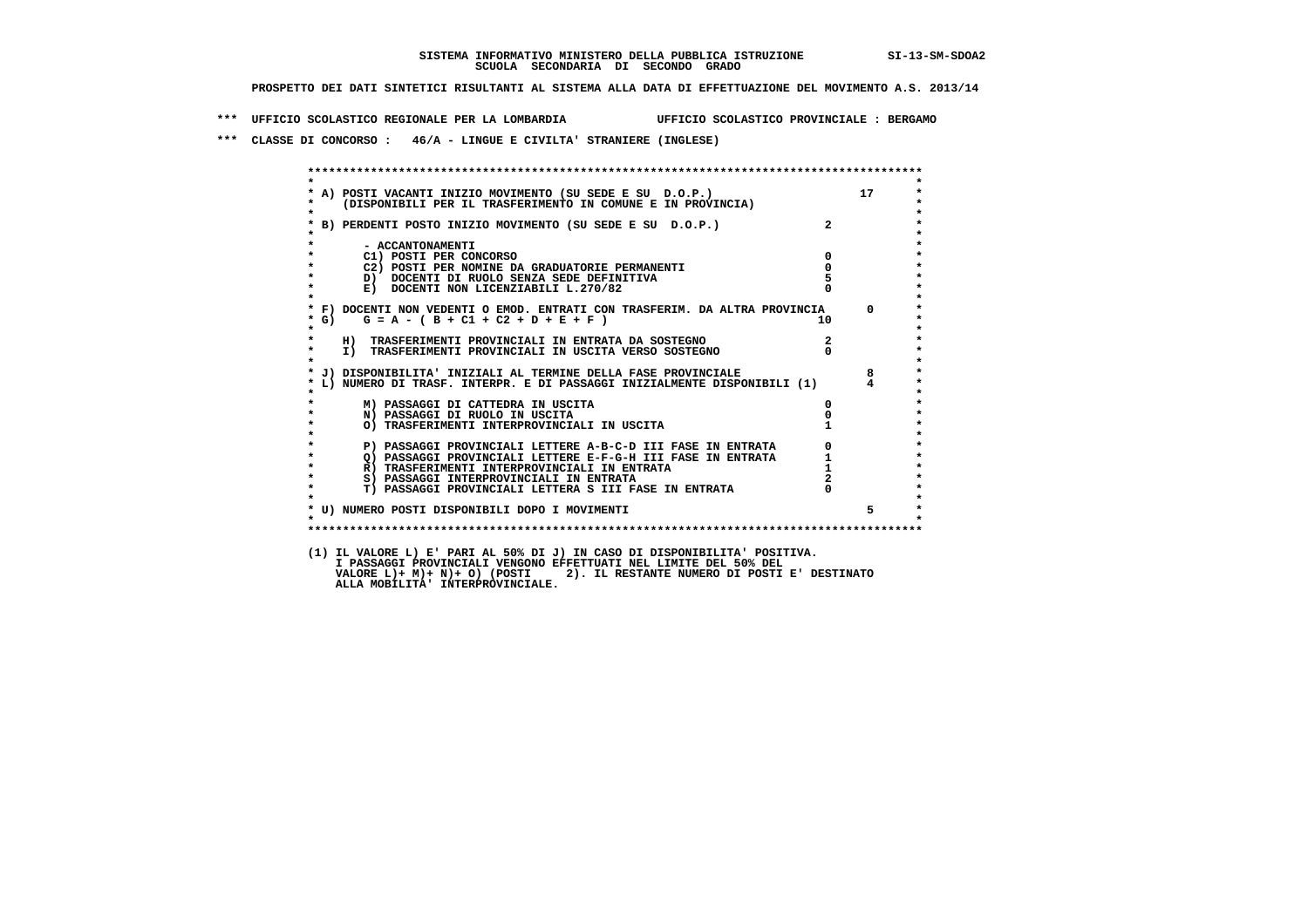**\*\*\* UFFICIO SCOLASTICO REGIONALE PER LA LOMBARDIA UFFICIO SCOLASTICO PROVINCIALE : BERGAMO**

 **\*\*\* CLASSE DI CONCORSO : 46/A - LINGUE E CIVILTA' STRANIERE (SPAGNOLO)**

|              | A) POSTI VACANTI INIZIO MOVIMENTO (SU SEDE E SU D.O.P.)<br>(DISPONIBILI PER IL TRASFERIMENTO IN COMUNE E IN PROVINCIA) |                | 15                                   |
|--------------|------------------------------------------------------------------------------------------------------------------------|----------------|--------------------------------------|
|              | B) PERDENTI POSTO INIZIO MOVIMENTO (SU SEDE E SU D.O.P.)                                                               |                |                                      |
|              | - ACCANTONAMENTI                                                                                                       |                |                                      |
| $\star$      | C1) POSTI PER CONCORSO                                                                                                 | $\Omega$       |                                      |
|              | C2) POSTI PER NOMINE DA GRADUATORIE PERMANENTI                                                                         | $\mathbf{1}$   |                                      |
|              | D) DOCENTI DI RUOLO SENZA SEDE DEFINITIVA                                                                              |                |                                      |
| $\star$      | E) DOCENTI NON LICENZIABILI L.270/82                                                                                   |                |                                      |
|              | * F) DOCENTI NON VEDENTI O EMOD. ENTRATI CON TRASFERIM. DA ALTRA PROVINCIA                                             |                | $\Omega$                             |
| $*$ G)       | $G = A - (B + C1 + C2 + D + E + F)$                                                                                    |                |                                      |
| $\star$      | H) TRASFERIMENTI PROVINCIALI IN ENTRATA DA SOSTEGNO                                                                    |                |                                      |
| $\star$      | I) TRASFERIMENTI PROVINCIALI IN USCITA VERSO SOSTEGNO                                                                  |                |                                      |
|              | J) DISPONIBILITA' INIZIALI AL TERMINE DELLA FASE PROVINCIALE                                                           |                | 8                                    |
|              | L) NUMERO DI TRASF. INTERPR. E DI PASSAGGI INIZIALMENTE DISPONIBILI (1)                                                |                | 4                                    |
|              | M) PASSAGGI DI CATTEDRA IN USCITA                                                                                      |                |                                      |
|              | N) PASSAGGI DI RUOLO IN USCITA                                                                                         |                |                                      |
|              | O) TRASFERIMENTI INTERPROVINCIALI IN USCITA                                                                            |                |                                      |
|              | P) PASSAGGI PROVINCIALI LETTERE A-B-C-D III FASE IN ENTRATA                                                            |                | $\begin{matrix} 0 \\ 1 \end{matrix}$ |
| $\star$      | Q) PASSAGGI PROVINCIALI LETTERE E-F-G-H III FASE IN ENTRATA                                                            |                |                                      |
| $\bullet$    | R) TRASFERIMENTI INTERPROVINCIALI IN ENTRATA                                                                           | $\overline{0}$ |                                      |
| $\star$      | S) PASSAGGI INTERPROVINCIALI IN ENTRATA                                                                                |                |                                      |
| $\star$      | T) PASSAGGI PROVINCIALI LETTERA S III FASE IN ENTRATA                                                                  |                |                                      |
|              | * U) NUMERO POSTI DISPONIBILI DOPO I MOVIMENTI                                                                         |                | $7^{\circ}$                          |
| $\mathbf{r}$ |                                                                                                                        |                |                                      |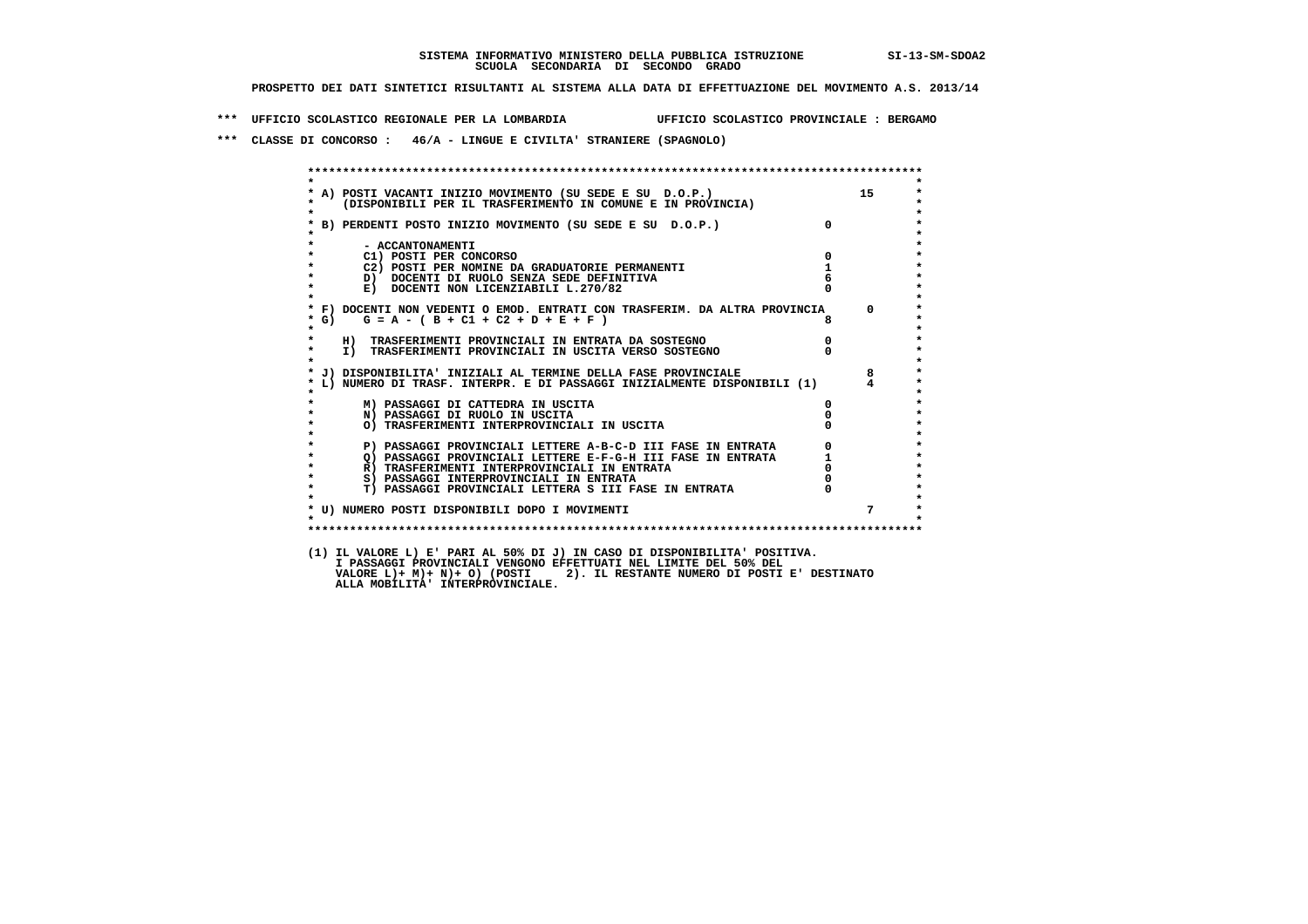**\*\*\* UFFICIO SCOLASTICO REGIONALE PER LA LOMBARDIA UFFICIO SCOLASTICO PROVINCIALE : BERGAMO**

 **\*\*\* CLASSE DI CONCORSO : 46/A - LINGUE E CIVILTA' STRANIERE (TEDESCO)**

| $\star$           |                                                                                                                        |                                            |          |
|-------------------|------------------------------------------------------------------------------------------------------------------------|--------------------------------------------|----------|
|                   | A) POSTI VACANTI INIZIO MOVIMENTO (SU SEDE E SU D.O.P.)<br>(DISPONIBILI PER IL TRASFERIMENTO IN COMUNE E IN PROVINCIA) |                                            | $\Omega$ |
|                   | * B) PERDENTI POSTO INIZIO MOVIMENTO (SU SEDE E SU D.O.P.)                                                             |                                            |          |
|                   | - ACCANTONAMENTI                                                                                                       |                                            |          |
|                   | C1) POSTI PER CONCORSO                                                                                                 | $\overline{0}$                             |          |
|                   | C2) POSTI PER NOMINE DA GRADUATORIE PERMANENTI                                                                         | $\Omega$                                   |          |
|                   | D) DOCENTI DI RUOLO SENZA SEDE DEFINITIVA                                                                              |                                            |          |
| $\star$           | E) DOCENTI NON LICENZIABILI L.270/82                                                                                   |                                            |          |
|                   | * F) DOCENTI NON VEDENTI O EMOD. ENTRATI CON TRASFERIM. DA ALTRA PROVINCIA 0                                           |                                            |          |
| $*$ G)<br>$\star$ | $G = A - (B + C1 + C2 + D + E + F)$                                                                                    |                                            |          |
|                   | H) TRASFERIMENTI PROVINCIALI IN ENTRATA DA SOSTEGNO                                                                    |                                            |          |
| $\star$           | I) TRASFERIMENTI PROVINCIALI IN USCITA VERSO SOSTEGNO                                                                  |                                            |          |
|                   | * J) DISPONIBILITA' INIZIALI AL TERMINE DELLA FASE PROVINCIALE                                                         |                                            | $\Omega$ |
|                   | L) NUMERO DI TRASF. INTERPR. E DI PASSAGGI INIZIALMENTE DISPONIBILI (1)                                                |                                            | $\Omega$ |
|                   | M) PASSAGGI DI CATTEDRA IN USCITA                                                                                      |                                            |          |
| $\star$           | N) PASSAGGI DI RUOLO IN USCITA                                                                                         |                                            |          |
|                   | O) TRASFERIMENTI INTERPROVINCIALI IN USCITA                                                                            |                                            |          |
|                   | P) PASSAGGI PROVINCIALI LETTERE A-B-C-D III FASE IN ENTRATA                                                            | $\begin{array}{c} 0 \\ 0 \\ 1 \end{array}$ |          |
| $\bullet$         |                                                                                                                        |                                            |          |
| $\star$           |                                                                                                                        |                                            |          |
| $\star$           | S) PASSAGGI INTERPROVINCIALI IN ENTRATA                                                                                |                                            |          |
| $\star$           | T) PASSAGGI PROVINCIALI LETTERA S III FASE IN ENTRATA                                                                  |                                            |          |
|                   | * U) NUMERO POSTI DISPONIBILI DOPO I MOVIMENTI                                                                         |                                            | $\Omega$ |
| $\star$           |                                                                                                                        |                                            |          |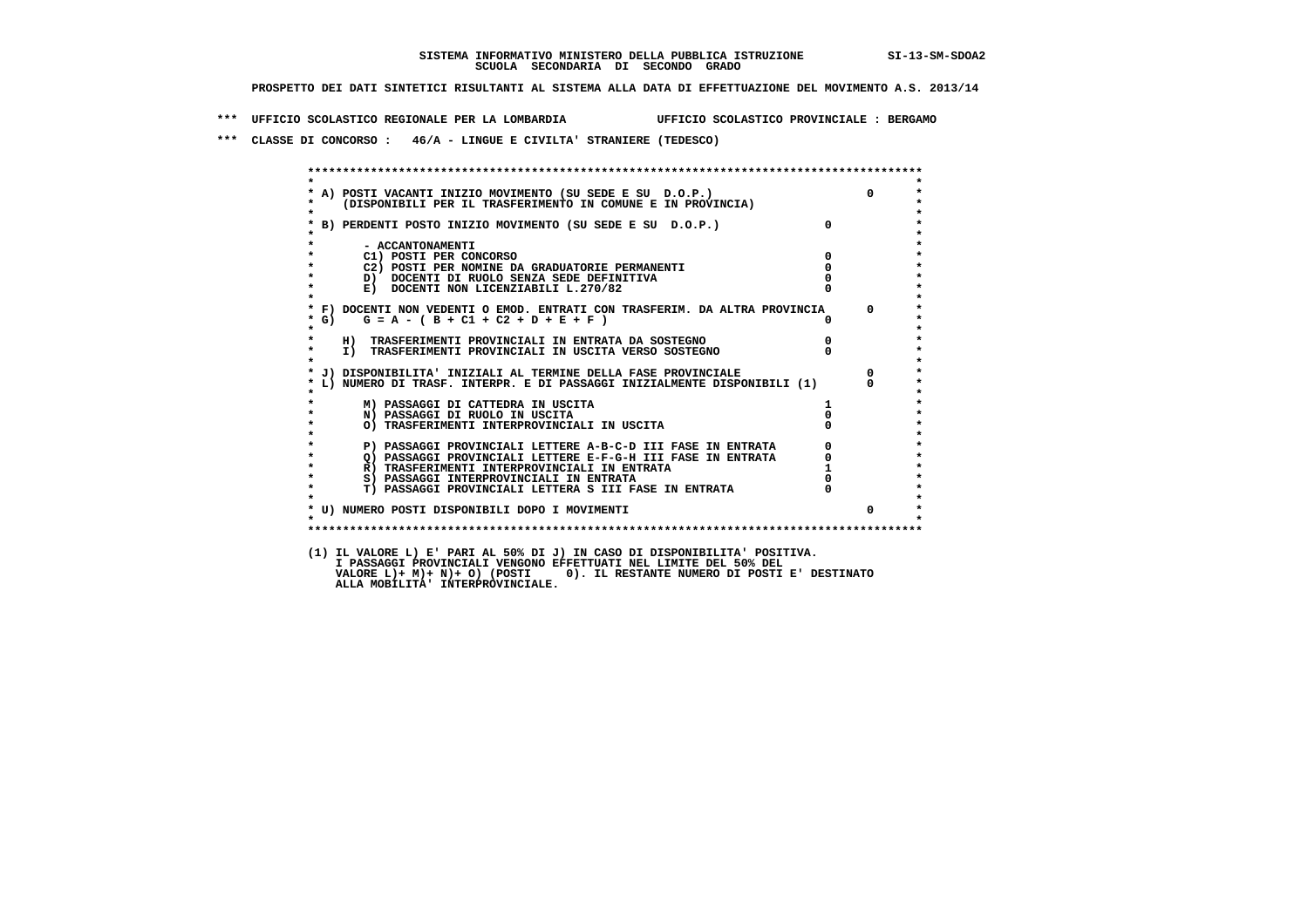**\*\*\* UFFICIO SCOLASTICO REGIONALE PER LA LOMBARDIA UFFICIO SCOLASTICO PROVINCIALE : BERGAMO**

 **\*\*\* POSTI DI SOSTEGNO NELL'AREA DISCIPLINARE SCIENTIFICA**

| * A) POSTI VACANTI INIZIO MOVIMENTO (SU SEDE E SU D.O.P.)<br>* (DISPONIBILI PER IL TRASFERIMENTO IN COMUNE E IN PROVINCIA)             | $\Omega$             |
|----------------------------------------------------------------------------------------------------------------------------------------|----------------------|
| * B) PERDENTI POSTO INIZIO MOVIMENTO (SU SEDE E SU D.O.P.)                                                                             | $\overline{0}$       |
| $\star$<br>- ACCANTONAMENTI                                                                                                            |                      |
| C1) POSTI PER CONCORSO                                                                                                                 | $\overline{0}$       |
| C2) POSTI PER NOMINE DA GRADUATORIE PERMANENTI<br>$\star$                                                                              | 1                    |
| D) DOCENTI DI RUOLO SENZA SEDE DEFINITIVA<br>$\star$<br>E) DOCENTI NON LICENZIABILI L.270/82                                           |                      |
| * F) DOCENTI NON VEDENTI O EMOD. ENTRATI CON TRASFERIM. DA ALTRA PROVINCIA<br>$G = A - (B + C1 + C2 + D + E + F)$<br>$*$ G)<br>$\star$ | $\mathbf{0}$<br>$-1$ |
| $\star$                                                                                                                                | $\mathbf{0}$         |
| H) TRASFERIMENTI PROVINCIALI IN ENTRATA DA NORMALE<br>I) TRASFERIMENTI PROVINCIALI IN USCITA VERSO NORMALE<br>$\star$                  |                      |
| * J) DISPONIBILITA' INIZIALI AL TERMINE DELLA FASE PROVINCIALE                                                                         | $-1$                 |
| * L) NUMERO DI TRASF. INTERPR. E DI PASSAGGI INIZIALMENTE DISPONIBILI (1)                                                              | $-1$                 |
| M) PASSAGGI DI CATTEDRA IN USCITA                                                                                                      | $\mathbf{0}$         |
| $\star$<br>N) PASSAGGI DI RUOLO IN USCITA                                                                                              |                      |
| $\star$<br>O) TRASFERIMENTI INTERPROVINCIALI IN USCITA                                                                                 |                      |
| P) PASSAGGI PROVINCIALI LETTERE A-B-C-D III FASE IN ENTRATA<br>$\star$                                                                 | $\frac{0}{0}$        |
| Q) PASSAGGI PROVINCIALI LETTERE E-F-G-H III FASE IN ENTRATA<br>$\star$                                                                 |                      |
| $\star$<br>R) TRASFERIMENTI INTERPROVINCIALI IN ENTRATA                                                                                |                      |
| $\star$<br>S) PASSAGGI INTERPROVINCIALI IN ENTRATA                                                                                     |                      |
| <b>T) PASSAGGI PROVINCIALI LETTERA S III FASE IN ENTRATA</b><br>$\star$                                                                | $\mathbf{0}$         |
| * U) NUMERO POSTI DISPONIBILI DOPO I MOVIMENTI                                                                                         | $1 \quad$            |
| $\star$                                                                                                                                |                      |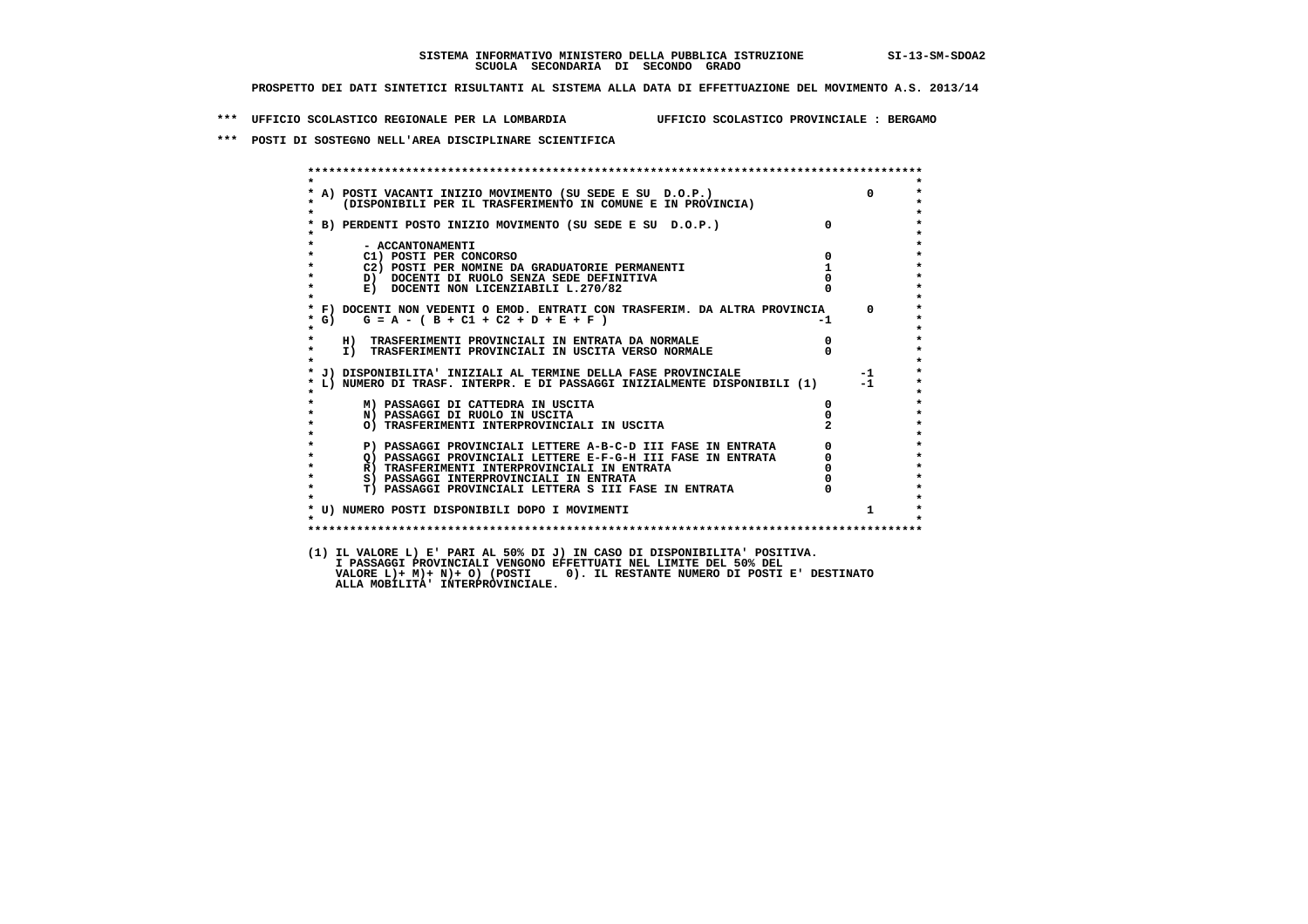**\*\*\* UFFICIO SCOLASTICO REGIONALE PER LA LOMBARDIA UFFICIO SCOLASTICO PROVINCIALE : BERGAMO**

 **\*\*\* POSTI DI SOSTEGNO NELL'AREA DISCIPLINARE UMANISTICA - LINGUISTICA - MUSICALE**

| $\star$            |                                                                                                                            |               |                         |
|--------------------|----------------------------------------------------------------------------------------------------------------------------|---------------|-------------------------|
|                    |                                                                                                                            |               | $\Omega$                |
|                    | * A) POSTI VACANTI INIZIO MOVIMENTO (SU SEDE E SU D.O.P.)<br>* (DISPONIBILI PER IL TRASFERIMENTO IN COMUNE E IN PROVINCIA) |               |                         |
| $\star$            |                                                                                                                            | $\Omega$      |                         |
|                    | * B) PERDENTI POSTO INIZIO MOVIMENTO (SU SEDE E SU D.O.P.)                                                                 |               |                         |
|                    | - ACCANTONAMENTI                                                                                                           |               |                         |
| $\star$            | C1) POSTI PER CONCORSO                                                                                                     | $^{\circ}$    |                         |
| $\star$            | C2) POSTI PER NOMINE DA GRADUATORIE PERMANENTI                                                                             | $\Omega$      |                         |
|                    | D) DOCENTI DI RUOLO SENZA SEDE DEFINITIVA                                                                                  |               |                         |
| $\star$            | E) DOCENTI NON LICENZIABILI L.270/82                                                                                       |               |                         |
|                    |                                                                                                                            |               |                         |
|                    | * F) DOCENTI NON VEDENTI O EMOD. ENTRATI CON TRASFERIM. DA ALTRA PROVINCIA 0                                               |               |                         |
| $*$ G)             | $G = A - (B + C1 + C2 + D + E + F)$                                                                                        |               |                         |
|                    |                                                                                                                            |               |                         |
| $\star$<br>$\star$ | H) TRASFERIMENTI PROVINCIALI IN ENTRATA DA NORMALE                                                                         | $\frac{0}{2}$ |                         |
| $\mathbf{r}$       | I) TRASFERIMENTI PROVINCIALI IN USCITA VERSO NORMALE                                                                       |               |                         |
|                    | * J) DISPONIBILITA' INIZIALI AL TERMINE DELLA FASE PROVINCIALE                                                             |               | $\overline{\mathbf{2}}$ |
|                    | * L) NUMERO DI TRASF. INTERPR. E DI PASSAGGI INIZIALMENTE DISPONIBILI (1) 1                                                |               |                         |
|                    |                                                                                                                            |               |                         |
|                    | M) PASSAGGI DI CATTEDRA IN USCITA                                                                                          | 0             |                         |
| $\star$            | N) PASSAGGI DI RUOLO IN USCITA                                                                                             |               |                         |
| $\star$            | O) TRASFERIMENTI INTERPROVINCIALI IN USCITA                                                                                |               |                         |
| $\star$            |                                                                                                                            |               |                         |
| $\star$<br>$\star$ | P) PASSAGGI PROVINCIALI LETTERE A-B-C-D III FASE IN ENTRATA                                                                |               |                         |
| $\star$            | Q) PASSAGGI PROVINCIALI LETTERE E-F-G-H III FASE IN ENTRATA<br>R) TRASFERIMENTI INTERPROVINCIALI IN ENTRATA                |               |                         |
| $\star$            | S) PASSAGGI INTERPROVINCIALI IN ENTRATA                                                                                    |               |                         |
| $\star$            | T) PASSAGGI PROVINCIALI LETTERA S III FASE IN ENTRATA                                                                      |               |                         |
|                    |                                                                                                                            |               |                         |
|                    | * U) NUMERO POSTI DISPONIBILI DOPO I MOVIMENTI                                                                             |               | $\overline{2}$          |
| $\star$            |                                                                                                                            |               |                         |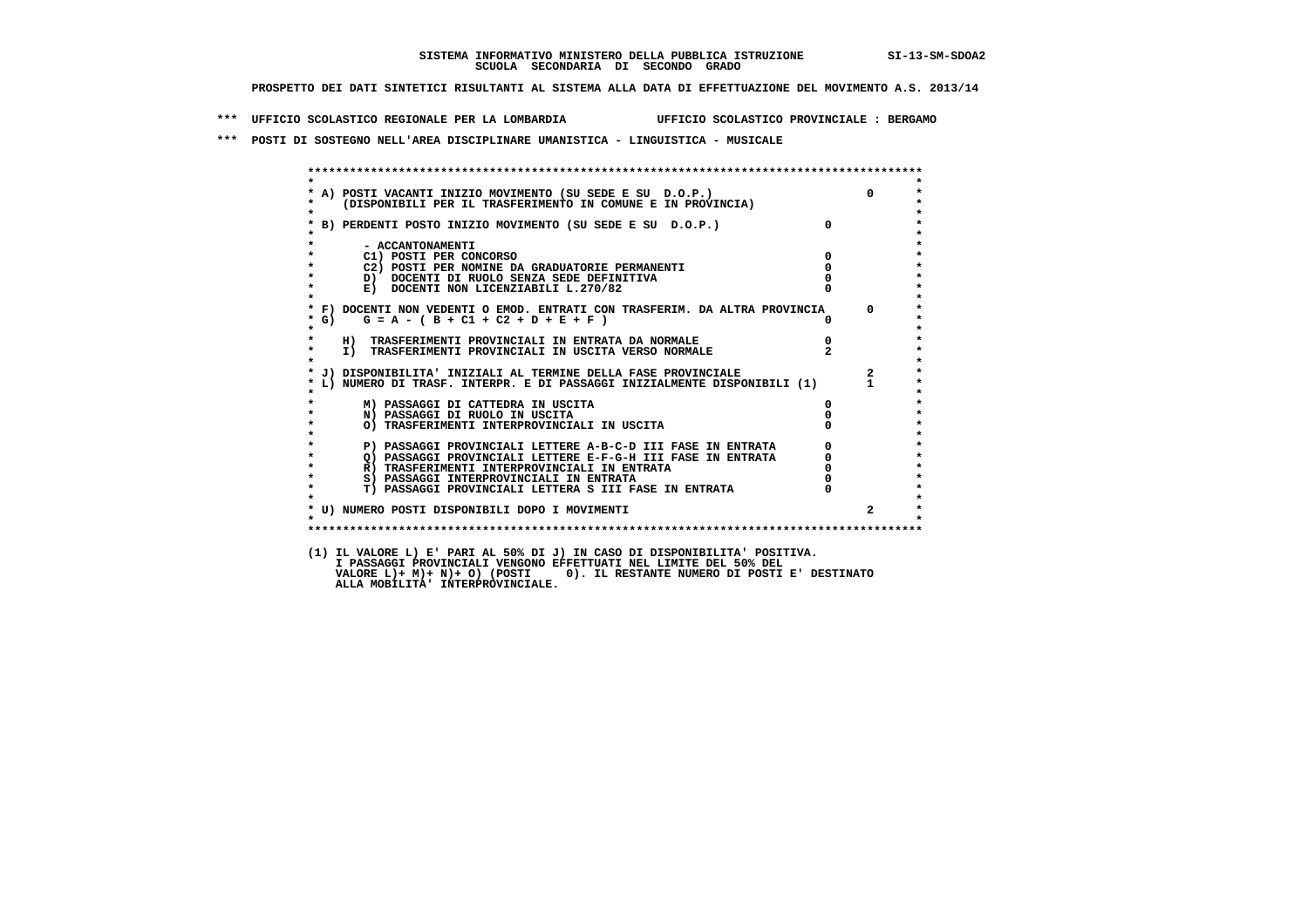**\*\*\* UFFICIO SCOLASTICO REGIONALE PER LA LOMBARDIA UFFICIO SCOLASTICO PROVINCIALE : BERGAMO**

 **\*\*\* POSTI DI SOSTEGNO NELL'AREA DISCIPLINARE TECNICO - PROFESSIONALE - ARTISTICA**

|         | A) POSTI VACANTI INIZIO MOVIMENTO (SU SEDE E SU D.O.P.)                    |  |
|---------|----------------------------------------------------------------------------|--|
|         | (DISPONIBILI PER IL TRASFERIMENTO IN COMUNE E IN PROVINCIA)                |  |
|         | B) PERDENTI POSTO INIZIO MOVIMENTO (SU SEDE E SU D.O.P.)                   |  |
|         | - ACCANTONAMENTI                                                           |  |
|         | C1) POSTI PER CONCORSO                                                     |  |
|         | C2) POSTI PER NOMINE DA GRADUATORIE PERMANENTI                             |  |
|         | D) DOCENTI DI RUOLO SENZA SEDE DEFINITIVA                                  |  |
|         | E) DOCENTI NON LICENZIABILI L.270/82                                       |  |
|         | * F) DOCENTI NON VEDENTI O EMOD. ENTRATI CON TRASFERIM. DA ALTRA PROVINCIA |  |
| $*$ G)  | $G = A - (B + C1 + C2 + D + E + F)$                                        |  |
|         | H) TRASFERIMENTI PROVINCIALI IN ENTRATA DA NORMALE                         |  |
| $\star$ | I) TRASFERIMENTI PROVINCIALI IN USCITA VERSO NORMALE                       |  |
|         | * J) DISPONIBILITA' INIZIALI AL TERMINE DELLA FASE PROVINCIALE             |  |
|         | L) NUMERO DI TRASF. INTERPR. E DI PASSAGGI INIZIALMENTE DISPONIBILI (1)    |  |
|         | M) PASSAGGI DI CATTEDRA IN USCITA                                          |  |
|         | N) PASSAGGI DI RUOLO IN USCITA                                             |  |
|         | O) TRASFERIMENTI INTERPROVINCIALI IN USCITA                                |  |
|         | P) PASSAGGI PROVINCIALI LETTERE A-B-C-D III FASE IN ENTRATA                |  |
|         | O) PASSAGGI PROVINCIALI LETTERE E-F-G-H III FASE IN ENTRATA                |  |
|         | R) TRASFERIMENTI INTERPROVINCIALI IN ENTRATA                               |  |
|         | S) PASSAGGI INTERPROVINCIALI IN ENTRATA                                    |  |
| $\star$ | T) PASSAGGI PROVINCIALI LETTERA S III FASE IN ENTRATA                      |  |
|         |                                                                            |  |
|         | * U) NUMERO POSTI DISPONIBILI DOPO I MOVIMENTI                             |  |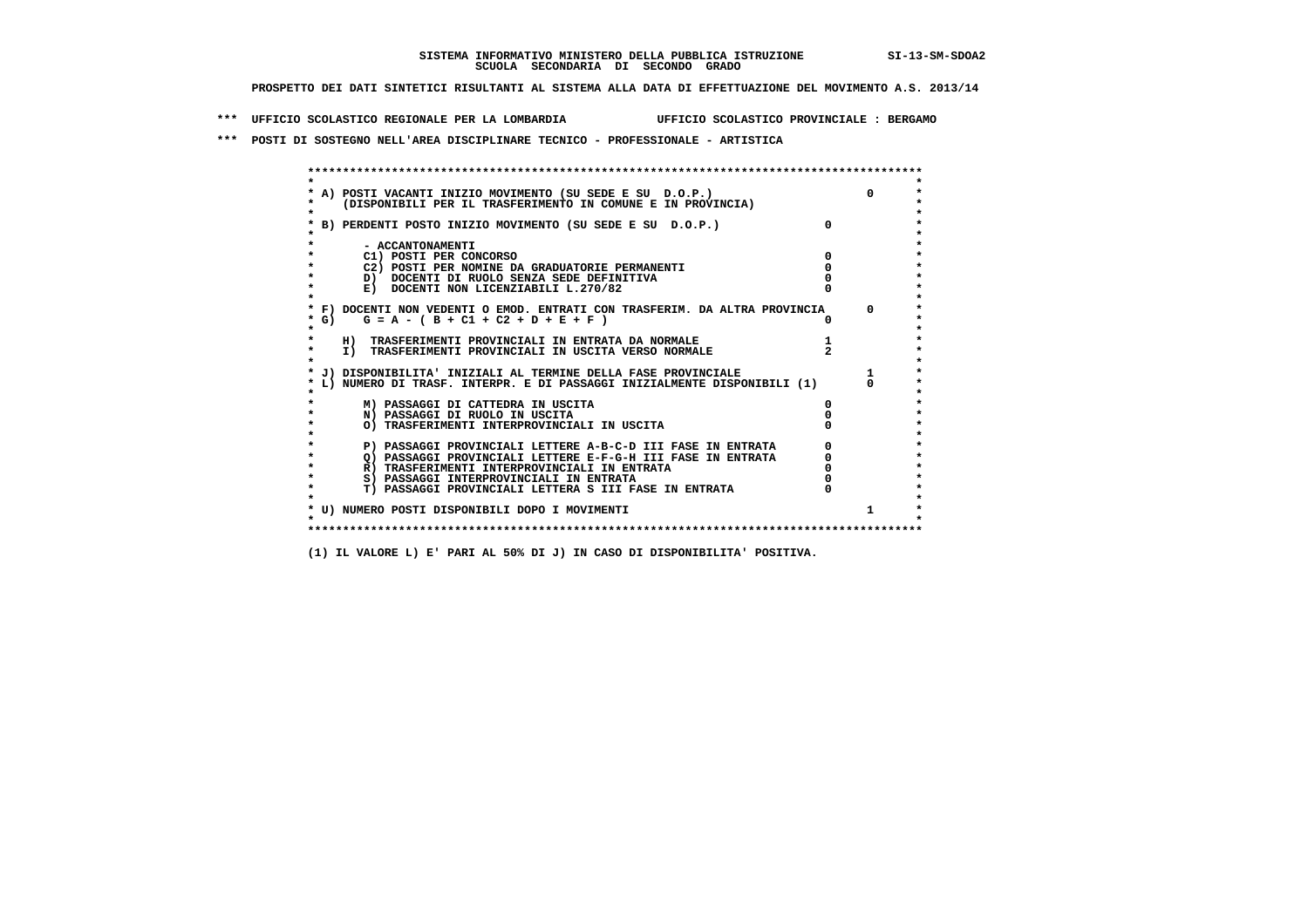**\*\*\* UFFICIO SCOLASTICO REGIONALE PER LA LOMBARDIA UFFICIO SCOLASTICO PROVINCIALE : BERGAMO**

 **\*\*\* POSTI DI SOSTEGNO NELL'AREA DISCIPLINARE PSICOMOTORIA**

|        | A) POSTI VACANTI INIZIO MOVIMENTO (SU SEDE E SU D.O.P.)<br>(DISPONIBILI PER IL TRASFERIMENTO IN COMUNE E IN PROVINCIA) | $\Omega$ |
|--------|------------------------------------------------------------------------------------------------------------------------|----------|
|        | B) PERDENTI POSTO INIZIO MOVIMENTO (SU SEDE E SU D.O.P.)                                                               |          |
|        | - ACCANTONAMENTI                                                                                                       |          |
|        | C1) POSTI PER CONCORSO                                                                                                 |          |
|        | C2) POSTI PER NOMINE DA GRADUATORIE PERMANENTI                                                                         |          |
|        | D) DOCENTI DI RUOLO SENZA SEDE DEFINITIVA                                                                              |          |
|        | E) DOCENTI NON LICENZIABILI L.270/82                                                                                   |          |
|        | * F) DOCENTI NON VEDENTI O EMOD. ENTRATI CON TRASFERIM. DA ALTRA PROVINCIA                                             | $\Omega$ |
| $*$ G) | $G = A - (B + C1 + C2 + D + E + F)$                                                                                    |          |
|        | H) TRASFERIMENTI PROVINCIALI IN ENTRATA DA NORMALE                                                                     |          |
|        | I) TRASFERIMENTI PROVINCIALI IN USCITA VERSO NORMALE                                                                   |          |
|        |                                                                                                                        |          |
|        | J) DISPONIBILITA' INIZIALI AL TERMINE DELLA FASE PROVINCIALE                                                           |          |
|        | L) NUMERO DI TRASF. INTERPR. E DI PASSAGGI INIZIALMENTE DISPONIBILI (1)                                                |          |
|        | M) PASSAGGI DI CATTEDRA IN USCITA                                                                                      |          |
|        | N) PASSAGGI DI RUOLO IN USCITA                                                                                         |          |
|        | O) TRASFERIMENTI INTERPROVINCIALI IN USCITA                                                                            |          |
|        | P) PASSAGGI PROVINCIALI LETTERE A-B-C-D III FASE IN ENTRATA                                                            |          |
|        | O) PASSAGGI PROVINCIALI LETTERE E-F-G-H III FASE IN ENTRATA                                                            |          |
|        | R) TRASFERIMENTI INTERPROVINCIALI IN ENTRATA                                                                           |          |
|        | S) PASSAGGI INTERPROVINCIALI IN ENTRATA                                                                                |          |
|        | T) PASSAGGI PROVINCIALI LETTERA S III FASE IN ENTRATA                                                                  |          |
|        |                                                                                                                        |          |
|        | * U) NUMERO POSTI DISPONIBILI DOPO I MOVIMENTI                                                                         | 1.       |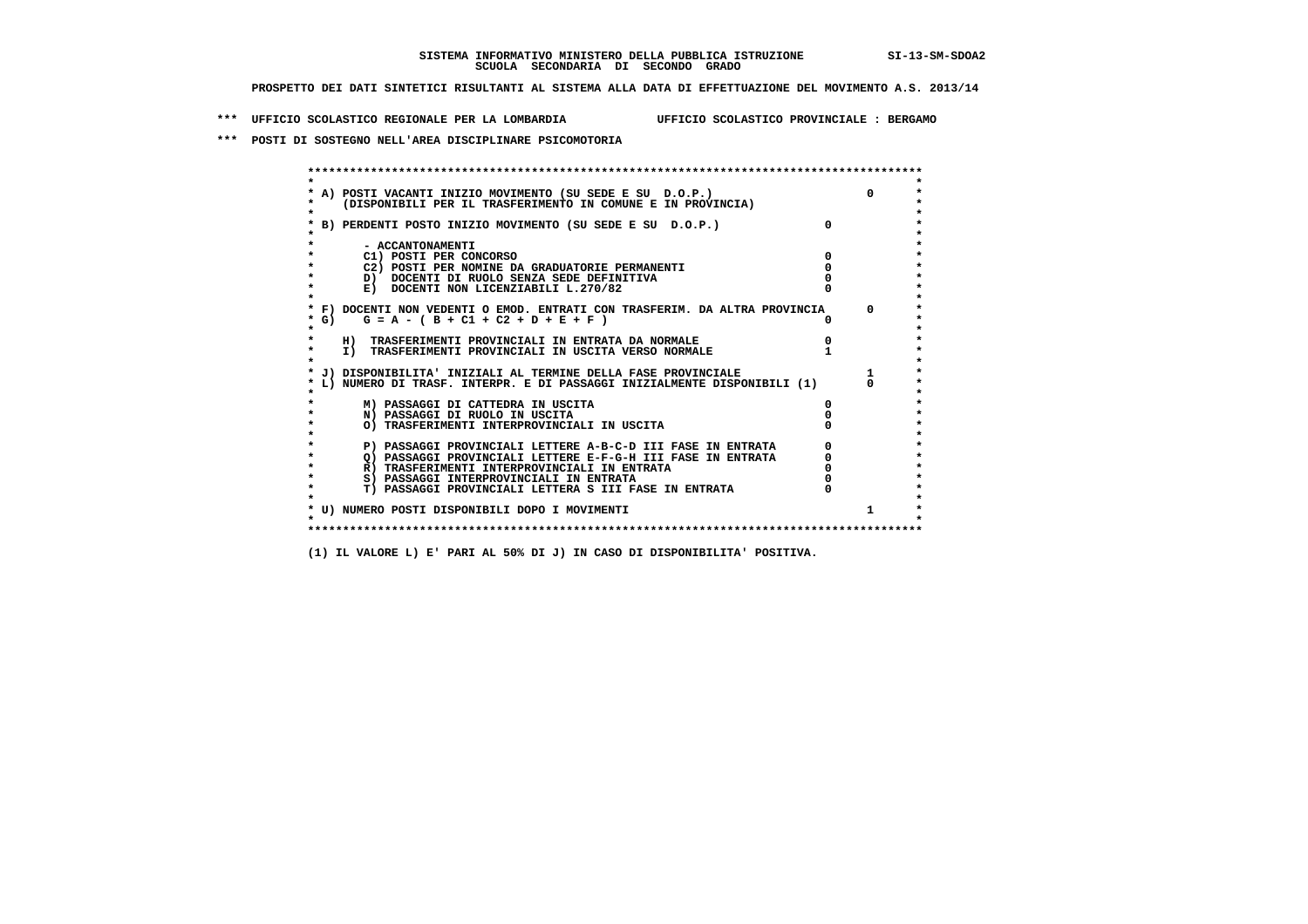**\*\*\* UFFICIO SCOLASTICO REGIONALE PER LA LOMBARDIA UFFICIO SCOLASTICO PROVINCIALE : BERGAMO**

 **\*\*\* CLASSE DI CONCORSO : 3/C - CONVERSAZIONE IN LINGUA STRANIERA (FRANCESE)**

|                   | * A) POSTI VACANTI INIZIO MOVIMENTO (SU SEDE E SU D.O.P.)                  |              |
|-------------------|----------------------------------------------------------------------------|--------------|
|                   | (DISPONIBILI PER IL TRASFERIMENTO IN COMUNE E IN PROVINCIA)                |              |
|                   | B) PERDENTI POSTO INIZIO MOVIMENTO (SU SEDE E SU D.O.P.)                   |              |
|                   |                                                                            |              |
|                   | - ACCANTONAMENTI                                                           |              |
|                   | C1) POSTI PER CONCORSO                                                     |              |
|                   | C2) POSTI PER NOMINE DA GRADUATORIE PERMANENTI                             |              |
|                   | D) DOCENTI DI RUOLO SENZA SEDE DEFINITIVA                                  |              |
|                   | E) DOCENTI NON LICENZIABILI L.270/82                                       |              |
|                   |                                                                            |              |
|                   | * F) DOCENTI NON VEDENTI O EMOD. ENTRATI CON TRASFERIM. DA ALTRA PROVINCIA | <sup>n</sup> |
| $*$ G)<br>$\star$ | $G = A - (B + C1 + C2 + D + E + F)$                                        |              |
|                   | H) TRASFERIMENTI PROVINCIALI IN ENTRATA DA SOSTEGNO                        |              |
| $\star$           | I) TRASFERIMENTI PROVINCIALI IN USCITA VERSO SOSTEGNO                      |              |
|                   |                                                                            |              |
|                   | J) DISPONIBILITA' INIZIALI AL TERMINE DELLA FASE PROVINCIALE               |              |
|                   | L) NUMERO DI TRASF. INTERPR. E DI PASSAGGI INIZIALMENTE DISPONIBILI (1)    |              |
|                   |                                                                            |              |
|                   | M) PASSAGGI DI CATTEDRA IN USCITA                                          |              |
|                   | N) PASSAGGI DI RUOLO IN USCITA                                             |              |
|                   | O) TRASFERIMENTI INTERPROVINCIALI IN USCITA                                |              |
|                   | P) PASSAGGI PROVINCIALI LETTERE A-B-C-D III FASE IN ENTRATA                |              |
|                   | O) PASSAGGI PROVINCIALI LETTERE E-F-G-H III FASE IN ENTRATA                |              |
| $\star$           | R) TRASFERIMENTI INTERPROVINCIALI IN ENTRATA                               |              |
|                   | S) PASSAGGI INTERPROVINCIALI IN ENTRATA                                    |              |
| $\star$           | T) PASSAGGI PROVINCIALI LETTERA S III FASE IN ENTRATA                      |              |
|                   |                                                                            |              |
|                   | * U) NUMERO POSTI DISPONIBILI DOPO I MOVIMENTI                             | <sup>n</sup> |
|                   |                                                                            |              |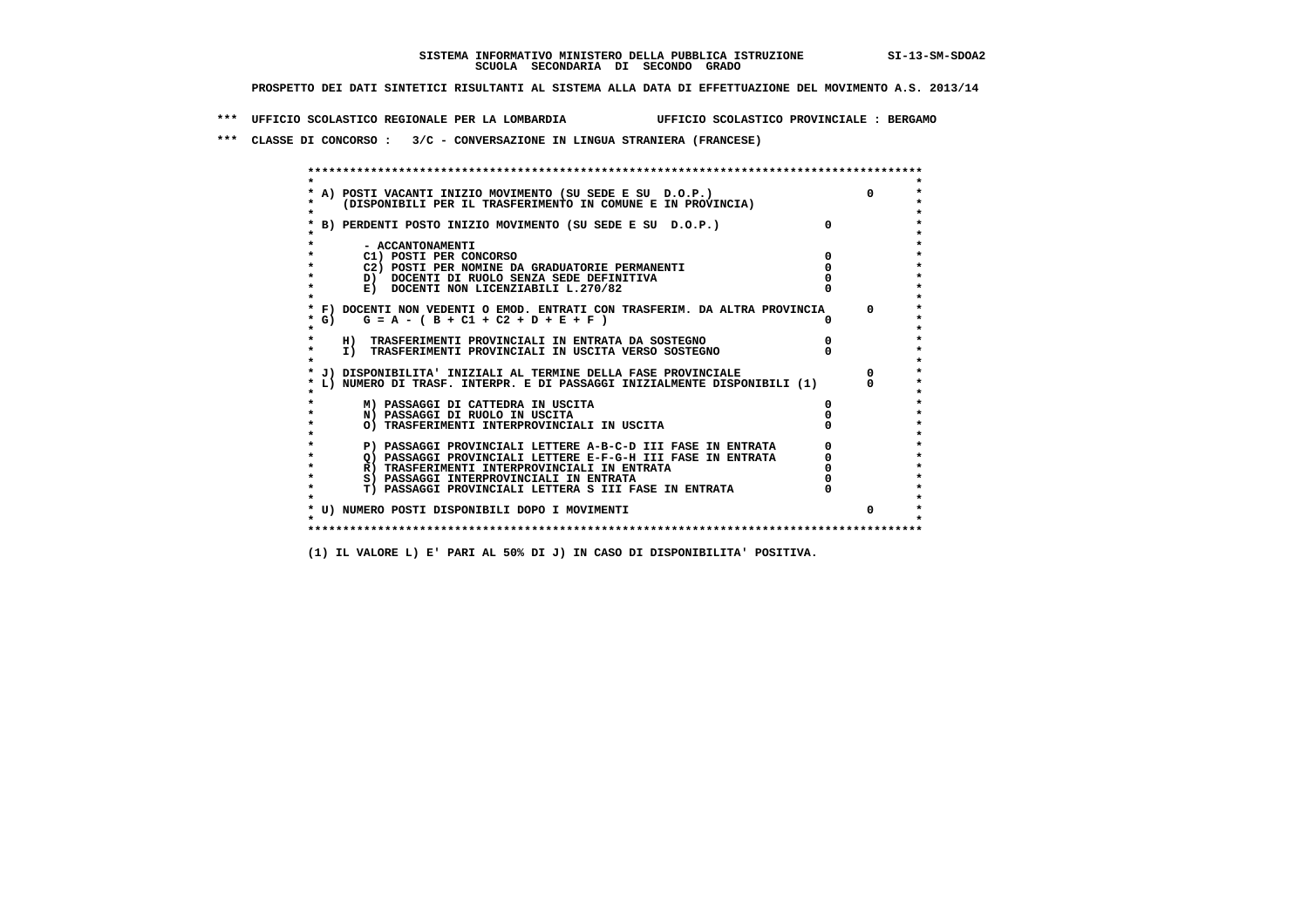**\*\*\* UFFICIO SCOLASTICO REGIONALE PER LA LOMBARDIA UFFICIO SCOLASTICO PROVINCIALE : BERGAMO**

 **\*\*\* CLASSE DI CONCORSO : 3/C - CONVERSAZIONE IN LINGUA STRANIERA (INGLESE)**

|         | * A) POSTI VACANTI INIZIO MOVIMENTO (SU SEDE E SU D.O.P.)                                                                                 |              |
|---------|-------------------------------------------------------------------------------------------------------------------------------------------|--------------|
|         | (DISPONIBILI PER IL TRASFERIMENTO IN COMUNE E IN PROVINCIA)                                                                               |              |
|         |                                                                                                                                           |              |
|         | * B) PERDENTI POSTO INIZIO MOVIMENTO (SU SEDE E SU D.O.P.)                                                                                |              |
|         |                                                                                                                                           |              |
|         | - ACCANTONAMENTI                                                                                                                          |              |
|         | C1) POSTI PER CONCORSO                                                                                                                    |              |
|         | C2) POSTI PER NOMINE DA GRADUATORIE PERMANENTI                                                                                            |              |
|         | D) DOCENTI DI RUOLO SENZA SEDE DEFINITIVA                                                                                                 |              |
|         | E) DOCENTI NON LICENZIABILI L.270/82                                                                                                      |              |
|         |                                                                                                                                           |              |
|         | * F) DOCENTI NON VEDENTI O EMOD. ENTRATI CON TRASFERIM. DA ALTRA PROVINCIA                                                                | $\Omega$     |
| $*$ G)  | $G = A - (B + C1 + C2 + D + E + F)$                                                                                                       |              |
| $\star$ |                                                                                                                                           |              |
|         | H) TRASFERIMENTI PROVINCIALI IN ENTRATA DA SOSTEGNO                                                                                       |              |
| $\star$ | I) TRASFERIMENTI PROVINCIALI IN USCITA VERSO SOSTEGNO                                                                                     |              |
|         |                                                                                                                                           |              |
|         | * J) DISPONIBILITA' INIZIALI AL TERMINE DELLA FASE PROVINCIALE<br>L) NUMERO DI TRASF. INTERPR. E DI PASSAGGI INIZIALMENTE DISPONIBILI (1) |              |
|         |                                                                                                                                           |              |
|         | M) PASSAGGI DI CATTEDRA IN USCITA                                                                                                         |              |
|         | N) PASSAGGI DI RUOLO IN USCITA                                                                                                            |              |
|         | O) TRASFERIMENTI INTERPROVINCIALI IN USCITA                                                                                               |              |
|         |                                                                                                                                           |              |
|         | P) PASSAGGI PROVINCIALI LETTERE A-B-C-D III FASE IN ENTRATA                                                                               |              |
| $\star$ | O) PASSAGGI PROVINCIALI LETTERE E-F-G-H III FASE IN ENTRATA                                                                               |              |
| $\star$ | R) TRASFERIMENTI INTERPROVINCIALI IN ENTRATA                                                                                              |              |
|         | S) PASSAGGI INTERPROVINCIALI IN ENTRATA                                                                                                   |              |
| $\star$ | T) PASSAGGI PROVINCIALI LETTERA S III FASE IN ENTRATA                                                                                     |              |
|         |                                                                                                                                           |              |
|         | * U) NUMERO POSTI DISPONIBILI DOPO I MOVIMENTI                                                                                            | <sup>n</sup> |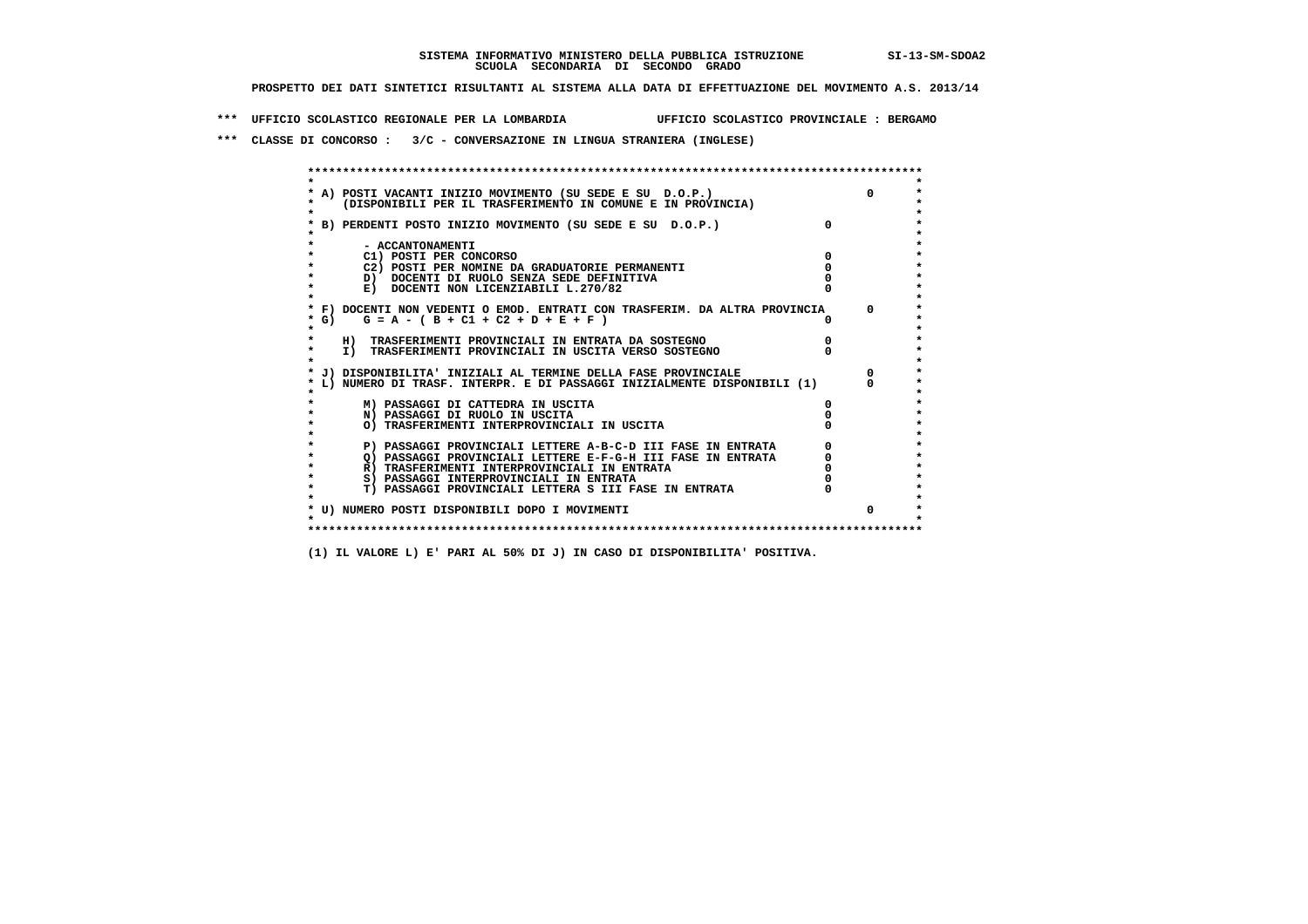**\*\*\* UFFICIO SCOLASTICO REGIONALE PER LA LOMBARDIA UFFICIO SCOLASTICO PROVINCIALE : BERGAMO**

 **\*\*\* CLASSE DI CONCORSO : 3/C - CONVERSAZIONE IN LINGUA STRANIERA (SPAGNOLO)**

|        | * A) POSTI VACANTI INIZIO MOVIMENTO (SU SEDE E SU D.O.P.)<br>* (DISPONIBILI PER IL TRASFERIMENTO IN COMUNE E IN PROVINCIA) |                         |                         |
|--------|----------------------------------------------------------------------------------------------------------------------------|-------------------------|-------------------------|
|        | B) PERDENTI POSTO INIZIO MOVIMENTO (SU SEDE E SU D.O.P.)                                                                   | $\Omega$                |                         |
|        | - ACCANTONAMENTI                                                                                                           |                         |                         |
|        | C1) POSTI PER CONCORSO                                                                                                     | $^{\circ}$              |                         |
|        | C2) POSTI PER NOMINE DA GRADUATORIE PERMANENTI                                                                             | $\mathbf{0}$            |                         |
|        | D) DOCENTI DI RUOLO SENZA SEDE DEFINITIVA                                                                                  |                         |                         |
|        | E) DOCENTI NON LICENZIABILI L.270/82                                                                                       |                         |                         |
|        | * F) DOCENTI NON VEDENTI O EMOD. ENTRATI CON TRASFERIM. DA ALTRA PROVINCIA                                                 |                         | $\Omega$                |
| $*$ G) | $G = A - (B + C1 + C2 + D + E + F)$                                                                                        |                         |                         |
|        | H) TRASFERIMENTI PROVINCIALI IN ENTRATA DA SOSTEGNO                                                                        | $\overline{\mathbf{0}}$ |                         |
|        | I) TRASFERIMENTI PROVINCIALI IN USCITA VERSO SOSTEGNO                                                                      |                         |                         |
|        | * J) DISPONIBILITA' INIZIALI AL TERMINE DELLA FASE PROVINCIALE                                                             |                         | $\overline{\mathbf{2}}$ |
|        | L) NUMERO DI TRASF. INTERPR. E DI PASSAGGI INIZIALMENTE DISPONIBILI (1) 1                                                  |                         |                         |
|        | M) PASSAGGI DI CATTEDRA IN USCITA                                                                                          |                         |                         |
|        | N) PASSAGGI DI RUOLO IN USCITA                                                                                             |                         |                         |
|        | O) TRASFERIMENTI INTERPROVINCIALI IN USCITA                                                                                |                         |                         |
|        | P) PASSAGGI PROVINCIALI LETTERE A-B-C-D III FASE IN ENTRATA<br>Q) PASSAGGI PROVINCIALI LETTERE E-F-G-H III FASE IN ENTRATA |                         |                         |
|        |                                                                                                                            |                         |                         |
|        | R) TRASFERIMENTI INTERPROVINCIALI IN ENTRATA                                                                               |                         |                         |
|        | S) PASSAGGI INTERPROVINCIALI IN ENTRATA                                                                                    |                         |                         |
|        | T) PASSAGGI PROVINCIALI LETTERA S III FASE IN ENTRATA                                                                      |                         |                         |
|        | * U) NUMERO POSTI DISPONIBILI DOPO I MOVIMENTI                                                                             |                         | $\mathbf{2}$            |
|        |                                                                                                                            |                         |                         |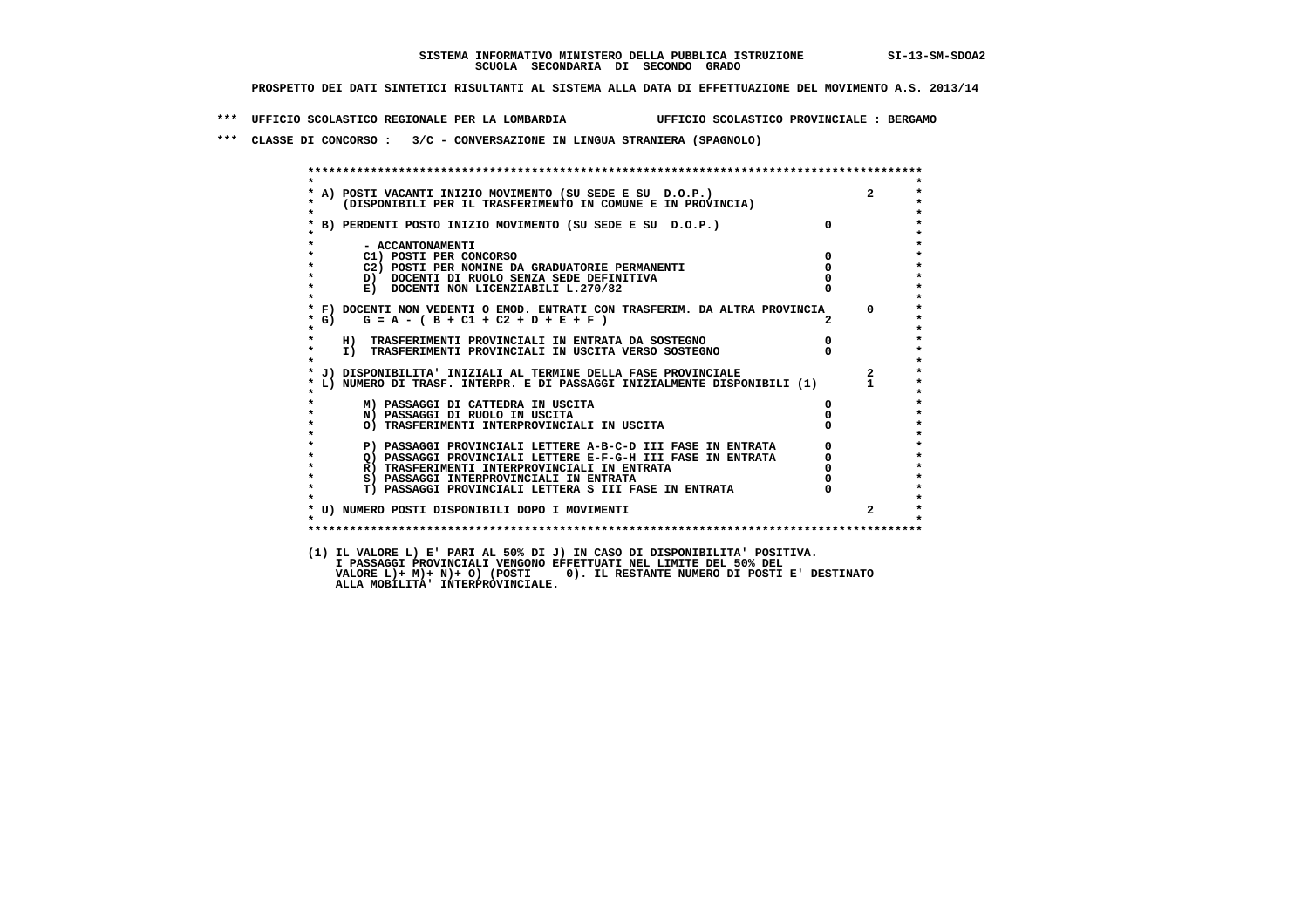**\*\*\* UFFICIO SCOLASTICO REGIONALE PER LA LOMBARDIA UFFICIO SCOLASTICO PROVINCIALE : BERGAMO**

 **\*\*\* CLASSE DI CONCORSO : 3/C - CONVERSAZIONE IN LINGUA STRANIERA (TEDESCO)**

|        | A) POSTI VACANTI INIZIO MOVIMENTO (SU SEDE E SU D.O.P.)                    |              |
|--------|----------------------------------------------------------------------------|--------------|
|        | (DISPONIBILI PER IL TRASFERIMENTO IN COMUNE E IN PROVINCIA)                |              |
|        | B) PERDENTI POSTO INIZIO MOVIMENTO (SU SEDE E SU D.O.P.)                   |              |
|        | - ACCANTONAMENTI                                                           |              |
|        | C1) POSTI PER CONCORSO                                                     |              |
|        | C2) POSTI PER NOMINE DA GRADUATORIE PERMANENTI                             |              |
|        | D) DOCENTI DI RUOLO SENZA SEDE DEFINITIVA                                  |              |
|        | E) DOCENTI NON LICENZIABILI L.270/82                                       |              |
|        | * F) DOCENTI NON VEDENTI O EMOD. ENTRATI CON TRASFERIM. DA ALTRA PROVINCIA | $\mathsf{n}$ |
| * G) + | $G = A - (B + C1 + C2 + D + E + F)$                                        |              |
|        | H) TRASFERIMENTI PROVINCIALI IN ENTRATA DA SOSTEGNO                        |              |
|        | I) TRASFERIMENTI PROVINCIALI IN USCITA VERSO SOSTEGNO                      |              |
|        | J) DISPONIBILITA' INIZIALI AL TERMINE DELLA FASE PROVINCIALE               |              |
|        | L) NUMERO DI TRASF. INTERPR. E DI PASSAGGI INIZIALMENTE DISPONIBILI (1)    |              |
|        | M) PASSAGGI DI CATTEDRA IN USCITA                                          |              |
|        | N) PASSAGGI DI RUOLO IN USCITA                                             |              |
|        | O) TRASFERIMENTI INTERPROVINCIALI IN USCITA                                |              |
|        | P) PASSAGGI PROVINCIALI LETTERE A-B-C-D III FASE IN ENTRATA                |              |
|        | O) PASSAGGI PROVINCIALI LETTERE E-F-G-H III FASE IN ENTRATA                |              |
|        | R) TRASFERIMENTI INTERPROVINCIALI IN ENTRATA                               |              |
|        | S) PASSAGGI INTERPROVINCIALI IN ENTRATA                                    |              |
|        | T) PASSAGGI PROVINCIALI LETTERA S III FASE IN ENTRATA                      |              |
|        | * U) NUMERO POSTI DISPONIBILI DOPO I MOVIMENTI                             |              |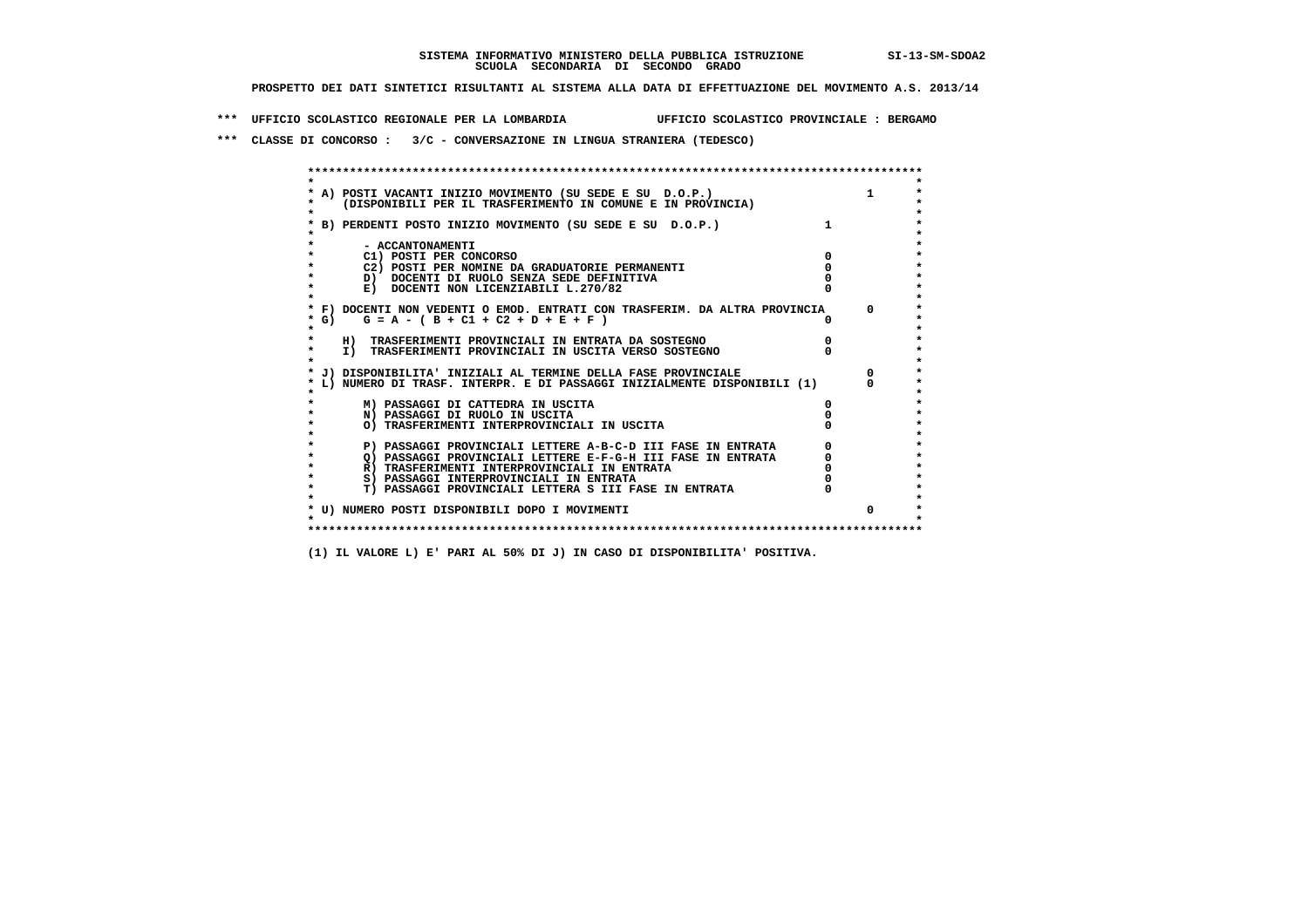**\*\*\* UFFICIO SCOLASTICO REGIONALE PER LA LOMBARDIA UFFICIO SCOLASTICO PROVINCIALE : BERGAMO**

 **\*\*\* CLASSE DI CONCORSO : 5/C - ESERCITAZIONI AGRARIE**

 **\*\*\*\*\*\*\*\*\*\*\*\*\*\*\*\*\*\*\*\*\*\*\*\*\*\*\*\*\*\*\*\*\*\*\*\*\*\*\*\*\*\*\*\*\*\*\*\*\*\*\*\*\*\*\*\*\*\*\*\*\*\*\*\*\*\*\*\*\*\*\*\*\*\*\*\*\*\*\*\*\*\*\*\*\*\*\*\* \* \*** $\ddot{\phantom{1}}$  **\* A) POSTI VACANTI INIZIO MOVIMENTO (SU SEDE E SU D.O.P.) 2 \* \* (DISPONIBILI PER IL TRASFERIMENTO IN COMUNE E IN PROVINCIA) \* \* \* \* B) PERDENTI POSTO INIZIO MOVIMENTO (SU SEDE E SU D.O.P.) 1 \* \* \* \* - ACCANTONAMENTI \* \* C1) POSTI PER CONCORSO 0 \* \* C2) POSTI PER NOMINE DA GRADUATORIE PERMANENTI 0 \*D)** DOCENTI DI RUOLO SENZA SEDE DEFINITIVA  $\overline{a}$  0  $\overline{b}$  0  $\overline{c}$  0  $\overline{c}$  0  $\overline{c}$  0  $\overline{a}$  0  $\overline{c}$ **E) DOCENTI NON LICENZIABILI L.270/82 \* \* \* F) DOCENTI NON VEDENTI O EMOD. ENTRATI CON TRASFERIM. DA ALTRA PROVINCIA 0 \***  $\star$  **G)** G = A - ( B + C1 + C2 + D + E + F )  **\* \* \* H) TRASFERIMENTI PROVINCIALI IN ENTRATA DA SOSTEGNO 0 \* \* I) TRASFERIMENTI PROVINCIALI IN USCITA VERSO SOSTEGNO 0 \* \* \* \* J) DISPONIBILITA' INIZIALI AL TERMINE DELLA FASE PROVINCIALE 1 \* \* L) NUMERO DI TRASF. INTERPR. E DI PASSAGGI INIZIALMENTE DISPONIBILI (1) 0 \* \* \* \* M) PASSAGGI DI CATTEDRA IN USCITA 0 \* \* N) PASSAGGI DI RUOLO IN USCITA 1 \*O) TRASFERIMENTI INTERPROVINCIALI IN USCITA \* \* P) PASSAGGI PROVINCIALI LETTERE A-B-C-D III FASE IN ENTRATA** 0 <sup>0</sup> **DASSAGGI PROVINCIALI LETTERE E-F-G-H** III FASE IN ENTRATA 0 <sup>0</sup> **2) PASSAGGI PROVINCIALI LETTERE E-F-G-H III FASE IN ENTRATA 6 0 R**) TRASFERIMENTI INTERPROVINCIALI IN ENTRATA 6 **0 R**) TRASFERIMENTI INTERPROVINCIALI IN ENTRATA  $\begin{bmatrix} 0 & 0 \\ 0 & 0 \\ 0 & 0 \end{bmatrix}$  **\* S) PASSAGGI INTERPROVINCIALI IN ENTRATA 0 \*** $\ddot{\phantom{1}}$  **\* T) PASSAGGI PROVINCIALI LETTERA S III FASE IN ENTRATA 0 \*** $\star$  **\* \* \* U) NUMERO POSTI DISPONIBILI DOPO I MOVIMENTI 3 \* \* \* \*\*\*\*\*\*\*\*\*\*\*\*\*\*\*\*\*\*\*\*\*\*\*\*\*\*\*\*\*\*\*\*\*\*\*\*\*\*\*\*\*\*\*\*\*\*\*\*\*\*\*\*\*\*\*\*\*\*\*\*\*\*\*\*\*\*\*\*\*\*\*\*\*\*\*\*\*\*\*\*\*\*\*\*\*\*\*\* (1) IL VALORE L) E' PARI AL 50% DI J) IN CASO DI DISPONIBILITA' POSITIVA. VALORE L)+ M)+ N)+ O) (POSTI 1). IL RESTANTE NUMERO DI POSTI E' DESTINATO ALLA MOBILITA' INTERPROVINCIALE. I PASSAGGI PROVINCIALI VENGONO EFFETTUATI NEL LIMITE DEL 50% DEL**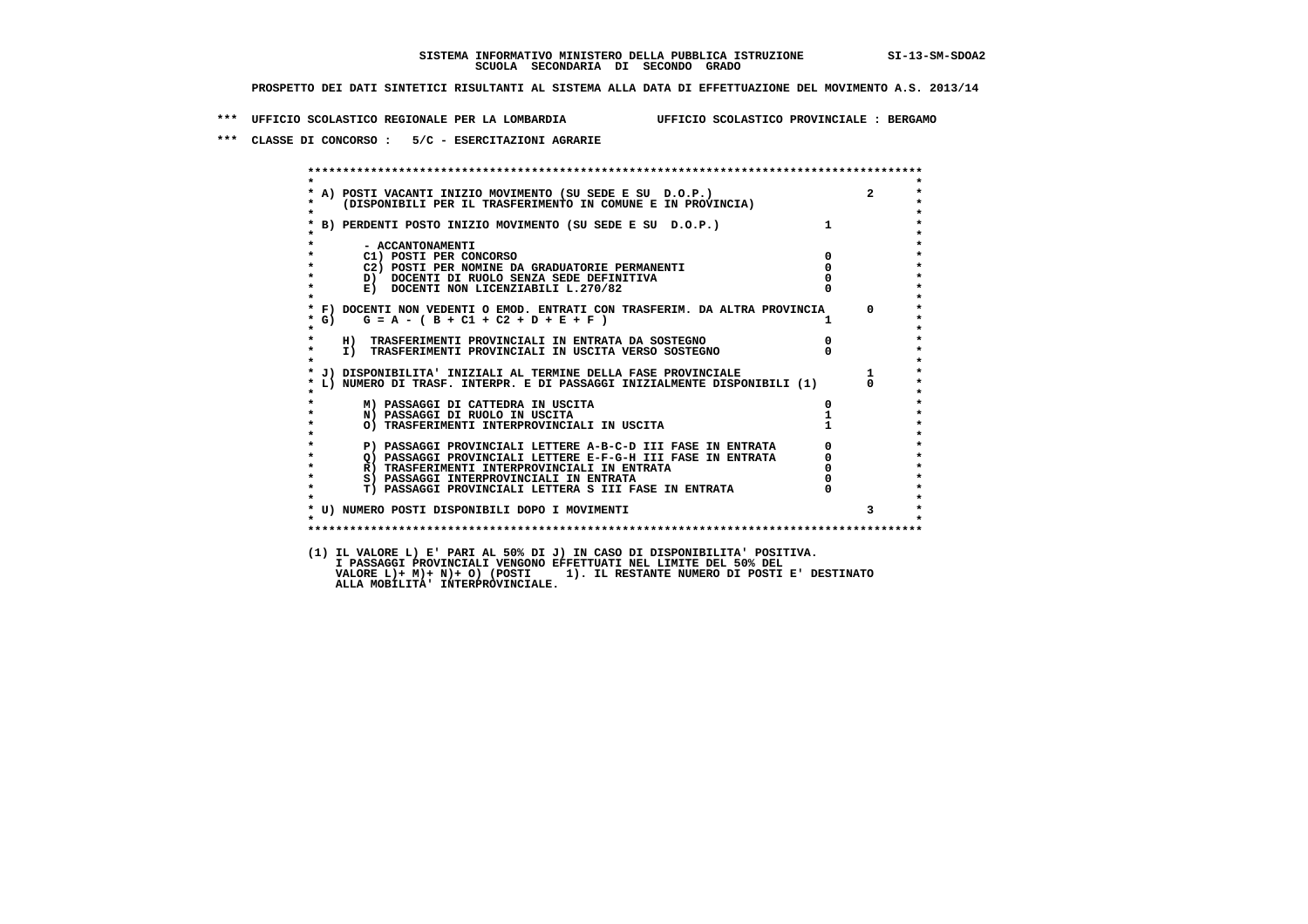**\*\*\* UFFICIO SCOLASTICO REGIONALE PER LA LOMBARDIA UFFICIO SCOLASTICO PROVINCIALE : BERGAMO**

 **\*\*\* CLASSE DI CONCORSO : 7/C - ESERCITAZIONI DI ABBIGLIAMENTO E MODA**

| A) POSTI VACANTI INIZIO MOVIMENTO (SU SEDE E SU D.O.P.)<br>(DISPONIBILI PER IL TRASFERIMENTO IN COMUNE E IN PROVINCIA)<br>B) PERDENTI POSTO INIZIO MOVIMENTO (SU SEDE E SU D.O.P.)<br>- ACCANTONAMENTI<br>C1) POSTI PER CONCORSO<br>C2) POSTI PER NOMINE DA GRADUATORIE PERMANENTI<br>D) DOCENTI DI RUOLO SENZA SEDE DEFINITIVA<br>E) DOCENTI NON LICENZIABILI L.270/82<br>* F) DOCENTI NON VEDENTI O EMOD. ENTRATI CON TRASFERIM. DA ALTRA PROVINCIA<br>* G) $G = A - (B + C1 + C2 + D + E + F)$ | $\Omega$ |
|---------------------------------------------------------------------------------------------------------------------------------------------------------------------------------------------------------------------------------------------------------------------------------------------------------------------------------------------------------------------------------------------------------------------------------------------------------------------------------------------------|----------|
|                                                                                                                                                                                                                                                                                                                                                                                                                                                                                                   |          |
|                                                                                                                                                                                                                                                                                                                                                                                                                                                                                                   |          |
|                                                                                                                                                                                                                                                                                                                                                                                                                                                                                                   |          |
|                                                                                                                                                                                                                                                                                                                                                                                                                                                                                                   |          |
|                                                                                                                                                                                                                                                                                                                                                                                                                                                                                                   |          |
|                                                                                                                                                                                                                                                                                                                                                                                                                                                                                                   |          |
|                                                                                                                                                                                                                                                                                                                                                                                                                                                                                                   |          |
|                                                                                                                                                                                                                                                                                                                                                                                                                                                                                                   |          |
|                                                                                                                                                                                                                                                                                                                                                                                                                                                                                                   |          |
|                                                                                                                                                                                                                                                                                                                                                                                                                                                                                                   |          |
|                                                                                                                                                                                                                                                                                                                                                                                                                                                                                                   |          |
|                                                                                                                                                                                                                                                                                                                                                                                                                                                                                                   |          |
| H) TRASFERIMENTI PROVINCIALI IN ENTRATA DA SOSTEGNO                                                                                                                                                                                                                                                                                                                                                                                                                                               |          |
| I) TRASFERIMENTI PROVINCIALI IN USCITA VERSO SOSTEGNO                                                                                                                                                                                                                                                                                                                                                                                                                                             |          |
|                                                                                                                                                                                                                                                                                                                                                                                                                                                                                                   |          |
| J) DISPONIBILITA' INIZIALI AL TERMINE DELLA FASE PROVINCIALE<br>L) NUMERO DI TRASF. INTERPR. E DI PASSAGGI INIZIALMENTE DISPONIBILI (1)                                                                                                                                                                                                                                                                                                                                                           |          |
|                                                                                                                                                                                                                                                                                                                                                                                                                                                                                                   |          |
| M) PASSAGGI DI CATTEDRA IN USCITA                                                                                                                                                                                                                                                                                                                                                                                                                                                                 |          |
| N) PASSAGGI DI RUOLO IN USCITA                                                                                                                                                                                                                                                                                                                                                                                                                                                                    |          |
| O) TRASFERIMENTI INTERPROVINCIALI IN USCITA                                                                                                                                                                                                                                                                                                                                                                                                                                                       |          |
|                                                                                                                                                                                                                                                                                                                                                                                                                                                                                                   |          |
| P) PASSAGGI PROVINCIALI LETTERE A-B-C-D III FASE IN ENTRATA                                                                                                                                                                                                                                                                                                                                                                                                                                       |          |
| O) PASSAGGI PROVINCIALI LETTERE E-F-G-H III FASE IN ENTRATA<br>R) TRASFERIMENTI INTERPROVINCIALI IN ENTRATA                                                                                                                                                                                                                                                                                                                                                                                       |          |
| S) PASSAGGI INTERPROVINCIALI IN ENTRATA                                                                                                                                                                                                                                                                                                                                                                                                                                                           |          |
| T) PASSAGGI PROVINCIALI LETTERA S III FASE IN ENTRATA                                                                                                                                                                                                                                                                                                                                                                                                                                             |          |
|                                                                                                                                                                                                                                                                                                                                                                                                                                                                                                   |          |
| * U) NUMERO POSTI DISPONIBILI DOPO I MOVIMENTI                                                                                                                                                                                                                                                                                                                                                                                                                                                    |          |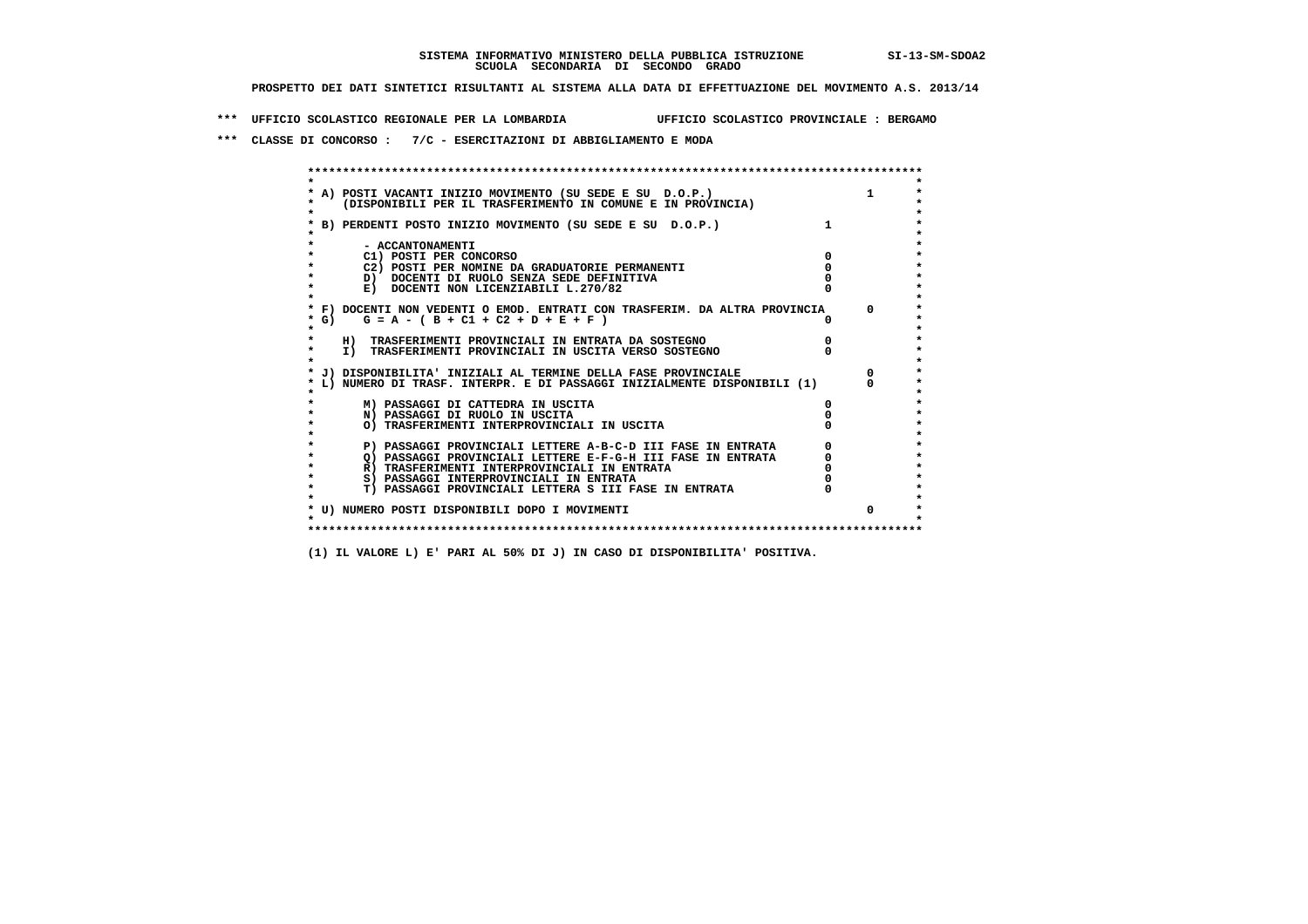**\*\*\* UFFICIO SCOLASTICO REGIONALE PER LA LOMBARDIA UFFICIO SCOLASTICO PROVINCIALE : BERGAMO**

 **\*\*\* CLASSE DI CONCORSO : 15/C - ESERCITAZIONI DI PORTINERIA E PRATICA DI AGENZIA**

 **\*\*\*\*\*\*\*\*\*\*\*\*\*\*\*\*\*\*\*\*\*\*\*\*\*\*\*\*\*\*\*\*\*\*\*\*\*\*\*\*\*\*\*\*\*\*\*\*\*\*\*\*\*\*\*\*\*\*\*\*\*\*\*\*\*\*\*\*\*\*\*\*\*\*\*\*\*\*\*\*\*\*\*\*\*\*\*\* \* \*** $\bullet$  **\* A) POSTI VACANTI INIZIO MOVIMENTO (SU SEDE E SU D.O.P.) 0 \*** $\star$  **\* (DISPONIBILI PER IL TRASFERIMENTO IN COMUNE E IN PROVINCIA) \* \* \* \* B) PERDENTI POSTO INIZIO MOVIMENTO (SU SEDE E SU D.O.P.) 1 \* \* \* \* - ACCANTONAMENTI \* \* C1) POSTI PER CONCORSO 0 \* \* C2) POSTI PER NOMINE DA GRADUATORIE PERMANENTI 0 \*b**  $\overline{D}$  **docenti di RUOLO SENZA SEDE DEFINITIVA**  $\overline{D}$  **0**  $\overline{D}$  **0**  $\overline{D}$  **0**  $\overline{D}$  **0**  $\overline{D}$  **0**  $\overline{D}$  **0**  $\overline{D}$  **0**  $\overline{D}$  **0**  $\overline{D}$  **0**  $\overline{D}$  **0**  $\overline{D}$  **0**  $\overline{D}$  **0**  $\overline{D}$  **0 E) DOCENTI NON LICENZIABILI L.270/82 \* \* \* F) DOCENTI NON VEDENTI O EMOD. ENTRATI CON TRASFERIM. DA ALTRA PROVINCIA 0 \***  $\star$  **G)** G = A - ( B + C1 + C2 + D + E + F)  **\* \* \* H) TRASFERIMENTI PROVINCIALI IN ENTRATA DA SOSTEGNO 0 \* \* I) TRASFERIMENTI PROVINCIALI IN USCITA VERSO SOSTEGNO 0 \* \* \* \* J) DISPONIBILITA' INIZIALI AL TERMINE DELLA FASE PROVINCIALE -1 \* \* L) NUMERO DI TRASF. INTERPR. E DI PASSAGGI INIZIALMENTE DISPONIBILI (1) -1 \* \* \* \* M) PASSAGGI DI CATTEDRA IN USCITA 0 \* \* N) PASSAGGI DI RUOLO IN USCITA 0 \* \* O) TRASFERIMENTI INTERPROVINCIALI IN USCITA 0 \* \* \* P) PASSAGGI PROVINCIALI LETTERE A-B-C-D III FASE IN ENTRATA** 0 <sup>0</sup> **DASSAGGI PROVINCIALI LETTERE E-F-G-H** III FASE IN ENTRATA 0 <sup>0</sup>  **\* Q) PASSAGGI PROVINCIALI LETTERE E-F-G-H III FASE IN ENTRATA 0 \*R)** TRASFERIMENTI INTERPROVINCIALI IN ENTRATA  $\begin{bmatrix} 0 & 0 \\ 0 & 0 \\ 0 & 0 \end{bmatrix}$  PASSAGGI INTERPROVINCIALI IN ENTRATA  $\begin{bmatrix} 0 & 0 \\ 0 & 0 \\ 0 & 0 \end{bmatrix}$ **8) PASSAGGI INTERPROVINCIALI IN ENTRATA 6 \*\*\*** 0 \*\*\*<br> **T) PASSAGGI PROVINCIALI LETTERA S III FASE IN ENTRATA** 0 \*\*\*  $\ddot{\phantom{1}}$  **\* T) PASSAGGI PROVINCIALI LETTERA S III FASE IN ENTRATA 0 \*** $\star$  **\* \* \* U) NUMERO POSTI DISPONIBILI DOPO I MOVIMENTI -1 \* \* \* \*\*\*\*\*\*\*\*\*\*\*\*\*\*\*\*\*\*\*\*\*\*\*\*\*\*\*\*\*\*\*\*\*\*\*\*\*\*\*\*\*\*\*\*\*\*\*\*\*\*\*\*\*\*\*\*\*\*\*\*\*\*\*\*\*\*\*\*\*\*\*\*\*\*\*\*\*\*\*\*\*\*\*\*\*\*\*\***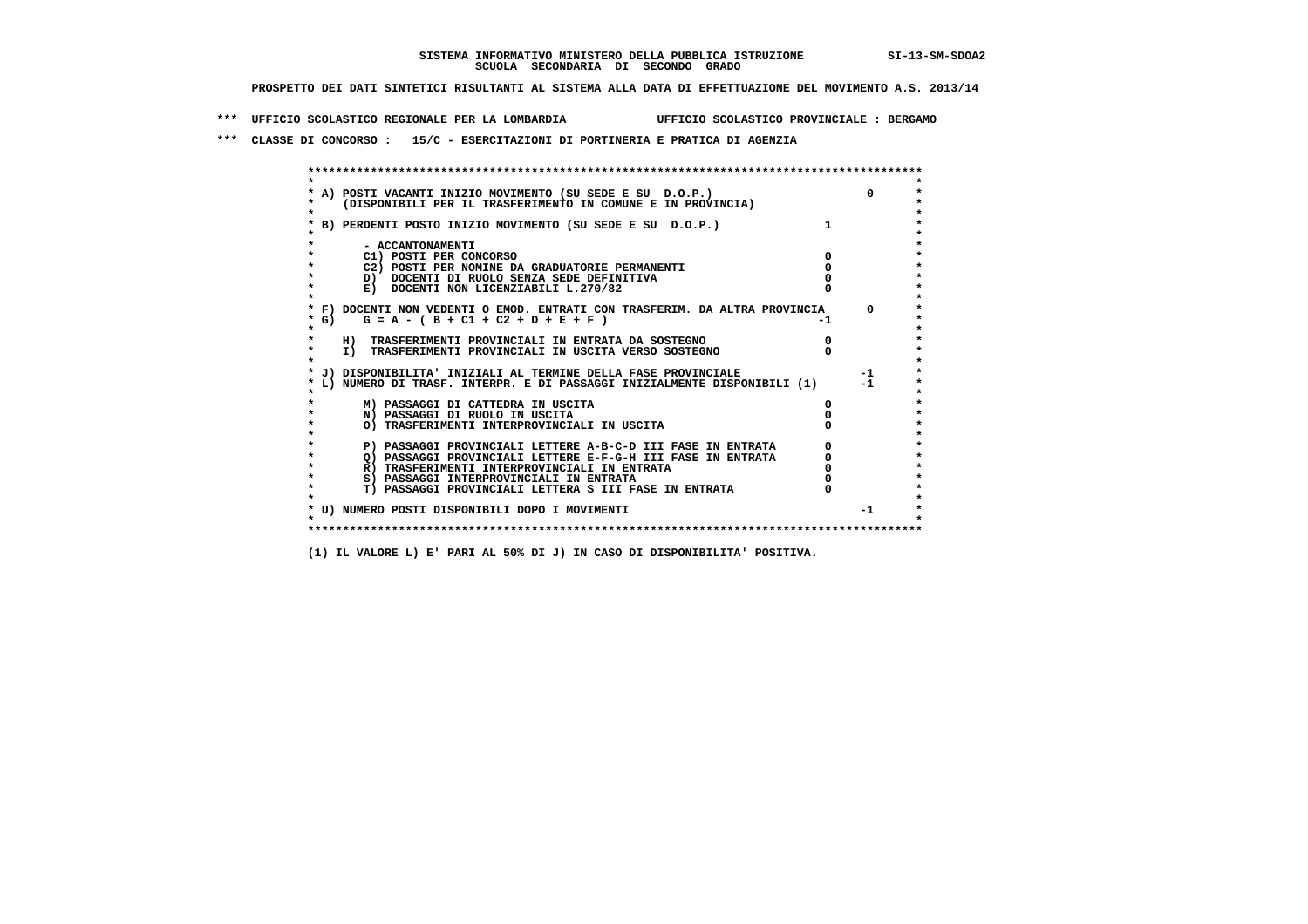**\*\*\* UFFICIO SCOLASTICO REGIONALE PER LA LOMBARDIA UFFICIO SCOLASTICO PROVINCIALE : BERGAMO**

 **\*\*\* CLASSE DI CONCORSO : 22/C - LABORATORI DI TECNOL. TESSILI E DELL'ABBIGLIAM. E REPARTI DI LAVORAZ. TESSILI E ABBIGL.**

|         | A) POSTI VACANTI INIZIO MOVIMENTO (SU SEDE E SU D.O.P.)                    |              |
|---------|----------------------------------------------------------------------------|--------------|
|         | (DISPONIBILI PER IL TRASFERIMENTO IN COMUNE E IN PROVINCIA)                |              |
|         |                                                                            |              |
|         | B) PERDENTI POSTO INIZIO MOVIMENTO (SU SEDE E SU D.O.P.)                   |              |
|         | - ACCANTONAMENTI                                                           |              |
|         | C1) POSTI PER CONCORSO                                                     |              |
|         | C2) POSTI PER NOMINE DA GRADUATORIE PERMANENTI                             |              |
|         | D) DOCENTI DI RUOLO SENZA SEDE DEFINITIVA                                  |              |
|         | E) DOCENTI NON LICENZIABILI L.270/82                                       |              |
|         | * F) DOCENTI NON VEDENTI O EMOD. ENTRATI CON TRASFERIM. DA ALTRA PROVINCIA | $\Omega$     |
| $*$ G)  | $G = A - (B + C1 + C2 + D + E + F)$                                        |              |
|         |                                                                            |              |
|         | H) TRASFERIMENTI PROVINCIALI IN ENTRATA DA SOSTEGNO                        |              |
| $\star$ | I) TRASFERIMENTI PROVINCIALI IN USCITA VERSO SOSTEGNO                      |              |
|         |                                                                            |              |
|         | J) DISPONIBILITA' INIZIALI AL TERMINE DELLA FASE PROVINCIALE               |              |
|         | L) NUMERO DI TRASF. INTERPR. E DI PASSAGGI INIZIALMENTE DISPONIBILI (1)    |              |
|         |                                                                            |              |
|         | M) PASSAGGI DI CATTEDRA IN USCITA                                          |              |
|         | N) PASSAGGI DI RUOLO IN USCITA                                             |              |
|         | O) TRASFERIMENTI INTERPROVINCIALI IN USCITA                                |              |
|         | P) PASSAGGI PROVINCIALI LETTERE A-B-C-D III FASE IN ENTRATA                |              |
|         | O) PASSAGGI PROVINCIALI LETTERE E-F-G-H III FASE IN ENTRATA                |              |
|         | R) TRASFERIMENTI INTERPROVINCIALI IN ENTRATA                               |              |
|         | S) PASSAGGI INTERPROVINCIALI IN ENTRATA                                    |              |
| $\star$ | T) PASSAGGI PROVINCIALI LETTERA S III FASE IN ENTRATA                      |              |
|         |                                                                            |              |
|         | * U) NUMERO POSTI DISPONIBILI DOPO I MOVIMENTI                             | <sup>n</sup> |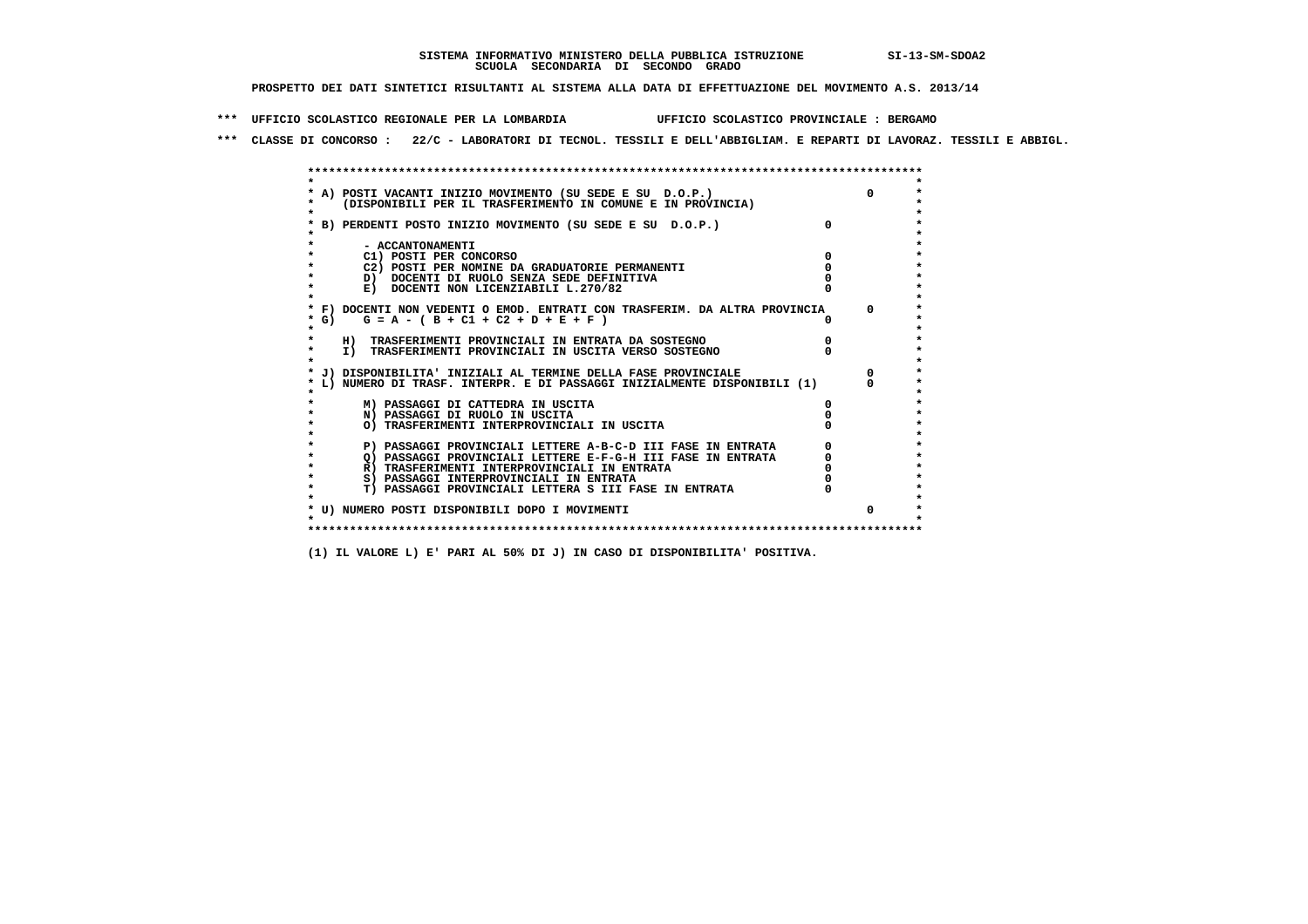**\*\*\* UFFICIO SCOLASTICO REGIONALE PER LA LOMBARDIA UFFICIO SCOLASTICO PROVINCIALE : BERGAMO**

 **\*\*\* CLASSE DI CONCORSO : 24/C - LABORATORIO DI CHIMICA E CHIMICA INDUSTRIALE**

 **\*\*\*\*\*\*\*\*\*\*\*\*\*\*\*\*\*\*\*\*\*\*\*\*\*\*\*\*\*\*\*\*\*\*\*\*\*\*\*\*\*\*\*\*\*\*\*\*\*\*\*\*\*\*\*\*\*\*\*\*\*\*\*\*\*\*\*\*\*\*\*\*\*\*\*\*\*\*\*\*\*\*\*\*\*\*\*\* \* \*** $\bullet$  **\* A) POSTI VACANTI INIZIO MOVIMENTO (SU SEDE E SU D.O.P.) 0 \*** $\star$  **\* (DISPONIBILI PER IL TRASFERIMENTO IN COMUNE E IN PROVINCIA) \* \* \* \* B) PERDENTI POSTO INIZIO MOVIMENTO (SU SEDE E SU D.O.P.) 1 \* \* \* \* - ACCANTONAMENTI \* \* C1) POSTI PER CONCORSO 0 \* \* C2) POSTI PER NOMINE DA GRADUATORIE PERMANENTI 0 \*D)** DOCENTI DI RUOLO SENZA SEDE DEFINITIVA  $\overline{a}$  0  $\overline{b}$  0  $\overline{c}$  0  $\overline{c}$  0  $\overline{c}$  0  $\overline{a}$  0  $\overline{b}$ **E) DOCENTI NON LICENZIABILI L.270/82 \* \* \* F) DOCENTI NON VEDENTI O EMOD. ENTRATI CON TRASFERIM. DA ALTRA PROVINCIA 0 \***  $\star$  **G)** G = A - ( B + C1 + C2 + D + E + F)  **\* \* \* H) TRASFERIMENTI PROVINCIALI IN ENTRATA DA SOSTEGNO 0 \* \* I) TRASFERIMENTI PROVINCIALI IN USCITA VERSO SOSTEGNO 0 \* \* \* \* J) DISPONIBILITA' INIZIALI AL TERMINE DELLA FASE PROVINCIALE -1 \* \* L) NUMERO DI TRASF. INTERPR. E DI PASSAGGI INIZIALMENTE DISPONIBILI (1) -1 \* \* \* \* M) PASSAGGI DI CATTEDRA IN USCITA 0 \* \* N) PASSAGGI DI RUOLO IN USCITA 0 \* \* O) TRASFERIMENTI INTERPROVINCIALI IN USCITA 0 \* \* \* P) PASSAGGI PROVINCIALI LETTERE A-B-C-D III FASE IN ENTRATA** 0 <sup>0</sup> **DASSAGGI PROVINCIALI LETTERE E-F-G-H** III FASE IN ENTRATA 0 <sup>0</sup>  **\* Q) PASSAGGI PROVINCIALI LETTERE E-F-G-H III FASE IN ENTRATA 0 \*R)** TRASFERIMENTI INTERPROVINCIALI IN ENTRATA  $\begin{bmatrix} 0 & 0 \\ 0 & 0 \\ 0 & 0 \end{bmatrix}$  PASSAGGI INTERPROVINCIALI IN ENTRATA  $\begin{bmatrix} 0 & 0 \\ 0 & 0 \\ 0 & 0 \end{bmatrix}$  **\* S) PASSAGGI INTERPROVINCIALI IN ENTRATA 0 \*** $\ddot{\phantom{1}}$  **\* T) PASSAGGI PROVINCIALI LETTERA S III FASE IN ENTRATA 0 \*** $\star$  **\* \* \* U) NUMERO POSTI DISPONIBILI DOPO I MOVIMENTI -1 \* \* \* \*\*\*\*\*\*\*\*\*\*\*\*\*\*\*\*\*\*\*\*\*\*\*\*\*\*\*\*\*\*\*\*\*\*\*\*\*\*\*\*\*\*\*\*\*\*\*\*\*\*\*\*\*\*\*\*\*\*\*\*\*\*\*\*\*\*\*\*\*\*\*\*\*\*\*\*\*\*\*\*\*\*\*\*\*\*\*\***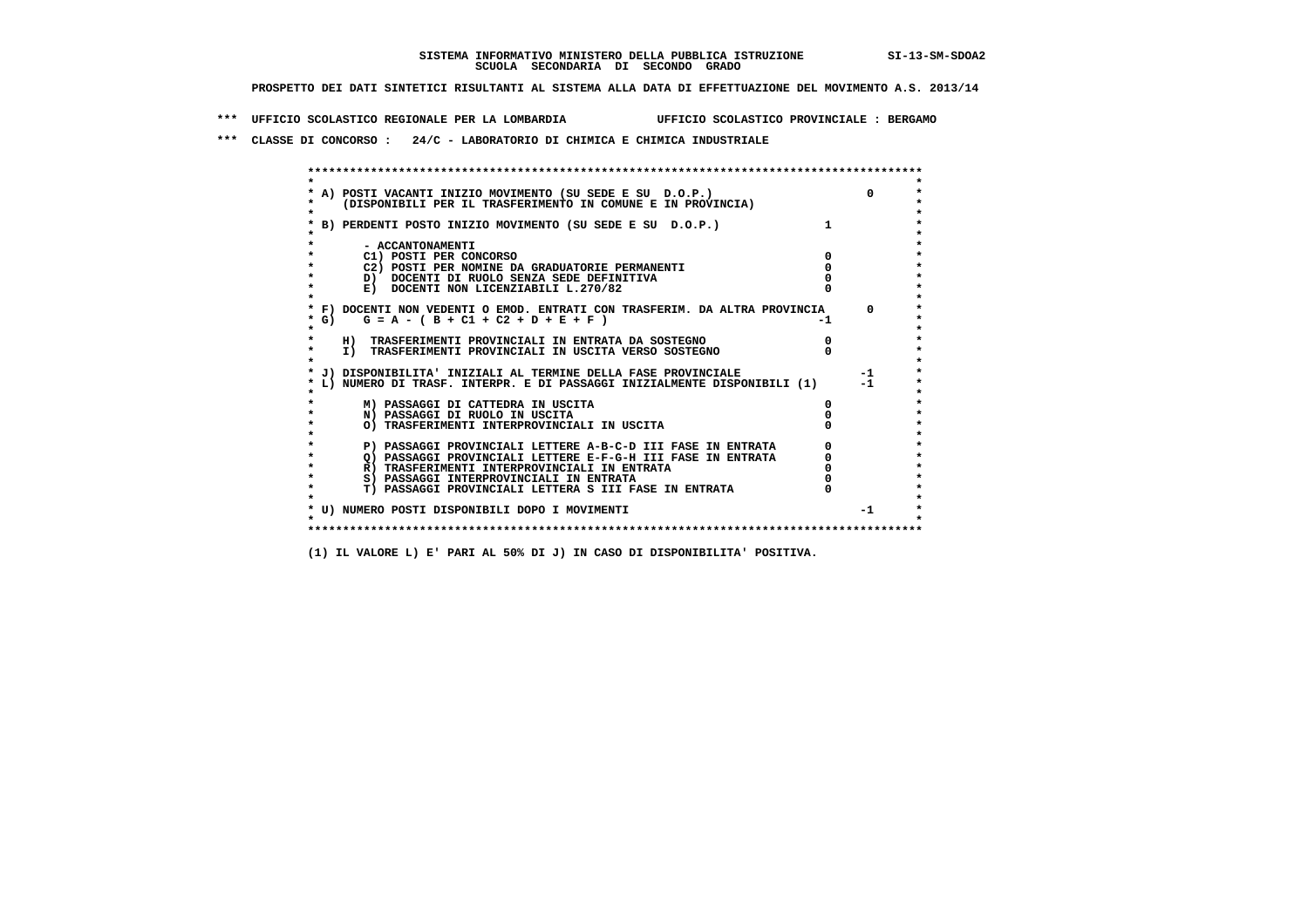**\*\*\* UFFICIO SCOLASTICO REGIONALE PER LA LOMBARDIA UFFICIO SCOLASTICO PROVINCIALE : BERGAMO**

 **\*\*\* CLASSE DI CONCORSO : 26/C - LABORATORIO DI ELETTRONICA**

|        | A) POSTI VACANTI INIZIO MOVIMENTO (SU SEDE E SU D.O.P.)<br>(DISPONIBILI PER IL TRASFERIMENTO IN COMUNE E IN PROVINCIA) |       | $\mathbf{1}$ |
|--------|------------------------------------------------------------------------------------------------------------------------|-------|--------------|
|        | B) PERDENTI POSTO INIZIO MOVIMENTO (SU SEDE E SU D.O.P.)                                                               | 12    |              |
|        | - ACCANTONAMENTI                                                                                                       |       |              |
|        | C1) POSTI PER CONCORSO<br>C2) POSTI PER NOMINE DA GRADUATORIE PERMANENTI                                               |       |              |
|        | D) DOCENTI DI RUOLO SENZA SEDE DEFINITIVA                                                                              |       |              |
|        | E) DOCENTI NON LICENZIABILI L.270/82                                                                                   |       |              |
| $*$ G) | * F) DOCENTI NON VEDENTI O EMOD. ENTRATI CON TRASFERIM. DA ALTRA PROVINCIA<br>$G = A - (B + C1 + C2 + D + E + F)$      | $-11$ | $\Omega$     |
|        |                                                                                                                        |       |              |
|        | H) TRASFERIMENTI PROVINCIALI IN ENTRATA DA SOSTEGNO                                                                    |       |              |
|        | I) TRASFERIMENTI PROVINCIALI IN USCITA VERSO SOSTEGNO                                                                  |       |              |
|        | J) DISPONIBILITA' INIZIALI AL TERMINE DELLA FASE PROVINCIALE                                                           |       | $-11$        |
|        | L) NUMERO DI TRASF. INTERPR. E DI PASSAGGI INIZIALMENTE DISPONIBILI (1)                                                |       | $-11$        |
|        | M) PASSAGGI DI CATTEDRA IN USCITA                                                                                      |       |              |
|        | N) PASSAGGI DI RUOLO IN USCITA                                                                                         |       |              |
|        | O) TRASFERIMENTI INTERPROVINCIALI IN USCITA                                                                            |       |              |
|        | P) PASSAGGI PROVINCIALI LETTERE A-B-C-D III FASE IN ENTRATA                                                            |       |              |
|        | O) PASSAGGI PROVINCIALI LETTERE E-F-G-H III FASE IN ENTRATA                                                            |       |              |
|        | R) TRASFERIMENTI INTERPROVINCIALI IN ENTRATA                                                                           |       |              |
|        | S) PASSAGGI INTERPROVINCIALI IN ENTRATA                                                                                |       |              |
|        | T) PASSAGGI PROVINCIALI LETTERA S III FASE IN ENTRATA                                                                  |       |              |
|        | * U) NUMERO POSTI DISPONIBILI DOPO I MOVIMENTI                                                                         |       | $-10$        |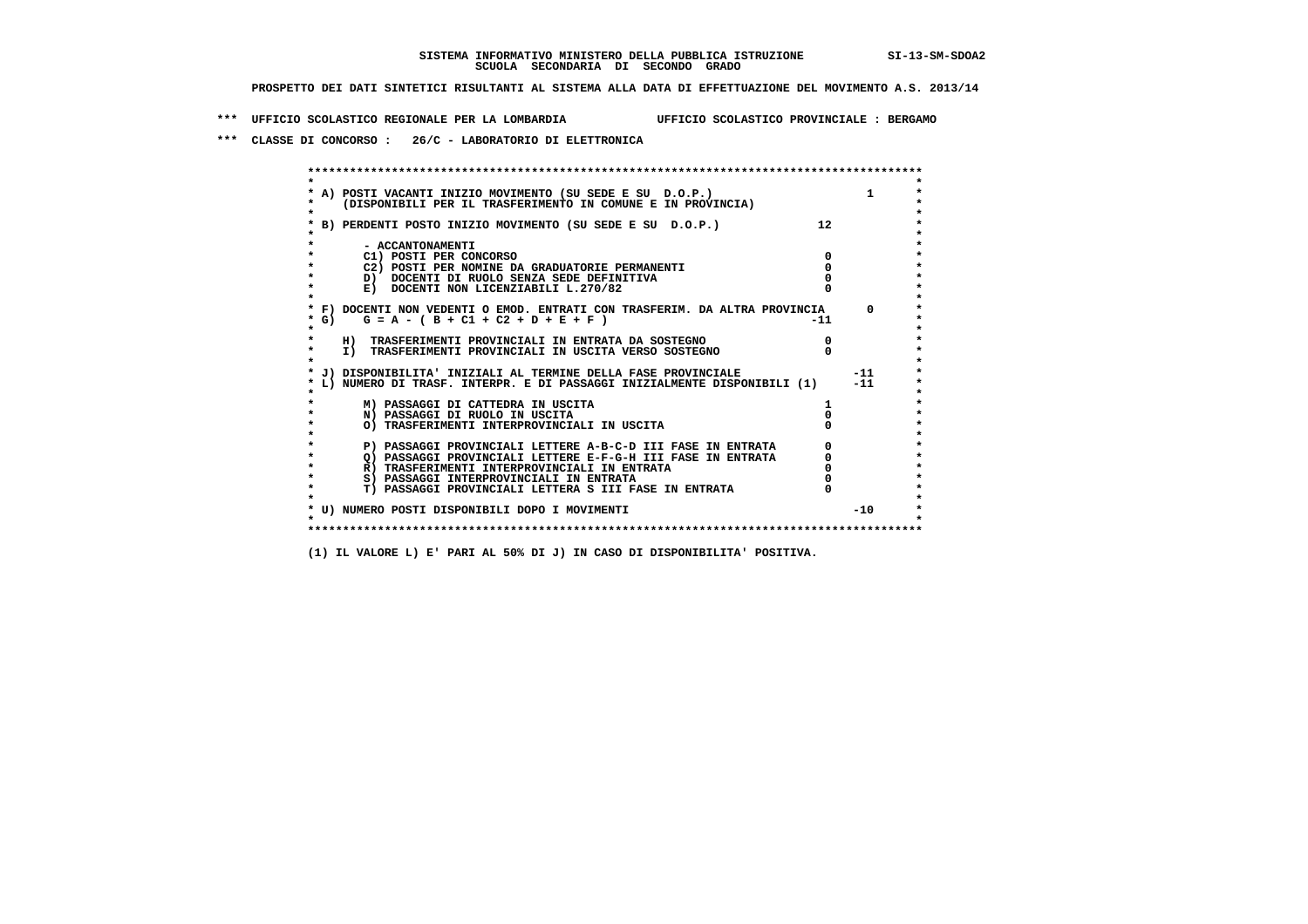**\*\*\* UFFICIO SCOLASTICO REGIONALE PER LA LOMBARDIA UFFICIO SCOLASTICO PROVINCIALE : BERGAMO**

 **\*\*\* CLASSE DI CONCORSO : 27/C - LABORATORIO DI ELETTROTECNICA**

|                    | FOSTI VACANTI INIZIO MOVIMENTO (SU SEDE E SU D.O.P.) 3<br>(DISPONIBILI PER IL TRASFERIMENTO IN COMUNE E IN PROVINCIA)<br>A) POSTI VACANTI INIZIO MOVIMENTO (SU SEDE E SU D.O.P.) |                                                 |                         |
|--------------------|----------------------------------------------------------------------------------------------------------------------------------------------------------------------------------|-------------------------------------------------|-------------------------|
|                    | B) PERDENTI POSTO INIZIO MOVIMENTO (SU SEDE E SU D.O.P.)                                                                                                                         |                                                 |                         |
|                    | - ACCANTONAMENTI                                                                                                                                                                 |                                                 |                         |
|                    | C1) POSTI PER CONCORSO                                                                                                                                                           | $\Omega$                                        |                         |
|                    | C2) POSTI PER NOMINE DA GRADUATORIE PERMANENTI                                                                                                                                   | $^{\circ}$                                      |                         |
|                    | D) DOCENTI DI RUOLO SENZA SEDE DEFINITIVA                                                                                                                                        |                                                 |                         |
|                    | E) DOCENTI NON LICENZIABILI L.270/82                                                                                                                                             |                                                 |                         |
|                    | * F) DOCENTI NON VEDENTI O EMOD. ENTRATI CON TRASFERIM. DA ALTRA PROVINCIA                                                                                                       |                                                 | $\Omega$                |
| $*$ G)<br>$\star$  | $G = A - (B + C1 + C2 + D + E + F)$                                                                                                                                              |                                                 |                         |
| $\star$            | H) TRASFERIMENTI PROVINCIALI IN ENTRATA DA SOSTEGNO                                                                                                                              |                                                 |                         |
| $\star$<br>$\star$ | I) TRASFERIMENTI PROVINCIALI IN USCITA VERSO SOSTEGNO                                                                                                                            |                                                 |                         |
|                    | * J) DISPONIBILITA' INIZIALI AL TERMINE DELLA FASE PROVINCIALE                                                                                                                   |                                                 | $\overline{\mathbf{2}}$ |
|                    | L) NUMERO DI TRASF. INTERPR. E DI PASSAGGI INIZIALMENTE DISPONIBILI (1)                                                                                                          |                                                 | $\mathbf 1$             |
|                    | M) PASSAGGI DI CATTEDRA IN USCITA                                                                                                                                                |                                                 |                         |
|                    | N) PASSAGGI DI RUOLO IN USCITA                                                                                                                                                   |                                                 |                         |
|                    | O) TRASFERIMENTI INTERPROVINCIALI IN USCITA                                                                                                                                      |                                                 |                         |
|                    | P) PASSAGGI PROVINCIALI LETTERE A-B-C-D III FASE IN ENTRATA                                                                                                                      | $\begin{array}{c} 1 \\ 0 \\ 1 \\ 0 \end{array}$ |                         |
| $\star$            | Q) PASSAGGI PROVINCIALI LETTERE E-F-G-H III FASE IN ENTRATA                                                                                                                      |                                                 |                         |
| $\star$            | R) TRASFERIMENTI INTERPROVINCIALI IN ENTRATA                                                                                                                                     |                                                 |                         |
| $\star$            | S) PASSAGGI INTERPROVINCIALI IN ENTRATA                                                                                                                                          |                                                 |                         |
| $\star$            | T) PASSAGGI PROVINCIALI LETTERA S III FASE IN ENTRATA                                                                                                                            |                                                 |                         |
|                    | * U) NUMERO POSTI DISPONIBILI DOPO I MOVIMENTI                                                                                                                                   |                                                 | $\mathbf{1}$            |
| $\mathbf{r}$       |                                                                                                                                                                                  |                                                 |                         |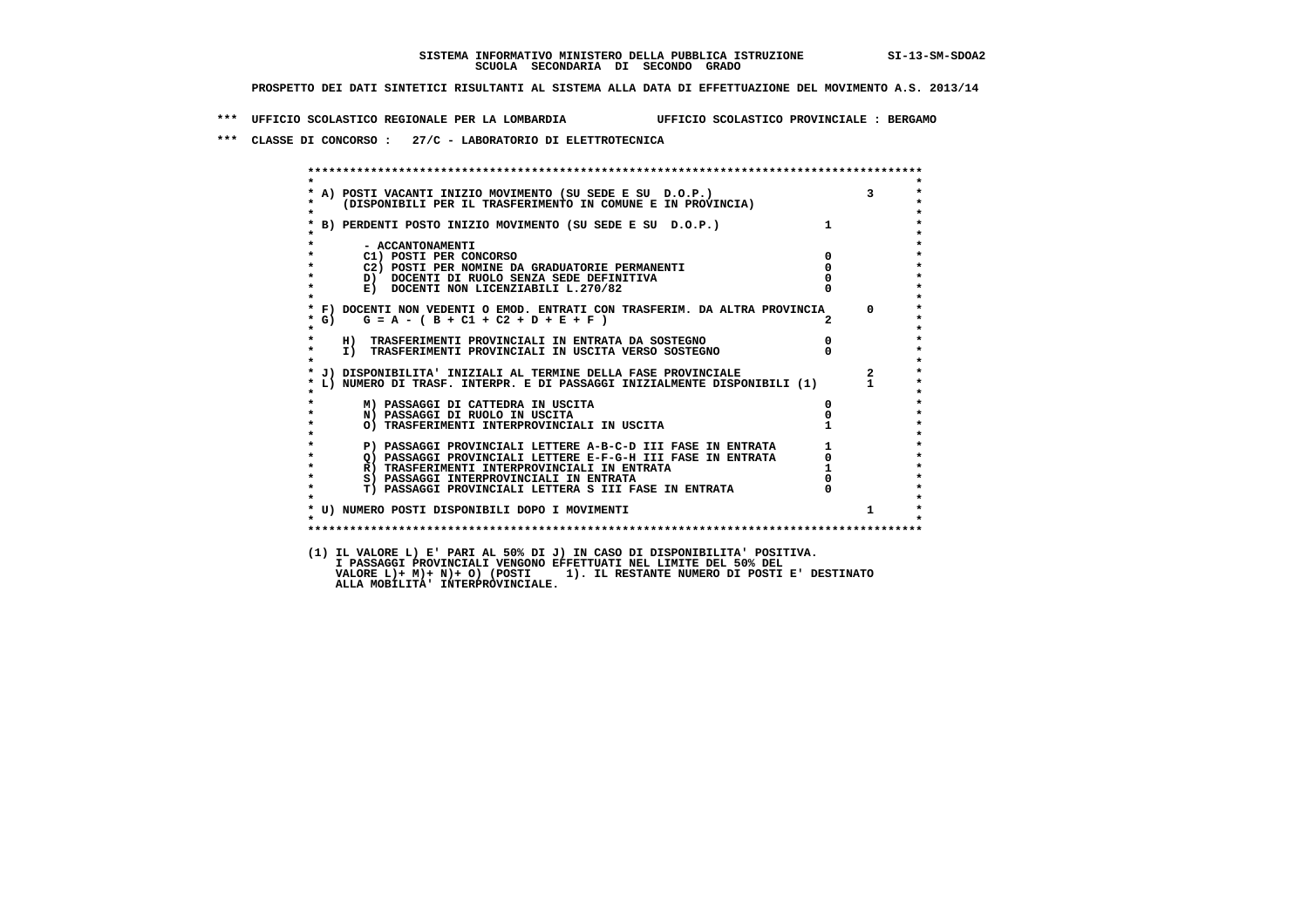**\*\*\* UFFICIO SCOLASTICO REGIONALE PER LA LOMBARDIA UFFICIO SCOLASTICO PROVINCIALE : BERGAMO**

 **\*\*\* CLASSE DI CONCORSO : 29/C - LABORATORIO DI FISICA E FISICA APPLICATA**

| A) POSTI VACANTI INIZIO MOVIMENTO (SU SEDE E SU D.O.P.)<br>(DISPONIBILI PER IL TRASFERIMENTO IN COMUNE E IN PROVINCIA) |            |
|------------------------------------------------------------------------------------------------------------------------|------------|
|                                                                                                                        |            |
| B) PERDENTI POSTO INIZIO MOVIMENTO (SU SEDE E SU D.O.P.)                                                               |            |
|                                                                                                                        |            |
| - ACCANTONAMENTI<br>C1) POSTI PER CONCORSO                                                                             |            |
| C2) POSTI PER NOMINE DA GRADUATORIE PERMANENTI                                                                         |            |
| D) DOCENTI DI RUOLO SENZA SEDE DEFINITIVA                                                                              |            |
| E) DOCENTI NON LICENZIABILI L.270/82                                                                                   |            |
|                                                                                                                        |            |
| * F) DOCENTI NON VEDENTI O EMOD. ENTRATI CON TRASFERIM. DA ALTRA PROVINCIA                                             | $^{\circ}$ |
| $G = A - (B + C1 + C2 + D + E + F)$<br>* G) +                                                                          |            |
|                                                                                                                        |            |
| H) TRASFERIMENTI PROVINCIALI IN ENTRATA DA SOSTEGNO                                                                    |            |
| I) TRASFERIMENTI PROVINCIALI IN USCITA VERSO SOSTEGNO                                                                  |            |
|                                                                                                                        |            |
| J) DISPONIBILITA' INIZIALI AL TERMINE DELLA FASE PROVINCIALE                                                           |            |
| L) NUMERO DI TRASF. INTERPR. E DI PASSAGGI INIZIALMENTE DISPONIBILI (1)                                                |            |
|                                                                                                                        |            |
| M) PASSAGGI DI CATTEDRA IN USCITA                                                                                      |            |
| N) PASSAGGI DI RUOLO IN USCITA                                                                                         |            |
| O) TRASFERIMENTI INTERPROVINCIALI IN USCITA                                                                            |            |
|                                                                                                                        |            |
| P) PASSAGGI PROVINCIALI LETTERE A-B-C-D III FASE IN ENTRATA                                                            |            |
| O) PASSAGGI PROVINCIALI LETTERE E-F-G-H III FASE IN ENTRATA                                                            |            |
| R) TRASFERIMENTI INTERPROVINCIALI IN ENTRATA                                                                           |            |
| S) PASSAGGI INTERPROVINCIALI IN ENTRATA                                                                                |            |
| <b>T) PASSAGGI PROVINCIALI LETTERA S III FASE IN ENTRATA</b>                                                           |            |
|                                                                                                                        | $\Omega$   |
| * U) NUMERO POSTI DISPONIBILI DOPO I MOVIMENTI                                                                         |            |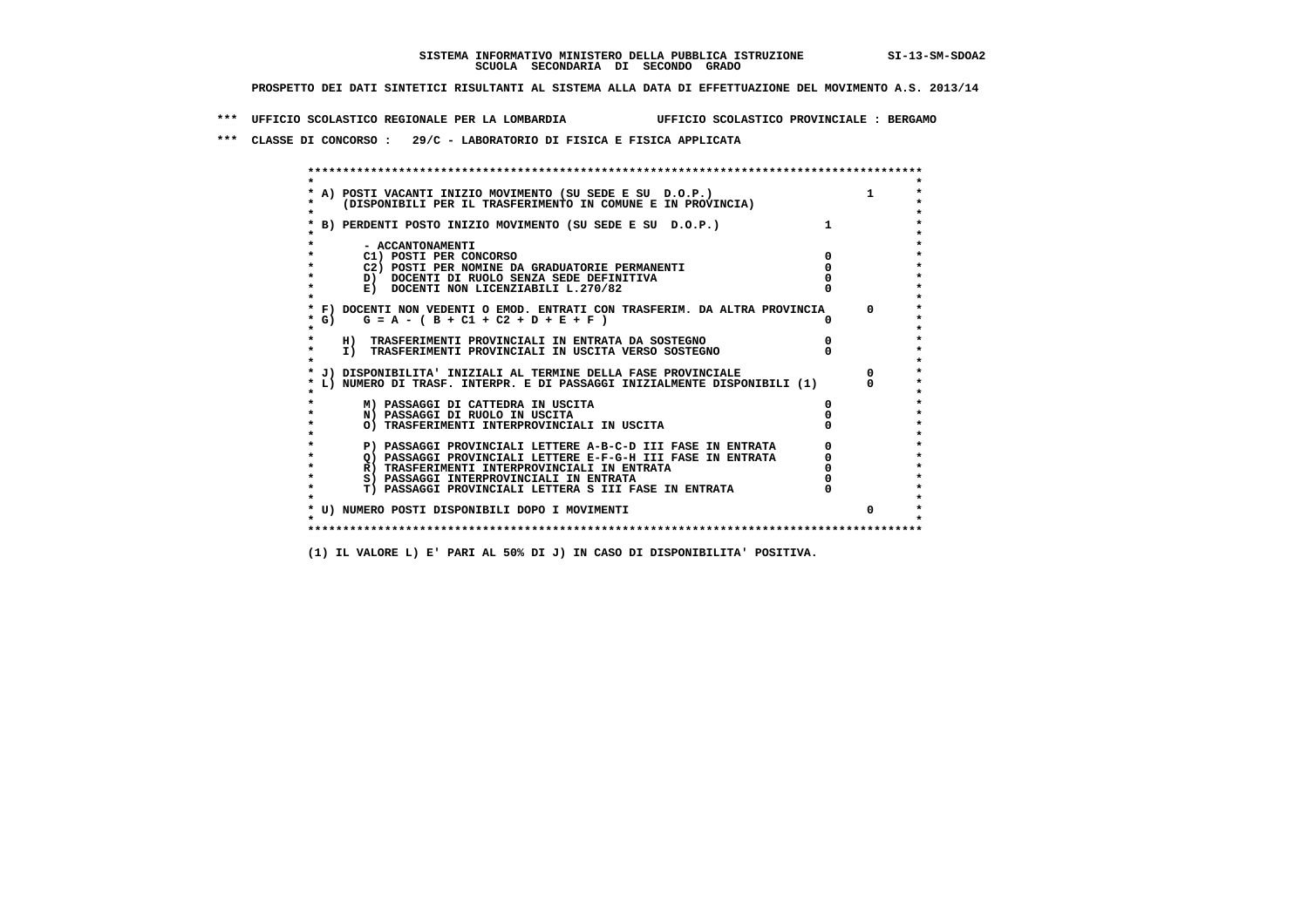**\*\*\* UFFICIO SCOLASTICO REGIONALE PER LA LOMBARDIA UFFICIO SCOLASTICO PROVINCIALE : BERGAMO**

 **\*\*\* CLASSE DI CONCORSO : 30/C - LABORATORIO DI INFORMATICA GESTIONALE**

| A) POSTI VACANTI INIZIO MOVIMENTO (SU SEDE E SU D.O.P.)                    |              |
|----------------------------------------------------------------------------|--------------|
| (DISPONIBILI PER IL TRASFERIMENTO IN COMUNE E IN PROVINCIA)                |              |
|                                                                            |              |
| B) PERDENTI POSTO INIZIO MOVIMENTO (SU SEDE E SU D.O.P.)                   |              |
|                                                                            |              |
| - ACCANTONAMENTI                                                           |              |
| C1) POSTI PER CONCORSO                                                     |              |
| C2) POSTI PER NOMINE DA GRADUATORIE PERMANENTI                             |              |
| D) DOCENTI DI RUOLO SENZA SEDE DEFINITIVA                                  |              |
| E) DOCENTI NON LICENZIABILI L.270/82                                       |              |
|                                                                            |              |
| * F) DOCENTI NON VEDENTI O EMOD. ENTRATI CON TRASFERIM. DA ALTRA PROVINCIA | $\Omega$     |
| G) $G = A - (B + C1 + C2 + D + E + F)$                                     |              |
|                                                                            |              |
| H) TRASFERIMENTI PROVINCIALI IN ENTRATA DA SOSTEGNO                        |              |
| I) TRASFERIMENTI PROVINCIALI IN USCITA VERSO SOSTEGNO                      |              |
|                                                                            |              |
| J) DISPONIBILITA' INIZIALI AL TERMINE DELLA FASE PROVINCIALE               |              |
| L) NUMERO DI TRASF. INTERPR. E DI PASSAGGI INIZIALMENTE DISPONIBILI (1)    |              |
|                                                                            |              |
| M) PASSAGGI DI CATTEDRA IN USCITA                                          |              |
| N) PASSAGGI DI RUOLO IN USCITA                                             |              |
| O) TRASFERIMENTI INTERPROVINCIALI IN USCITA                                |              |
|                                                                            |              |
| P) PASSAGGI PROVINCIALI LETTERE A-B-C-D III FASE IN ENTRATA                |              |
| O) PASSAGGI PROVINCIALI LETTERE E-F-G-H III FASE IN ENTRATA                |              |
| R) TRASFERIMENTI INTERPROVINCIALI IN ENTRATA                               |              |
| S) PASSAGGI INTERPROVINCIALI IN ENTRATA                                    |              |
| T) PASSAGGI PROVINCIALI LETTERA S III FASE IN ENTRATA                      |              |
|                                                                            |              |
| * U) NUMERO POSTI DISPONIBILI DOPO I MOVIMENTI                             | <sup>0</sup> |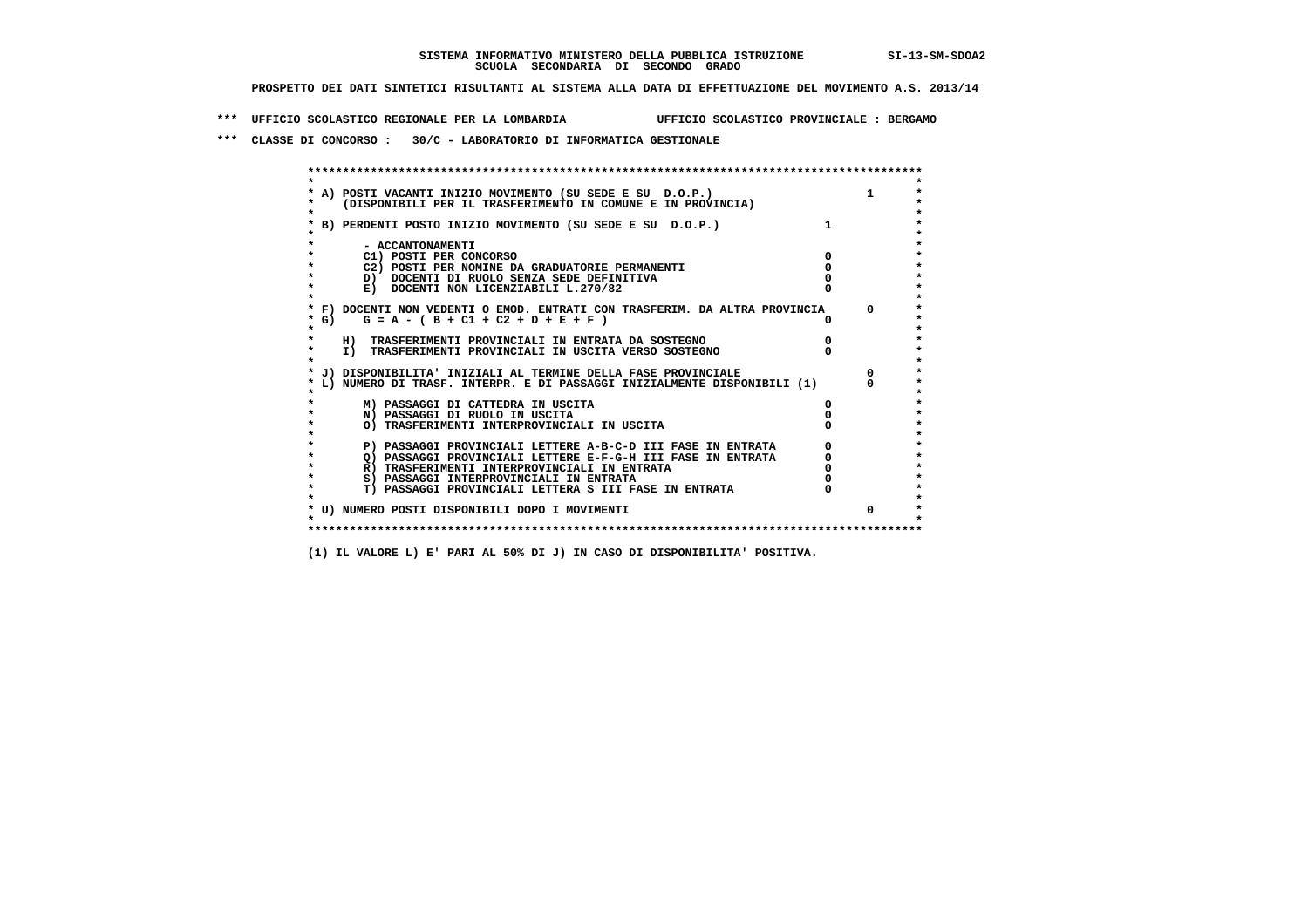**\*\*\* UFFICIO SCOLASTICO REGIONALE PER LA LOMBARDIA UFFICIO SCOLASTICO PROVINCIALE : BERGAMO**

 **\*\*\* CLASSE DI CONCORSO : 31/C - LABORATORIO DI INFORMATICA INDUSTRIALE**

|         | A) POSTI VACANTI INIZIO MOVIMENTO (SU SEDE E SU D.O.P.)                       |            |
|---------|-------------------------------------------------------------------------------|------------|
|         | (DISPONIBILI PER IL TRASFERIMENTO IN COMUNE E IN PROVINCIA)                   |            |
|         |                                                                               |            |
|         | B) PERDENTI POSTO INIZIO MOVIMENTO (SU SEDE E SU D.O.P.)                      |            |
|         |                                                                               |            |
|         | - ACCANTONAMENTI                                                              |            |
|         | C1) POSTI PER CONCORSO                                                        |            |
|         | C2) POSTI PER NOMINE DA GRADUATORIE PERMANENTI                                |            |
|         | D) DOCENTI DI RUOLO SENZA SEDE DEFINITIVA                                     |            |
|         | E) DOCENTI NON LICENZIABILI L.270/82                                          |            |
|         | * F) DOCENTI NON VEDENTI O EMOD. ENTRATI CON TRASFERIM. DA ALTRA PROVINCIA    | $^{\circ}$ |
|         | * G) $G = A - (B + C1 + C2 + D + E + F)$                                      |            |
| $\star$ |                                                                               |            |
|         | H) TRASFERIMENTI PROVINCIALI IN ENTRATA DA SOSTEGNO                           |            |
|         | I) TRASFERIMENTI PROVINCIALI IN USCITA VERSO SOSTEGNO                         |            |
|         |                                                                               |            |
|         | * J) DISPONIBILITA' INIZIALI AL TERMINE DELLA FASE PROVINCIALE                |            |
|         | L) NUMERO DI TRASF. INTERPR. E DI PASSAGGI INIZIALMENTE DISPONIBILI (1)       |            |
|         |                                                                               |            |
|         | M) PASSAGGI DI CATTEDRA IN USCITA                                             |            |
|         | N) PASSAGGI DI RUOLO IN USCITA<br>O) TRASFERIMENTI INTERPROVINCIALI IN USCITA |            |
|         |                                                                               |            |
|         | P) PASSAGGI PROVINCIALI LETTERE A-B-C-D III FASE IN ENTRATA                   |            |
|         | O) PASSAGGI PROVINCIALI LETTERE E-F-G-H III FASE IN ENTRATA                   |            |
|         | R) TRASFERIMENTI INTERPROVINCIALI IN ENTRATA                                  |            |
|         | S) PASSAGGI INTERPROVINCIALI IN ENTRATA                                       |            |
|         | T) PASSAGGI PROVINCIALI LETTERA S III FASE IN ENTRATA                         |            |
|         |                                                                               |            |
|         | * U) NUMERO POSTI DISPONIBILI DOPO I MOVIMENTI                                |            |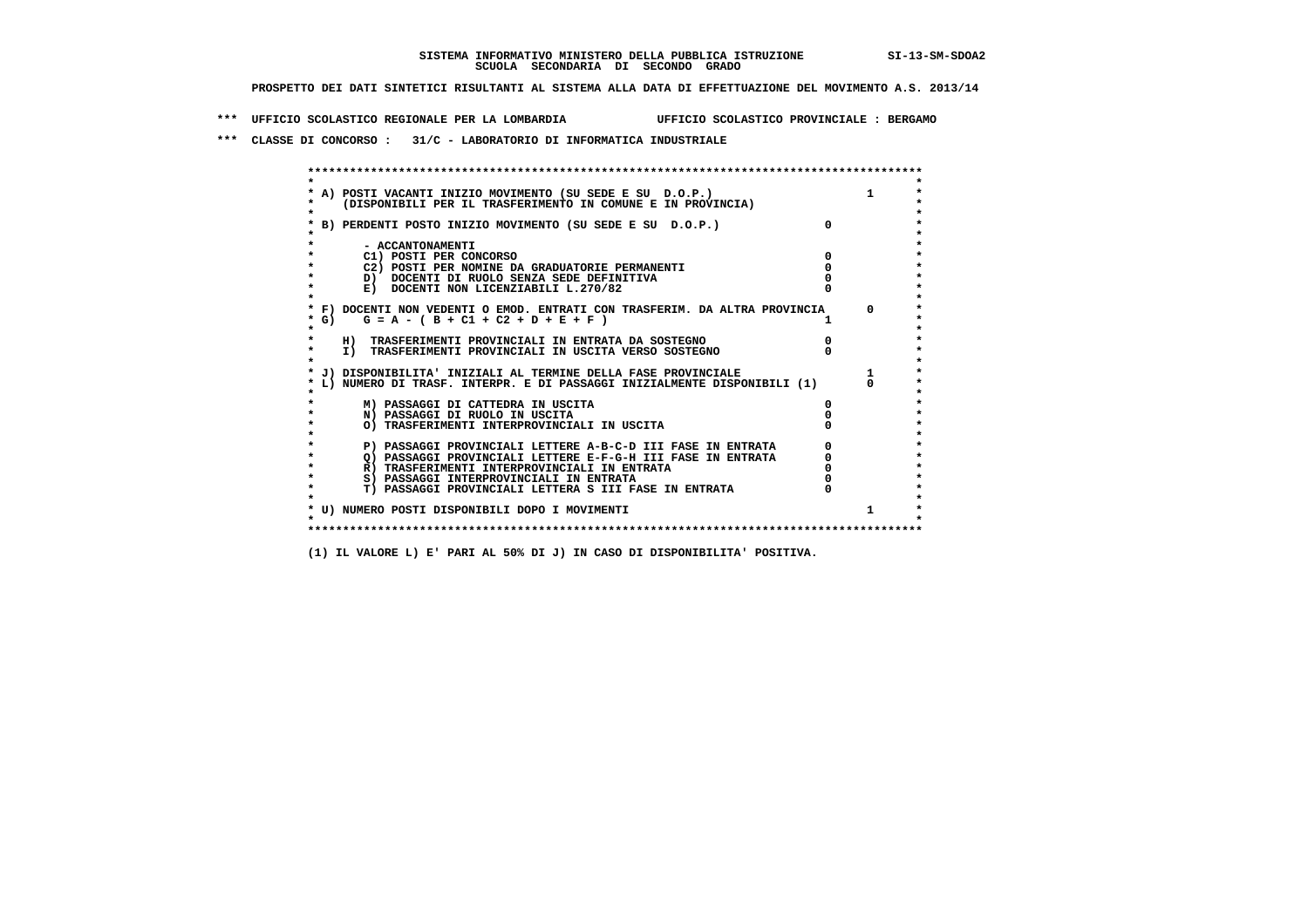**\*\*\* UFFICIO SCOLASTICO REGIONALE PER LA LOMBARDIA UFFICIO SCOLASTICO PROVINCIALE : BERGAMO**

 **\*\*\* CLASSE DI CONCORSO : 32/C - LABORATORIO MECCANICO-TECNOLOGICO**

| * A) POSTI VACANTI INIZIO MOVIMENTO (SU SEDE E SU D.O.P.)<br>(DISPONIBILI PER IL TRASFERIMENTO IN COMUNE E IN PROVINCIA) |     |            |
|--------------------------------------------------------------------------------------------------------------------------|-----|------------|
|                                                                                                                          |     |            |
| B) PERDENTI POSTO INIZIO MOVIMENTO (SU SEDE E SU D.O.P.)                                                                 | 17  |            |
|                                                                                                                          |     |            |
| - ACCANTONAMENTI                                                                                                         |     |            |
| C1) POSTI PER CONCORSO                                                                                                   |     |            |
| C2) POSTI PER NOMINE DA GRADUATORIE PERMANENTI                                                                           |     |            |
| D) DOCENTI DI RUOLO SENZA SEDE DEFINITIVA                                                                                |     |            |
| E) DOCENTI NON LICENZIABILI L.270/82                                                                                     |     |            |
| * F) DOCENTI NON VEDENTI O EMOD. ENTRATI CON TRASFERIM. DA ALTRA PROVINCIA                                               |     | $^{\circ}$ |
| $G = A - (B + C1 + C2 + D + E + F)$<br>* G) =                                                                            | -11 |            |
| $\star$                                                                                                                  |     |            |
| H) TRASFERIMENTI PROVINCIALI IN ENTRATA DA SOSTEGNO                                                                      |     |            |
| $\star$<br>I) TRASFERIMENTI PROVINCIALI IN USCITA VERSO SOSTEGNO                                                         |     |            |
|                                                                                                                          |     |            |
| * J) DISPONIBILITA' INIZIALI AL TERMINE DELLA FASE PROVINCIALE                                                           |     | $-11$      |
| L) NUMERO DI TRASF. INTERPR. E DI PASSAGGI INIZIALMENTE DISPONIBILI (1)                                                  |     | $-11$      |
| M) PASSAGGI DI CATTEDRA IN USCITA                                                                                        |     |            |
| N) PASSAGGI DI RUOLO IN USCITA                                                                                           |     |            |
| O) TRASFERIMENTI INTERPROVINCIALI IN USCITA                                                                              |     |            |
|                                                                                                                          |     |            |
| P) PASSAGGI PROVINCIALI LETTERE A-B-C-D III FASE IN ENTRATA                                                              |     |            |
| O) PASSAGGI PROVINCIALI LETTERE E-F-G-H III FASE IN ENTRATA                                                              |     |            |
| $\star$<br>R) TRASFERIMENTI INTERPROVINCIALI IN ENTRATA                                                                  |     |            |
| $\star$<br>S) PASSAGGI INTERPROVINCIALI IN ENTRATA                                                                       |     |            |
| $\star$<br>T) PASSAGGI PROVINCIALI LETTERA S III FASE IN ENTRATA                                                         |     |            |
|                                                                                                                          |     |            |
| * U) NUMERO POSTI DISPONIBILI DOPO I MOVIMENTI                                                                           |     | $-10$      |
|                                                                                                                          |     |            |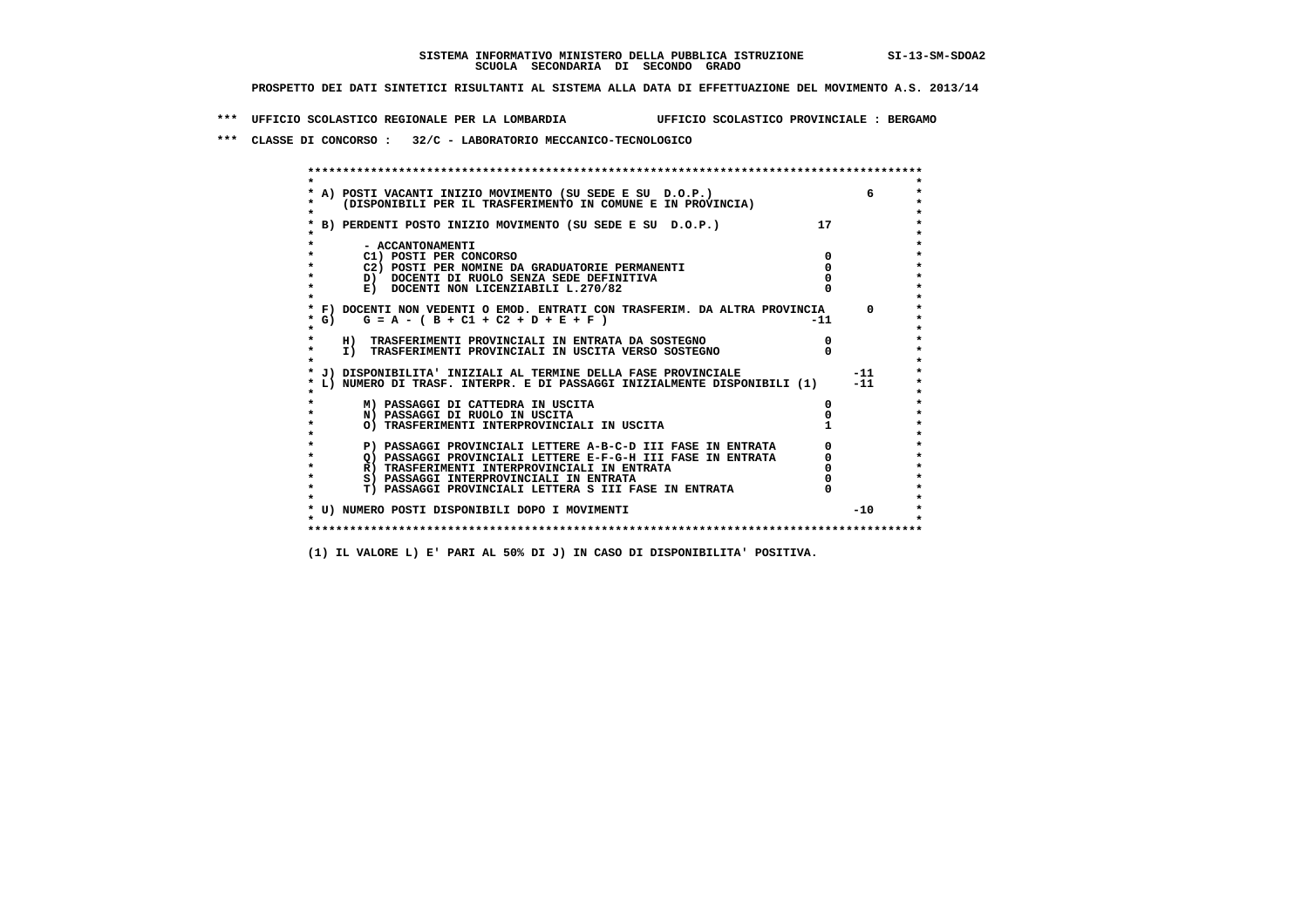**\*\*\* UFFICIO SCOLASTICO REGIONALE PER LA LOMBARDIA UFFICIO SCOLASTICO PROVINCIALE : BERGAMO**

 **\*\*\* CLASSE DI CONCORSO : 37/C - LABORATORIO E REPARTI DI LAVORAZIONE DEL LEGNO**

 **\*\*\*\*\*\*\*\*\*\*\*\*\*\*\*\*\*\*\*\*\*\*\*\*\*\*\*\*\*\*\*\*\*\*\*\*\*\*\*\*\*\*\*\*\*\*\*\*\*\*\*\*\*\*\*\*\*\*\*\*\*\*\*\*\*\*\*\*\*\*\*\*\*\*\*\*\*\*\*\*\*\*\*\*\*\*\*\* \* \*** $\bullet$  **\* A) POSTI VACANTI INIZIO MOVIMENTO (SU SEDE E SU D.O.P.) 1 \*** $\star$  **\* (DISPONIBILI PER IL TRASFERIMENTO IN COMUNE E IN PROVINCIA) \*** $\bullet$  **\* \* \* B) PERDENTI POSTO INIZIO MOVIMENTO (SU SEDE E SU D.O.P.) 0 \* \* \* \* - ACCANTONAMENTI \* \* C1) POSTI PER CONCORSO 0 \* \* C2) POSTI PER NOMINE DA GRADUATORIE PERMANENTI 0 \*D)** DOCENTI DI RUOLO SENZA SEDE DEFINITIVA  $\overline{a}$  0  $\overline{b}$  0  $\overline{c}$  0  $\overline{c}$  0  $\overline{c}$  0  $\overline{a}$  0  $\overline{b}$ **E) DOCENTI NON LICENZIABILI L.270/82 \* \* \* F) DOCENTI NON VEDENTI O EMOD. ENTRATI CON TRASFERIM. DA ALTRA PROVINCIA 0 \***  $\star$  **G)** G = A - ( B + C1 + C2 + D + E + F )  **\* \* \* H) TRASFERIMENTI PROVINCIALI IN ENTRATA DA SOSTEGNO 0 \* \* I) TRASFERIMENTI PROVINCIALI IN USCITA VERSO SOSTEGNO 0 \* \* \* \* J) DISPONIBILITA' INIZIALI AL TERMINE DELLA FASE PROVINCIALE 1 \* \* L) NUMERO DI TRASF. INTERPR. E DI PASSAGGI INIZIALMENTE DISPONIBILI (1) 0 \* \* \* \* M) PASSAGGI DI CATTEDRA IN USCITA 0 \* \* N) PASSAGGI DI RUOLO IN USCITA 0 \* \* O) TRASFERIMENTI INTERPROVINCIALI IN USCITA 0 \* \* \* P) PASSAGGI PROVINCIALI LETTERE A-B-C-D III FASE IN ENTRATA** 0 <sup>0</sup> **DASSAGGI PROVINCIALI LETTERE E-F-G-H** III FASE IN ENTRATA 0 <sup>0</sup>  **\* Q) PASSAGGI PROVINCIALI LETTERE E-F-G-H III FASE IN ENTRATA 0 \*R)** TRASFERIMENTI INTERPROVINCIALI IN ENTRATA  $\begin{bmatrix} 0 & 0 \\ 0 & 0 \\ 0 & 0 \end{bmatrix}$  PASSAGGI INTERPROVINCIALI IN ENTRATA  $\begin{bmatrix} 0 & 0 \\ 0 & 0 \\ 0 & 0 \end{bmatrix}$ **8) PASSAGGI INTERPROVINCIALI IN ENTRATA 6 \*\*\*** 0 \*\*\*<br> **T) PASSAGGI PROVINCIALI LETTERA S III FASE IN ENTRATA** 0 \*\*\*  $\ddot{\phantom{1}}$  **\* T) PASSAGGI PROVINCIALI LETTERA S III FASE IN ENTRATA 0 \*** $\star$  **\* \* \* U) NUMERO POSTI DISPONIBILI DOPO I MOVIMENTI 1 \* \* \* \*\*\*\*\*\*\*\*\*\*\*\*\*\*\*\*\*\*\*\*\*\*\*\*\*\*\*\*\*\*\*\*\*\*\*\*\*\*\*\*\*\*\*\*\*\*\*\*\*\*\*\*\*\*\*\*\*\*\*\*\*\*\*\*\*\*\*\*\*\*\*\*\*\*\*\*\*\*\*\*\*\*\*\*\*\*\*\***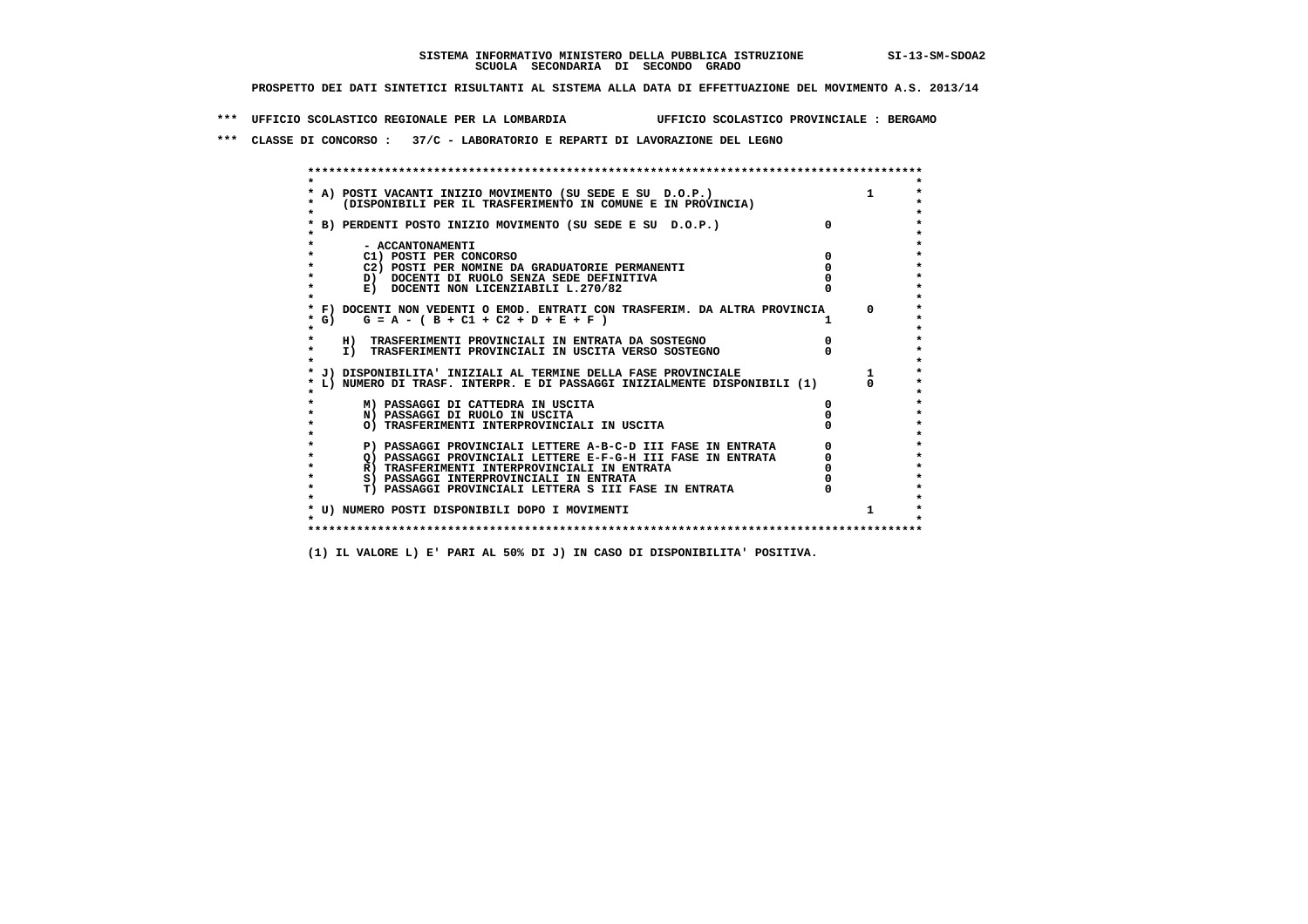**\*\*\* UFFICIO SCOLASTICO REGIONALE PER LA LOMBARDIA UFFICIO SCOLASTICO PROVINCIALE : BERGAMO**

 **\*\*\* CLASSE DI CONCORSO : 38/C - LABORATORIO E REPARTI DI LAVORAZIONE PER LE ARTI GRAFICHE**

 **\*\*\*\*\*\*\*\*\*\*\*\*\*\*\*\*\*\*\*\*\*\*\*\*\*\*\*\*\*\*\*\*\*\*\*\*\*\*\*\*\*\*\*\*\*\*\*\*\*\*\*\*\*\*\*\*\*\*\*\*\*\*\*\*\*\*\*\*\*\*\*\*\*\*\*\*\*\*\*\*\*\*\*\*\*\*\*\* \* \*** $\bullet$  **\* A) POSTI VACANTI INIZIO MOVIMENTO (SU SEDE E SU D.O.P.) 1 \*** $\star$  **\* (DISPONIBILI PER IL TRASFERIMENTO IN COMUNE E IN PROVINCIA) \*** $\bullet$  **\* \* \* B) PERDENTI POSTO INIZIO MOVIMENTO (SU SEDE E SU D.O.P.) 0 \* \* \* \* - ACCANTONAMENTI \* \* C1) POSTI PER CONCORSO 0 \* \* C2) POSTI PER NOMINE DA GRADUATORIE PERMANENTI 0 \*b**  $\overline{D}$  **docenti di RUOLO SENZA SEDE DEFINITIVA**  $\overline{D}$  **0**  $\overline{D}$  **0**  $\overline{D}$  **0**  $\overline{D}$  **0**  $\overline{D}$  **0**  $\overline{D}$  **0**  $\overline{D}$  **0**  $\overline{D}$  **0**  $\overline{D}$  **0**  $\overline{D}$  **0**  $\overline{D}$  **0**  $\overline{D}$  **0**  $\overline{D}$  **0 E) DOCENTI NON LICENZIABILI L.270/82 \* \* \* F) DOCENTI NON VEDENTI O EMOD. ENTRATI CON TRASFERIM. DA ALTRA PROVINCIA 0 \***  $\star$  **G)** G = A - ( B + C1 + C2 + D + E + F )  **\* \* \* H) TRASFERIMENTI PROVINCIALI IN ENTRATA DA SOSTEGNO 0 \* \* I) TRASFERIMENTI PROVINCIALI IN USCITA VERSO SOSTEGNO 0 \* \* \* \* J) DISPONIBILITA' INIZIALI AL TERMINE DELLA FASE PROVINCIALE 1 \* \* L) NUMERO DI TRASF. INTERPR. E DI PASSAGGI INIZIALMENTE DISPONIBILI (1) 0 \* \* \* \* M) PASSAGGI DI CATTEDRA IN USCITA 0 \* \* N) PASSAGGI DI RUOLO IN USCITA 0 \* \* O) TRASFERIMENTI INTERPROVINCIALI IN USCITA 0 \* \* \* P) PASSAGGI PROVINCIALI LETTERE A-B-C-D III FASE IN ENTRATA** 0 <sup>0</sup> **DASSAGGI PROVINCIALI LETTERE E-F-G-H** III FASE IN ENTRATA 0 <sup>0</sup>  $\star$  **\* Q) PASSAGGI PROVINCIALI LETTERE E-F-G-H III FASE IN ENTRATA 0 \* \* R) TRASFERIMENTI INTERPROVINCIALI IN ENTRATA 0 \*8) PASSAGGI INTERPROVINCIALI IN ENTRATA 6 \*\*\*** 0 \*\*\*<br> **T) PASSAGGI PROVINCIALI LETTERA S III FASE IN ENTRATA** 0 \*\*\*  $\ddot{\phantom{1}}$  **\* T) PASSAGGI PROVINCIALI LETTERA S III FASE IN ENTRATA 0 \*** $\star$  **\* \* \* U) NUMERO POSTI DISPONIBILI DOPO I MOVIMENTI 1 \* \* \* \*\*\*\*\*\*\*\*\*\*\*\*\*\*\*\*\*\*\*\*\*\*\*\*\*\*\*\*\*\*\*\*\*\*\*\*\*\*\*\*\*\*\*\*\*\*\*\*\*\*\*\*\*\*\*\*\*\*\*\*\*\*\*\*\*\*\*\*\*\*\*\*\*\*\*\*\*\*\*\*\*\*\*\*\*\*\*\***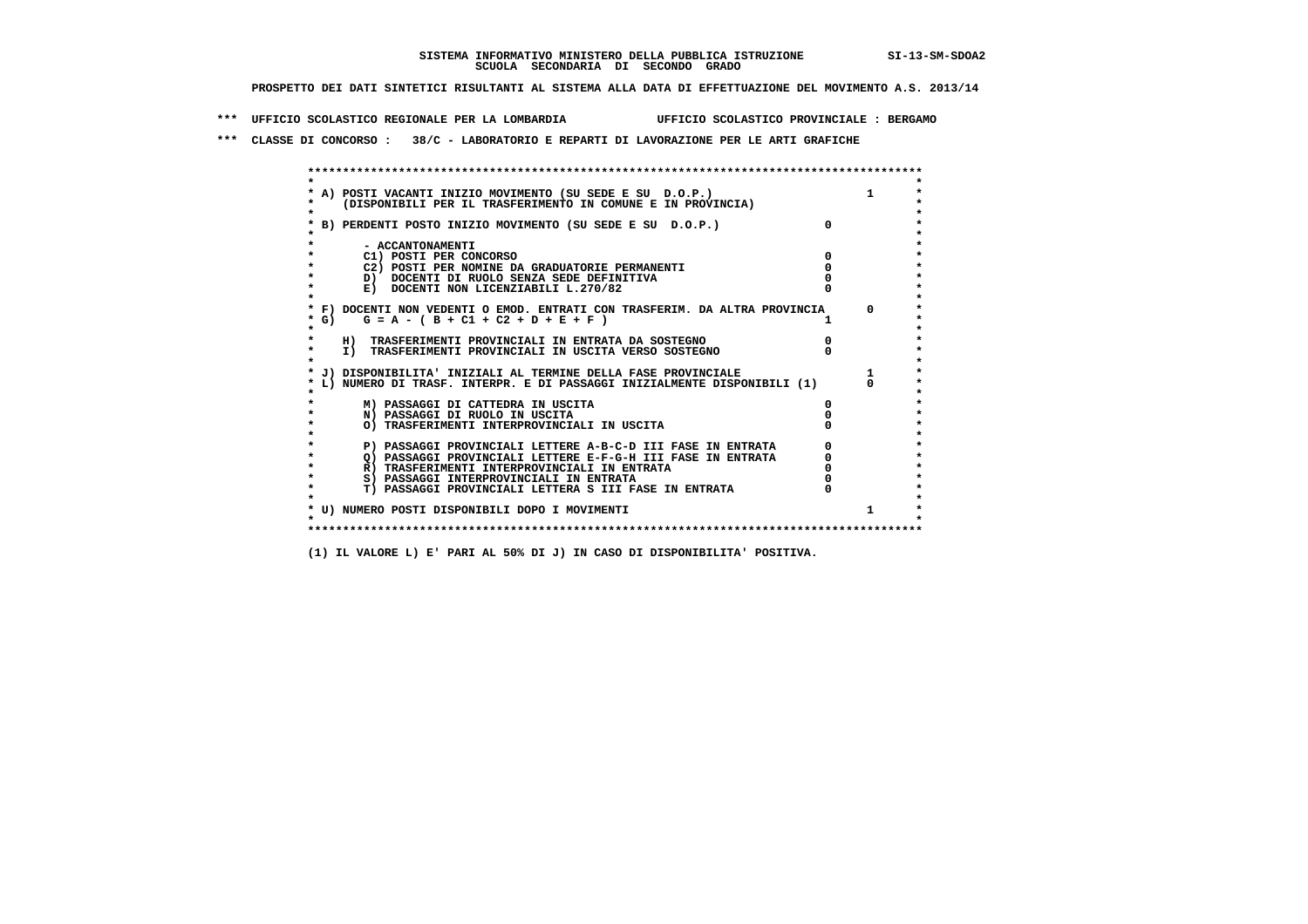**\*\*\* UFFICIO SCOLASTICO REGIONALE PER LA LOMBARDIA UFFICIO SCOLASTICO PROVINCIALE : BERGAMO**

 **\*\*\* CLASSE DI CONCORSO : 39/C - LABORATORIO E REPARTI DI LAVORAZIONE PER L'INDUSTRIA MINERARIA**

| * A) POSTI VACANTI INIZIO MOVIMENTO (SU SEDE E SU D.O.P.)                  |          |
|----------------------------------------------------------------------------|----------|
| (DISPONIBILI PER IL TRASFERIMENTO IN COMUNE E IN PROVINCIA)                |          |
| * B) PERDENTI POSTO INIZIO MOVIMENTO (SU SEDE E SU D.O.P.)                 | $\Omega$ |
|                                                                            |          |
| - ACCANTONAMENTI                                                           |          |
| C1) POSTI PER CONCORSO                                                     |          |
| C2) POSTI PER NOMINE DA GRADUATORIE PERMANENTI                             |          |
| D) DOCENTI DI RUOLO SENZA SEDE DEFINITIVA                                  |          |
| E) DOCENTI NON LICENZIABILI L.270/82                                       |          |
| * F) DOCENTI NON VEDENTI O EMOD. ENTRATI CON TRASFERIM. DA ALTRA PROVINCIA |          |
| $*$ G)<br>$G = A - (B + C1 + C2 + D + E + F)$                              |          |
|                                                                            |          |
| H) TRASFERIMENTI PROVINCIALI IN ENTRATA DA SOSTEGNO                        |          |
| I) TRASFERIMENTI PROVINCIALI IN USCITA VERSO SOSTEGNO                      |          |
|                                                                            |          |
| J) DISPONIBILITA' INIZIALI AL TERMINE DELLA FASE PROVINCIALE               |          |
| L) NUMERO DI TRASF. INTERPR. E DI PASSAGGI INIZIALMENTE DISPONIBILI (1)    |          |
| M) PASSAGGI DI CATTEDRA IN USCITA                                          |          |
| N) PASSAGGI DI RUOLO IN USCITA                                             |          |
| O) TRASFERIMENTI INTERPROVINCIALI IN USCITA                                |          |
|                                                                            |          |
| P) PASSAGGI PROVINCIALI LETTERE A-B-C-D III FASE IN ENTRATA                |          |
| Q) PASSAGGI PROVINCIALI LETTERE E-F-G-H III FASE IN ENTRATA                |          |
| R) TRASFERIMENTI INTERPROVINCIALI IN ENTRATA                               |          |
| S) PASSAGGI INTERPROVINCIALI IN ENTRATA                                    |          |
| T) PASSAGGI PROVINCIALI LETTERA S III FASE IN ENTRATA                      |          |
|                                                                            |          |
| * U) NUMERO POSTI DISPONIBILI DOPO I MOVIMENTI                             |          |
|                                                                            |          |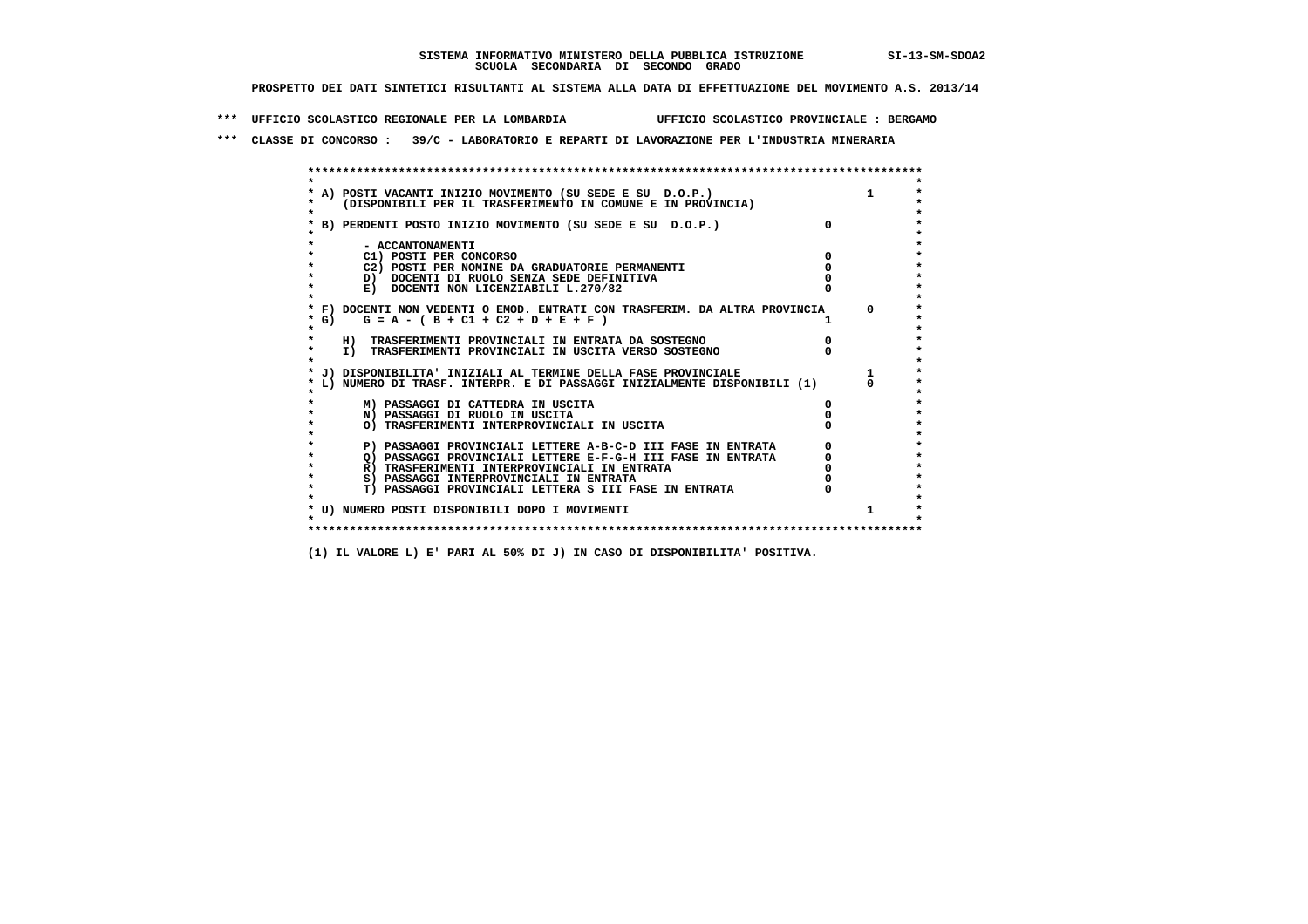**\*\*\* UFFICIO SCOLASTICO REGIONALE PER LA LOMBARDIA UFFICIO SCOLASTICO PROVINCIALE : BERGAMO**

 **\*\*\* CLASSE DI CONCORSO : 43/C - LABORATORIO TECNOLOGICO PER L'EDILIZIA ED ESERCITAZIONI DI TOPOGRAFIA**

| $\star$            |                                                                                                                                                             |                                  |    |
|--------------------|-------------------------------------------------------------------------------------------------------------------------------------------------------------|----------------------------------|----|
|                    |                                                                                                                                                             |                                  |    |
|                    | * A) POSTI VACANTI INIZIO MOVIMENTO (SU SEDE E SU D.O.P.) 7<br>* (DISPONIBILI PER IL TRASFERIMENTO IN COMUNE E IN PROVINCIA) *                              |                                  |    |
| $\star$            |                                                                                                                                                             | $\overline{0}$                   |    |
|                    | * B) PERDENTI POSTO INIZIO MOVIMENTO (SU SEDE E SU D.O.P.)                                                                                                  |                                  |    |
|                    |                                                                                                                                                             |                                  |    |
| $\star$            | - ACCANTONAMENTI<br>$\overline{\mathbf{0}}$                                                                                                                 |                                  |    |
| $\star$            | C1) POSTI PER CONCORSO<br>C2) POSTI PER NOMINE DA GRADUATORIE PERMANENTI                                                                                    | $\Omega$                         |    |
| $\star$            | D) DOCENTI DI RUOLO SENZA SEDE DEFINITIVA                                                                                                                   |                                  |    |
| $\star$            | E) DOCENTI NON LICENZIABILI L.270/82                                                                                                                        |                                  |    |
| $\star$            |                                                                                                                                                             |                                  |    |
|                    | * F) DOCENTI NON VEDENTI O EMOD. ENTRATI CON TRASFERIM. DA ALTRA PROVINCIA 0                                                                                |                                  |    |
| $*$ G)             | $G = A - (B + C1 + C2 + D + E + F)$                                                                                                                         |                                  |    |
| $\star$            |                                                                                                                                                             |                                  |    |
| $\star$            | H) TRASFERIMENTI PROVINCIALI IN ENTRATA DA SOSTEGNO                                                                                                         | $\begin{matrix}0\\0\end{matrix}$ |    |
| $\star$            | I) TRASFERIMENTI PROVINCIALI IN USCITA VERSO SOSTEGNO                                                                                                       |                                  |    |
| $\mathbf{r}$       |                                                                                                                                                             |                                  |    |
|                    | * J) DISPONIBILITA' INIZIALI AL TERMINE DELLA FASE PROVINCIALE (1) 7<br>* L) NUMERO DI TRASF. INTERPR. E DI PASSAGGI INIZIALMENTE DISPONIBILI (1) 3         |                                  |    |
|                    |                                                                                                                                                             |                                  |    |
|                    |                                                                                                                                                             |                                  |    |
|                    | M) PASSAGGI DI CATTEDRA IN USCITA                                                                                                                           | $\mathbf{0}$                     |    |
| $\star$            | N) PASSAGGI DI RUOLO IN USCITA                                                                                                                              |                                  |    |
| $\star$<br>$\star$ | O) TRASFERIMENTI INTERPROVINCIALI IN USCITA                                                                                                                 |                                  |    |
| $\star$            | P) PASSAGGI PROVINCIALI LETTERE A-B-C-D III FASE IN ENTRATA                                                                                                 |                                  |    |
| $\star$            |                                                                                                                                                             |                                  |    |
| $\star$            | Q) PASSAGGI PROVINCIALI LETTERE E-F-G-H III FASE IN ENTRATA<br>R) TRASFERIMENTI INTERPROVINCIALI IN ENTRATA<br>R) TRASFERIMENTI INTERPROVINCIALI IN ENTRATA |                                  |    |
| $\star$            | S) PASSAGGI INTERPROVINCIALI IN ENTRATA                                                                                                                     |                                  |    |
| $\star$            | <b>T) PASSAGGI PROVINCIALI LETTERA S III FASE IN ENTRATA</b>                                                                                                |                                  |    |
|                    |                                                                                                                                                             |                                  |    |
|                    | * U) NUMERO POSTI DISPONIBILI DOPO I MOVIMENTI                                                                                                              |                                  | б. |
| $\cdot$            |                                                                                                                                                             |                                  |    |
|                    |                                                                                                                                                             |                                  |    |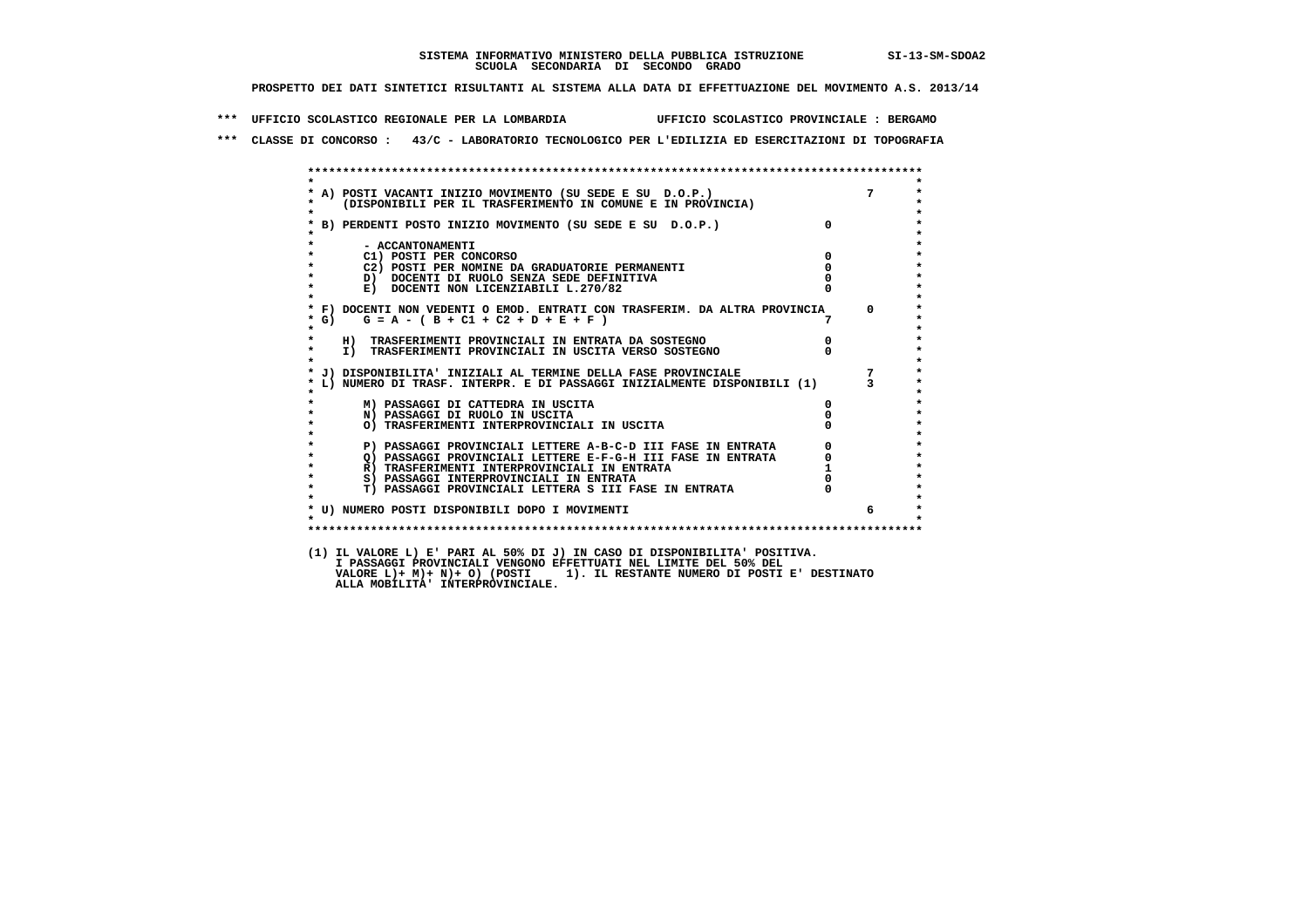**\*\*\* UFFICIO SCOLASTICO REGIONALE PER LA LOMBARDIA UFFICIO SCOLASTICO PROVINCIALE : BERGAMO**

 **\*\*\* CLASSE DI CONCORSO : 45/C - METODOLOGIE OPERATIVE NEI SERVIZI SOCIALI**

|        | A) POSTI VACANTI INIZIO MOVIMENTO (SU SEDE E SU D.O.P.)                    |              |
|--------|----------------------------------------------------------------------------|--------------|
|        | (DISPONIBILI PER IL TRASFERIMENTO IN COMUNE E IN PROVINCIA)                |              |
|        | B) PERDENTI POSTO INIZIO MOVIMENTO (SU SEDE E SU D.O.P.)                   |              |
|        | - ACCANTONAMENTI                                                           |              |
|        | C1) POSTI PER CONCORSO                                                     |              |
|        | C2) POSTI PER NOMINE DA GRADUATORIE PERMANENTI                             |              |
|        | D) DOCENTI DI RUOLO SENZA SEDE DEFINITIVA                                  |              |
|        | E) DOCENTI NON LICENZIABILI L.270/82                                       |              |
|        | * F) DOCENTI NON VEDENTI O EMOD. ENTRATI CON TRASFERIM. DA ALTRA PROVINCIA | $\mathsf{a}$ |
| * G) + | $G = A - (B + C1 + C2 + D + E + F)$                                        |              |
|        | H) TRASFERIMENTI PROVINCIALI IN ENTRATA DA SOSTEGNO                        |              |
|        | I) TRASFERIMENTI PROVINCIALI IN USCITA VERSO SOSTEGNO                      |              |
|        | J) DISPONIBILITA' INIZIALI AL TERMINE DELLA FASE PROVINCIALE               |              |
|        | L) NUMERO DI TRASF. INTERPR. E DI PASSAGGI INIZIALMENTE DISPONIBILI (1)    |              |
|        | M) PASSAGGI DI CATTEDRA IN USCITA                                          |              |
|        | N) PASSAGGI DI RUOLO IN USCITA                                             |              |
|        | O) TRASFERIMENTI INTERPROVINCIALI IN USCITA                                |              |
|        | P) PASSAGGI PROVINCIALI LETTERE A-B-C-D III FASE IN ENTRATA                |              |
|        | O) PASSAGGI PROVINCIALI LETTERE E-F-G-H III FASE IN ENTRATA                |              |
|        | R) TRASFERIMENTI INTERPROVINCIALI IN ENTRATA                               |              |
|        | S) PASSAGGI INTERPROVINCIALI IN ENTRATA                                    |              |
|        | T) PASSAGGI PROVINCIALI LETTERA S III FASE IN ENTRATA                      |              |
|        |                                                                            |              |
|        | * U) NUMERO POSTI DISPONIBILI DOPO I MOVIMENTI                             |              |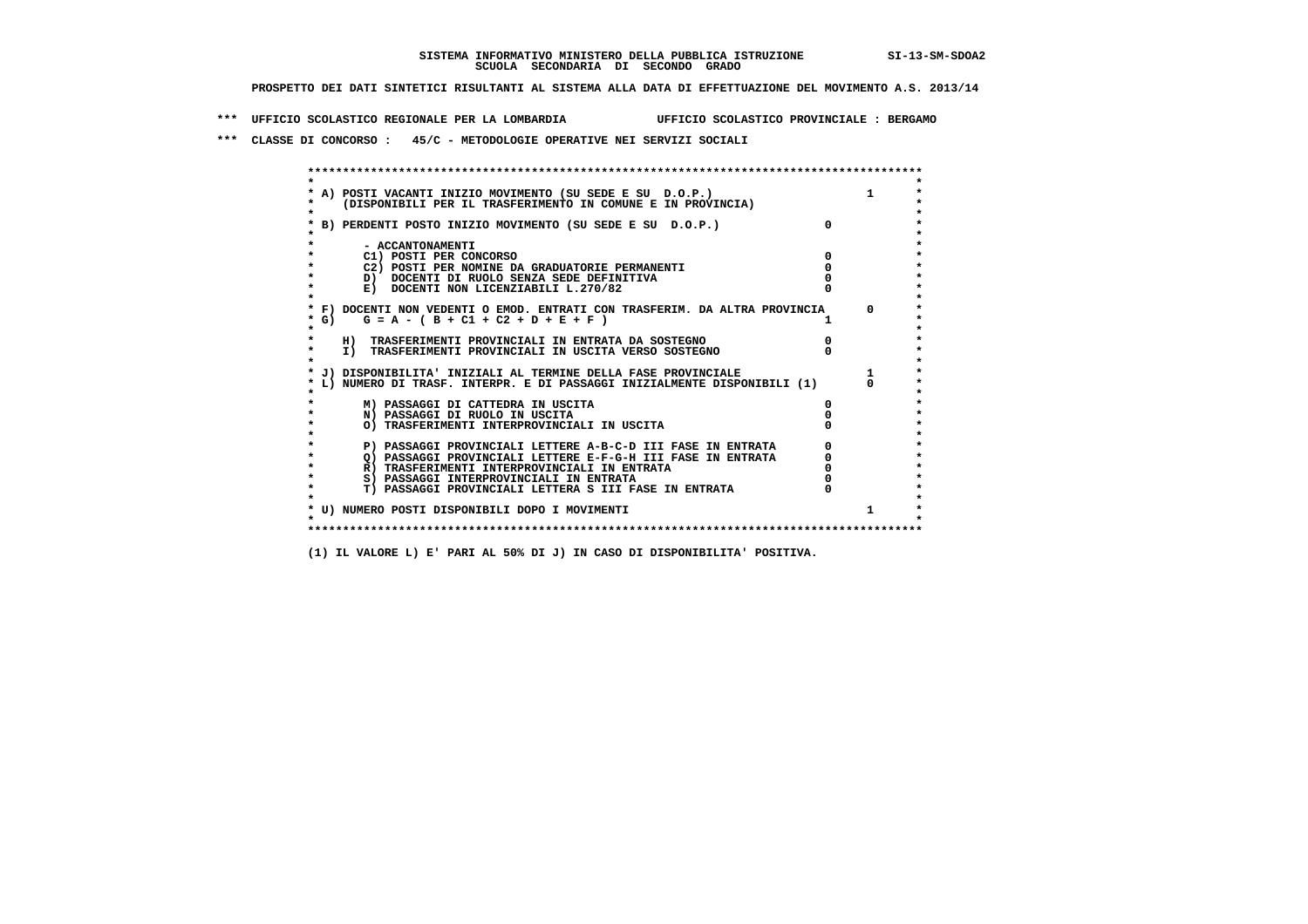**\*\*\* UFFICIO SCOLASTICO REGIONALE PER LA LOMBARDIA UFFICIO SCOLASTICO PROVINCIALE : BERGAMO**

 **\*\*\* CLASSE DI CONCORSO : 49/C - REPARTI DI LAVORAZIONE PER LE ARTI FOTOGRAFICHE**

 **\*\*\*\*\*\*\*\*\*\*\*\*\*\*\*\*\*\*\*\*\*\*\*\*\*\*\*\*\*\*\*\*\*\*\*\*\*\*\*\*\*\*\*\*\*\*\*\*\*\*\*\*\*\*\*\*\*\*\*\*\*\*\*\*\*\*\*\*\*\*\*\*\*\*\*\*\*\*\*\*\*\*\*\*\*\*\*\* \* \*** $\bullet$  **\* A) POSTI VACANTI INIZIO MOVIMENTO (SU SEDE E SU D.O.P.) 1 \*** $\star$  **\* (DISPONIBILI PER IL TRASFERIMENTO IN COMUNE E IN PROVINCIA) \*** $\bullet$  **\* \* \* B) PERDENTI POSTO INIZIO MOVIMENTO (SU SEDE E SU D.O.P.) 0 \* \* \* \* - ACCANTONAMENTI \* \* C1) POSTI PER CONCORSO 0 \* \* C2) POSTI PER NOMINE DA GRADUATORIE PERMANENTI 0 \*D)** DOCENTI DI RUOLO SENZA SEDE DEFINITIVA  $\overline{a}$  0  $\overline{b}$  0  $\overline{c}$  0  $\overline{c}$  0  $\overline{c}$  0  $\overline{a}$  0  $\overline{b}$ **E) DOCENTI NON LICENZIABILI L.270/82 \* \* \* F) DOCENTI NON VEDENTI O EMOD. ENTRATI CON TRASFERIM. DA ALTRA PROVINCIA 0 \***  $\star$  **G)** G = A - ( B + C1 + C2 + D + E + F )  **\* \* \* H) TRASFERIMENTI PROVINCIALI IN ENTRATA DA SOSTEGNO 0 \* \* I) TRASFERIMENTI PROVINCIALI IN USCITA VERSO SOSTEGNO 0 \* \* \* \* J) DISPONIBILITA' INIZIALI AL TERMINE DELLA FASE PROVINCIALE 1 \* \* L) NUMERO DI TRASF. INTERPR. E DI PASSAGGI INIZIALMENTE DISPONIBILI (1) 0 \* \* \* \* M) PASSAGGI DI CATTEDRA IN USCITA 0 \* \* N) PASSAGGI DI RUOLO IN USCITA 0 \* \* O) TRASFERIMENTI INTERPROVINCIALI IN USCITA 0 \* \* \* P) PASSAGGI PROVINCIALI LETTERE A-B-C-D III FASE IN ENTRATA** 0 <sup>0</sup> **DASSAGGI PROVINCIALI LETTERE E-F-G-H** III FASE IN ENTRATA 0 <sup>0</sup>  $\star$  **\* Q) PASSAGGI PROVINCIALI LETTERE E-F-G-H III FASE IN ENTRATA 0 \*R)** TRASFERIMENTI INTERPROVINCIALI IN ENTRATA  $\begin{bmatrix} 0 & 0 \\ 0 & 0 \\ 0 & 0 \end{bmatrix}$  PASSAGGI INTERPROVINCIALI IN ENTRATA  $\begin{bmatrix} 0 & 0 \\ 0 & 0 \\ 0 & 0 \end{bmatrix}$ **8) PASSAGGI INTERPROVINCIALI IN ENTRATA 6 \*\*\*** 0 \*\*\*<br> **T) PASSAGGI PROVINCIALI LETTERA S III FASE IN ENTRATA** 0 \*\*\*  $\ddot{\phantom{1}}$  **\* T) PASSAGGI PROVINCIALI LETTERA S III FASE IN ENTRATA 0 \*** $\star$  **\* \* \* U) NUMERO POSTI DISPONIBILI DOPO I MOVIMENTI 1 \* \* \* \*\*\*\*\*\*\*\*\*\*\*\*\*\*\*\*\*\*\*\*\*\*\*\*\*\*\*\*\*\*\*\*\*\*\*\*\*\*\*\*\*\*\*\*\*\*\*\*\*\*\*\*\*\*\*\*\*\*\*\*\*\*\*\*\*\*\*\*\*\*\*\*\*\*\*\*\*\*\*\*\*\*\*\*\*\*\*\***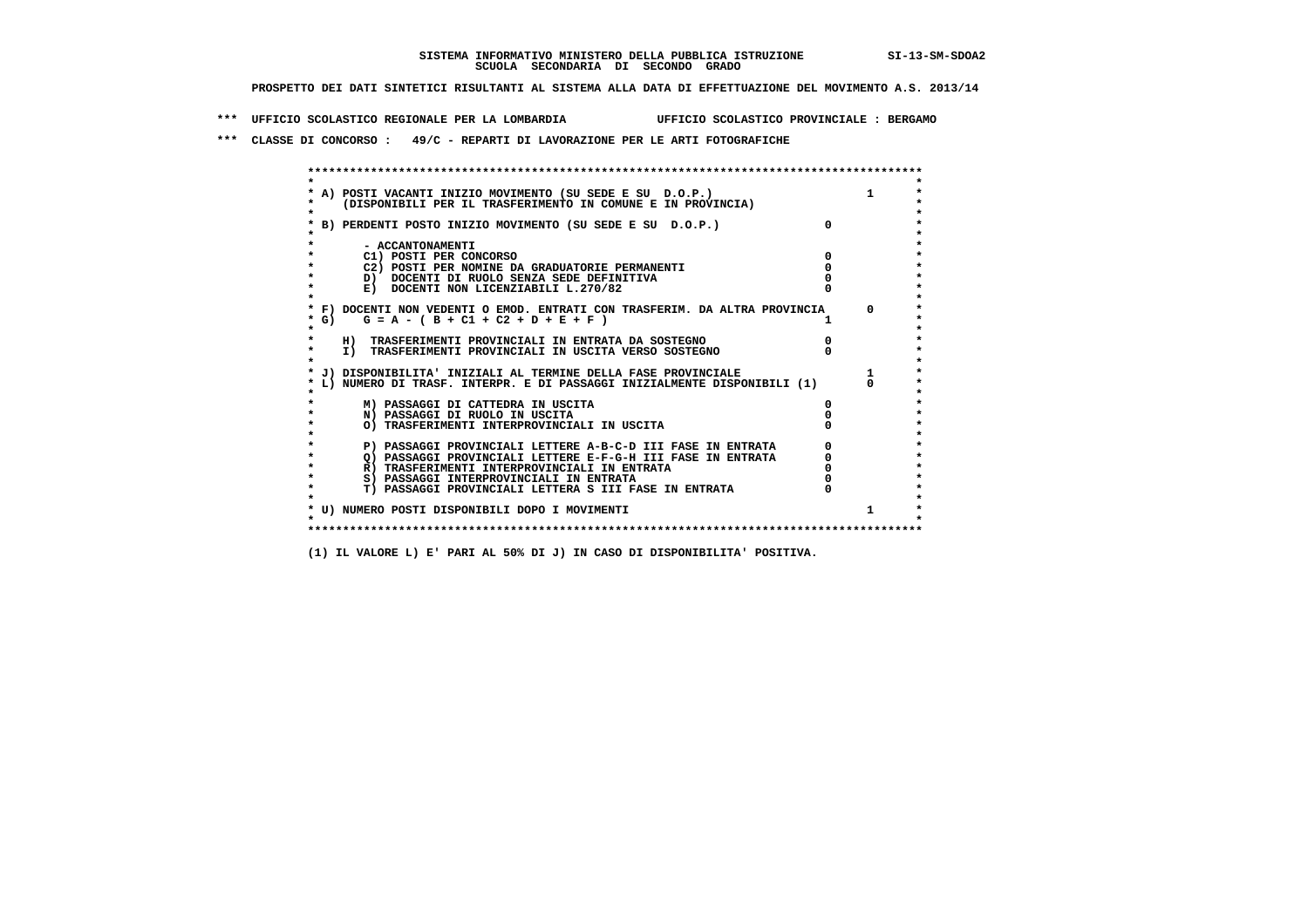**\*\*\* UFFICIO SCOLASTICO REGIONALE PER LA LOMBARDIA UFFICIO SCOLASTICO PROVINCIALE : BERGAMO**

 **\*\*\* CLASSE DI CONCORSO : 50/C - TECNICA DEI SERVIZI ED ESERCITAZIONI PRATICHE DI CUCINA**

 **\*\*\*\*\*\*\*\*\*\*\*\*\*\*\*\*\*\*\*\*\*\*\*\*\*\*\*\*\*\*\*\*\*\*\*\*\*\*\*\*\*\*\*\*\*\*\*\*\*\*\*\*\*\*\*\*\*\*\*\*\*\*\*\*\*\*\*\*\*\*\*\*\*\*\*\*\*\*\*\*\*\*\*\*\*\*\*\* \* \* \* A) POSTI VACANTI INIZIO MOVIMENTO (SU SEDE E SU D.O.P.) 5 \* \* (DISPONIBILI PER IL TRASFERIMENTO IN COMUNE E IN PROVINCIA) \* \* \* \* B) PERDENTI POSTO INIZIO MOVIMENTO (SU SEDE E SU D.O.P.) 0 \* \* \* \* - ACCANTONAMENTI \* \* C1) POSTI PER CONCORSO 0 \* \* C2) POSTI PER NOMINE DA GRADUATORIE PERMANENTI 0 \*b b** docenti di RUOLO SENZA SEDE DEFINITIVA  $\overline{D}$  **b**  $\overline{D}$  0  $\overline{D}$  0  $\overline{D}$  0  $\overline{D}$  0  $\overline{D}$  0  $\overline{D}$  0  $\overline{D}$  0  $\overline{D}$  0  $\overline{D}$  0  $\overline{D}$  0  $\overline{D}$  0  $\overline{D}$  0  $\overline{D}$  0  $\overline{D}$  0  $\overline{D}$ **E) DOCENTI NON LICENZIABILI L.270/82 \* \* \* F) DOCENTI NON VEDENTI O EMOD. ENTRATI CON TRASFERIM. DA ALTRA PROVINCIA 0 \***  $\star$  **G)** G = A - ( B + C1 + C2 + D + E + F )  **\* \* \* H) TRASFERIMENTI PROVINCIALI IN ENTRATA DA SOSTEGNO 0 \* \* I) TRASFERIMENTI PROVINCIALI IN USCITA VERSO SOSTEGNO 0 \* \* \* \* J) DISPONIBILITA' INIZIALI AL TERMINE DELLA FASE PROVINCIALE 5 \* \* L) NUMERO DI TRASF. INTERPR. E DI PASSAGGI INIZIALMENTE DISPONIBILI (1) 2 \* \* \* \* M) PASSAGGI DI CATTEDRA IN USCITA 0 \* \* N) PASSAGGI DI RUOLO IN USCITA 0 \* \* O) TRASFERIMENTI INTERPROVINCIALI IN USCITA 0 \* \* \* P) PASSAGGI PROVINCIALI LETTERE A-B-C-D III FASE IN ENTRATA** 0 <sup>0</sup> **DASSAGGI PROVINCIALI LETTERE E-F-G-H** III FASE IN ENTRATA 0 <sup>0</sup> **2) PASSAGGI PROVINCIALI LETTERE E-F-G-H III FASE IN ENTRATA 6**  $\overline{Q}$  **PASSAGGI PROVINCIALI LETTERE E-F-G-H III FASE IN ENTRATA** 0 **R) TRASFERIMENTI INTERPROVINCIALI IN ENTRATA 1**<br> **8**) PASSAGGI INTERPROVINCIALI IN ENTRATA **1 8) PASSAGGI INTERPROVINCIALI IN ENTRATA 6 \*\*\*** 0 \*\*\*<br> **T) PASSAGGI PROVINCIALI LETTERA S III FASE IN ENTRATA** 0 \*\*\*  $\ddot{\phantom{1}}$  **\* T) PASSAGGI PROVINCIALI LETTERA S III FASE IN ENTRATA 0 \*** $\star$  **\* \* \* U) NUMERO POSTI DISPONIBILI DOPO I MOVIMENTI 4 \* \* \* \*\*\*\*\*\*\*\*\*\*\*\*\*\*\*\*\*\*\*\*\*\*\*\*\*\*\*\*\*\*\*\*\*\*\*\*\*\*\*\*\*\*\*\*\*\*\*\*\*\*\*\*\*\*\*\*\*\*\*\*\*\*\*\*\*\*\*\*\*\*\*\*\*\*\*\*\*\*\*\*\*\*\*\*\*\*\*\* (1) IL VALORE L) E' PARI AL 50% DI J) IN CASO DI DISPONIBILITA' POSITIVA. I PASSAGGI PROVINCIALI VENGONO EFFETTUATI NEL LIMITE DEL 50% DEL VALORE L)+ M)+ N)+ O) (POSTI 1). IL RESTANTE NUMERO DI POSTI E' DESTINATO ALLA MOBILITA' INTERPROVINCIALE.**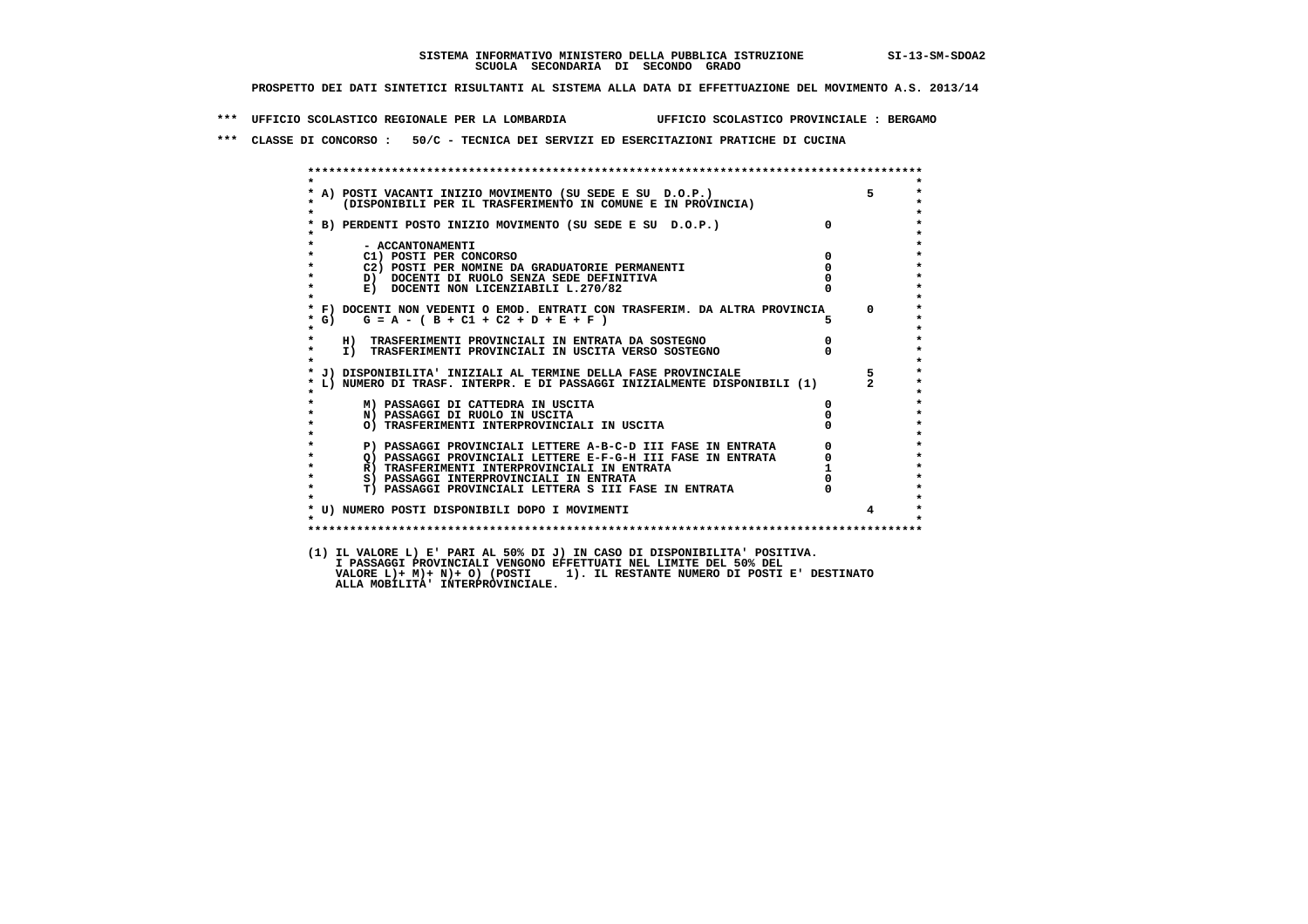**\*\*\* UFFICIO SCOLASTICO REGIONALE PER LA LOMBARDIA UFFICIO SCOLASTICO PROVINCIALE : BERGAMO**

 **\*\*\* CLASSE DI CONCORSO : 51/C - TECNICA DEI SERVIZI ED ESERCITAZIONI PRATICHE DI SALA E DI BAR**

 **\*\*\*\*\*\*\*\*\*\*\*\*\*\*\*\*\*\*\*\*\*\*\*\*\*\*\*\*\*\*\*\*\*\*\*\*\*\*\*\*\*\*\*\*\*\*\*\*\*\*\*\*\*\*\*\*\*\*\*\*\*\*\*\*\*\*\*\*\*\*\*\*\*\*\*\*\*\*\*\*\*\*\*\*\*\*\*\* \* \*** $\ddot{\phantom{0}}$  **\* A) POSTI VACANTI INIZIO MOVIMENTO (SU SEDE E SU D.O.P.) 2 \*** $\star$  **\* (DISPONIBILI PER IL TRASFERIMENTO IN COMUNE E IN PROVINCIA) \*** $\bullet$  **\* \* \* B) PERDENTI POSTO INIZIO MOVIMENTO (SU SEDE E SU D.O.P.) 2 \* \* \* \* - ACCANTONAMENTI \* \* C1) POSTI PER CONCORSO 0 \* \* C2) POSTI PER NOMINE DA GRADUATORIE PERMANENTI 0 \*b**  $\overline{D}$  **docenti di RUOLO SENZA SEDE DEFINITIVA**  $\overline{D}$  **0**  $\overline{D}$  **0**  $\overline{D}$  **0**  $\overline{D}$  **0**  $\overline{D}$  **0**  $\overline{D}$  **0**  $\overline{D}$  **0**  $\overline{D}$  **0**  $\overline{D}$  **0**  $\overline{D}$  **0**  $\overline{D}$  **0**  $\overline{D}$  **0**  $\overline{D}$  **0 E) DOCENTI NON LICENZIABILI L.270/82 \* \* \* F) DOCENTI NON VEDENTI O EMOD. ENTRATI CON TRASFERIM. DA ALTRA PROVINCIA 0 \* \* G) G = A - ( B + C1 + C2 + D + E + F ) 0 \* \* \* \* H) TRASFERIMENTI PROVINCIALI IN ENTRATA DA SOSTEGNO 0 \* \* I) TRASFERIMENTI PROVINCIALI IN USCITA VERSO SOSTEGNO 0 \* \* \* \* J) DISPONIBILITA' INIZIALI AL TERMINE DELLA FASE PROVINCIALE 0 \* \* L) NUMERO DI TRASF. INTERPR. E DI PASSAGGI INIZIALMENTE DISPONIBILI (1) 0 \* \* \* \* M) PASSAGGI DI CATTEDRA IN USCITA 0 \* \* N) PASSAGGI DI RUOLO IN USCITA 0 \* \* O) TRASFERIMENTI INTERPROVINCIALI IN USCITA 0 \* \* \*** $\star$  **P) PASSAGGI PROVINCIALI LETTERE A-B-C-D III FASE IN ENTRATA** 0 <sup>0</sup> **DASSAGGI PROVINCIALI LETTERE E-F-G-H** III FASE IN ENTRATA 0 <sup>0</sup>  $\star$  **\* Q) PASSAGGI PROVINCIALI LETTERE E-F-G-H III FASE IN ENTRATA 0 \*R)** TRASFERIMENTI INTERPROVINCIALI IN ENTRATA  $\begin{bmatrix} 0 & 0 \\ 0 & 0 \\ 0 & 0 \end{bmatrix}$  PASSAGGI INTERPROVINCIALI IN ENTRATA  $\begin{bmatrix} 0 & 0 \\ 0 & 0 \\ 0 & 0 \end{bmatrix}$ **8) PASSAGGI INTERPROVINCIALI IN ENTRATA 6 \*\*\*** 0 \*\*\*<br> **T) PASSAGGI PROVINCIALI LETTERA S III FASE IN ENTRATA** 0 \*\*\*  $\ddot{\phantom{1}}$  **\* T) PASSAGGI PROVINCIALI LETTERA S III FASE IN ENTRATA 0 \*** $\star$  **\* \* \* U) NUMERO POSTI DISPONIBILI DOPO I MOVIMENTI 0 \* \* \* \*\*\*\*\*\*\*\*\*\*\*\*\*\*\*\*\*\*\*\*\*\*\*\*\*\*\*\*\*\*\*\*\*\*\*\*\*\*\*\*\*\*\*\*\*\*\*\*\*\*\*\*\*\*\*\*\*\*\*\*\*\*\*\*\*\*\*\*\*\*\*\*\*\*\*\*\*\*\*\*\*\*\*\*\*\*\*\***